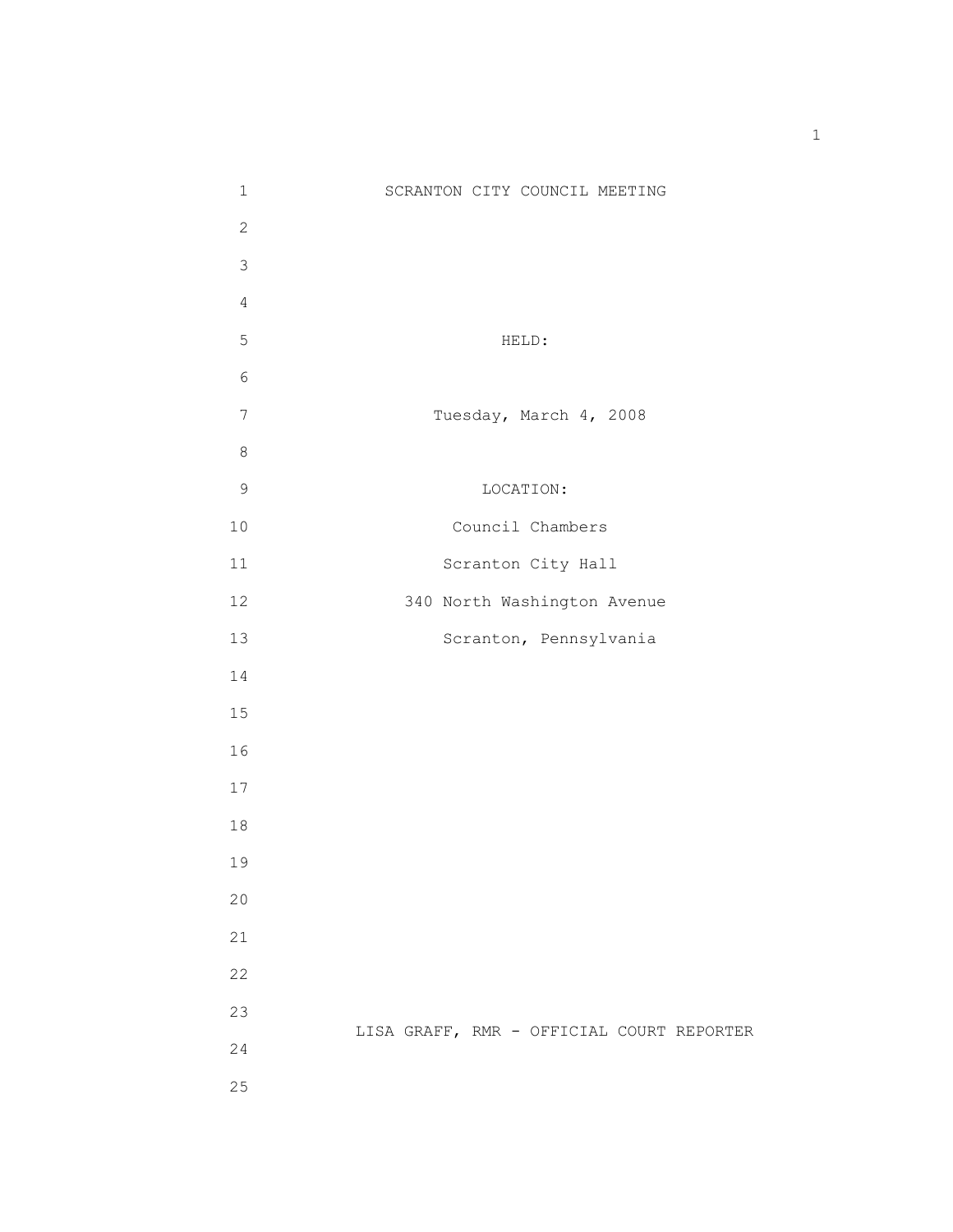1 2 CITY OF SCRANTON COUNCIL: 3 4 MR. ROBERT MCGOFF, PRESIDENT 5 6 MS. JUDY GATELLI, VICE-PRESIDENT (Not present) 7 MS. JANET E. EVANS 8 9 MS. SHERRY FANUCCI (Not present) 10 MR. WILLIAM COURTRIGHT 11 12 MS. KAY GARVEY, CITY CLERK 13 MR. NEIL COOLICAN, ASSISTANT CITY CLERK 14 15 MR. AMIL MINORA, SOLICITOR 16 17 18 19 20 21 22 23 24 25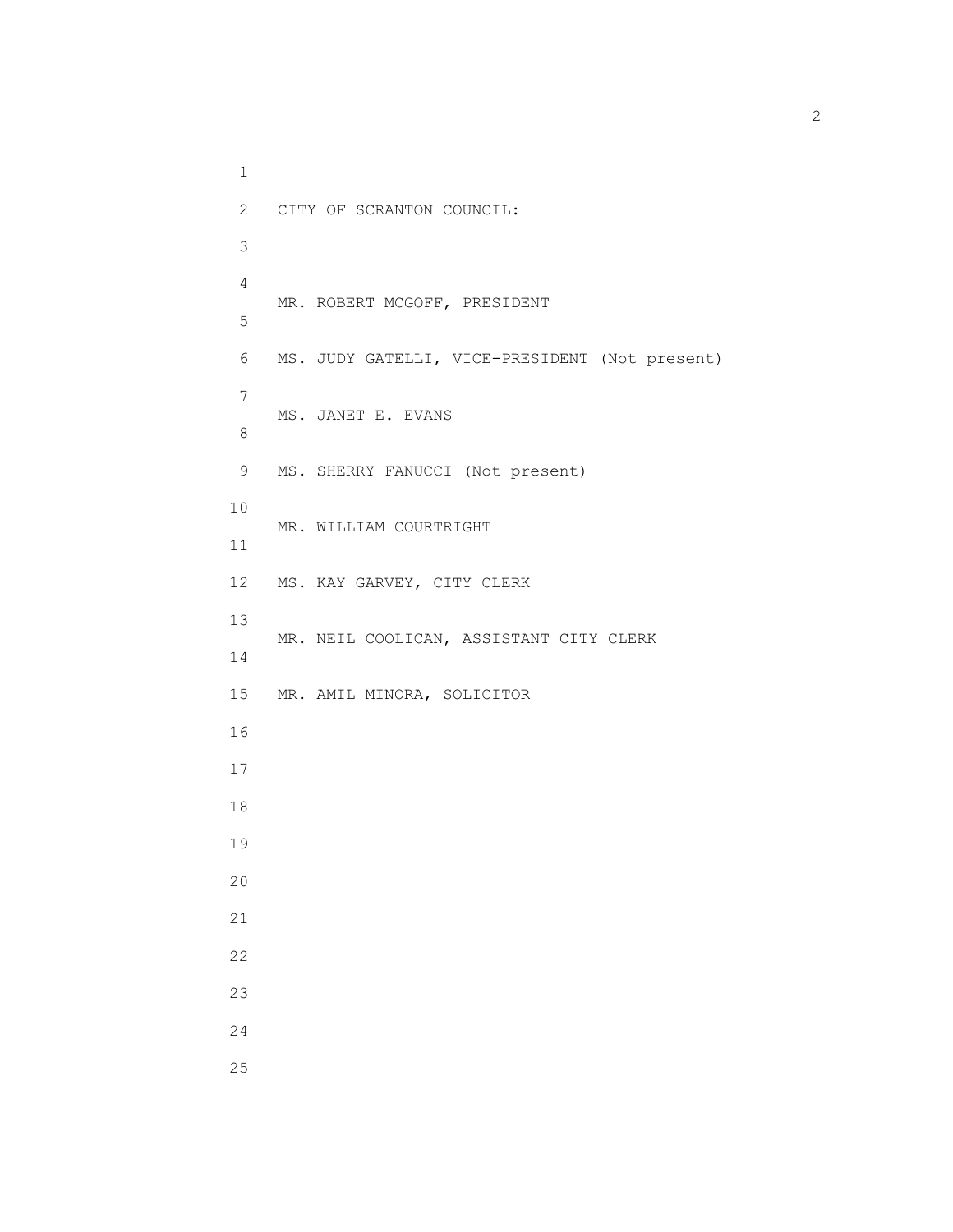1 (Pledge of Allegiance recited and moment of reflection 2 observed.) 3 MR. MCGOFF: Roll call, please. 4 MR. COOLICAN: Mrs. Evans. 5 MS. EVANS: Yes. 6 MR. COOLICAN: Mr. Courtright. 7 MR. COURTRIGHT: Yes. 8 MR. COOLICAN: Ms. Fanucci. 9 (Ms. Fanucci not present.) 10 MR. COOLICAN: Ms. Gatelli. 11 (Ms. Gatelli not present.) 12 MR. COOLICAN: Mr. McGoff. 13 MR. MCGOFF: Yes. Let the record 14 show that both Mrs. Gatelli and Ms. Fanucci 15 are not here this evening. I would like to 16 dispense with the reading of the minutes. 17 MS. GARVEY: THIRD ORDER. 3-A. 18 POLICE PENSION COMMISSION MEETING SCHEDULED 19 FOR DECEMBER 19, 2007, WAS CANCELLED DUE TO 20 LACK OF QUORUM. 21 MR. MCGOFF: Are there any comments? 22 **If not, received and filed.** 23 MS. GARVEY: 3-B. MINUTES OF THE 24 SCRANTON-LACKAWANNA HEALTH & WELFARE 25 AUTHORITY MEETING HELD ON JANUARY 17, 2008.

 $\sim$  3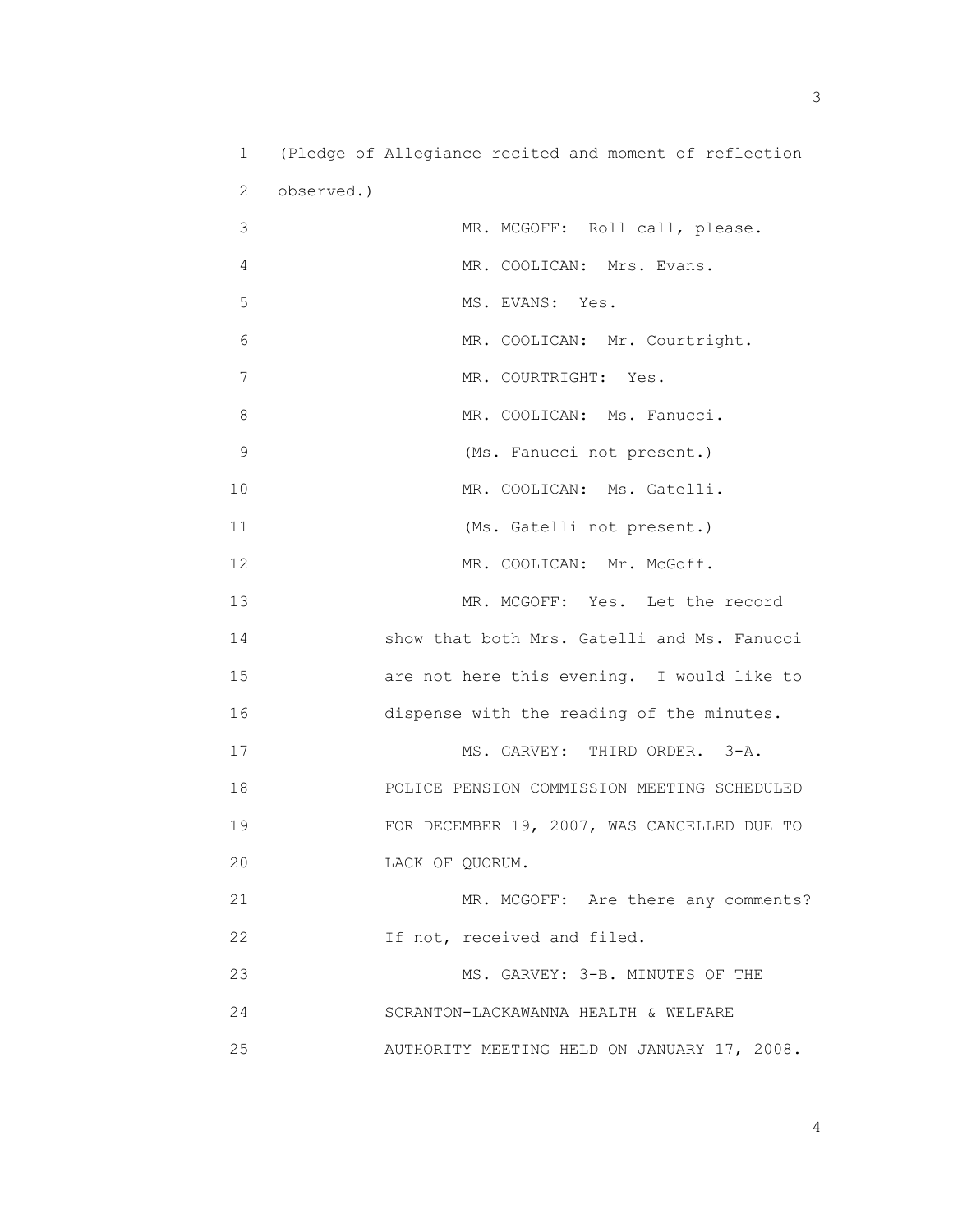| 1              | MR. MCGOFF: Are there any comments?         |
|----------------|---------------------------------------------|
| $\overline{2}$ | If not, received and filed.                 |
| 3              | MS. GARVEY: 3-C. MINUTES OF THE             |
| 4              | NON-UNIFORM MUNICIPAL PENSION BOARD MEETING |
| 5              | HELD ON JANUARY 23, 2008.                   |
| 6              | MR. MCGOFF: Are there any comments?         |
| 7              | If not, received and filed.                 |
| 8              | MS. GARVEY: 3-D. MINUTES OF THE             |
| 9              | SCRANTON POLICE PENSION COMMISSION MEETING  |
| 10             | HELD ON JANUARY 23, 2008.                   |
| 11             | MR. MCGOFF: Are there any comments?         |
| 12             | If not, received and filed.                 |
| 13             | MS. GARVEY: 3-E. AGENDA OF THE              |
| 14             | NON-UNIFORM MUNICIPAL PENSION BOARD MEETING |
| 15             | TO BE HELD ON FEBRUARY 27, 2008.            |
| 16             | MR. MCGOFF: Are there any comments?         |
| 17             | If not, received and filed.                 |
| 18             | MS. GARVEY: 3-F. AGENDA OF THE              |
| 19             | ZONING HEARING BOARD MEETING TO BE HELD ON  |
| 20             | MARCH 12, 2008.                             |
| 21             | MR. MCGOFF: Are there any comments?         |
| 22             | If not, received and filed.                 |
| 23             | MS. GARVEY: That's it for Third             |
| 24             | Order.                                      |
| 25             | MR. MCGOFF: Prior to citizens'              |

the contract of the contract of the contract of the contract of the contract of the contract of the contract of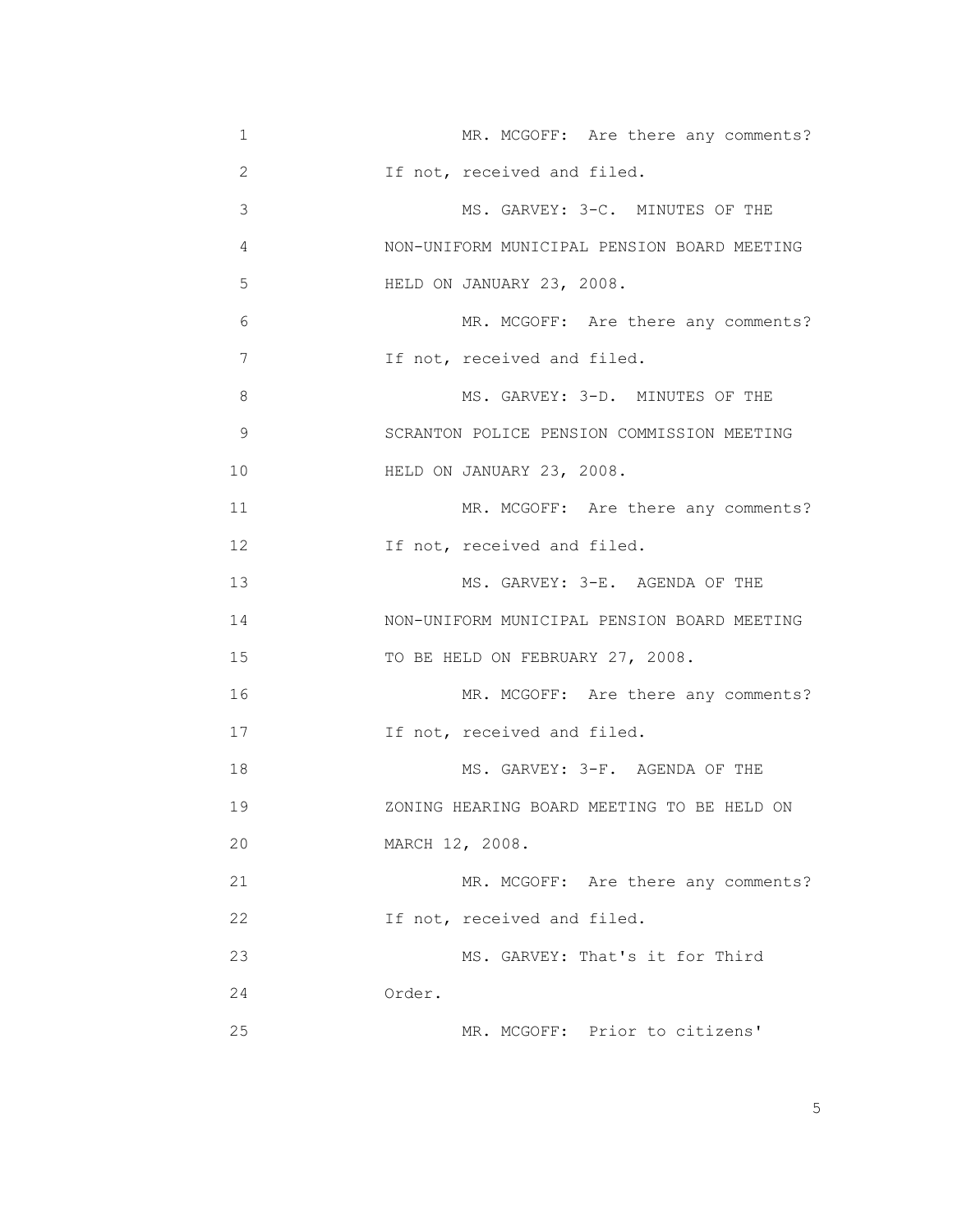1 participation, if there are any

2 announcements? Please.

3 MS. EVANS: I just wanted to 4 announce that District II champs Scranton 5 High Scranton Lady Knights will play Cedar 6 Crest tonight in the second round of the 7 state playoffs, and we in the City of 8 Scranton wish them luck and hope to see them 9 climb from the sweet 16 to the elite eight 10 of the State of Pennsylvania.

11 MR. MCGOFF: Just one point of 12 information from something that was brought 13 up at a prior meeting concerning a downtown 14 establishment, and I think the name was 15 reported in the paper because Vida Tapas was 16 cited for a health violation. That is not 17 correct. What occurred there was that the 18 Liquor Control Board came into check and 19 found that the health certificate I believe 20 was a month expired. There was no health 21 violation. The liquor control board in 22 order to have a license you must have a 23 valid health certificate. People at that 24 establishment it was an oversight on their 25 part and also a bit of an oversight on the

<u>6. In the set of the set of the set of the set of the set of the set of the set of the set of the set of the set of the set of the set of the set of the set of the set of the set of the set of the set of the set of the se</u>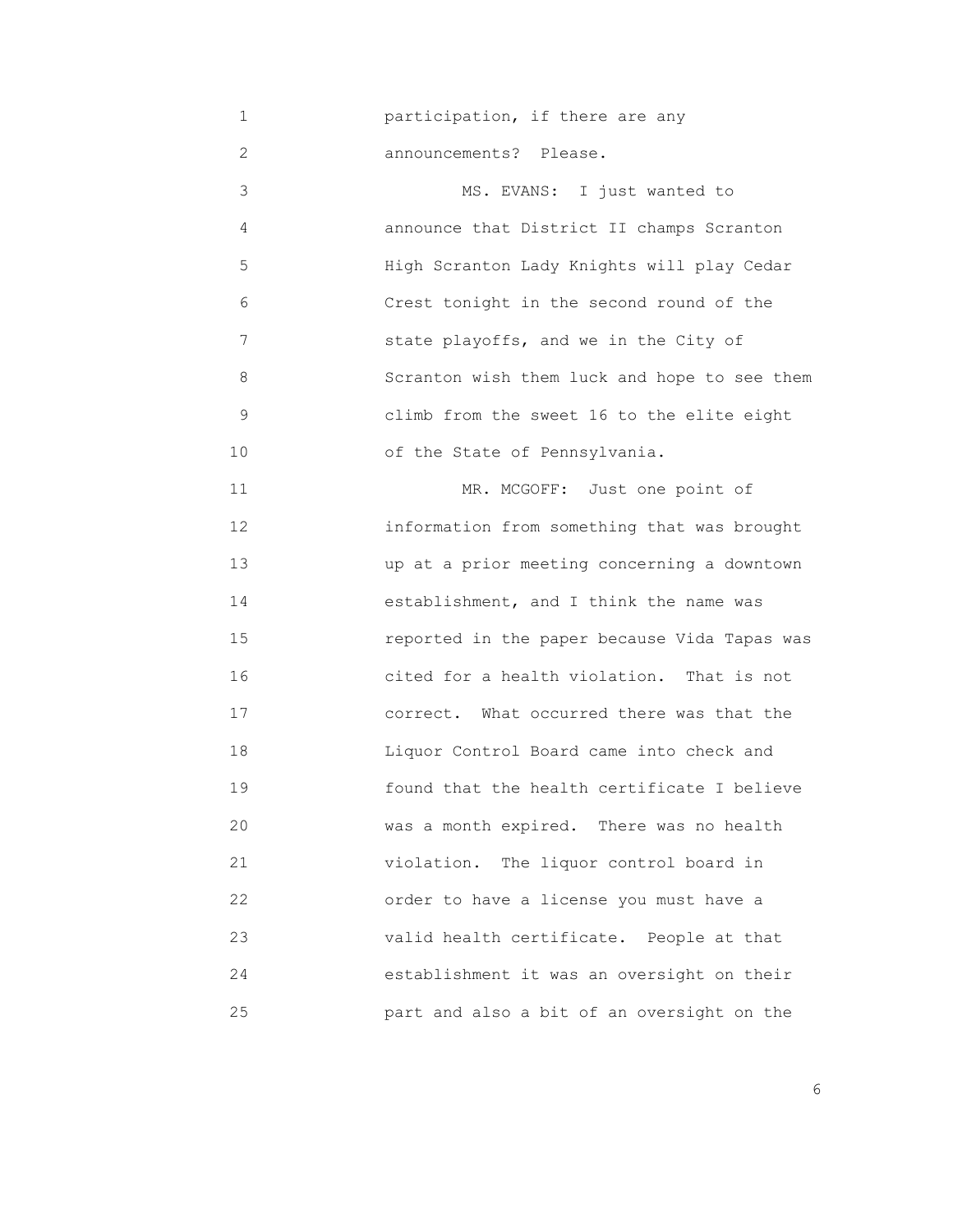1 part of City Hall in not sending out the 2 bills for the certificate and the next day 3 they did apply and they did the paperwork, 4 renewed the certificate and the Liquor 5 Control Board reinstated the license. 6 At no time was there a health 7 violation of any kind and at no time were 8 there really, you know, in jeopardy or in 9 default of any loans through OECD. So, I 10 hope that clarifies some of that issue. 11 MS. EVANS: If I might just add to 12 **12 12 that, too, I know there was mention of the**  13 city health inspector, we have only one 14 inspector and she is sorely overtaxed in 15 **15 15** this position. She has many, many more 16 duties and responsibilities than should be 17 carried out by one individual. Knowing 18 that, I had included additional inspectors 19 in both of the most recent budgets that I 20 had drafted, but, unfortunately, they did 21 not meet with the approval of my colleagues, 22 those budgets, and as a result there have 23 been no additions within that office and 24 they are sorely needed. So the blame 25 certainly for anyone who watches these

1 meetings, the blame does not belong on the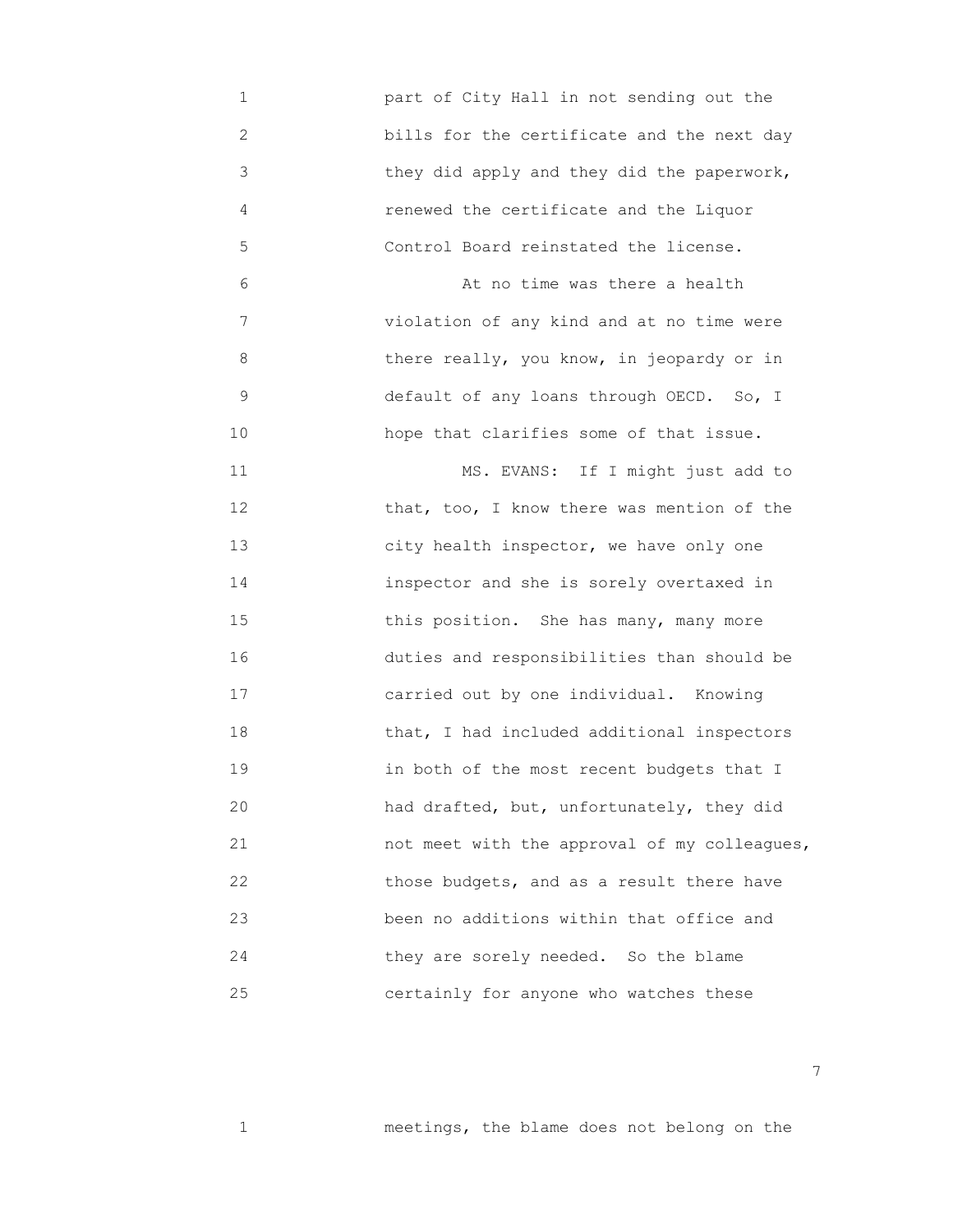2 employees because, as I said, they're asked 3 to be about five individuals and wear ten 4 different hats all in one position and it's 5 physically impossibile. 6 MR. MCGOFF: Thank you. Citizens' 7 participation. Doug Miller. 8 MR. MILLER: Good evening, Council 9 Doug Miller, president of the Scranton 10 Junior City Council. Last Thursday, 11 February 28, I had the privilege to attend a 12 student leadership summit at the capital 13 building in Harrisburg. Accompanied by Mr. 14 Bob Bolus, I met with students from all 15 around the state who hold leadership rolls. 16 This summit promoted civic engagement and 17 education. The goal of this leadership 18 summit was to provide students the 19 opportunity to learn more about their areas 20 of interest in government as well as reflect 21 views from other students across the State 22 of Pennsylvania. 23 The summit divided students into 24 committees to a series of plans regarding

25 various issues. I was assigned to the

1 committee on economic development. Each

<u>88 and 2001 and 2002 and 2003 and 2003 and 2003 and 2003 and 2003 and 2003 and 2003</u>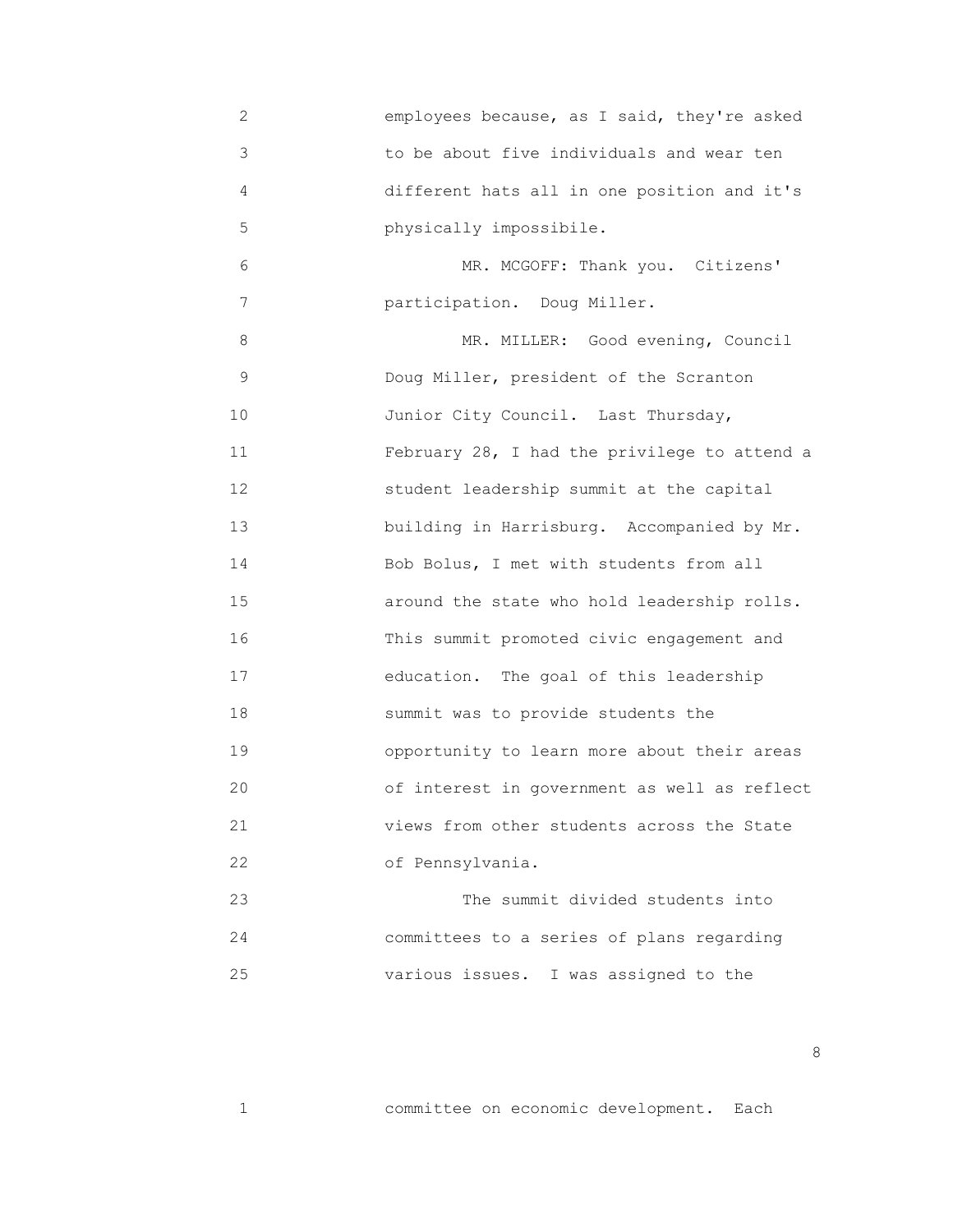2 student was given an identification badge 3 with their name and the city that you came 4 from. I was proud to have been the lone 5 representative from the City of Scranton. 6 For me it was an honor to not only represent 7 my fellow classmates, but also this city. 8 We, the students, were also given 9 the opportunity to propose our plans in 10 house chamber. As chair on economic 11 development I proposed a Bill to the 12 students who acted as representatives. My 13 Bill focused on educational finance reform. 14 This Bill was aimed at getting non-profits 15 to give back to the community and my Bill 16 read as follows: "In an attempt to boost 17 local economies and encourage education, 18 certain educational finance reforms should 19 be passed. A tuition incentive plan will be 20 offered to students who maintain a certain 21 grade point average. Once that student has 22 graduated, they will receive a portion of 23 the tuition costs back based on a merit 24 based sliding scale. The limitation would 25 be that the student must reside and attend a

en de la construction de la construction de la construction de la construction de la construction de la constr<br>1990 : la construction de la construction de la construction de la construction de la construction de la const

| school in their home state."         |
|--------------------------------------|
| I'm proud to say that my Bill passed |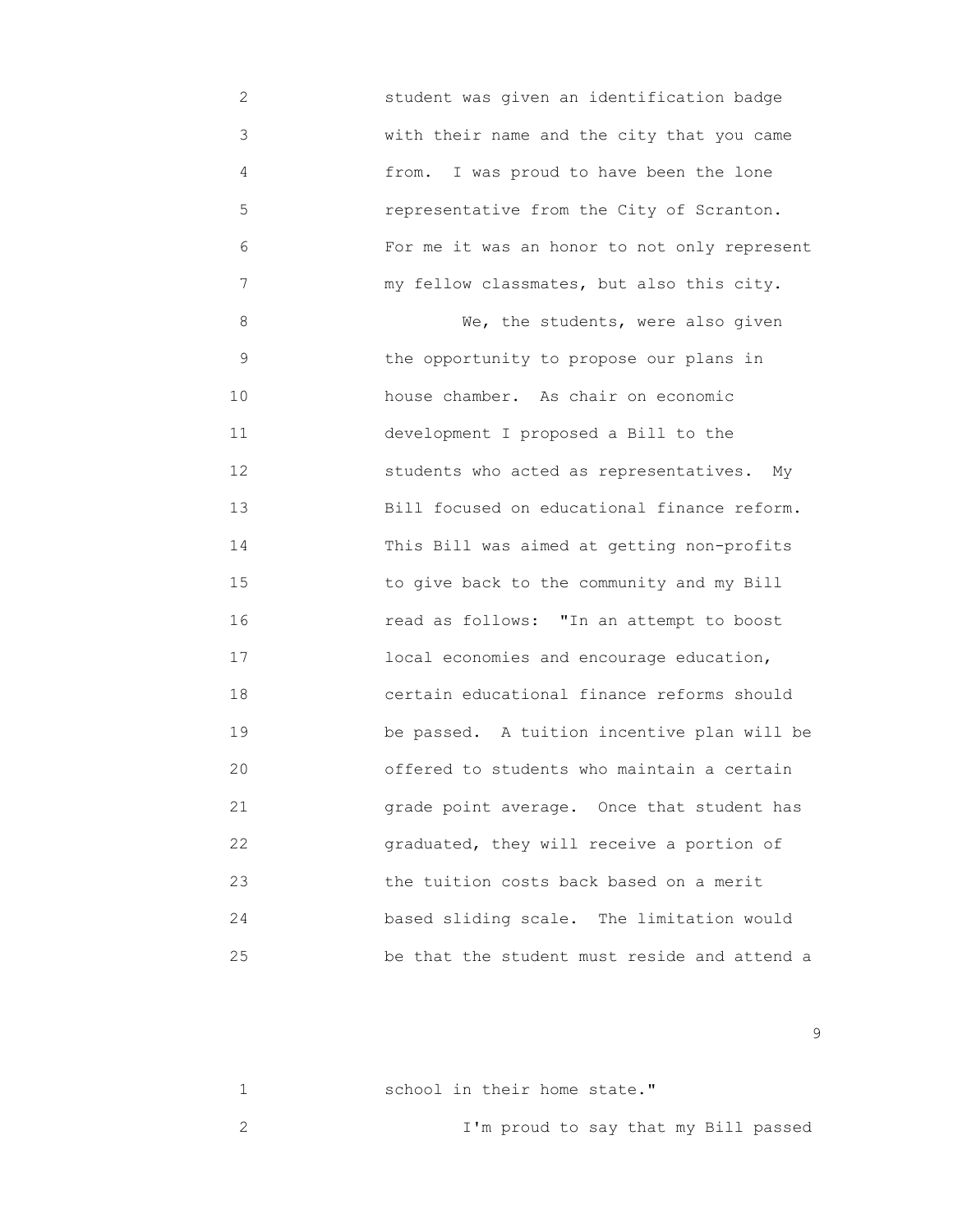3 63 to 29. My Bill, as well as the other 4 Bills that passed by the students, will now 5 move to the Governor's Office as well as the 6 Offices of our Representatives for further 7 consideration. I'd like to say that if this 8 opportunity becomes available for any other 9 students in the future to attend the summit, 10 **I** strongly recommended that you take 11 advantage of this opportunity.

12 This is certainly a once in a 13 lifetime opportunity and I would like to 14 conclude by thanking all of those involved 15 in organize this educational summit. You 16 have given me and all the other students 17 that attend a better understanding of our 18 state government.

 19 Finally, the Scranton Junior City 20 Council is proud to be work with Mrs. 21 Novembrino and others by raising funds to 22 benefit a police and firefighter's memorial. 23 We believe that it is our responsibility to 24 honor these brave individuals. However, 25 each week Mr. Spindler and others have

|  | stated at the podium that we shouldn't be |  |  |
|--|-------------------------------------------|--|--|
|  | concerned about a memorial to honor these |  |  |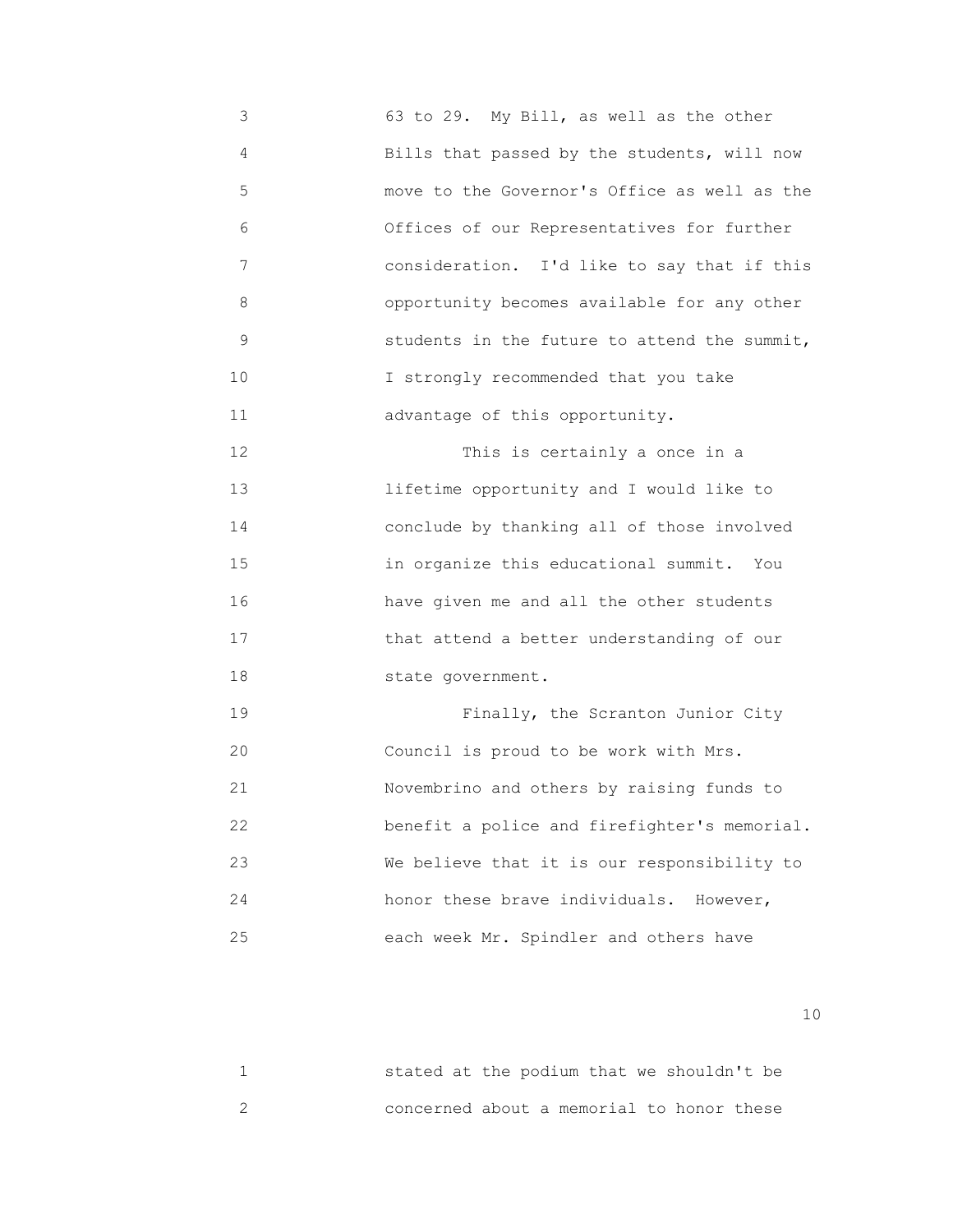3 great men and women, rather, we should be 4 involved in their contract negotiations. 5 Mr. Spindler, isn't it the job of the mayor, 6 council and the unions to negotiate the 7 contracts? Though I will say this, if 8 Junior Council was involved with these 9 negotiations this issue would have already 10 been resolved. 11 I quote a state representative from 12 Western Pennsylvania who attended the 13 leadership summit in Harrisburg, "You, the 14 students, accomplished more in one day than 15 we the representatives accomplished in one 16 year." 17 This quote defines our generation. 18 We are becoming more informed and involved 19 in our government and we will continue to 20 voice our opinions because we are the future 21 leaders. Thank you. 22 MR. MCGOFF: Thank you, Doug. Ray 23 Lyman. 24 MR. LYMAN: Mrs. Evans, Mr.

|  |                                             |  | MR. LIMAN. MIS. LVAIIS, MI. |  |  |
|--|---------------------------------------------|--|-----------------------------|--|--|
|  | Courtright. I see Mrs. Gatelli is not here, |  |                             |  |  |

| but I have some questions. Number one, I    |
|---------------------------------------------|
| was down Smith's restaurant and a friend of |
| mine who is a repair guy and I found out    |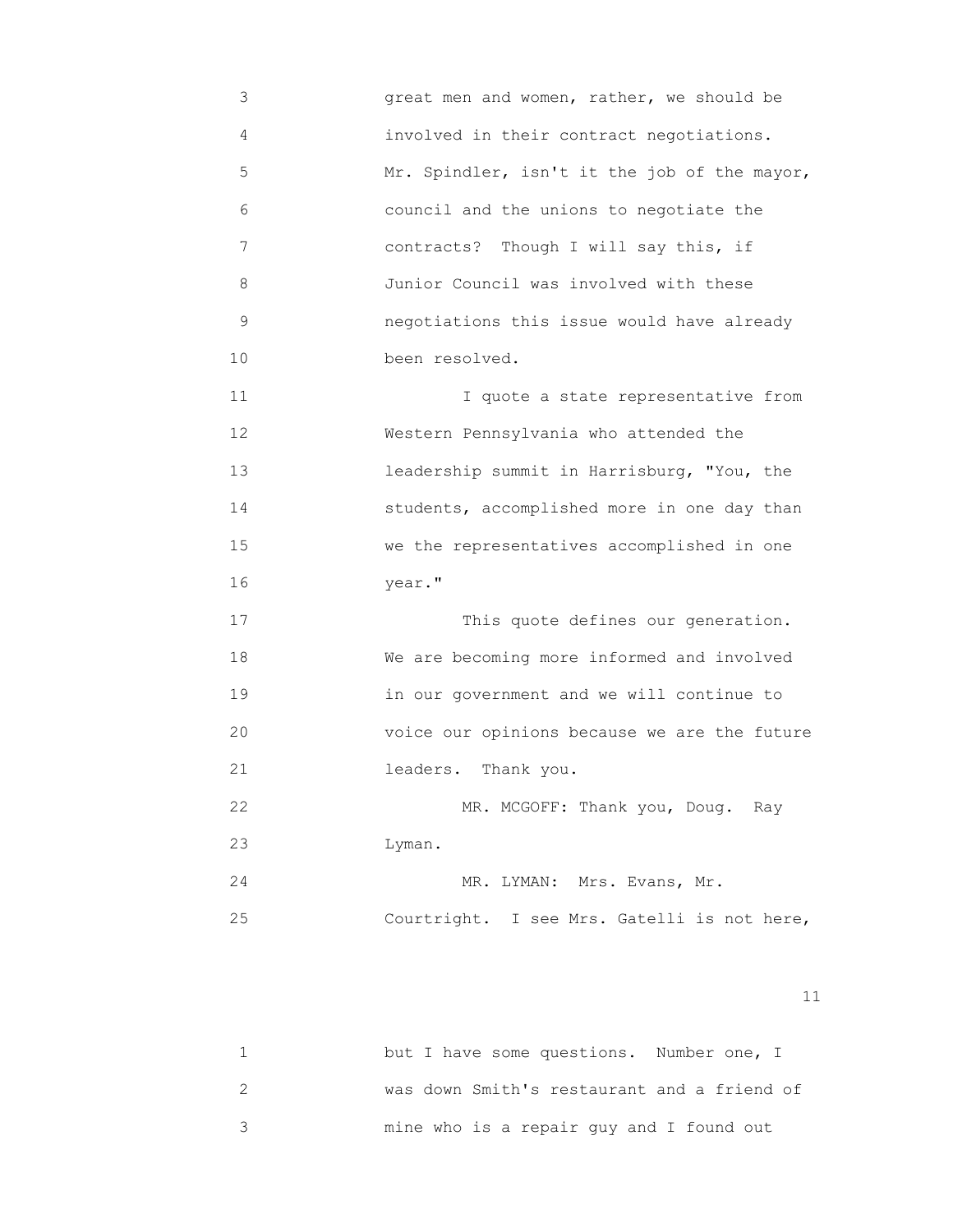4 that the people who come to City Council are 5 going to have their reassessment taxes 6 raised because they come here and that Miss 7 Gatelli, Washo, O'Brien, Mayor Doherty and 8 Ken McDowell are going to raise it because 9 they complained to Mrs. Gatelli when she was 10 president on city counsel and it's going to 11 **be her revenge because in retaliation, and I**  12 heard this from a person who owns a 13 restaurant. Lo and behold, in today's 14 newspaper Mr. Smith owes back taxes. 15 Number two, my phone was tapped. I

 16 asked my friend who was a state trooper, he 17 looked at my phone and it was taped, I 18 called Verizon phone company. The guy tells 19 me, "Oh, no, your phone wasn't tapped," I 20 asked my friend who is a state trooper, I 21 said, "Are you sure?" The guy that was 22 there, the phone guy, he said, "Oh, no, it's 23 not tapped."

24 My friend Dave said, "Are you sure," 25 and showed him his badge. And the guy goes,

 $12$ 

 1 "Oh." 2 He asked him, "Let me see your I.D." 3 "Oh, I can't show you my I.D. I have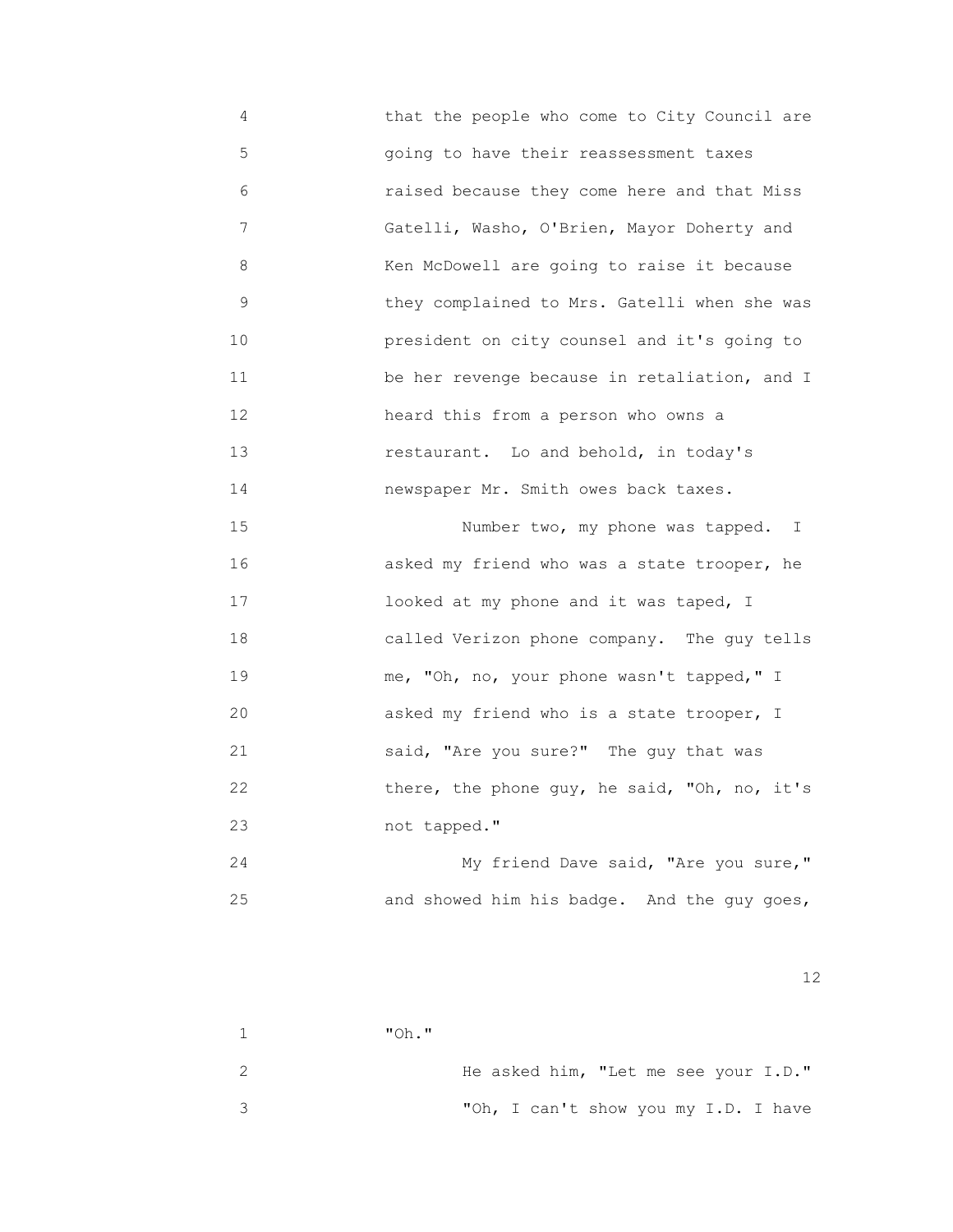4 **to go to the manager."** 

 5 So, he says to him, "I want to see 6 your I.D." You know, he calls his manager, 7 so my friend who is a state trooper calls 8 because he was, you know, off duty. So he 9 calls in a state trooper car to come down. 10 The other Verizon truck takes off, but got 11 the license plate. I believe that was a 12 Scranton Police undercover and I want to 13 know why I'm being bugged? My mail was held 14 and when I get it it's open and then it's 15 reglued. I want to know why I'm being 16 bugged, I want to know why my mail was 17 opened. My house was broken into. I had 18 coins that were stolen, jewelry, I want to 19 know why I'm being harassed and I'm asking 20 since Gatelli ain't here I'm asking you, Mr. 21 McGoff, because the District Attorney, 22 Scranton police, I'm asking you --23 MR. MCGOFF: I have no idea, Mr. 24 Lyman.

25 MR. LYMAN: Well, I want answers and

13<sup>3</sup>

| I want my coins returned and my jewelry. My |
|---------------------------------------------|
| grandmother gave me those before she died   |
| and I want them returned or I'm going to    |
| file a lawsuit, and I'm sick and tired of   |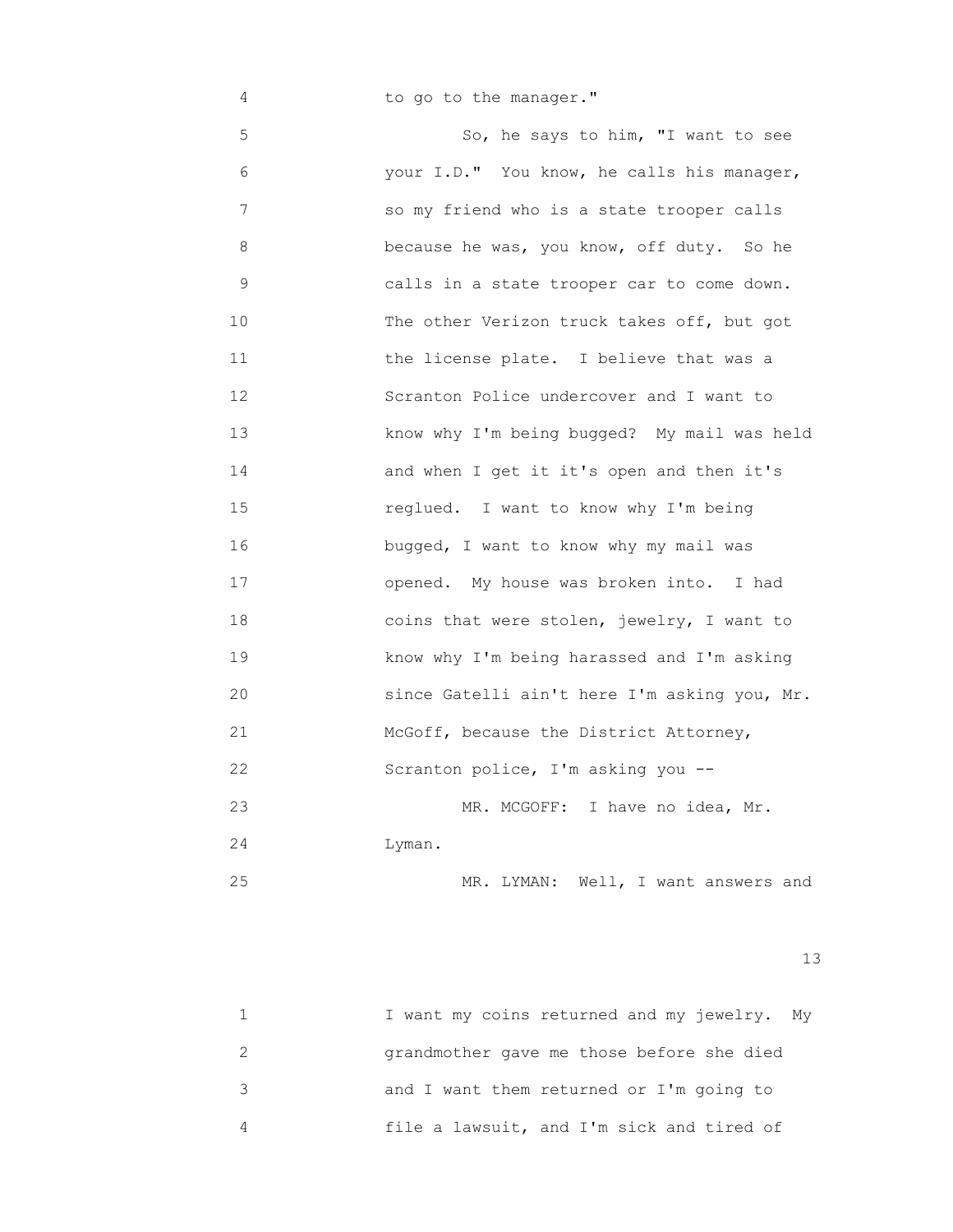5 it. Those coins were given to me before she 6 died and I want them back. Because a 7 neighbor next door saw the Scranton Police 8 going in there undercover and they took the 9 license plate numbers and I asked my friend 10 *who is undercover, I mean a state trooper,*  11 and he took those license plate numbers and 12 **they were Scranton Police.** 13 MR. COURTRIGHT: Raymond, Raymond,

 14 how about -- will you give me the name of 15 **the state trooper and I'm going to call him,** 16 okay, and we'll find out.

17 MR. LYMAN: No, I ain't giving you 18 any information.

19 MR. COURTRIGHT: I just want to 20 speak to him so we can get this scared away. 21 MR. LYMAN: I want my property 22 returned. I told you, Courtright, you said 23 there was no bug there and lo and behold 24 there's a car behind my house looking there. 25 I had a van, a guy having pictures like

| this, going like this (indicating) in a     |
|---------------------------------------------|
| computer. You went into the appliance place |
| there was a guy there with binoculars like  |
| this (indicating) looking in. I went up to  |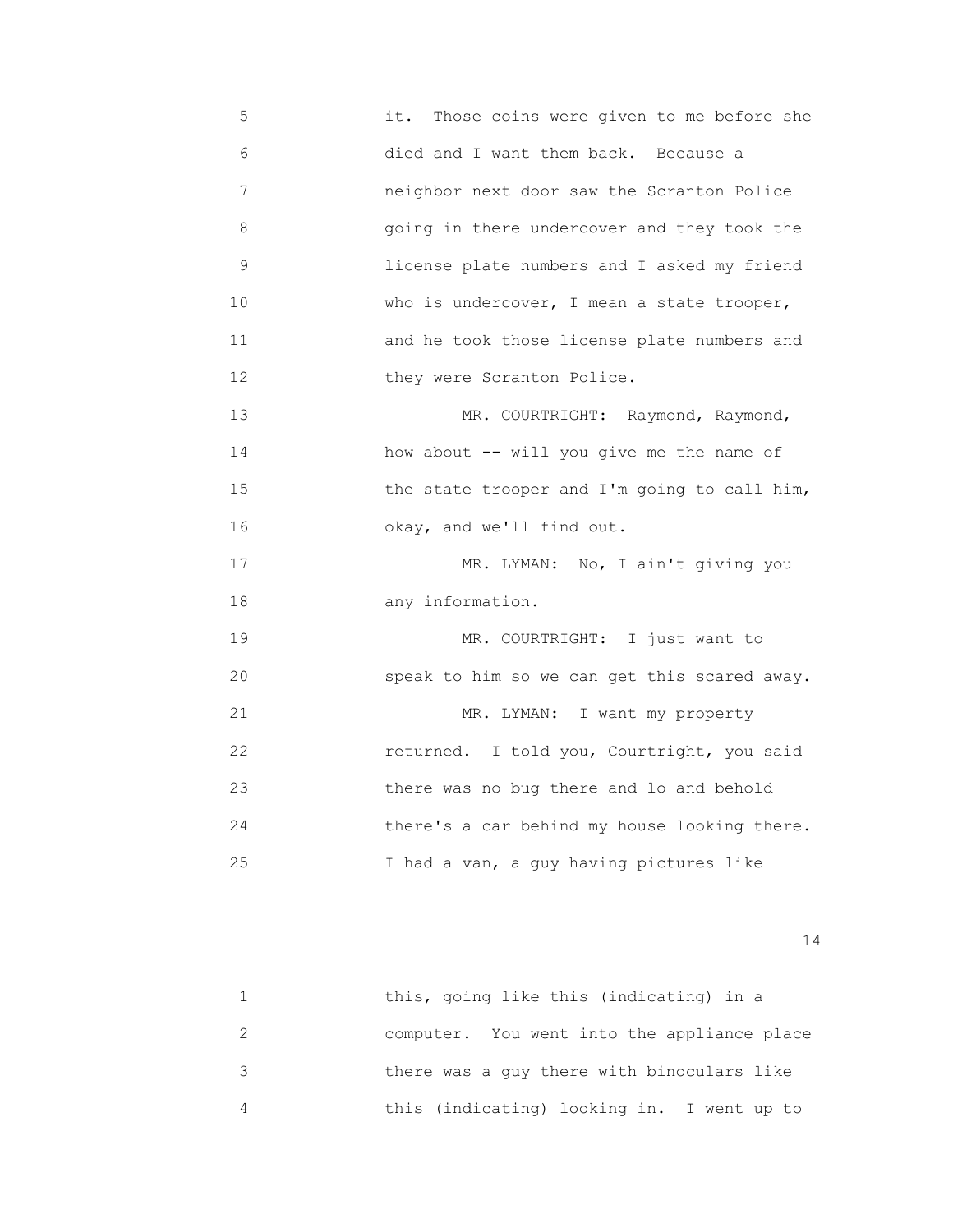| 5  | him, like this, he took off and I'll take a  |
|----|----------------------------------------------|
| 6  | lie detector, I'll take the truth serum. I   |
| 7  | want my property returned, and I know it's   |
| 8  | that crooked district attorney and that      |
| 9  | mayor.                                       |
| 10 | MR. MCGOFF: Please don't state --            |
| 11 | MR. LYMAN: I want my property                |
| 12 | returned.                                    |
| 13 | MR. MCGOFF: I don't blame you, Mr.           |
| 14 | Lyman, but calling people names is not going |
| 15 | to help it take place.                       |
| 16 | MR. LYMAN: I want my property                |
| 17 | returned and I got ahold of two lawyers and  |
| 18 | they said I have a case.                     |
| 19 | MR. COURTRIGHT: Just tell me the             |
| 20 | state trooper's name and I'll speak to him   |
| 21 | for you.                                     |
| 22 | MR. LYMAN: I'll tell you after the           |
| 23 | meeting.                                     |
| 24 | MR. COURTRIGHT: Okay. Good enough,           |
| 25 | Ray.                                         |
|    |                                              |
|    |                                              |

15 and 15 and 15 and 15 and 15 and 15 and 15 and 15 and 15 and 15 and 15 and 15 and 15 and 15 and 15

|   | MR. MCGOFF: Jean Suetta.                    |
|---|---------------------------------------------|
|   | MS. SUETTA: Hi. I had to come and           |
|   | see if you were seated properly. My name is |
|   | Jean Suetta, Scranton. I want to apologize  |
| 5 | for saying the JC last week, but I was      |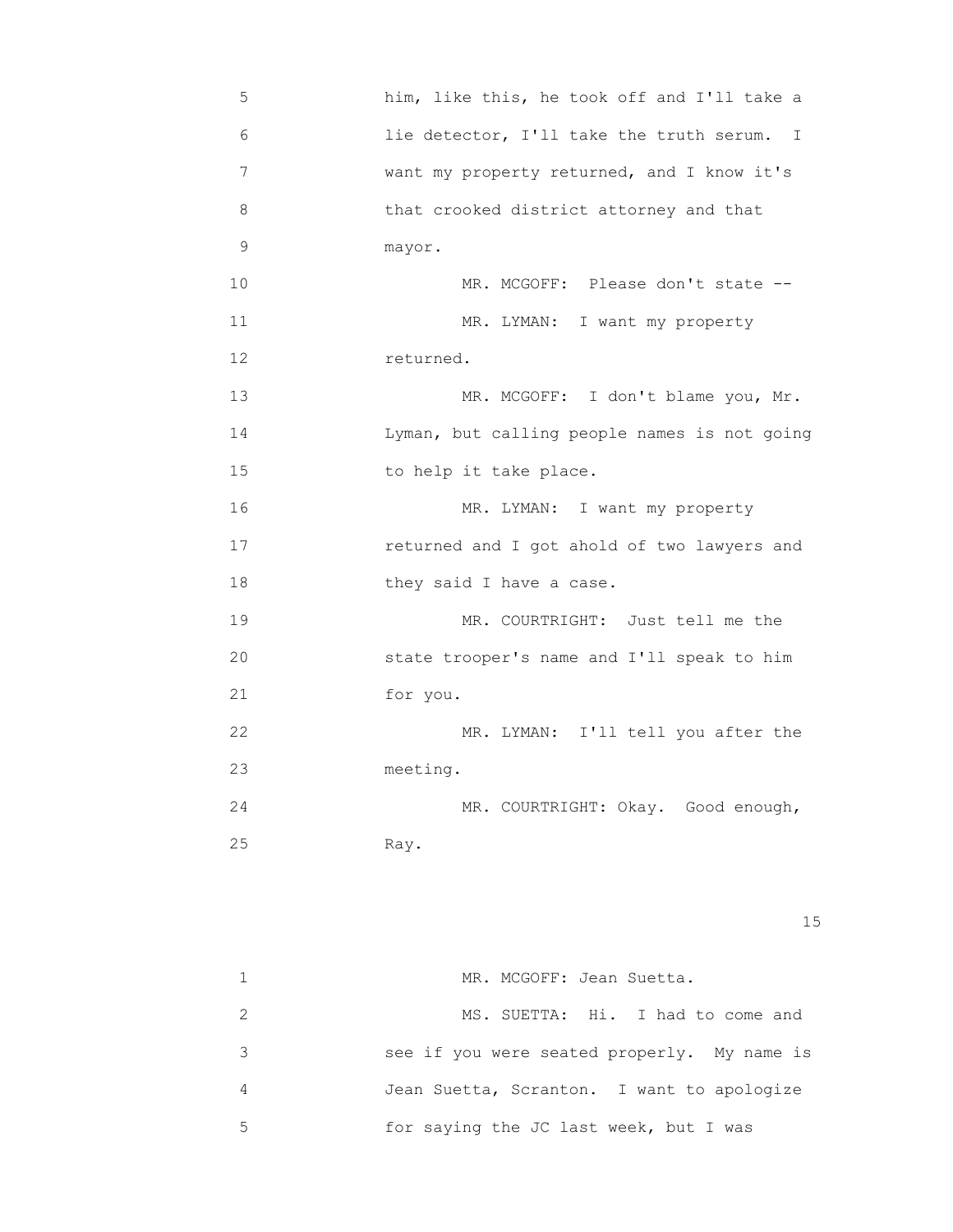6 hurting so bad you're lucky I didn't use the 7 "F" word because you come very close when 8 you lock the door. That's all. Have a good 9 night. 10 MR. MCGOFF: Thank you, Mrs. Suetta. 11 I'm sorry for the door being locked. 12 MS. SUETTA: Huh? 13 MR. MCGOFF: I'm sorry for the door 14 being. 15 MS. SUETTA: No, you're not. Another 16 thing, you're putting so much publicity on 17 **this St. Patrick's Day parade, why don't we**  18 get this for the Veteran's Day parade? I'll 19 buy the kegs if I could put one on every 20 corner to get the people out there to 21 respect our men and women. No? Yes? Could 22 I put a keg? 23 MR. MCGOFF: Well, we don't 24 advertise for --25 MS. SUETTA: No, Judy brought it up

|   | that she's going to call the Liquor Control  |
|---|----------------------------------------------|
|   | Board about the St. Patrick's Day parade and |
|   | it's been brought up how many times here and |
|   | I want to also commend the firemen again for |
| 5 | the fire on Meade Street that they didn't    |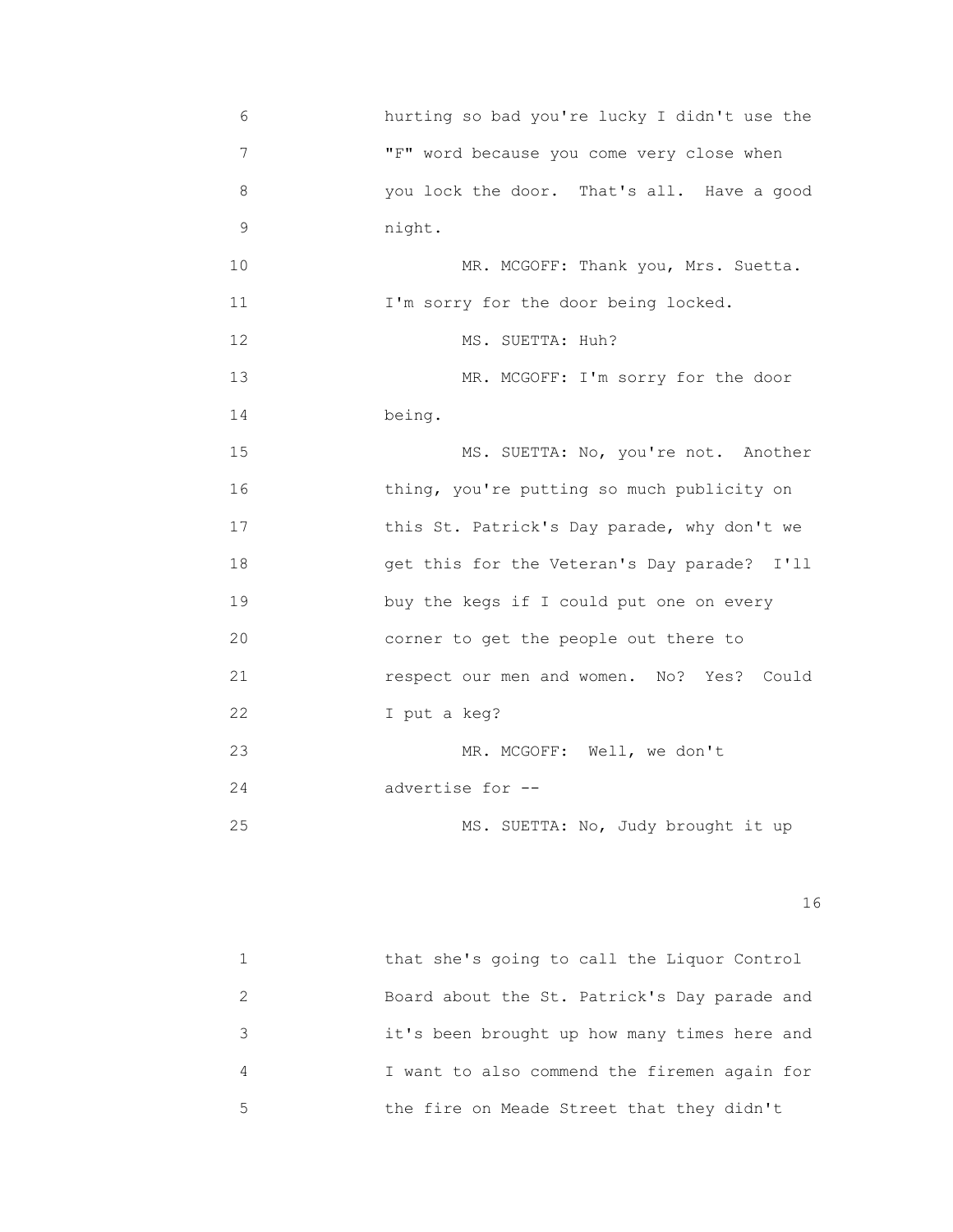6 lose a couple houses on each side. The 7 worse thing I ever did was get a scanner. 8 I'm sorry that lady died, God rest her soul, 9 but -- see, I was leaving and you had to 10 open your mouth. Good guy. 11 MR. MCGOFF: Thank you. Les 12 Spindler. 13 MR. SPINDLER: Good evening, 14 Council. Les Spindler, city resident. Last 15 week Mr. Courtright suggested an outside 16 agency come in and ask Chief Davis 17 questions. Mr. McGoff, you stated you don't 18 know why an outside agency has to come in 19 and I could tell you why, Mr. McGoff, 20 because first of all you shouldn't have been 21 there, you yourself stated Chief Davis is a 22 friend of yours and you grew up with him, 23 you cannot form an objective opinion, so 24 that's why an outside agency should have 25 come in.

17

 1 Secondly, why was Chief Davis 2 against the stenographer coming in, what is 3 he is afraid of? What does want to hide? 4 Next thing, Chief Davis said in the 5 paper a few days ago he's run 82 marathons 6 and sparred with Larry Holmes? What does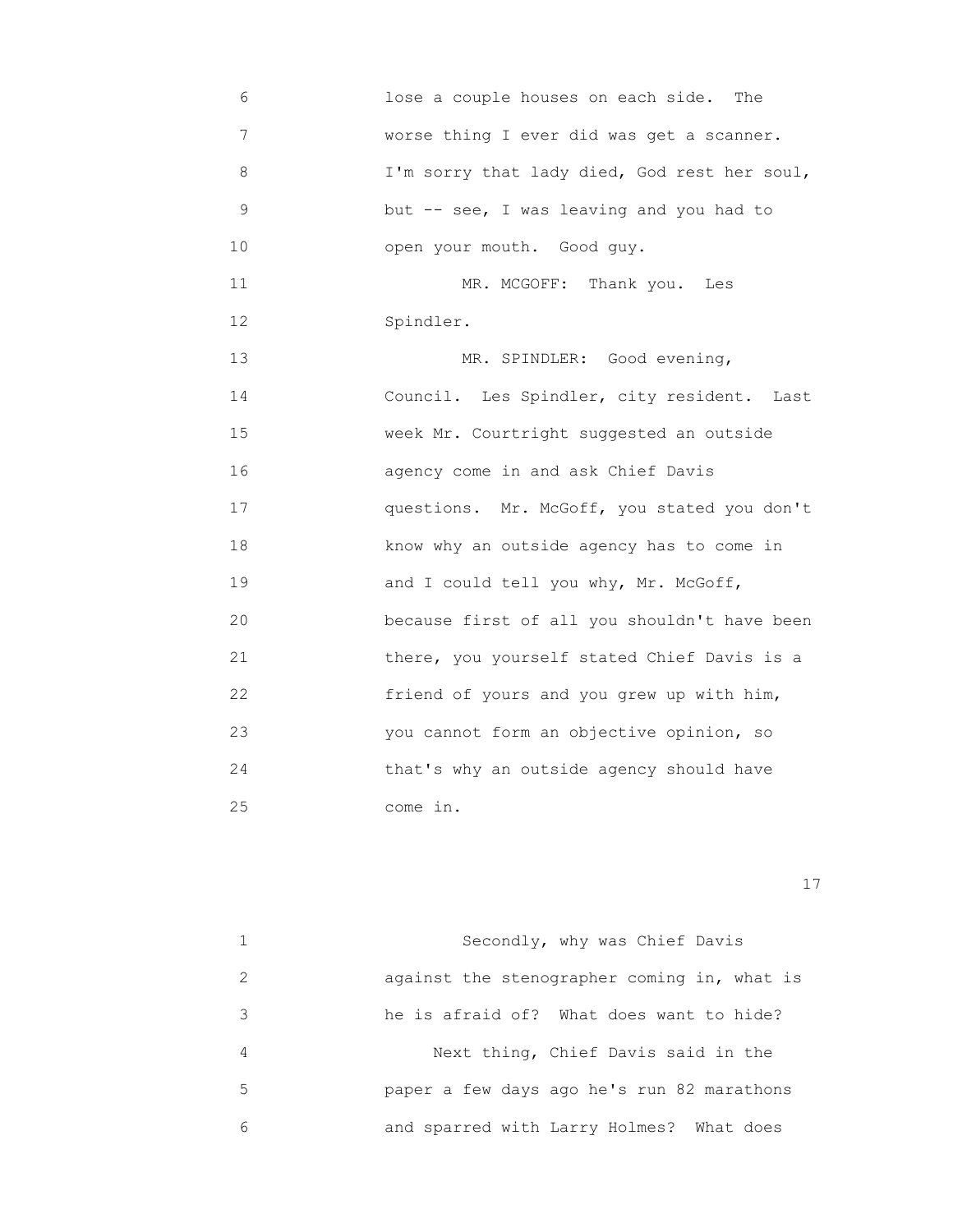7 that have to do with being a fire chief. If 8 we bring everybody in that sparred Larry 9 Holmes be a fire chief? Does that make you 10 a good fire chief?

 11 Next thing, a quote from the paper 12 **the other day from the fire chief about the**  13 fire at Chamberlin, "If the fire went a 14 little longer it could have threatened the 15 weapons," Chief Davis said. Well, Chief 16 Davis, if you knew what you were talking 17 about there are no weapons at Chamberlin. 18 They manufacture the steel casings that go 19 on the shelves. There are no weapons in 20 Chamberlain. This is a man who is putting 21 our firefighters' lives at risk. He doesn't 22 even know what he's talking about. 23 Recently Wilkes-Barre City Council 24 wanted to introduce legislation for people

25 that are protesting two or more people have

|               | to buy a permit for 20 dollars. The          |
|---------------|----------------------------------------------|
| $\mathcal{L}$ | citizens of Wilkes-Barre went there and      |
| 3             | complained to their Council and their        |
| 4             | Council took it off the agenda. Now, that's  |
| 5             | a City Council that listens to their         |
| 6             | citizens and does the right thing unlike our |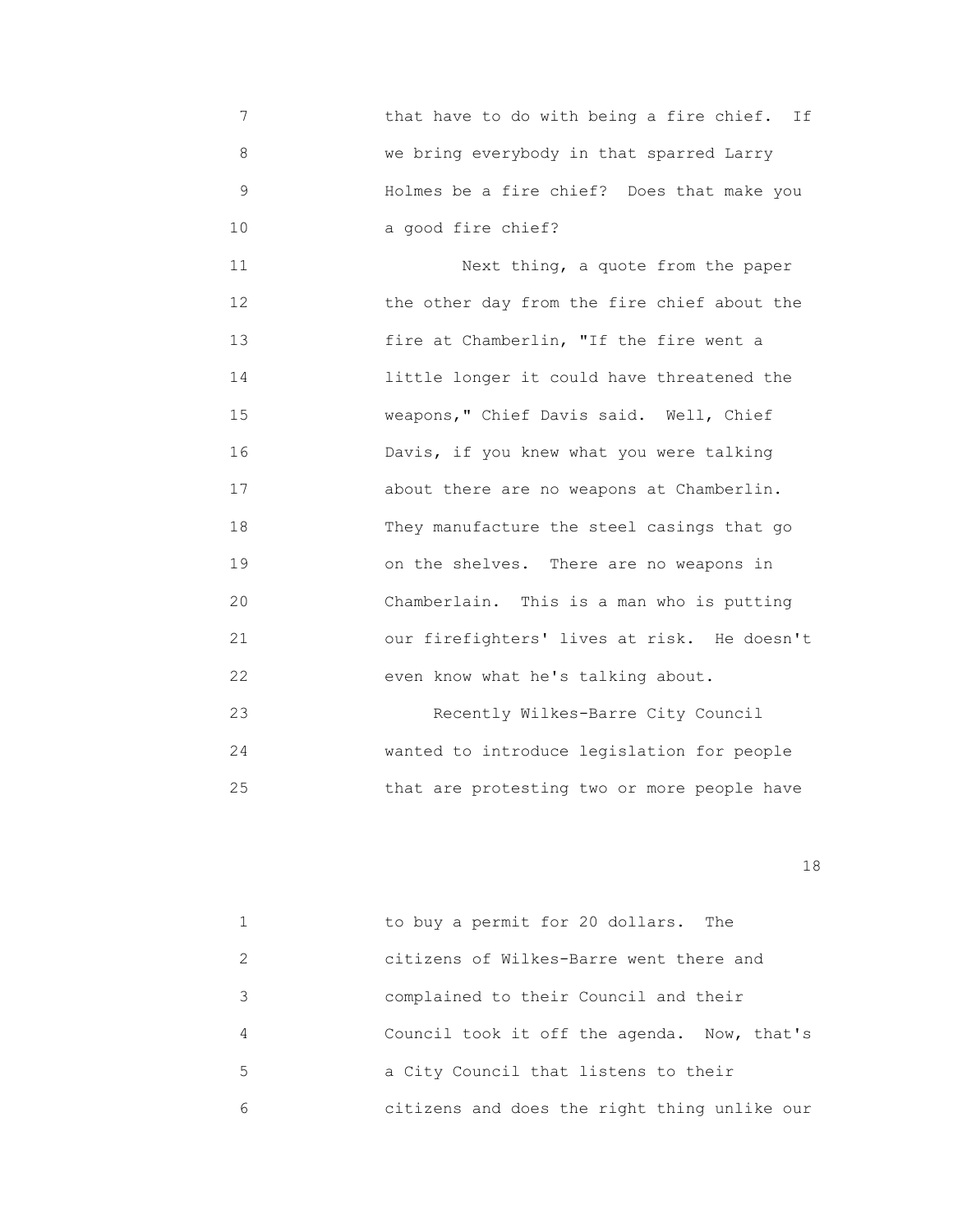7 three people that vote for whatever Chris 8 Doherty wants them to vote for which is Mr. 9 McGoff, Mrs. Fanucci and Mrs. Gatelli. 10 **Last week it was stated the city**  11 received a \$300 gift from Laura Craig for 12 the pictures that were taken out. Just 13 because she gives a \$300 gift does not mean 14 it was acceptable what Jeff Brazil did. He 15 still was doing private work on taxpayer's 16 time. I guess if the former warden made a 17 gift to the county that he would have been 18 convicted of prisoner's doing work at his 19 house. Next, as Mrs. Evans stated last week 20 that actual dollar amount of that work 21 probably would have exceeded well over \$300. 22 On the news this morning they 23 stated there's a company coming to Forest 24 City, they're going to build a new plant

25 there, they're going to have 300 to 350 jobs

|               | within five years. What do we get here in |
|---------------|-------------------------------------------|
| $\mathcal{L}$ | Scranton? We get Poochies which has since |
| 3             | closed. Thank you.                        |
| 4             | MR. MCGOFF: Thank you, Mr. Spindler.      |
| 5             | Sam Patilla.                              |
| 6             | MR. PATILLA: Good evening, Mrs.           |
|               | Evans, Mr. Courtright. On January 15 I    |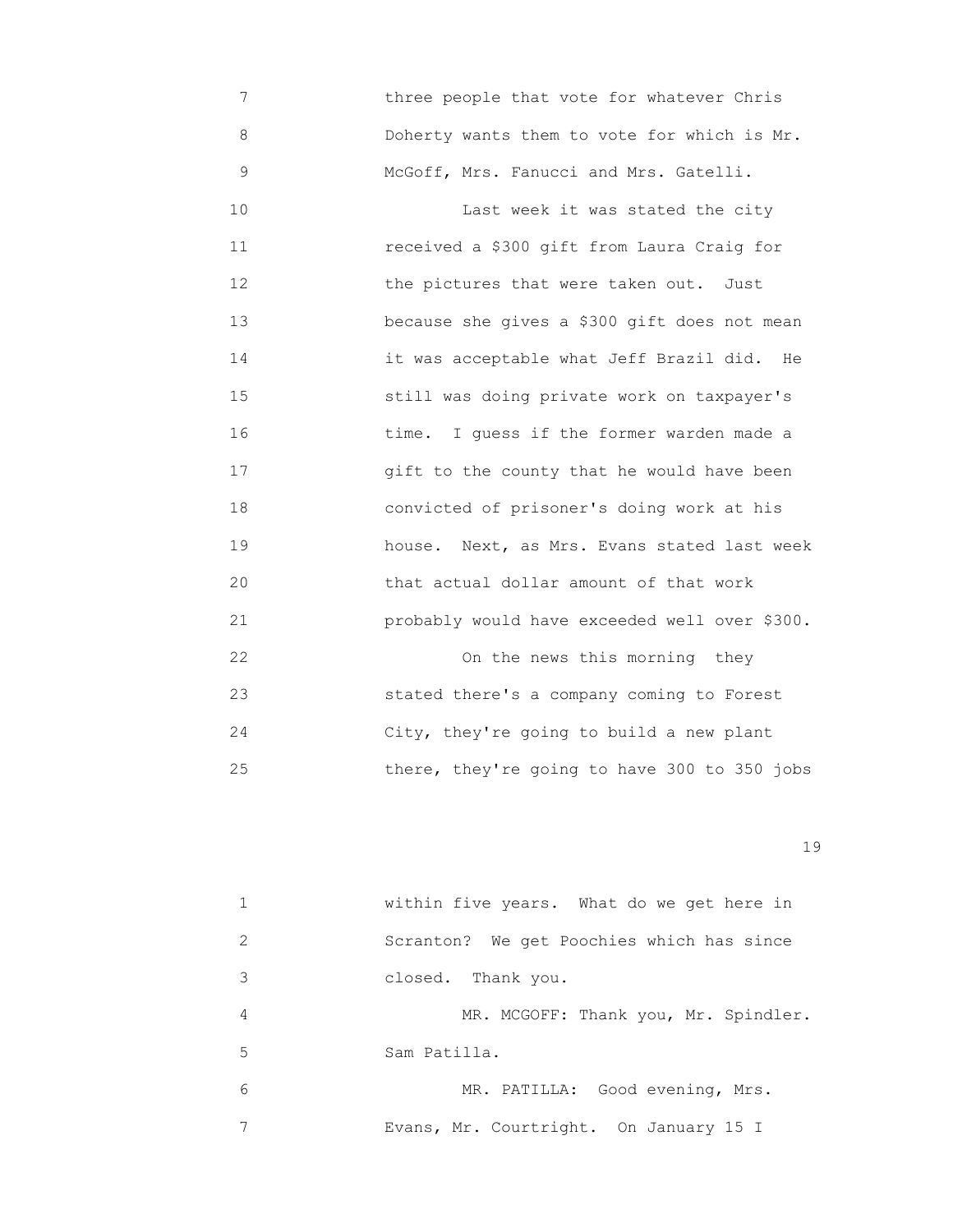8 slipped on an ice patch leaving city hall. 9 I didn't have my attorneys call and suing 10 **the city, I don't want to sue the taxpayers,**  11 but I did fill out an incident report and 12 turned the bill over to Mark Seitzinger and 13 if we can pay \$60,000 for some trees 14 hopefully the city can pay that bill. 15 That's all I'm looking for. I don't want 16 any money.

 17 Now, one of the main reasons I'm 18 here tonight, and Ray left, I don't think 19 they're going to raise my taxes, but I'll 20 have the feds on them quicker than you can 21 say grits, John Corzine, the governor of New 22 Jersey took a bold step, a really bold step, 23 something I've been harping on for the last 24 year or so, they're cutting spending. 25 They're reducing government, okay, and the

20

 1 only way Scranton as a whole is never going 2 to get back to the level that this city once 3 was to take the same initiative. We have to 4 reduce government. We have to stop 5 spending. We have to prevent, not stop, we 6 have to prevent the mayor of this city from 7 any more borrowing. We cannot afford to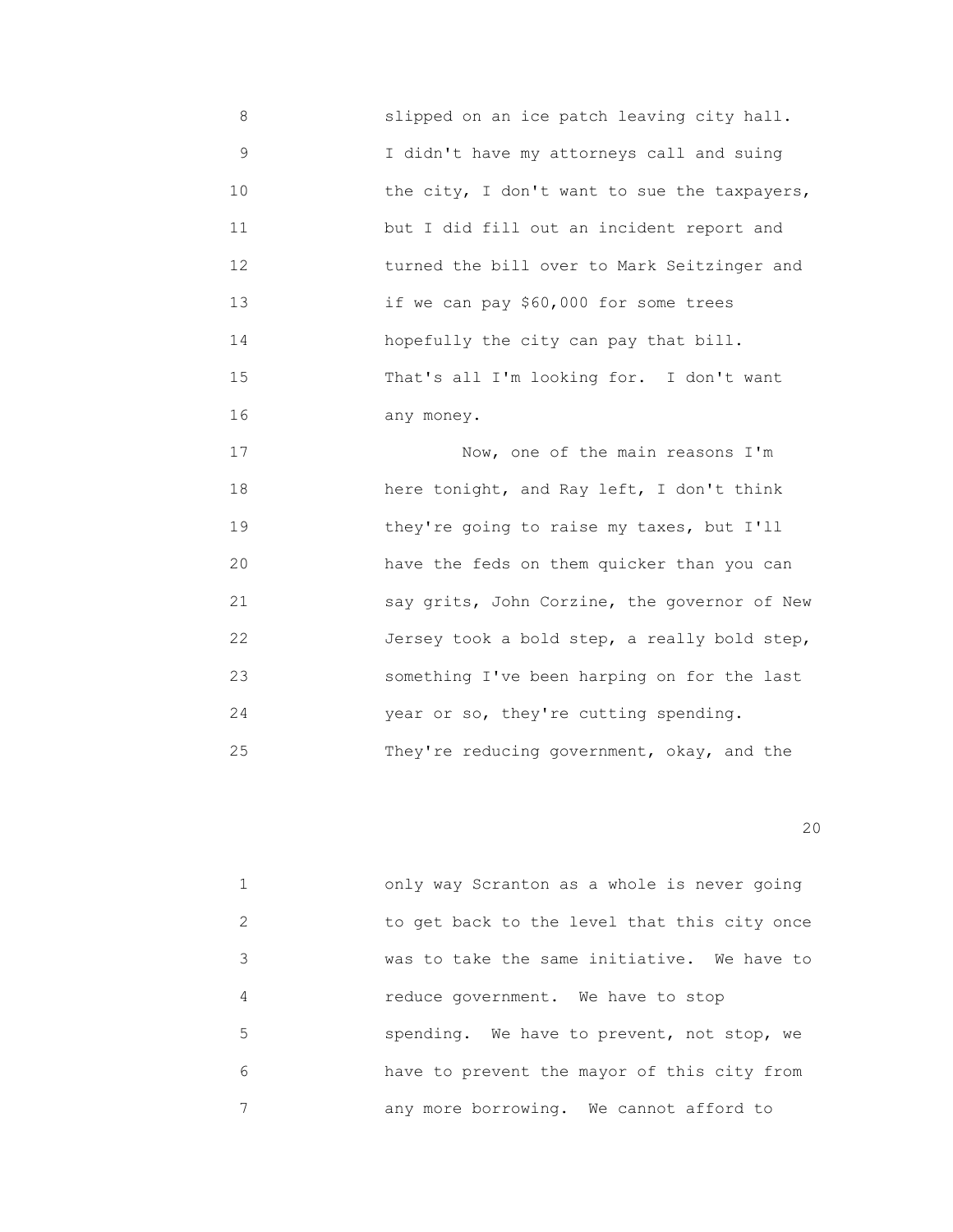8 have money transferred from one authority to 9 one commission to another to another to 10 another. We have to cut all of that out. 11 You know, the name of the game is 12 accountability. All throughout the country 13 you're hearing the screams for change. 14 People are tired. Our children are coming 15 out to the election poles, they're voting. 16 Why? Because they're fed up.

 17 We have a mortgage crisis, we have 18 oil prices per barrel going out of the 19 stratosphere. Why? Because of poor 20 management, misspending. We can't afford 21 this as a city. We can't afford this is as 22 nation. You know the last eight years under 23 George W. and there was under Governor 24 Rendell and Chris Doherty are the perfect 25 examples of what happens when society allows

21

 1 undesirables into their neighborhoods, you 2 know, our prices go whacky, our health costs 3 go whacky, you know, the costs of the homes, 4 the costs of feeding, the cost of education 5 and raising our kids go whacky. We don't 6 need that anymore. We don't need yes men 7 and we don't need yes women. We need honest 8 representation for every citizen in this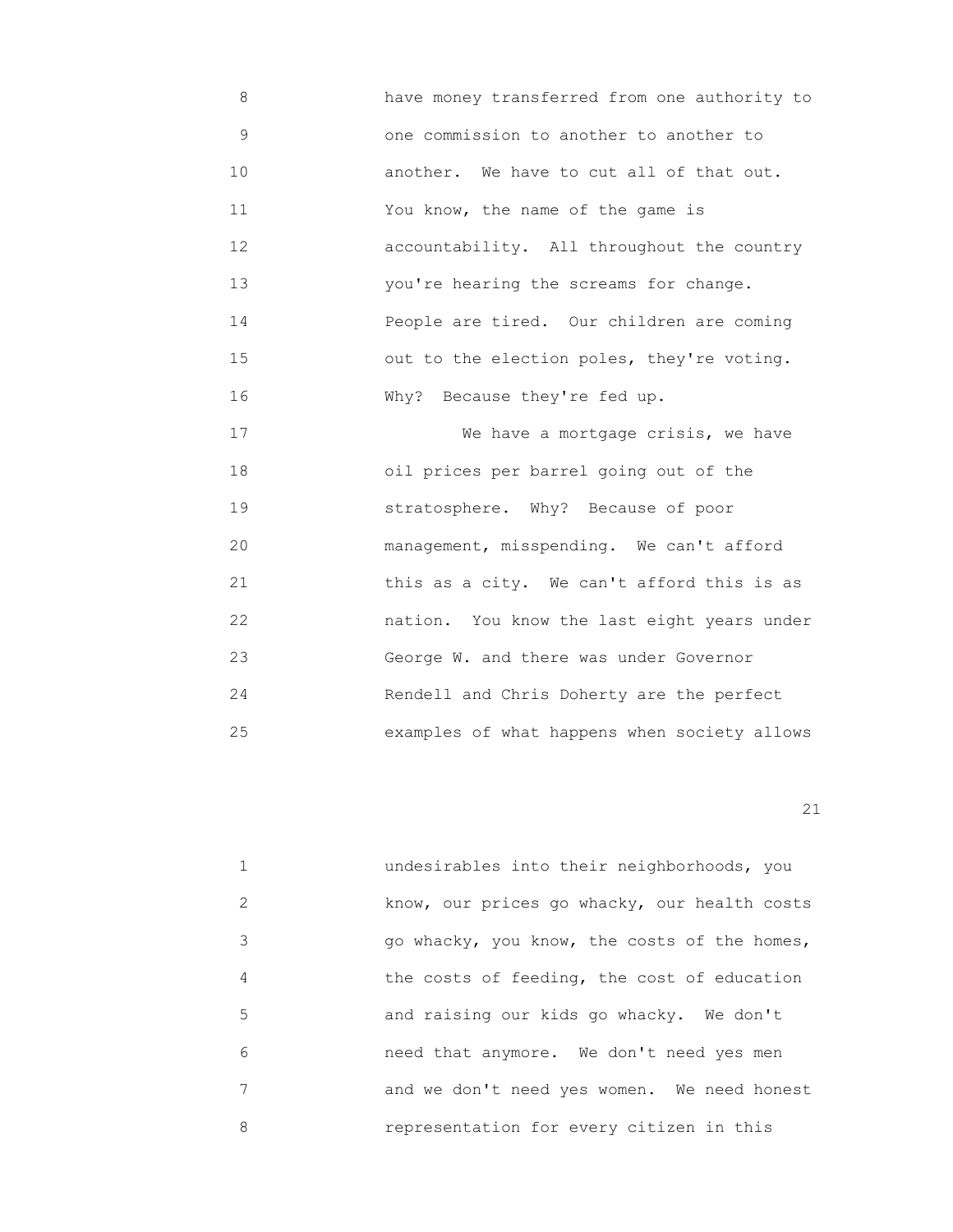9 city.

 10 A couple of days ago, I think it was 11 Friday, I'm working on my porch, I'm 12 stripping it down getting an early start 13 when the weather breaks and I heard these 14 two young Hispanic women as they walked by 15 one of them stated that's why I cuss out 16 every black person that I see, and the first 17 thought came to my mind was like that's 18 ignorant. You know, but then I thought and 19 I sat there and it dawned on me I said 20 that's the direct result of the 21 administration, you know, because unless you 22 know an entire group of people, an entire 23 race of people, you can't say they're all 24 ignorant, they're all thieves, they are all 25 this or they're all that, you don't know,

22 and 22 and 23 and 23 and 23 and 23 and 23 and 23 and 23 and 23 and 23 and 23 and 23 and 23 and 23 and 23 an

|               | you haven't met them all.                   |
|---------------|---------------------------------------------|
| $\mathcal{L}$ | Now, the individuals, they might be         |
| 3             | the scum of earth, you know, whatever you   |
| 4             | feel, that's your choice, you chose to      |
| 5             | associate yourself with those people, you   |
| 6             | know, you cannot single out a race. And     |
|               | I've had quite a few negative things happen |
| 8             | to me since I started speaking here at      |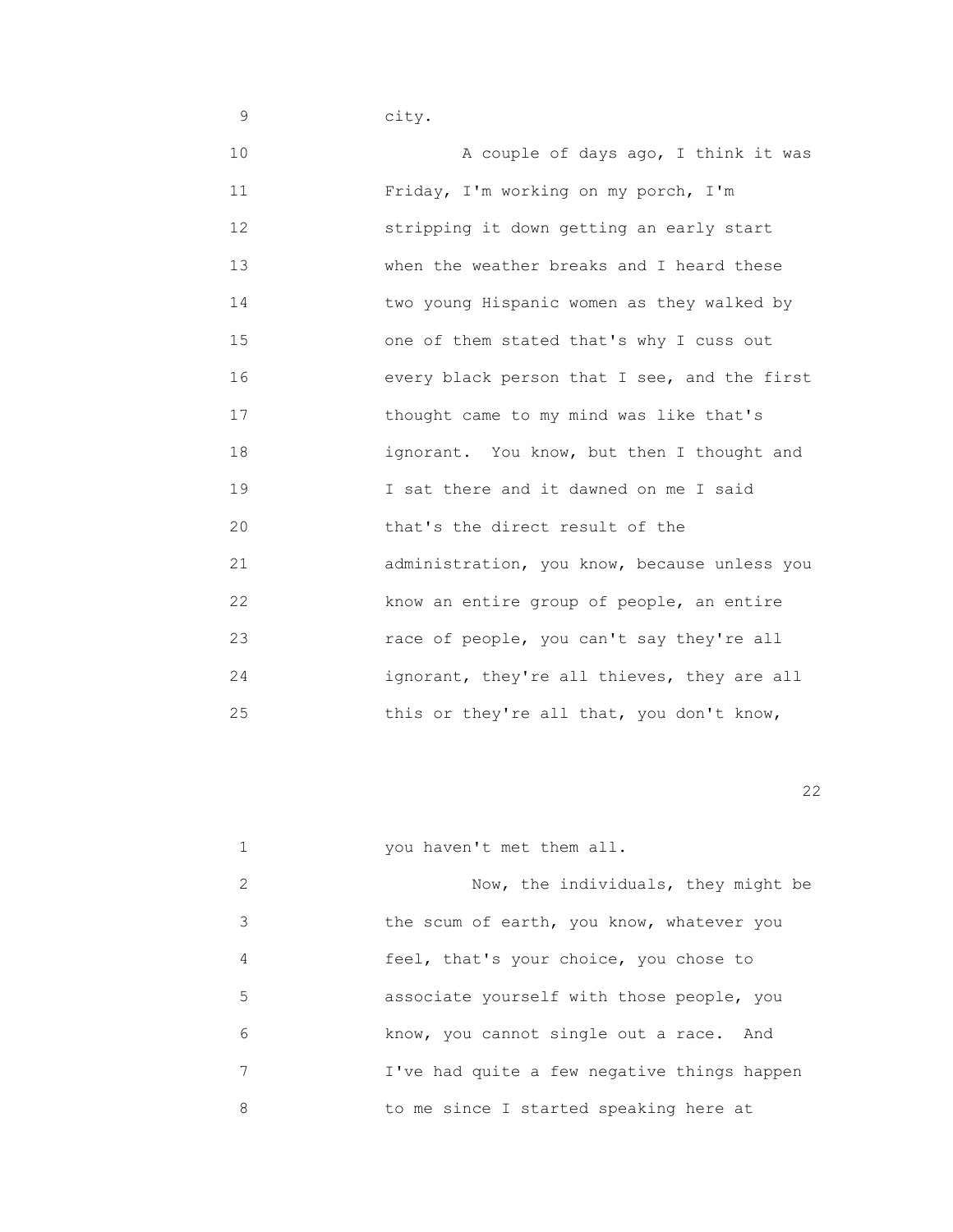9 Council. I've gotten hate mail, I've had my 10 tires flattened, I don't blame the entire 11 race, the entire populous of Scranton for 12 What a few idiots have done. I put it 13 squarely on the shoulders of those that are 14 responsible, Chris Doherty, Austin Burke and 15 everybody else, those puppets because I have 16 people coming up to me everyday, senior 17 **b** citizens, we speak about the situation here 18 in Scranton, we speak the about the 19 situation as far as Iraq and the other areas 20 of concern. You know, color doesn't play a 21 part, they either agree with me or they 22 disagree with me, but we have conversation, 23 we have dialogue, we have dialogue between 24 each other. As adults that what we do, you 25 know, and as a result I really believe that

|               | come June, I mean 2009, I know you are not   |
|---------------|----------------------------------------------|
| $\mathcal{L}$ | going to do it, Mrs. Evans, but we really    |
| 3             | need you to give serious thought for running |
| 4             | for mayor because Hillary Clinton might be   |
| 5             | good, but she's no Janet Evans. Okay?<br>We  |
| 6             | need somebody that's for the people.<br>We   |
| 7             | have had enough those for corporation and    |
| 8             | for Doherty and for the old way of doing     |
| 9             | things. Yes, we can, we can change.<br>We    |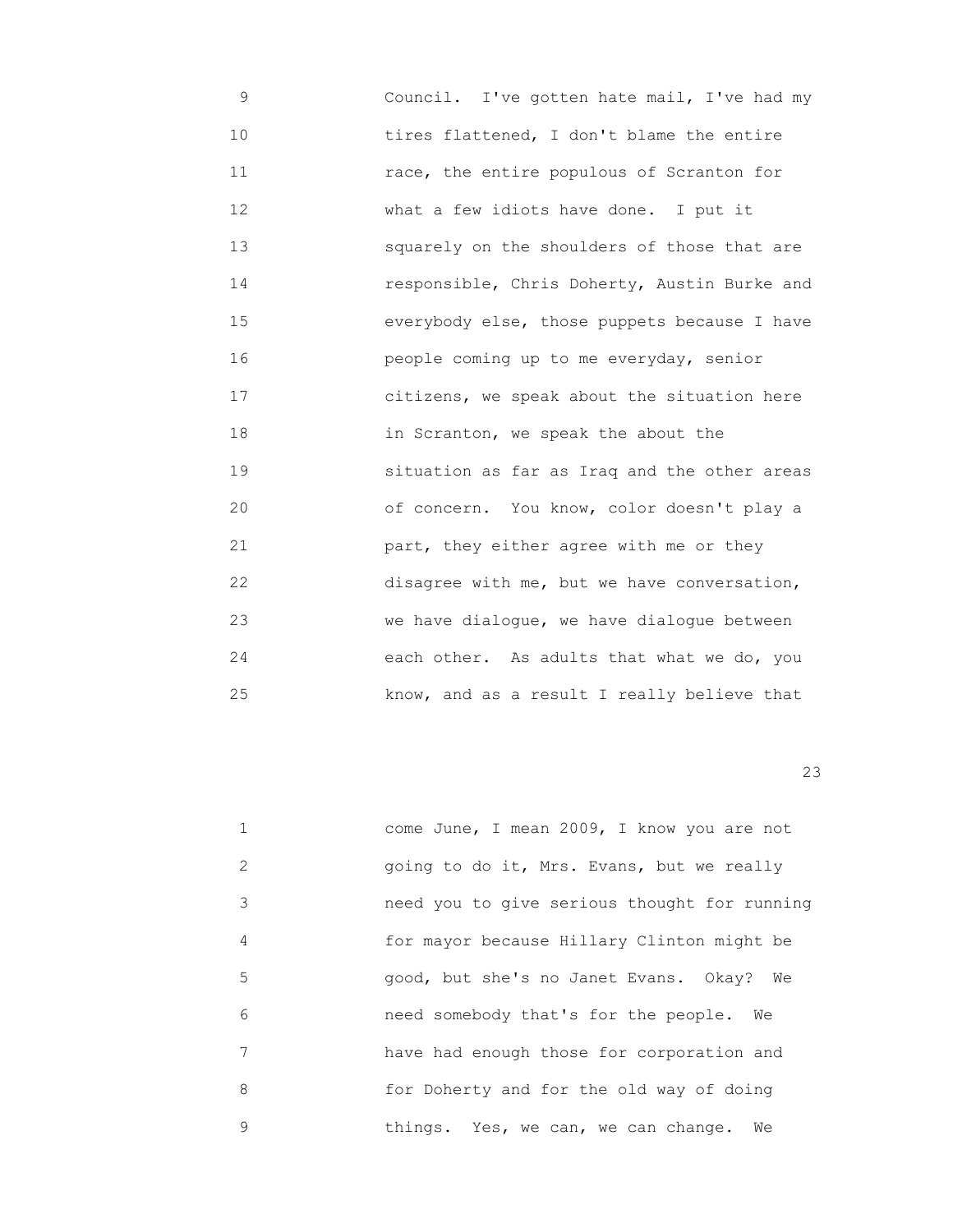10 have to change, you know, I grew up, I'm a 11 baby boomer. I've seen recessions, I've 12 seen depression, I've seen race lines. It's 13 a bunch of garbage. You know, we civilized 14 people should be above that right now. We 15 shouldn't have to go backwards any longer. 16 MR. MCGOFF: Thank you. Bob Bolus. 17 MR. BOLUS: Good evening, Council, 18 Bob Bolus, Scranton. Quick question, I just 19 don't know if Ray is still here, I just want 20 to know if he was going for a casino license 21 or he had mob ties he was so concerned about 22 taps.

 23 On Doug here, I have to tell you 24 something, I couldn't have been prouder than 25 to be in Harrisburg as an adult advisor, and

|   | that was to all the groups not just          |
|---|----------------------------------------------|
| 2 | Scranton, but he represented this city.      |
| 3 | Then for me to sit here tonight and listen   |
| 4 | to a bunch of adults mock these kids for     |
| 5 | what they're achieving rather than get up    |
| 6 | and lead by example and do a good turn maybe |
| 7 | it would be a good awakening to understand   |
| 8 | that. These are your future leaders and      |
| 9 | this Junior Council down in Harrisburg was   |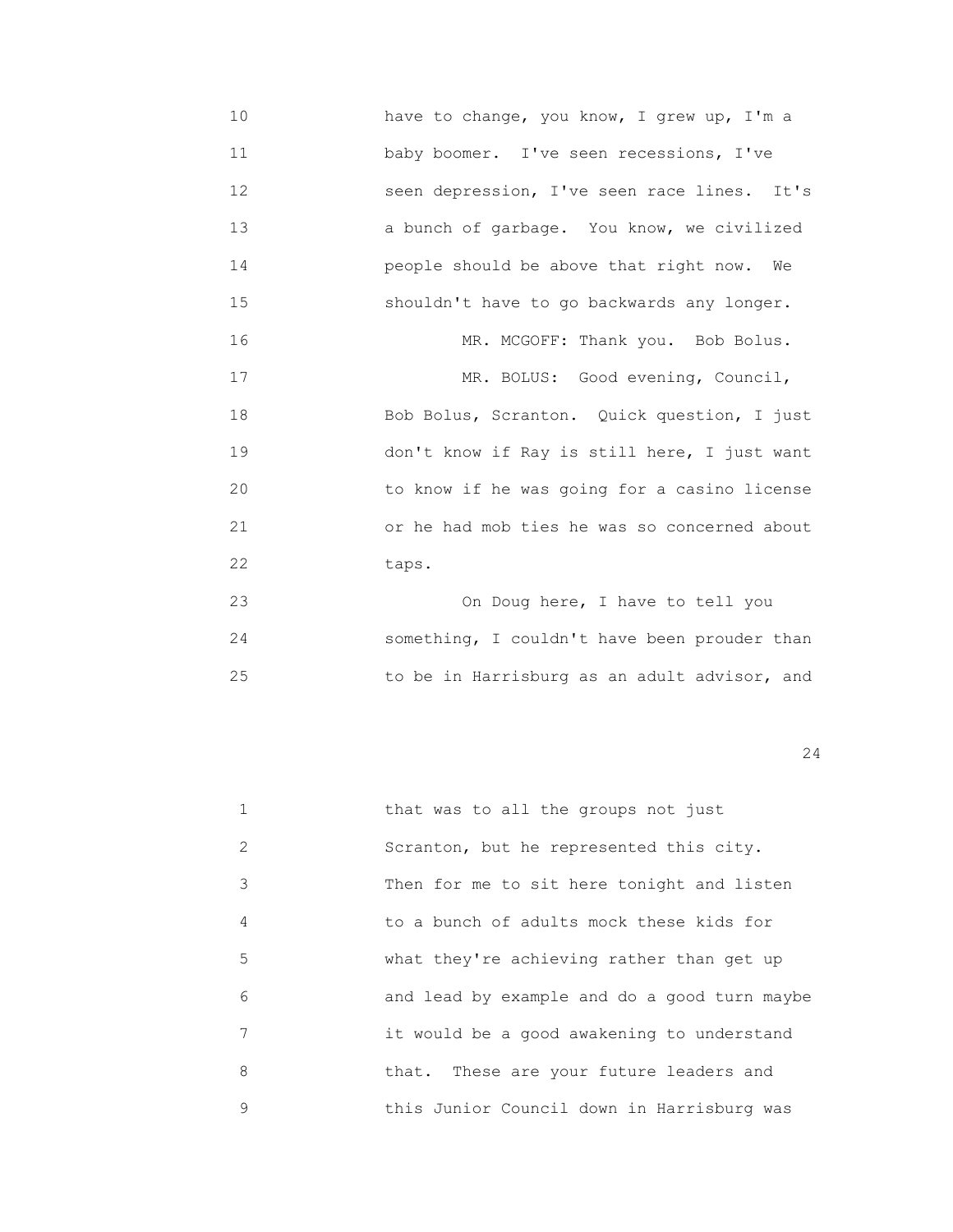10 literally applauded for coming from the City 11 of Scranton because there aren't any of them 12 doing it and they're looking at doing that 13 throughout the state and various areas and 14 councils. So something started here and you 15 people sit here and heckle these kids and 16 quite honestly it upsets me because you're 17 adults, start acting like it. Look in the 18 mirror and ask what you've done for the city 19 other than come in constantly knocking, 20 ridiculing people, questioning about the 21 fire and police memorial, how many of you 22 have gone out and fought a fire or took your 23 life in your own hands, but the people that 24 go out and are risk your lives for these 25 people you sit here and knock these kids?

<u>25</u>

|               | You're a disgrace and I hate to come up     |
|---------------|---------------------------------------------|
| $\mathcal{L}$ | there and have to say that to you because a |
| 3             | lot of you are friends.                     |
| 4             | MR. MCGOFF: Mr. Bolus --                    |
| 5             | MR. BOLUS: This is the city and we          |
| 6             | all have our opinions.                      |
| 7             | (Whereupon comments are made from           |
| 8             | the audience.)                              |
| 9             | MR. MCGOFF: That was out of order,          |
| 10            | Mrs. Knight.                                |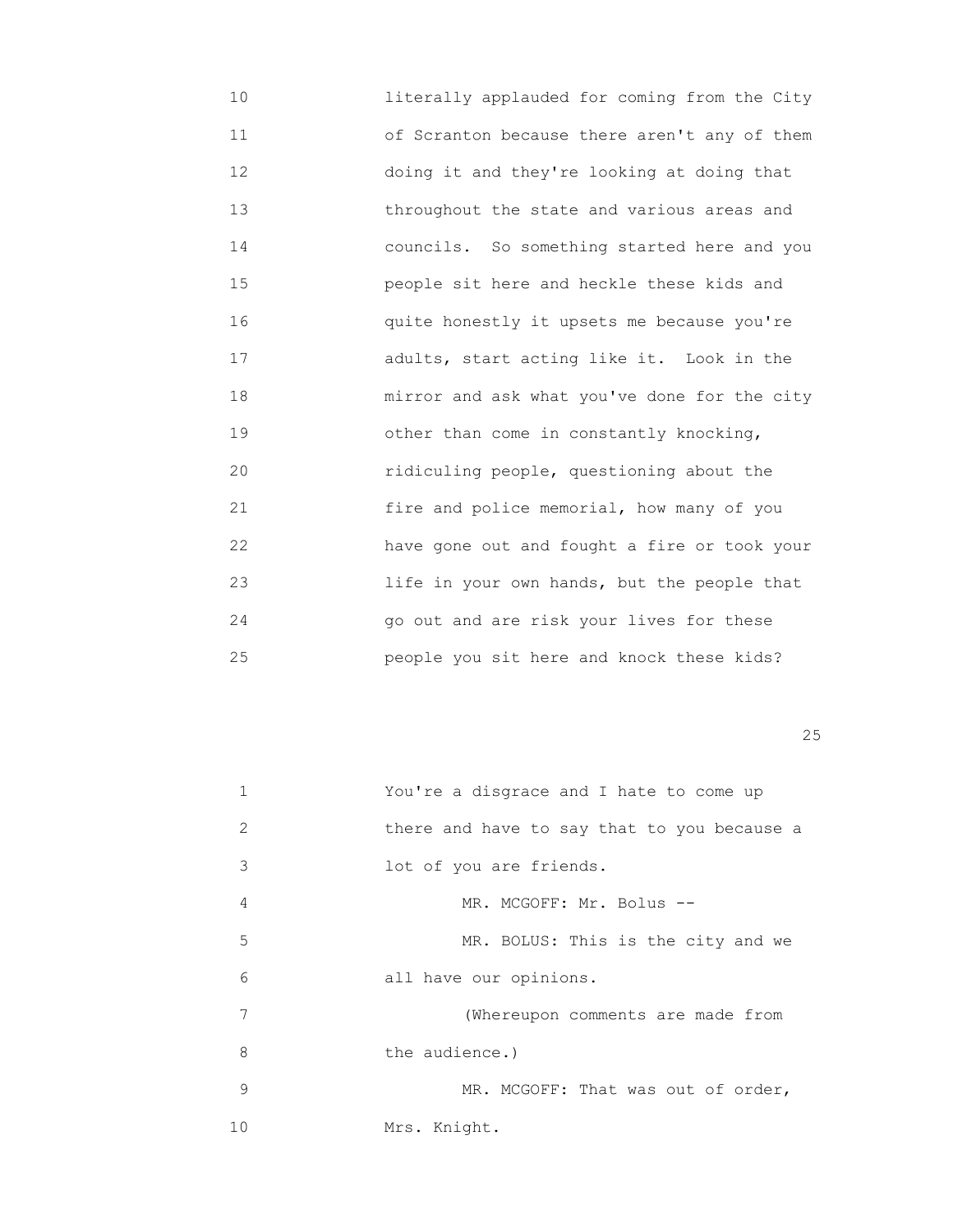- 11 **11** MR. MCGOFF: Please address council. 12 MR. BOLUS: I don't care for what 13 they were doing in the back -- 14 MR. MCGOFF: I understand, but please 15 address Council. 16 MR. BOLUS: I've tried to do that. 17 **I've been coming here for a long time, I**  18 have a lot of issues regarding this city and 19 when I start sitting here and listening to 20 people insulting kids and people in here for 21 no reason or justification it annoys me and 22 it's time they were put in their place. 23 Mr. Courtright, when I was here 24 several weeks ago I asked that you put a
- 25 motion on the golf course money \$1.5 million

| $\mathbf{1}$ | that's sitting there now plus interest that  |
|--------------|----------------------------------------------|
| 2            | will go into permanent trust and then the    |
| 3            | second motion would be that in any event     |
| 4            | more money becomes available to the city the |
| 5            | 1.5 plus interest that was already used be   |
| 6            | replaced and put there for the betterment of |
| 7            | this city that was put in there originally   |
| 8            | to take care of the parks and recreation and |
| 9            | tonight would you make that motion please?   |
| 10           | You said would when I was here that day but  |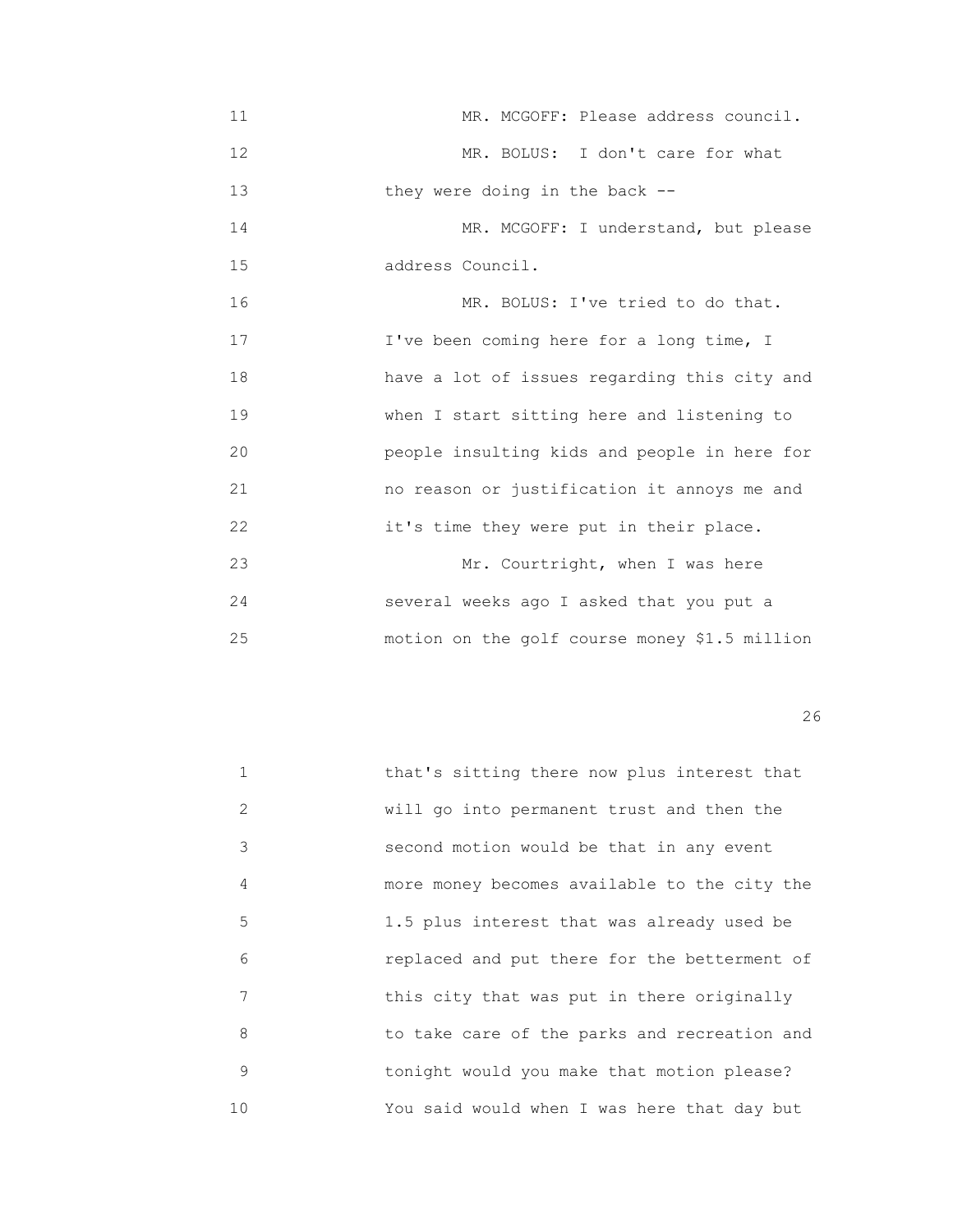11 I haven't heard it since and I would ask 12 tonight if you would do that, if you would, 13 please.

 14 The commissioners and Doherty have 15 gone out saying who they want to support. 16 Well, I hope they're only doing it on their 17 own personal opinions and not going out and 18 saying they represent Scranton or Lackawanna 19 County and the people in it. Who they want 20 to support should be their own business, 21 it's not who want to support as individuals 22 and I hope they're speaking for themselves 23 because they sure don't speak for he me and 24 they should understand that and I hope they 25 don't speak for the rest of you people.

<u>27</u>

| $\mathbf{1}$ | The non-profits, the University I            |
|--------------|----------------------------------------------|
| 2            | see we got a donation, a big donation, but   |
| 3            | they still don't pay any money here.<br>We   |
| 4            | need to make non-profits pay. You can't      |
| 5            | continue to let the poor pay for the rich in |
| 6            | the city. And that's what's going on. The    |
| 7            | poor can't even buy gas, they can't even pay |
| 8            | their heating bills yet we are doing         |
| 9            | absolutely nothing in this city to change    |
| 10           | it. KOZ's and non-profits need to pay a      |
| 11           | fee. You need to become creative, that's     |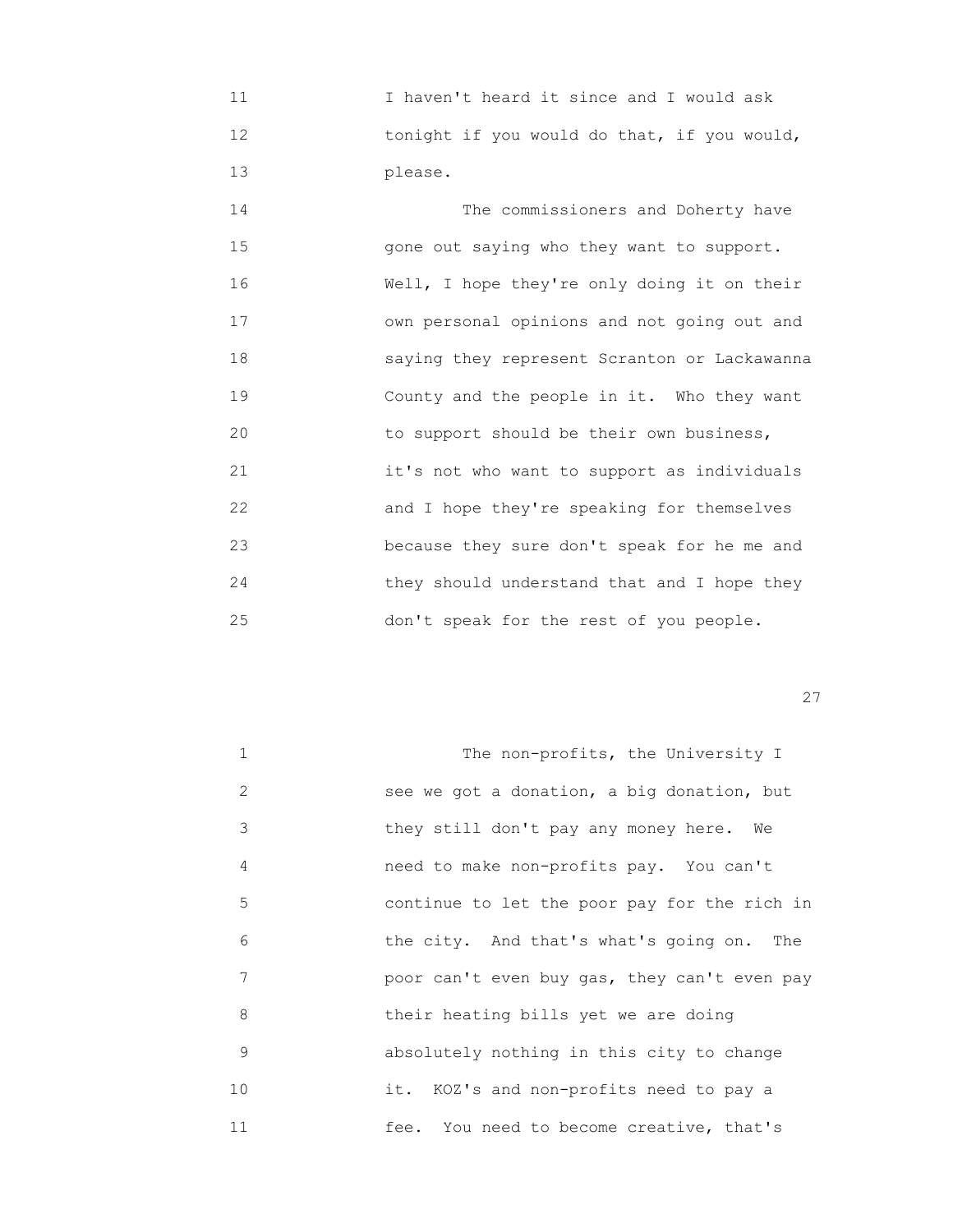- 12 **What you're here on this Council, it's time**  13 to start doing it. Then talking about who 14 is going to run the city, and who is going 15 to do this and do that, the time is now to 16 start if you are going to do something 17 about, well, look at the people in this city 18 who cannot survive, the elderly, those that 19 are just about getting by and we have done 20 absolutely nothing as long as I've been 21 coming here. It's time now to put our money 22 Where our mouth is around here. 23 You cannot continue to see this city
- 24 degraded, our police degraded, our fire 25 degraded, we're a public laughing-stock of

<u>28</u>

 1 the whole State of Pennsylvania that we 2 cannot negotiate a contract and end this 3 ridiculous nonsense that's going on here. 4 All we hear is everybody and how great they 5 are and what they can do and, quite frankly, 6 nobody has done a darn thing here and it's 7 time. When I asked Mr. McGoff, I heard him 8 say if anyone of you want to get involved, 9 you got learn at this table. This is 10 Council's leadership. Whether the mayor 11 wants to show up here or the fire department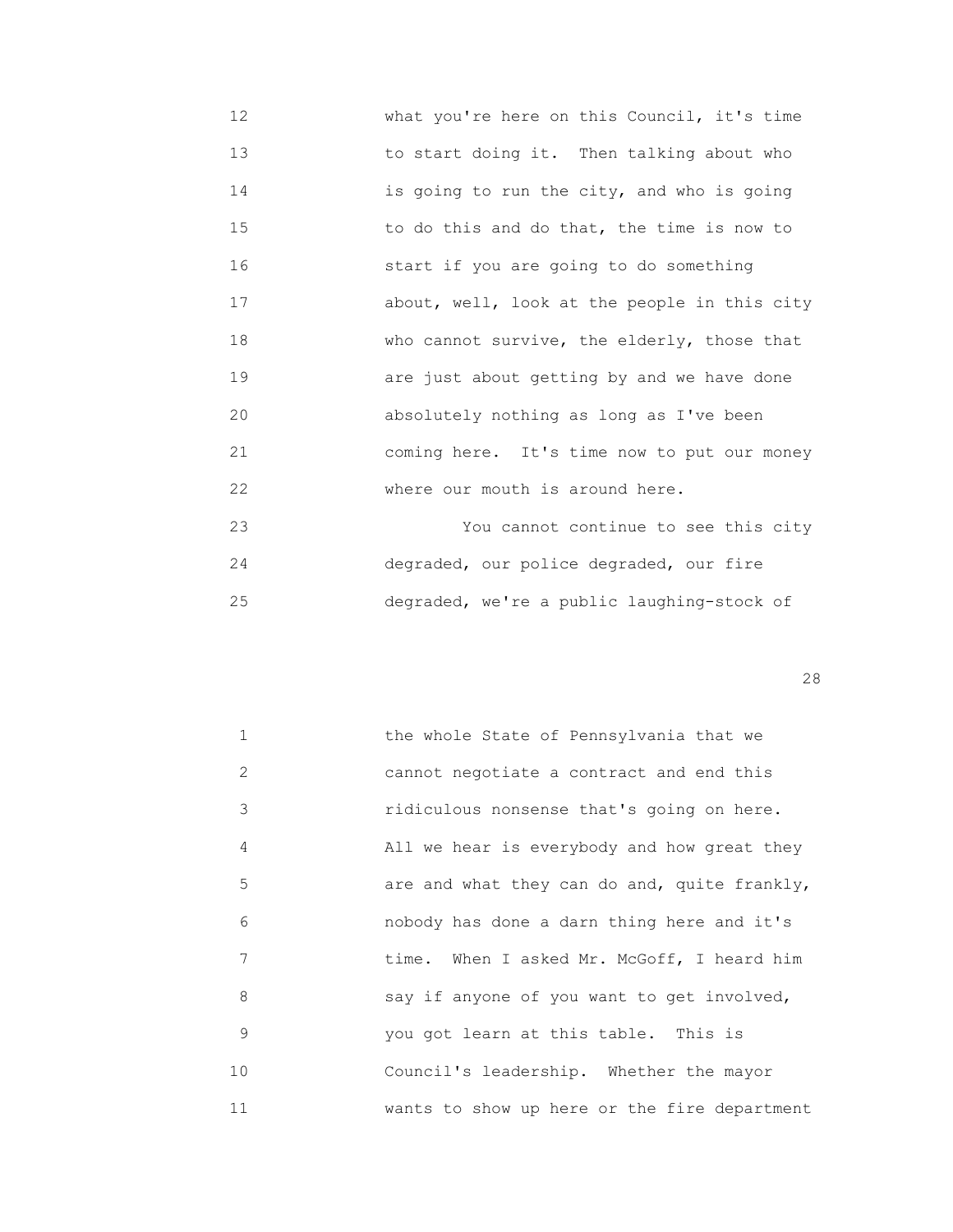12 **WARENE WARENE WAREN** IS their prerogative 13 but I believe you're a leader here and a 14 leader needs to take charge. Send a letter 15 **15** to the mayor, send it to his administration, 16 send it to the fire department and let him 17 come here publicly so we know what is going 18 on because this city is in jeopardy right 19 now. Thank you. 20 MR. MCGOFF: Thank you, Mr. Bolus.

21 Tom Ungvarsky.

22 MR. UNGVARSKY: Good evening, City 23 Council. I'm Tom Ungvarsky and I'm a member 24 of the Scranton/Lackawanna County Taxpayers. 25 I'm sorry that Mrs. Fanucci is not here

| $\mathbf{1}$ | because what I have to say concerns her.     |
|--------------|----------------------------------------------|
| 2            | Several weeks ago I addressed the City       |
| 3            | Council about a woman who lost her home.     |
| 4            | Fortunately, her son was able to buy it back |
| 5            | for her. Now I would like to tell you about  |
| 6            | the spin that was put on that statement.     |
| 7            | When the speaker got up and said the         |
| 8            | city took the home I knew this not to be a   |
| 9            | fact because these did not happen. Well, it  |
| 10           | turns out it did happen, but I never said it |
| 11           | was the city that did it, okay? That wasn't  |
| 12           | bad enough. She had to go on and say that    |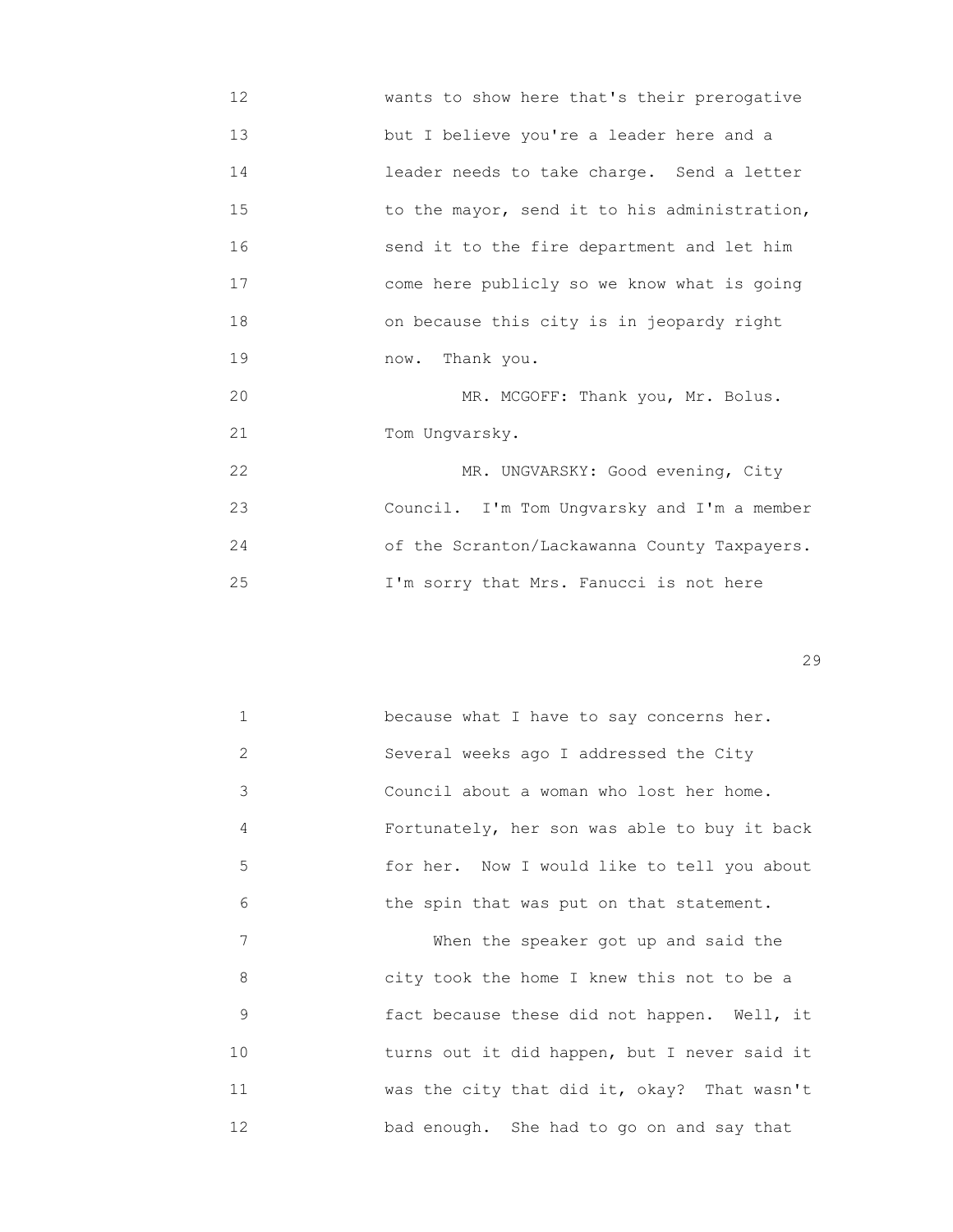13 might have been my reaction when the speaker 14 gets up and misinforms the city. In no way 15 did I misinform the city. I never said that 16 it was the city. In fact, I did say that I 17 **Example 21 R** knew it was the county.

 18 Now, several weeks ago she had a 19 little discussion with somebody over words 20 and she said that words have meaning and 21 those words that she uttered were hurtful 22 and I think they should be redacted from the 23 minutes. I also noticed that in today's 24 paper that Smith's restaurant fell into the 25 same trap. Fortunately he didn't have to

30

|                             | buy back his property, but I notice that     |
|-----------------------------|----------------------------------------------|
| $\mathcal{D}_{\mathcal{A}}$ | he's going to end up paying about \$5,000 in |
| 3                           | fees and penalties from that immoral act     |
| 4                           | that Council passed with all of these fines  |
| 5                           | and penalties on it and I wish you would     |
| 6                           | look into that again.                        |

7 MR. MCGOFF: Thank you. Before Mr. 8 Ungvarsky asked me if I would find an answer 9 for him to a question. I just want to let 10 you know that I have not been able to do 11 **that at this time.** I will try and get for 12 you for next week. Thank you.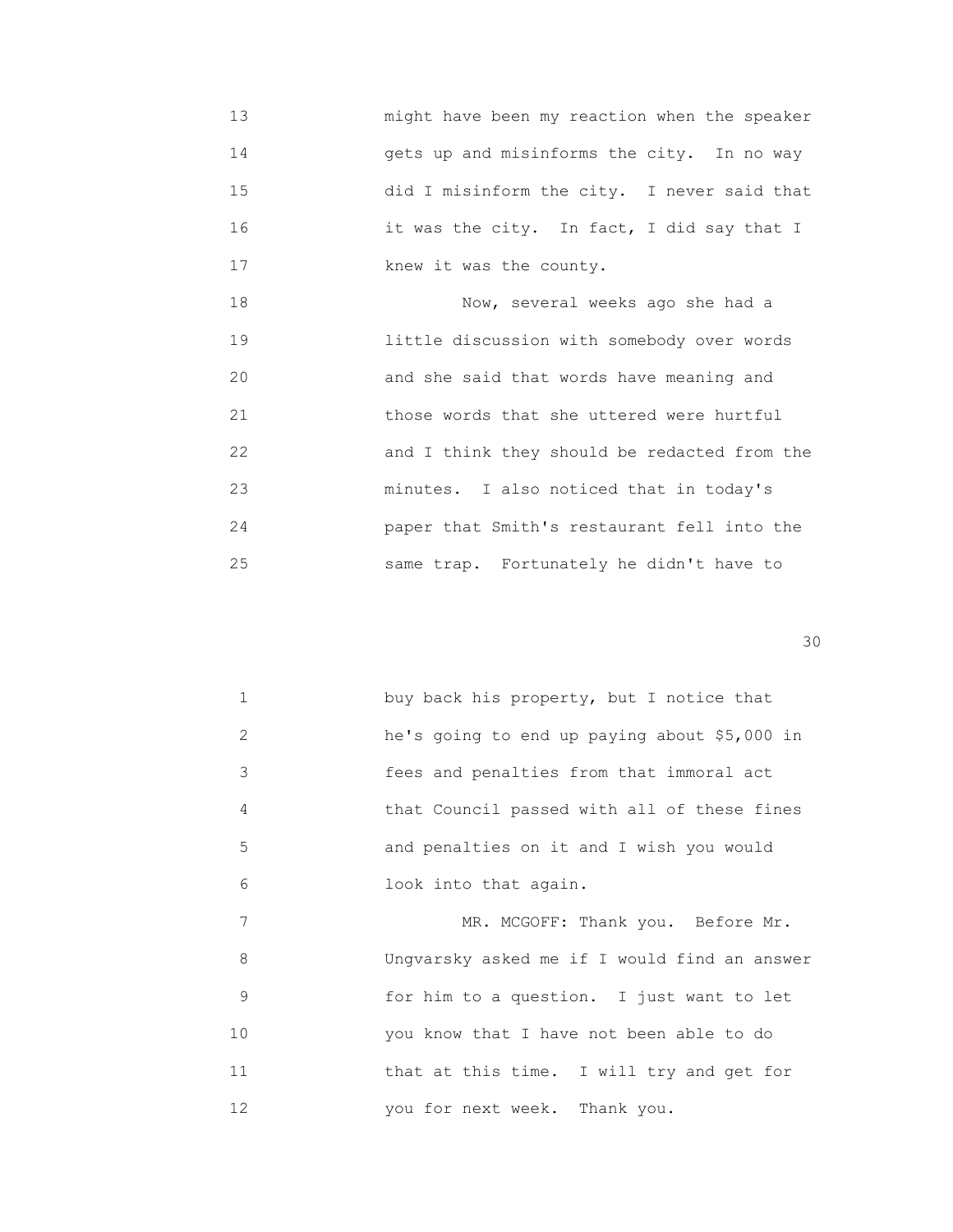13 MR. UNGVARSKY: I understand that 14 **there was about \$300,000 offered for that** 15 **building.** 

| 16 | MR. MCGOFF: Thank you. Ozzie Quinn.         |
|----|---------------------------------------------|
| 17 | MR. QUINN: Ozzie Quinn, Taxpayers'          |
| 18 | Association president. You all know that we |
| 19 | are pretty much well in debt here in the    |
| 20 | City of Scranton, you know, we just can't   |
| 21 | make our taxes, we cannot make it. We don't |
| 22 | have any revenue coming in and we have an   |
| 23 | opportunity. Now, last summer Mrs. Gatelli  |
| 24 | formed her own ad hoc committee to try and  |
| 25 | get the non-profits to start giving some in |

31

|               | lieu of tax money to the city and it didn't |
|---------------|---------------------------------------------|
| $\mathcal{L}$ | turn out that well, okay? We all know now   |
| 3             | according to the newspaper that the former  |
| 4             | executive director of the Scranton Housing  |
| 5             | Authority, not the former, the suspended    |
| 6             | executive director of the Housing Authority |
| 7             | one of the charges was that he was spending |
| 8             | money on the Park Gardens apartment         |
| 9             | building.                                   |

 10 Well, the Park Gardens apartment 11 building is not a federally-owned building 12 and that was one of the problems, okay? You 13 can't use federal money, HUD monies for the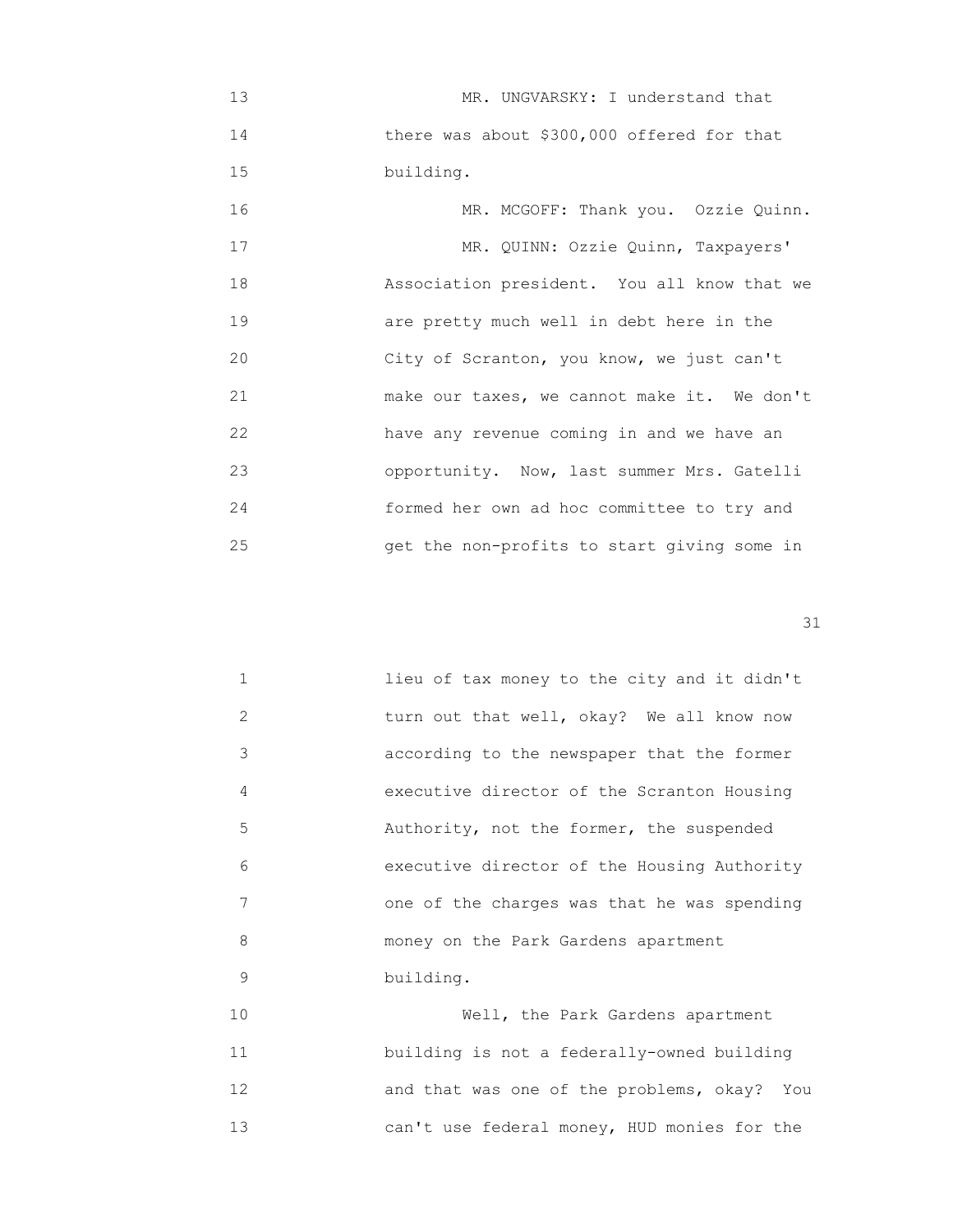14 operation or the maintenance of Park 15 Gardens. To me it's obviously out there 16 that there is no -- the housing authority 17 cannot control or operate or maintain the 18 **18 Park Gardens, so I think it's an opportunity**  19 at our hands right now to try to get some 20 more tax money into this city by the sale, 21 proceeds of the Park Gardens to a private 22 developer and then every year in perpetuity 23 we will have more taxes coming into the City 24 of Scranton from the Park Gardens. There's 25 nothing wrong with this, it's just a matter

 $32$ 

| $\mathbf{1}$ | of a line of communication being open         |
|--------------|-----------------------------------------------|
| 2            | between the city and the Scranton Housing     |
| 3            | Authority to see if this can be done. Of      |
| 4            | course, there's a lot of tenants out there    |
| 5            | and I hope that they're empowered to be part  |
| 6            | of this here process so that they know where  |
| 7            | they're going, if they're going to go         |
| 8            | anywhere, and what the rents are going to be  |
| 9            | but we have an opportunity right now to $-$ I |
| 10           | don't know how many apartment are there       |
| 11           | right now to get revenue, more revenue into   |
| 12           | the City of Scranton.                         |
|              |                                               |

13 So, please, I ask you to please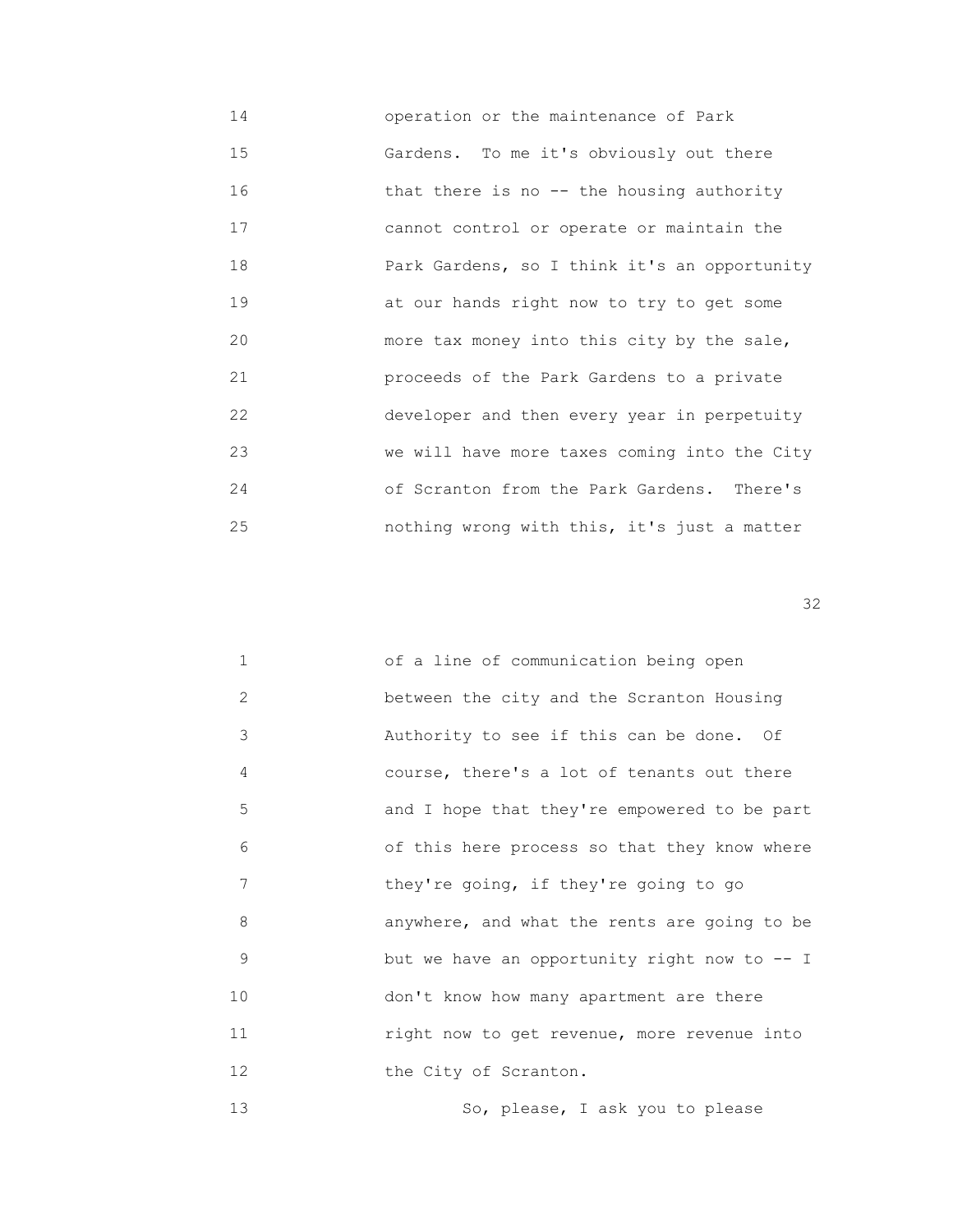14 pursue this so we can do something to pay 15 off this debt because we are in no way are 16 we going pay off this debt with just 17 property taxes. We are not going to do it, 18 so there's got to be other sources and this 19 is a fine opportunity.

20 The other thing is I got a letter 21 about sending letters over time to the OECD 22 for some information and I asked them for 23 the amount of surplus funds for UDAG and for 24 the CDBG programs and I got a letter from 25 the executive director, Linda Aebli, and she

 $33$ 

|   | says, "Under the Right to Know, public      |
|---|---------------------------------------------|
| 2 | records subject to disclosure under the     |
| 3 | Right to Know Act are accounts, vouchers or |
| 4 | contracts dealing with fiscal aspects of    |
| 5 | government and minutes, orders or decisions |
| 6 | fixing personal or property rights for a    |
| 7 | person or group of persons.                 |
| 8 | Based upon the above authority and          |
| 9 | my review of your request on projects that  |

10 **were approved prior to 2006 there are no** 11 undesignated or surplus UDAG facts."

12 **and I** sent another letter and she 13 said that the same holds true for 2007 with 14 the exception for 7,000 and some odd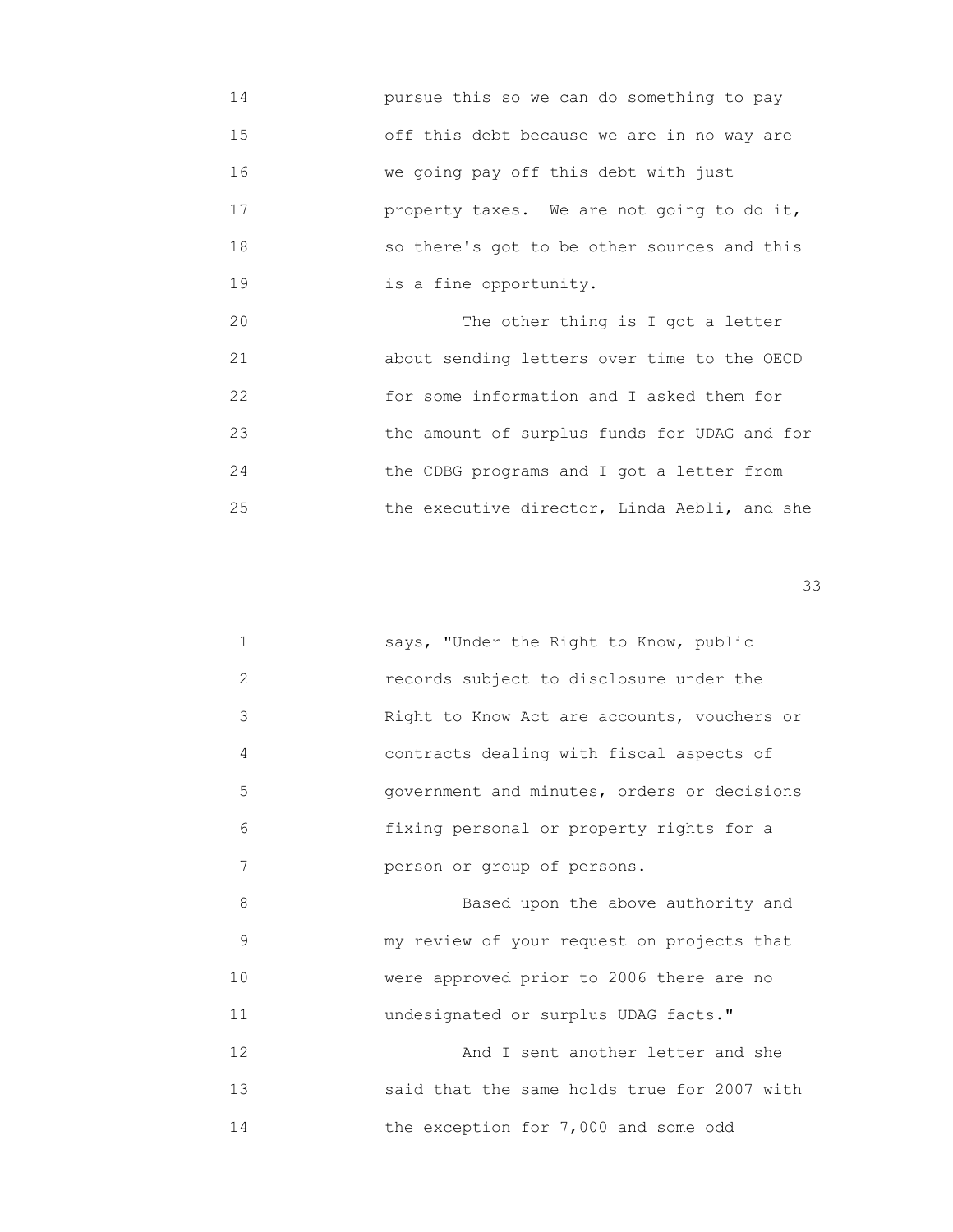15 dollars. Now, I went and I asked a lawyer 16 what that means and he said you read it 17 upside down, that means you have to pay \$110 18 to go and petition the court to try to find 19 out information that belongings to the 20 public right to know, okay? Now, obviously 21 I am here at all of these council meetings 22 and I see this money being transferred from 23 project to project, CDBG funds, where is it 24 coming from? Obviously we have money. I 25 saw a letter that he said you better pass

| $\mathbf{1}$ | planting the trees because we're losing UDAG |
|--------------|----------------------------------------------|
| 2            | money so pass planting the trees, the 1,000  |
| 3            | trees over in South Side or we are going to  |
| 4            | lose the money. Now, come on. What do they   |
| 5            | think we are a bunch of fools here? We are   |
| 6            | trying to do something for the City of       |
| 7            | Scranton.                                    |
| 8            | You know, if we don't get the                |
| 9            | information and know what is going on this   |
| 10           | mayor is going to continue use this money    |
| 11           | for his own little nest egg and it's not     |
| 12           | right, not with people suffering in the      |
| 13           | neighborhoods with the blight, houses        |
| 14           | falling apartment, no housing                |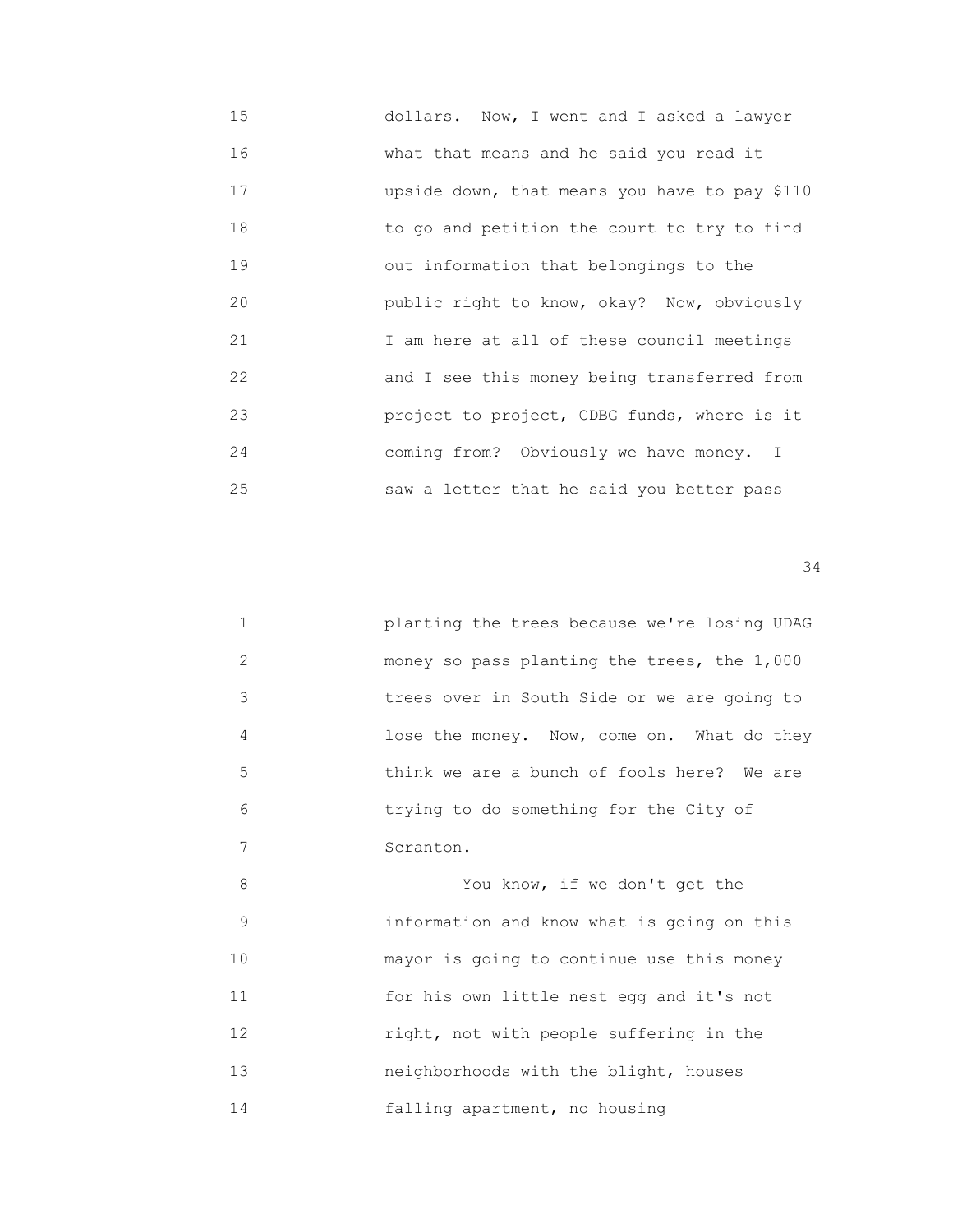| 15 | rehabilitation, don't let anybody say there |
|----|---------------------------------------------|
| 16 | is. Curbs falling apart, what curbs?        |
| 17 | Potholes? My gosh, you know, and here we    |
| 18 | are planting trees again, you know, and you |
| 19 | say we're losing the money so I ask you     |
| 20 | those two things, so please follow up on    |
| 21 | that for me in regards to the Park Gardens  |
| 22 | and don't ever send me a letter like this   |
| 23 | again, but this is going to be followed up. |
| 24 | Thank you very much.                        |
| 25 | MR. MCGOFF: Thank you. Andy                 |

| 1              | Sbaraglia.                                   |
|----------------|----------------------------------------------|
| $\overline{2}$ | MR. SBARAGLIA: Andy Sbaraglia,               |
| 3              | citizen of Scranton. Fellow Scrantonians, I  |
| 4              | cut an article out from the paper and public |
| 5              | notices, maybe you can shed some light on    |
| 6              | it.                                          |
| 7              | Wall Street West is soliciting               |
| 8              | proposals to address and maintain workforce  |
| 9              | and workforce development systems. Anybody   |
| 10             | know anything about Wall Street West? Well,  |
| 11             | they got 25 million dollars apparently to    |
| 12             | train people in whatever requires the        |
| 13             | training in computers or whatever and that   |
| 14             | money is available and they're looking for   |
| 15             | gap analysis, I quess there's a lot of stuff |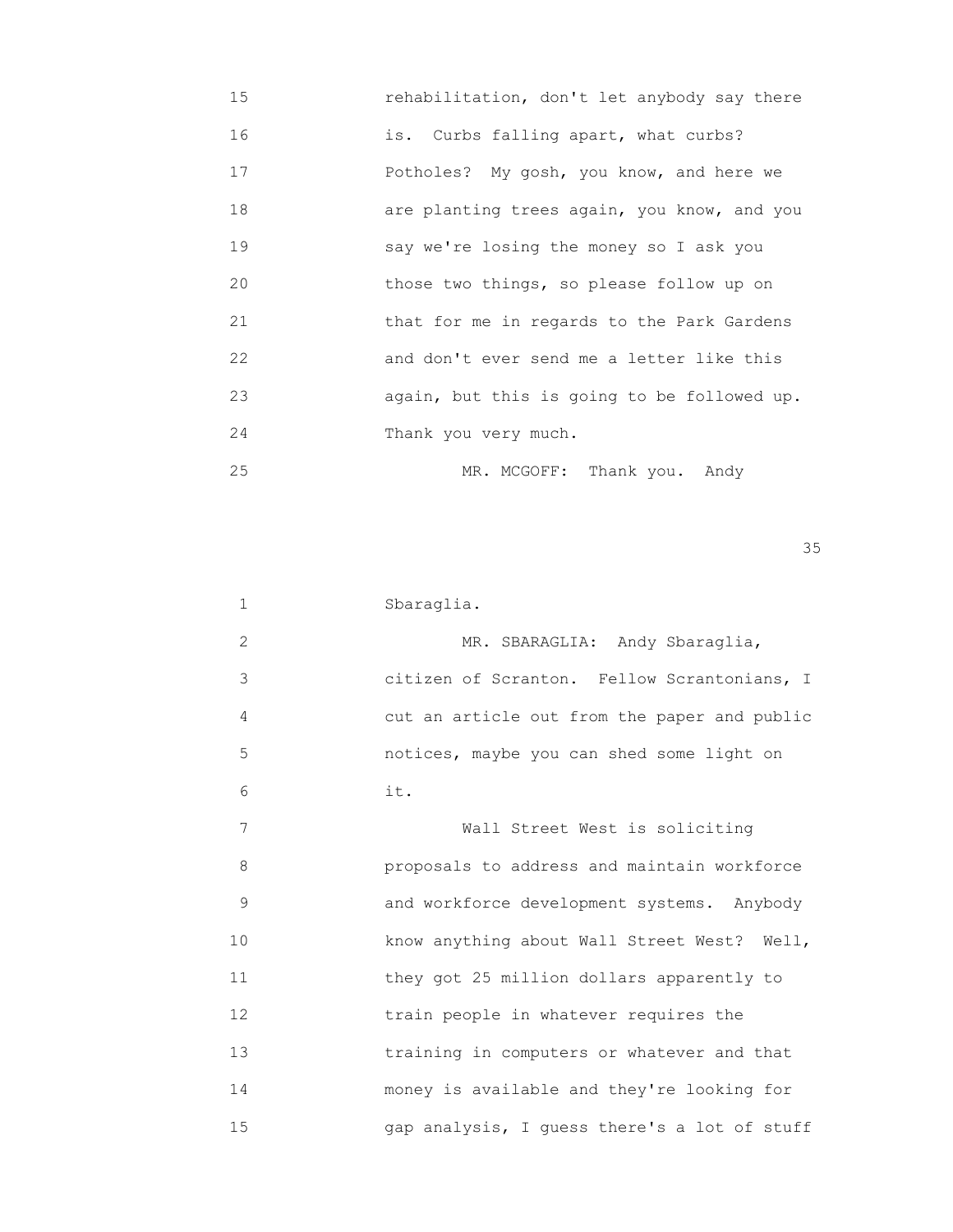16 that goes in, again, they have computer 17 centers, computer do this and computers do 18 this. They said something about development 19 system gap analysis which I don't know what 20 it means, but it has to do with whatever 21 they want to do for the stock market and 22 some of the facilities in New York or maybe 23 even in Philadelphia or Boston or whatever 24 to move into this area or it's in our paper 25 so I assume it's somewhere in our area and,

 $36$ 

| $\mathbf{1}$ | you know, you should look into it. At least |
|--------------|---------------------------------------------|
| 2            | send out some fee orders being 25 million   |
| 3            | dollars is available to ask what it is. I   |
| 4            | wasn't quite sure. They give a contact and  |
| 5            | they give a something on the website so you |
| 6            | get into it like your webpage or so forth   |
| 7            | and so on, but they have \$15 million       |
| 8            | available for some type of training and as  |
| 9            | you know we got a lot of university, we got |
| 10           | like -- we got schools all over this area   |
| 11           | actually that maybe try to tap into some of |
| 12           | them funds.                                 |
|              |                                             |

 13 Like, we got the county has that 14 school that's quite able, the Vo-Tech that's 15 up there that can use some training, we have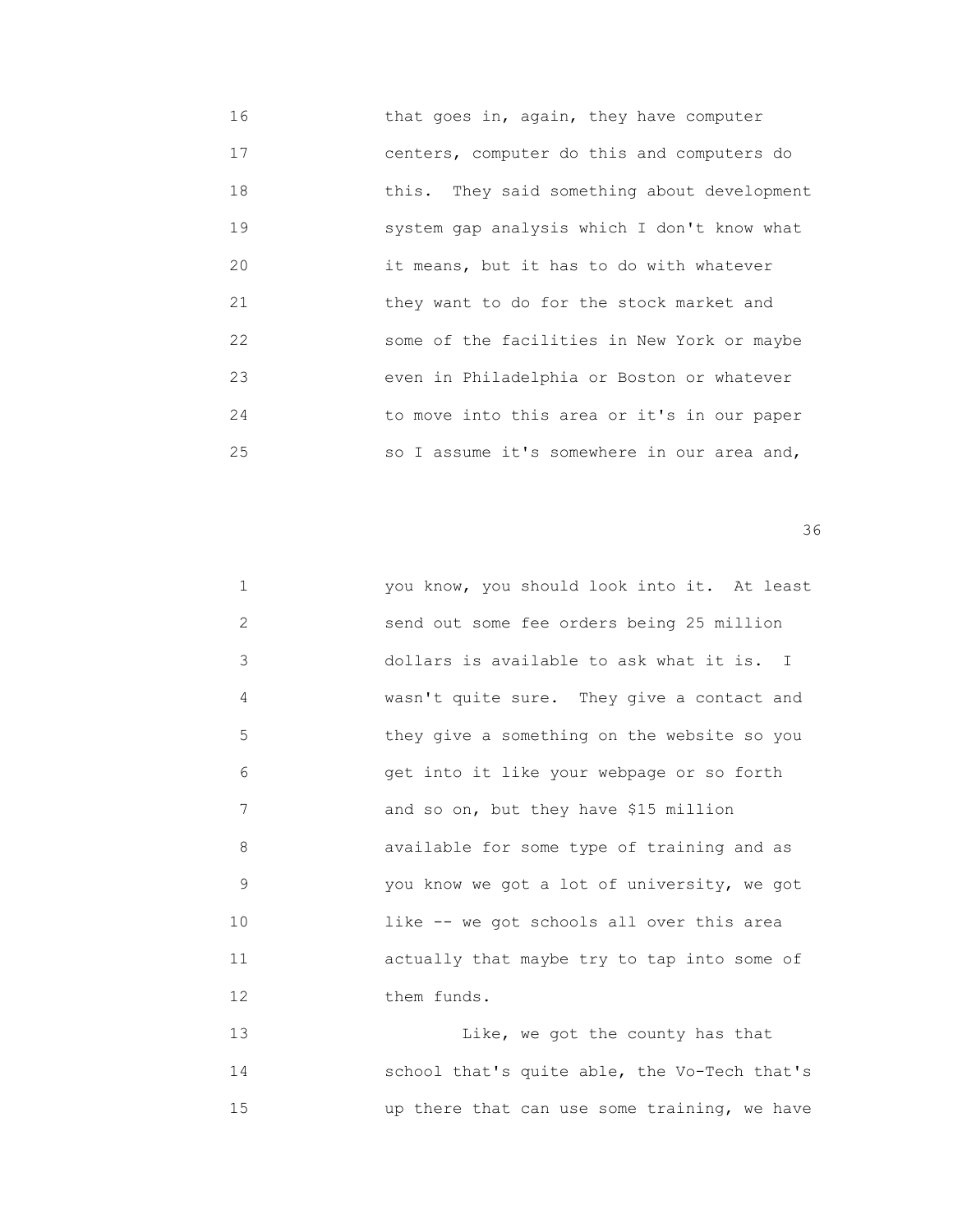16 Johnson's there. I mean, there's a lot of-- 17 the University and maybe Lackawanna, the 18 University probably has a lot they have 19 their own. Actually, they've got a good 20 computer up there, even they can tap into it 21 because they've got everything you could 22 think of actually to tap into this. I heard 23 that the only thing we really need is them 24 high speed internet lines and the fiber 25 optic lines I guess is what they are and I

<u>37</u>

| $\mathbf 1$       | don't know exactly where -- I know they're   |
|-------------------|----------------------------------------------|
| 2                 | in the city, we've dug them and placed them  |
| 3                 | in the city, but from the city to New York I |
| 4                 | quess they're not there. But funds may be    |
| 5                 | available to do that, but the main thing is  |
| 6                 | you've got get the workforce ready and       |
| 7                 | hopefully we can keep people here instead of |
| 8                 | having them go to the Poconos to do that     |
| 9                 | type of work, but it's there and it's just   |
| 10                | something I was wondering being they had so  |
| 11                | much available that it would be, you know,   |
| $12 \overline{ }$ | you should try to look into it a little.     |
| 13                | Maybe they want to stay up in the Poconos or |
| 14                | whatever, but money is money.                |
|                   |                                              |

 15 I wish Mrs. Fanucci was there. She 16 made the comment that the only person she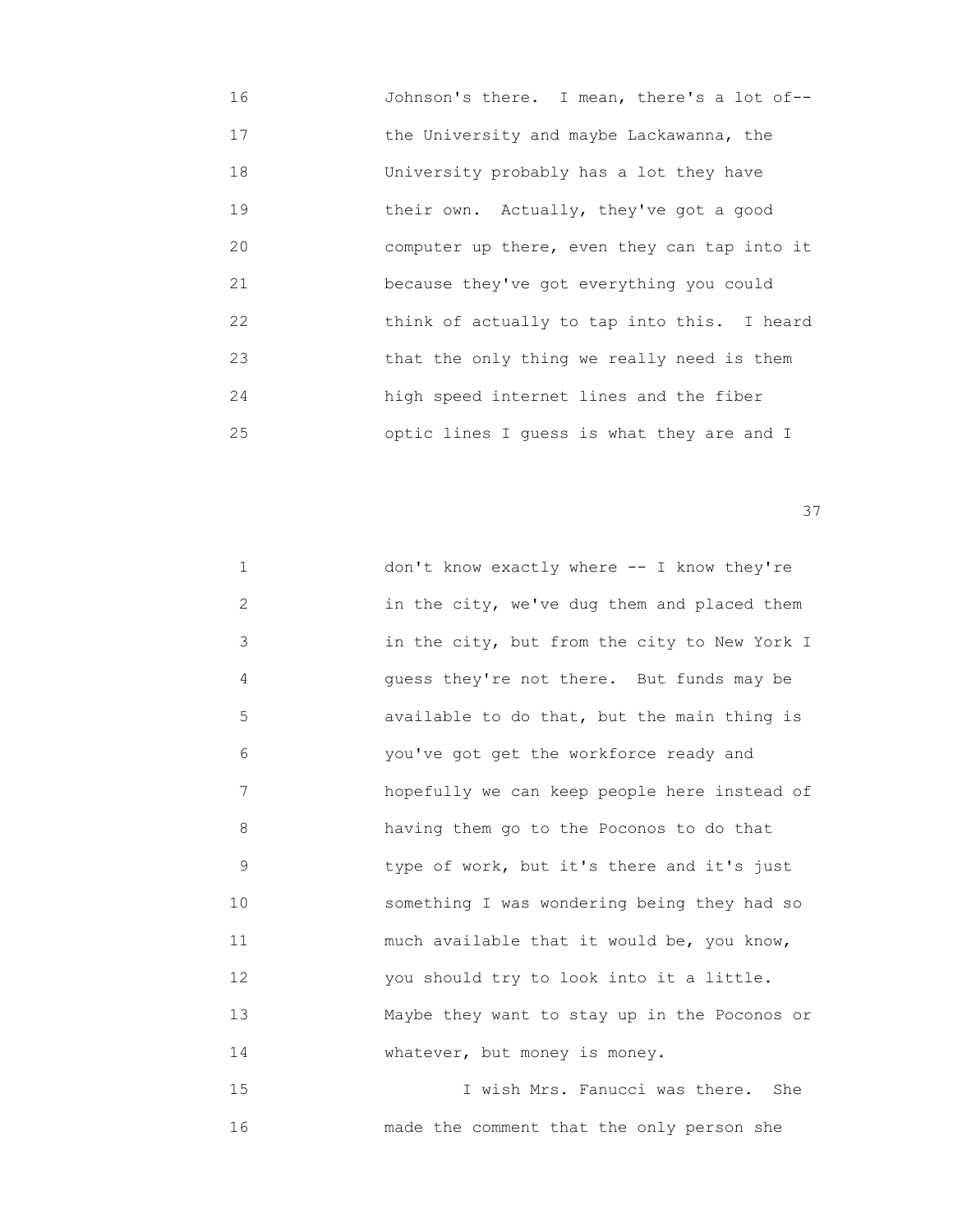17 knows that was in default was Whistles. How 18 could she forget the Hilton? The Hilton was 19 probably the biggest bite we ever took. We 20 lost millions of dollars with the Hilton. 21 And then you have that 501 South Washington 22 Avenue, you forgave the loan, maybe they 23 would have been defaulted, too, but you 24 can't default a loan that was forgiven. So, 25 hence, you're forgiving loans maybe that's

<u>38 and 2001 and 2002 and 2003 and 2003 and 2003 and 2003 and 2003 and 2003 and 2003 and 2003 and 2003 and 200</u>

| $\mathbf 1$       | the reason there ain't' more defaults,       |
|-------------------|----------------------------------------------|
| $\mathbf{2}$      | you're just saying, you don't have to pay.   |
| 3                 | And if you look at the projects, the Connell |
| 4                 | building, I think somebody said it cost like |
| 5                 | \$400,000, I don't know if that's quite the  |
| 6                 | first, when he bought the building and then  |
| 7                 | you gave \$5 million to fix it. Man, I wish  |
| 8                 | I had to buy a bunch of houses in Scranton   |
| 9                 | and get the same thing under the stream      |
| 10                | because probably all of these old homes in   |
| 11                | Scranton has the same asbestos that the      |
| $12 \overline{ }$ | Connell has and anyway the same with         |
| 13                | Lackawanna Avenue, you got almost \$10       |
| 14                | million invested in them old buildings there |
| 15                | which they probably and I think the guy just |
| 16                | said 400,000 Rossi was it or something like  |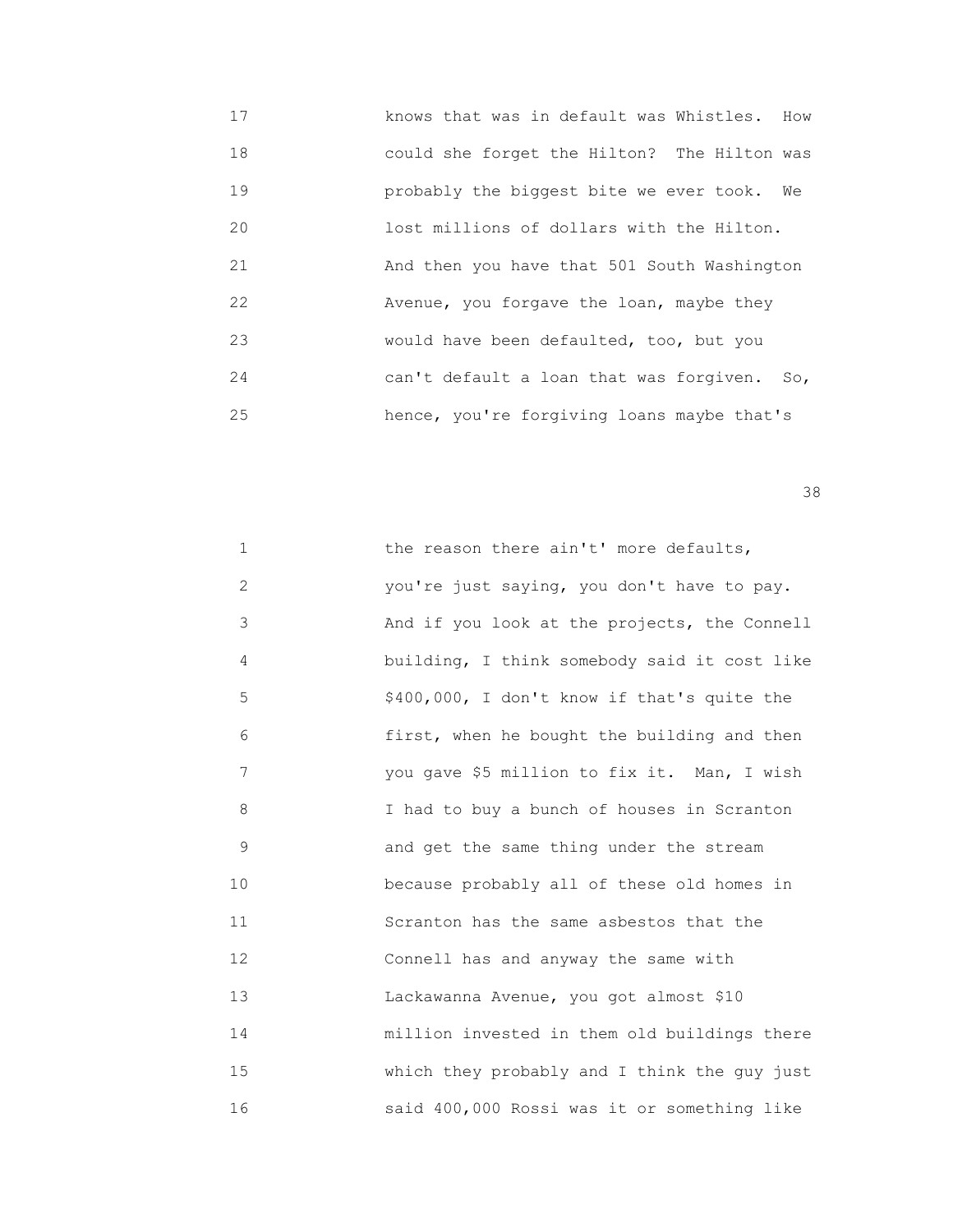17 that that he's going to move his 18 headquarters in, but that's all they're 19 doing in this town. We're fixing up all 20 these old buildings. Like I said before, 21 **this ain't an 1895 town, no wonder why they**  22 don't want to come in here. All we showed 23 them is old broken down buildings and that's 24 what is here. And if you look at it a lot 25 of people's homes are the same way. That's

| $\mathbf 1$ | why there's so much -- well, I thank you.    |
|-------------|----------------------------------------------|
| 2           | MR. MCGOFF: Thank you, Mr.                   |
| 3           | Sbaraglia. Mrs. Knight.                      |
| 4           | MS. KNIGHT: Good evening, Mr.                |
| 5           | Courtright, Mrs. Evans. I'm Geraldine        |
| 6           | Knight, I'm a resident of Scranton.          |
| 7           | Listening to this Council and saying it for  |
| 8           | the last few weeks that I've missed coming I |
| 9           | see new faces and a lot of good people that  |
| 10          | come up to this podium. The Scranton people  |
| 11          | that I know we have met Mrs. Evans has       |
| 12          | always been behind us and I'm asking our     |
| 13          | fire department to please to drop your       |
| 14          | attorney first, because he's not doing a     |
| 15          | good job for you. You don't have -- if a     |
| 16          | husband and wife is getting a divorce you do |
| 17          | not have the same attorney as the police and |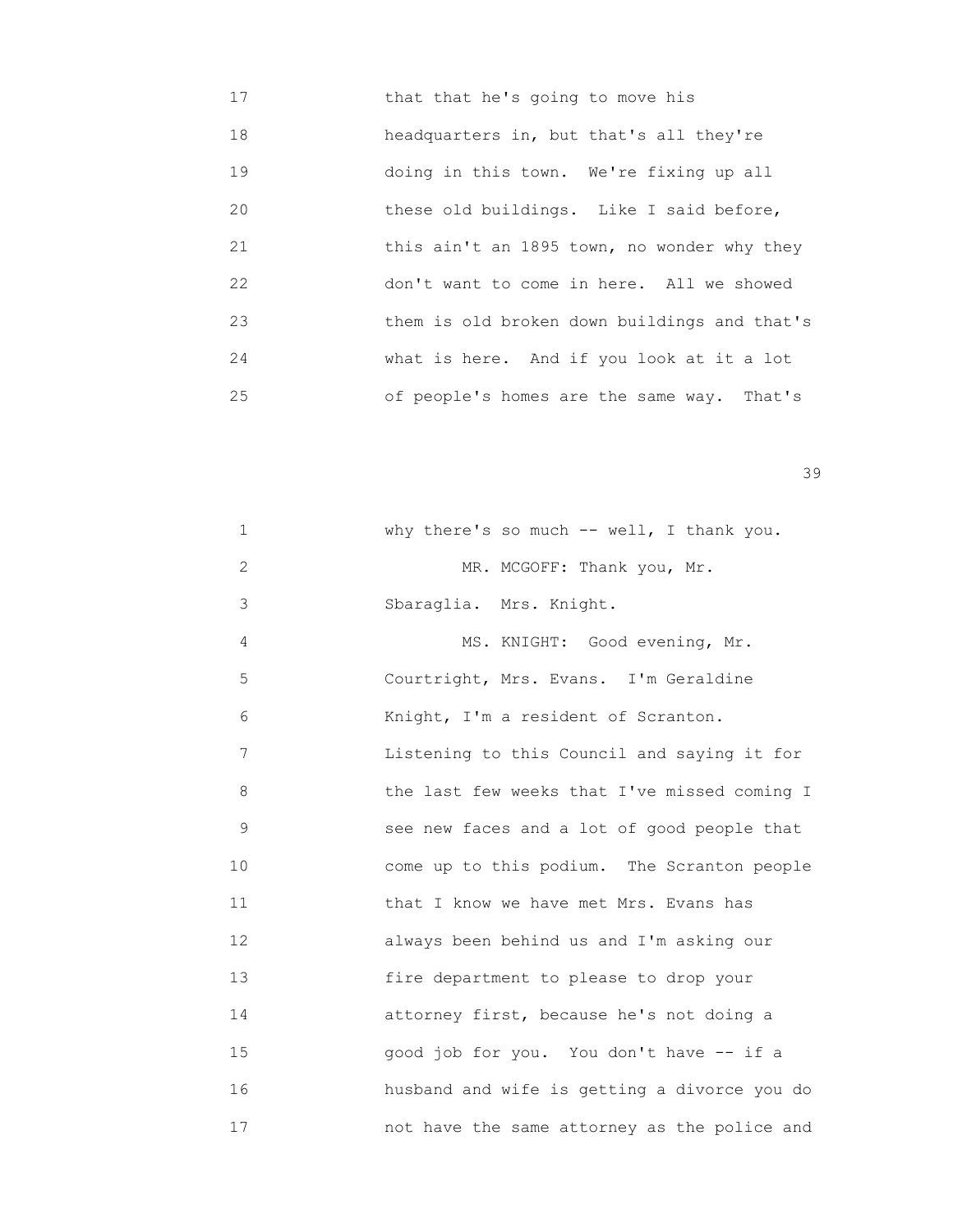18 the firemen do. You have -- go look for 19 others and you go to another town or 20 district. But if Mr. Courtright is really 21 honest about this fire department and is 22 going to get a group together outside of the 23 person that's sitting next to you, Mr. 24 Courtright, I ask that you make sure that 25 there is good coverage so these guys can

| $\mathbf 1$   | come out because I'm damn proud of them. I  |
|---------------|---------------------------------------------|
| $\mathbf{2}$  | hear them go up and down this street 100    |
| 3             | times a day and I'm very proud and if you   |
| 4             | think, Mr. Baldwin, it's a bunch of hogwash |
| 5             | it's not. You've changed your attitude in a |
| 6             | hell a lot of way in one year.              |
| 7             | MR. MCGOFF: Mrs. Knight, please             |
| 8             | address council.                            |
| $\mathcal{G}$ | MS. KNIGHT: Well, he addresses us.          |
| 10            | MR. MCGOFF: And I asked him to do           |
| 11            | the same. Thank you.                        |
| 12            | MS. KNIGHT: Get rid of this chief           |
| 13            | immediately because if you don't you're not |
| 14            | going to have a fire department and Doherty |
| 15            | and your houses or mine or theirs will be   |
| 16            | burnt down because we won't have anybody to |
| 17            | come to it.                                 |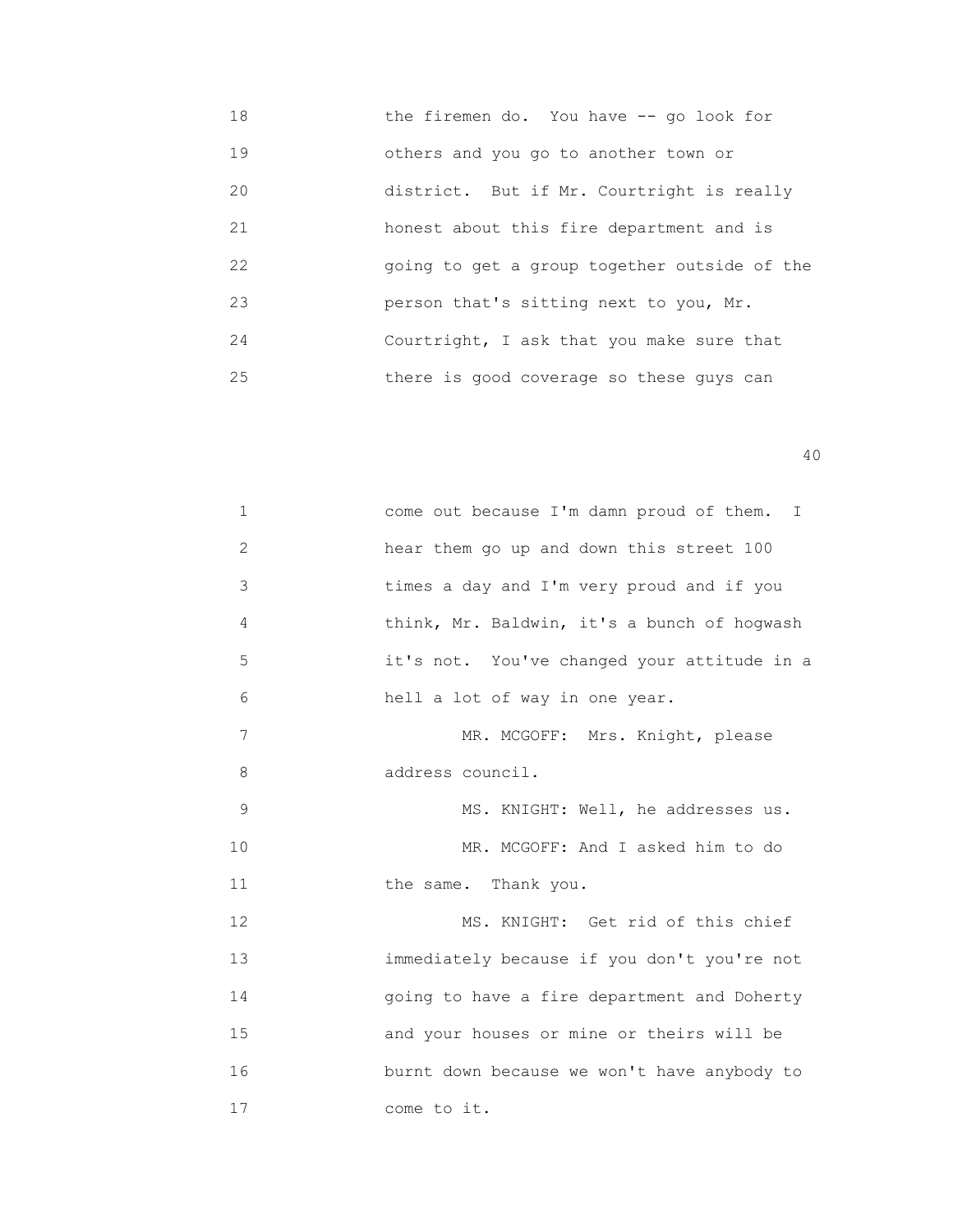18 We put money into parks, dog parks, 19 too. When I can walk down Main Street here 20 on Wyoming and the whole courthouse when I 21 see people with their dogs pooping right on 22 the courthouse lawn. So, what do we need a 23 dog house for when we've got courthouse 24 right over here to poop on? You know, and 25 then Doherty builds a treehouse. Maybe we

41

 1 should put him in the treehouse and live 2 there and we could take his house and sell 3 it pay off some of our bills that we owe in 4 Scranton.

 5 I was going to ask two of the ladies 6 of Council, Judy and Sherry, to see if they 7 could live on a budget of 600 to 800 dollars 8 a month that most of your elderly that is 9 living on social security and nothing else 10 **10** to pay for their rent, food, no car, that 11 doesn't count because you can't afford one 12 **12** today especially with the gas prices to 13 maybe stand up and see if they could run 14 their household on that kind of money. But 15 I don't think so because they don't have the 16 backbone and neither does Mr. McGoff. I 17 would I would like to ask him would you like 18 to do it on 600 or 800, Mr. Courtright? Do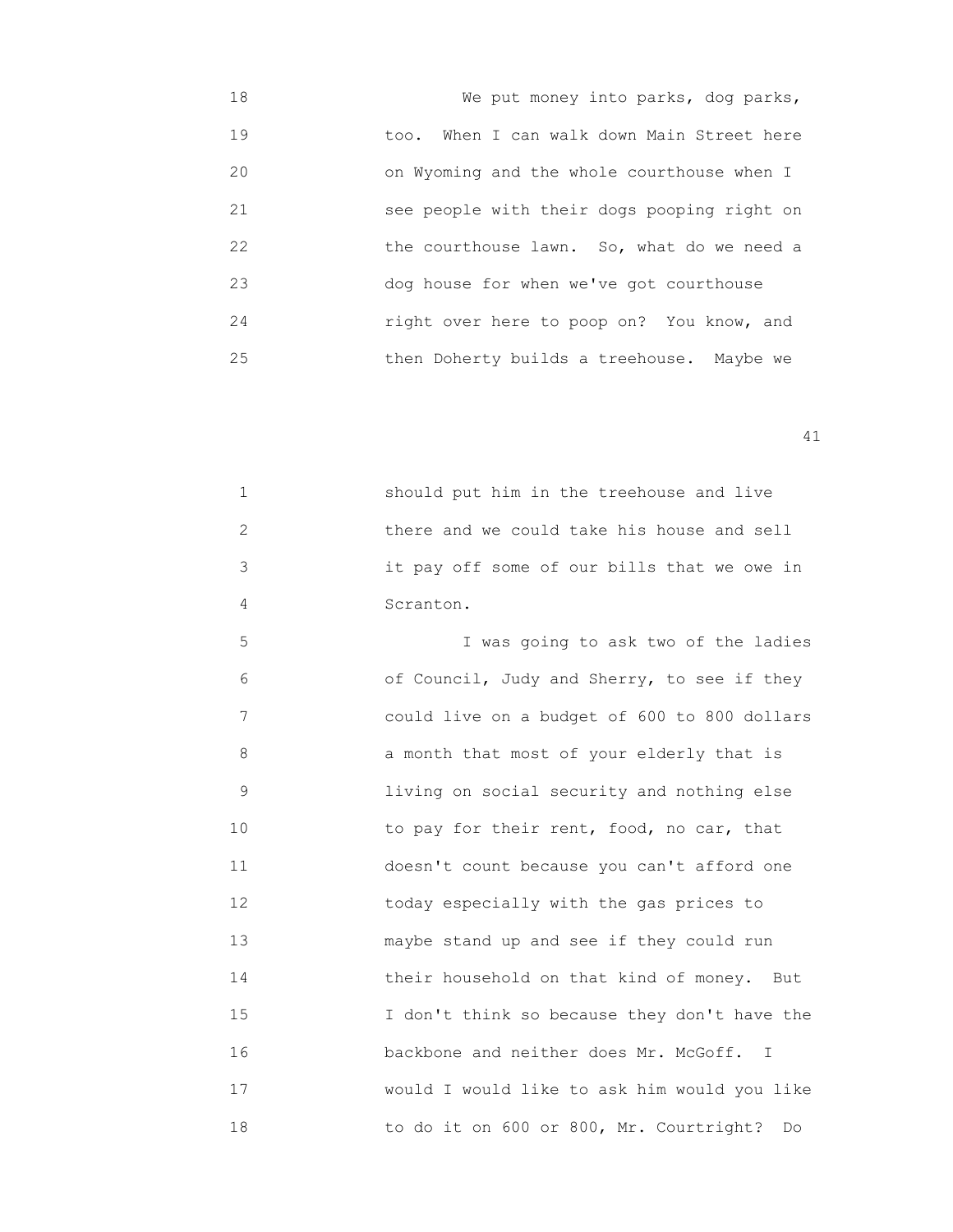19 you have the guts to run your household like 20 ours? Go ahead smile. You have the right 21 to. 22 MR. MCGOFF: Thank you. 23 MS. KNIGHT: Oh, yes, you do. You've 24 got the right to, but I'm asking Mr. 25 Courtright, please, help our firemen, tell

| $\mathbf 1$ | them to get new attorneys out of this town   |
|-------------|----------------------------------------------|
| 2           | and have our -- their -- whatever group is   |
| 3           | going to go, not have anything done in this  |
| 4           | town, out of town, so there is another       |
| 5           | newspaper that might pick up a good story    |
| 6           | that this one is putting out the bad story.  |
| 7           | Thank you.                                   |
| 8           | MR. MCGOFF: Lee Morgan.                      |
| $\mathsf 9$ | MR. MORGAN: Good evening, Council.           |
| 10          | I just have a couple comments here, I know   |
| 11          | the mayor did gave a condition of the city,  |
| 12          | gave his opinion and I just wrote down a     |
| 13          | couple things here, but the first thing I'd  |
| 14          | lake to start here with is Junior Council.   |
| 15          | You know, there's freedom of speech, freedom |
| 16          | of expression and some people did chuckle    |
| 17          | when Doug Miller said a couple of the things |
| 18          | he said, but I don't think they meant to be  |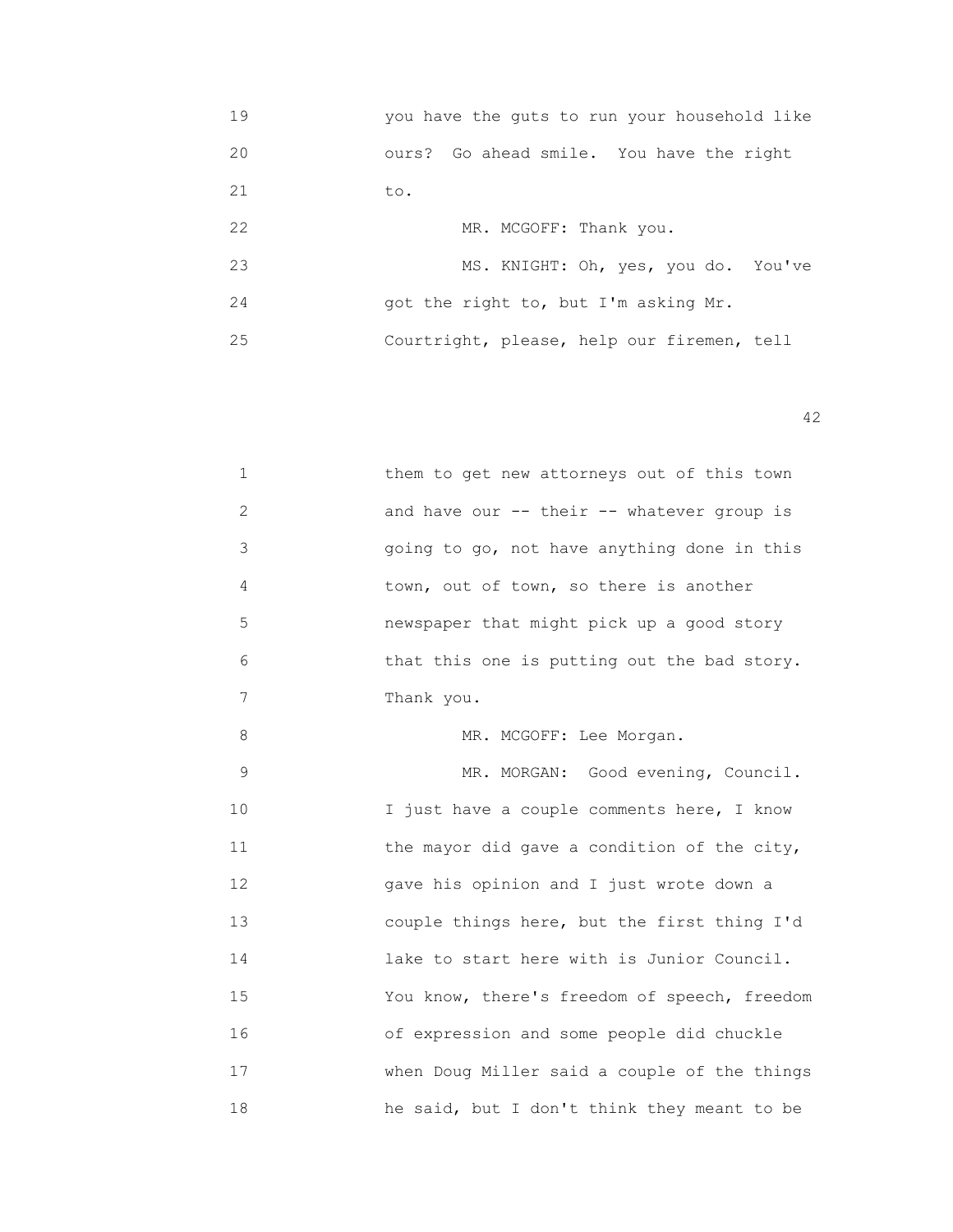| 19 | disrespectful in any way. I think that we  |
|----|--------------------------------------------|
| 20 | may not agree with everything that anyone  |
| 21 | including myself or the people on Junior   |
| 22 | Council say and at times I assume that we  |
| 23 | all get laughed at sooner or later and I   |
| 24 | quess that's the price you pay to come and |
| 25 | voice your opinions on any issue.          |
|    |                                            |

| $\mathbf{1}$ | The other thing I'd like to say is           |
|--------------|----------------------------------------------|
| 2            | I'm fairly troubled by Bishop Martino        |
| 3            | folding the dioceses parochial education     |
| 4            | system. I don't see how giving a contract    |
| 5            | to those teachers is going to hurt the       |
| 6            | diocese and I think that all of these things |
| 7            | are tied into the city. I'd also like to     |
| 8            | say that the city and the county and the     |
| 9            | school taxes are doing a terrible injustice  |
| 10           | to the residents of this area.               |

 11 I was just at the tax office 12 yesterday as a matter of fact to get my 13 taxes and the trouble that the -- and it's 14 not just seniors, it cuts across the whole 15 society here. I mean, everybody is really 16 struggling and then we come to, well, 17 Council or the school board and you see the 18 mismanagement, just massive mismanagement of 19 money. I'm really troubled with the Makisik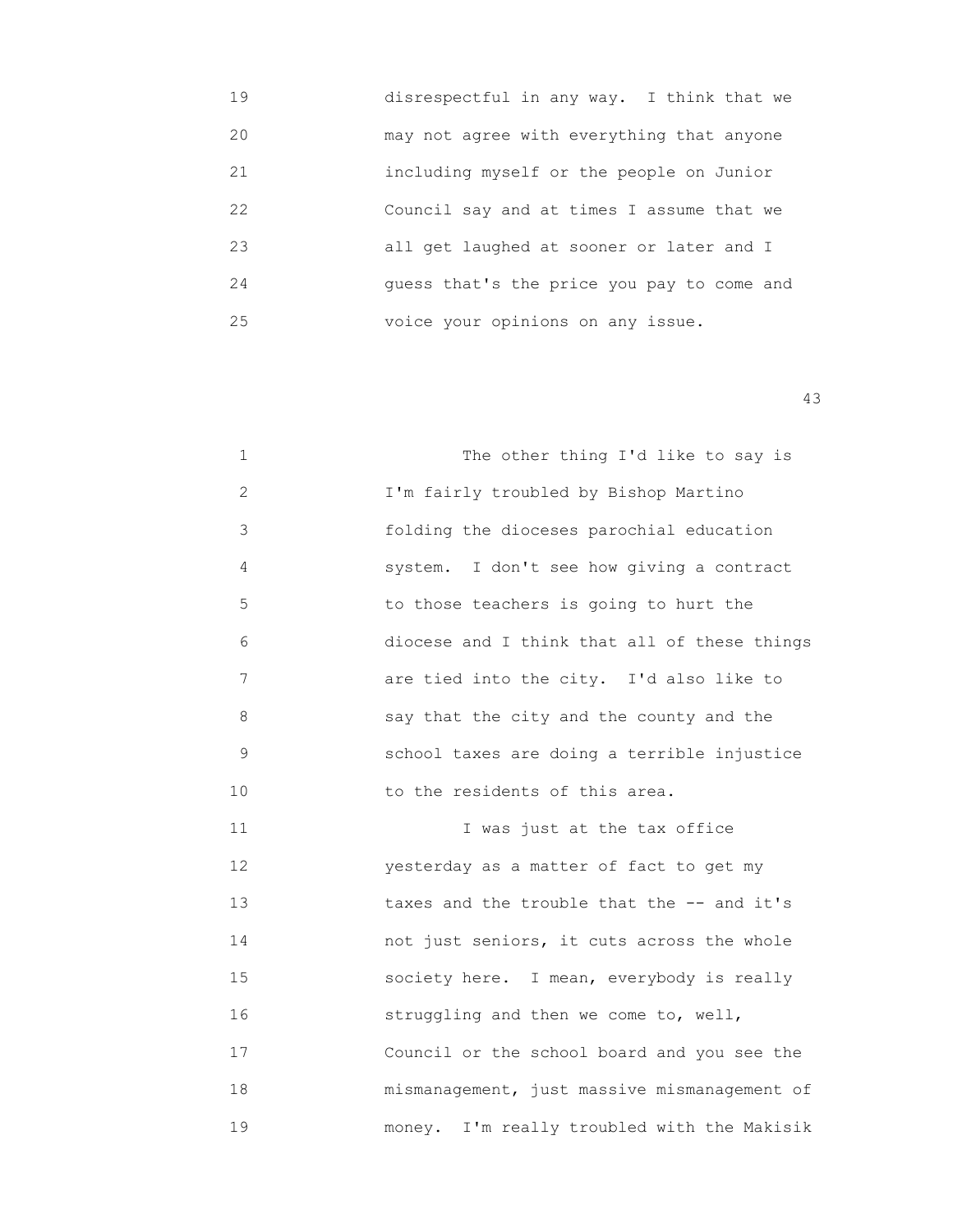20 report because it has been alleged that the 21 people that did that report wrote it in a 22 light where they could get contracts to do 23 construction for the school district or to 24 make money in many different ways other than 25 just giving contributions to the candidates.

44

| $\mathbf 1$ | We need to take a look at the blight in the  |
|-------------|----------------------------------------------|
| 2           | neighborhoods and, you know, I don't know    |
| 3           | what the mayor is really looking at when he  |
| 4           | talks about how great the city is doing      |
| 5           | because the amount of vacant homes in the    |
| 6           | city is probably at an all time high, but I  |
| 7           | don't hear too many people talking about the |
| 8           | amount of vacant apartments where people     |
| $\mathsf 9$ | just decide, I'm out, I'm not paying the 3.4 |
| 10          | percent wage tax, I'm moving outside of the  |
| 11          | city and saving a ton of money.              |
| 12          | And then you look at the                     |
| 13          | mismanagement of the Scranton Sewer          |
| 14          | Authority where rates are going through the  |
| 15          | roof and when we relied on Council to        |
| 16          | protect us from these rate increases because |
| 17          | it's my understanding that the Scranton      |
| 18          | Sewer Authority couldn't raise its rate      |

19 without permission from the Council and that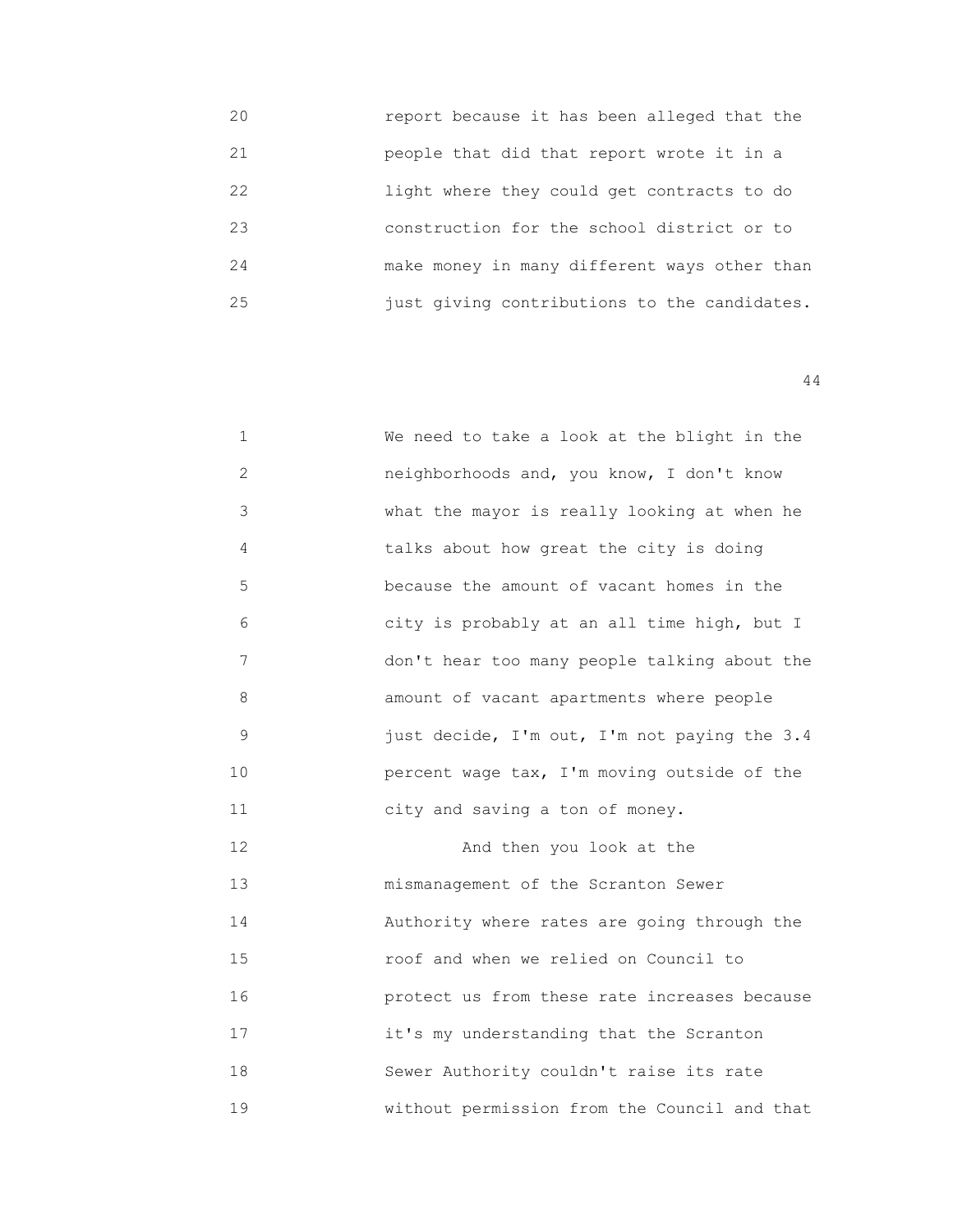| 20 | Council just advocated that responsibility   |
|----|----------------------------------------------|
| 21 | and I find that to be a very troubling thing |
| 22 | for the residents of this city considering   |
| 23 | that, you know, this isn't a 3-2 split,      |
| 24 | three for the mayor and two for whoever,     |
| 25 | this is a whole Council situation. This is   |

| 1              | where the whole Council had to look at the   |
|----------------|----------------------------------------------|
| $\overline{c}$ | best interest of the residents and you can't |
| 3              | just say that while the mayor's proxy didn't |
| 4              | allow anything to happen because supposedly  |
| 5              | the other two that are for us sometimes I    |
| 6              | don't see them trying to move something and, |
| 7              | well, like I personally think they should.   |
| 8              | I just think that we need to take a          |
| 9              | look at the Lackawanna County Prison and     |
| 10             | wonder why we have contracted out the food   |
| 11             | service and why it isn't done in-house and   |
| 12             | we also need to look at how that prison is   |
| 13             | run and I know that has to do with the       |
| 14             | county, but this is part of the city, so is  |
| 15             | Catholic education and a lot of other things |
| 16             | we just take for granted, infrastructure,    |
| 17             | you know, we have got to chuckle when they   |
| 18             | start talking about sidewalks and curbs,     |
| 19             | well, you know, it's a shame there is many   |
| 20             | places in this city where there are none.    |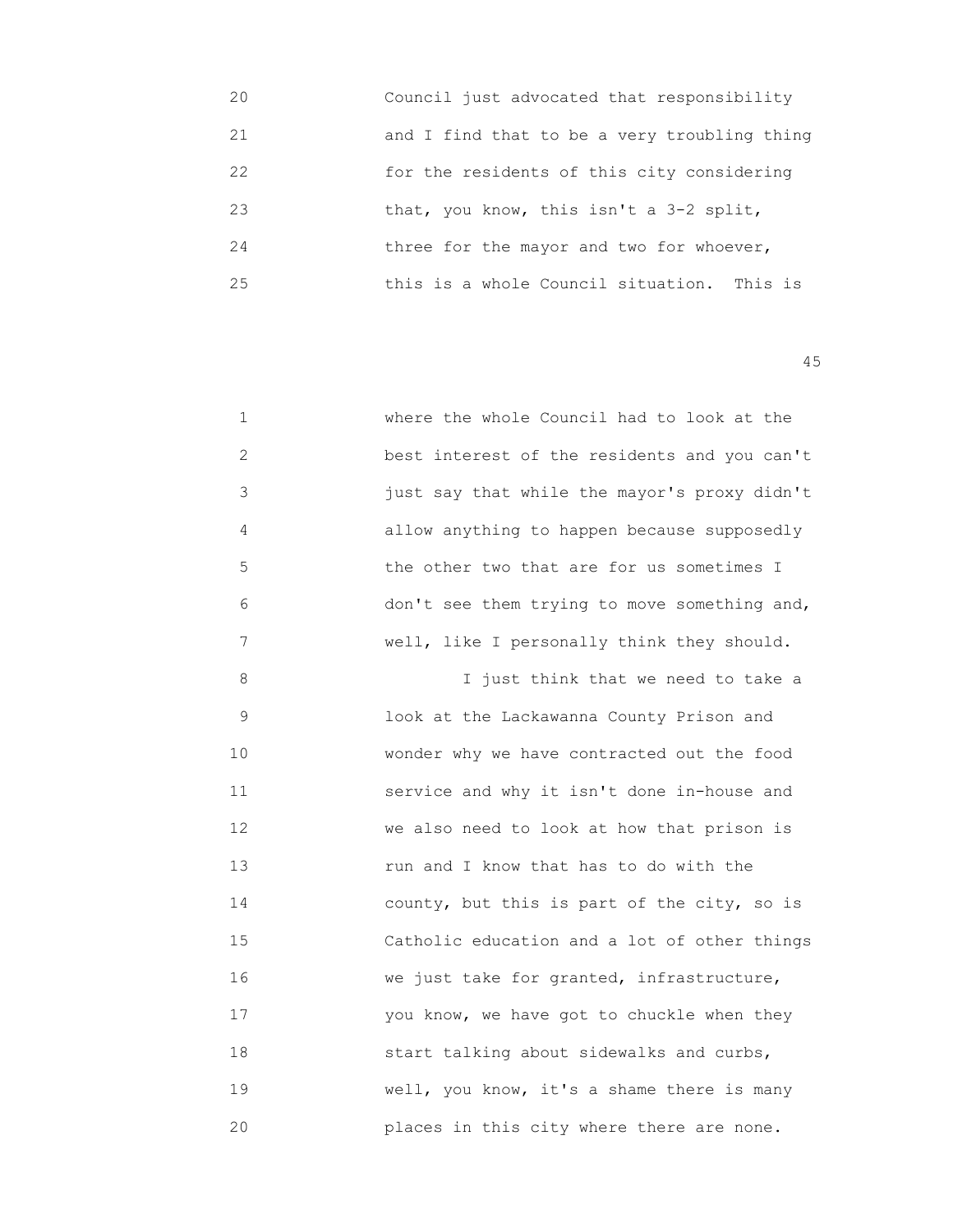| 21 | Our water systems are antiquated, our sewer  |
|----|----------------------------------------------|
| 22 | systems are antiquated and then we come in   |
| 23 | here and me and Doug Miller sat with Mr.     |
| 24 | Barrett, and Mrs. Gatelli was the president  |
| 25 | of Council at the time, the only people that |

| 1            | had any information about what ws on the     |
|--------------|----------------------------------------------|
| $\mathbf{2}$ | agenda that night were myself and Doug       |
| 3            | Miller because we sat with Mr. Barrett yet   |
| 4            | you increased the length of their charter    |
| 5            | and they didn't need it because they had     |
| 6            | enough time in the present charter to take   |
| 7            | all of the borrowing they were going to do   |
| 8            | without increasing the charter, and now you  |
| 9            | take a look at the parking authority and the |
| 10           | Sewer Authority, they're employment          |
| 11           | agencies. You're blowing their payroll and   |
| 12           | the city is crippled. It's just what it      |
| 13           | leads to is just massive mismanagement.      |
| 14           | Thank you.                                   |
| 15           | MR. MCGOFF: Thank you. Brett                 |
| 16           | McCloe.                                      |
| 17           | MR. MCCLOE: Good evening. My name            |
| 18           | is Brett McCloe, Scranton taxpayer,          |
| 19           | homeowner. Before I get started, I just      |
| 20           | want to make it clear that I have nothing    |
|              |                                              |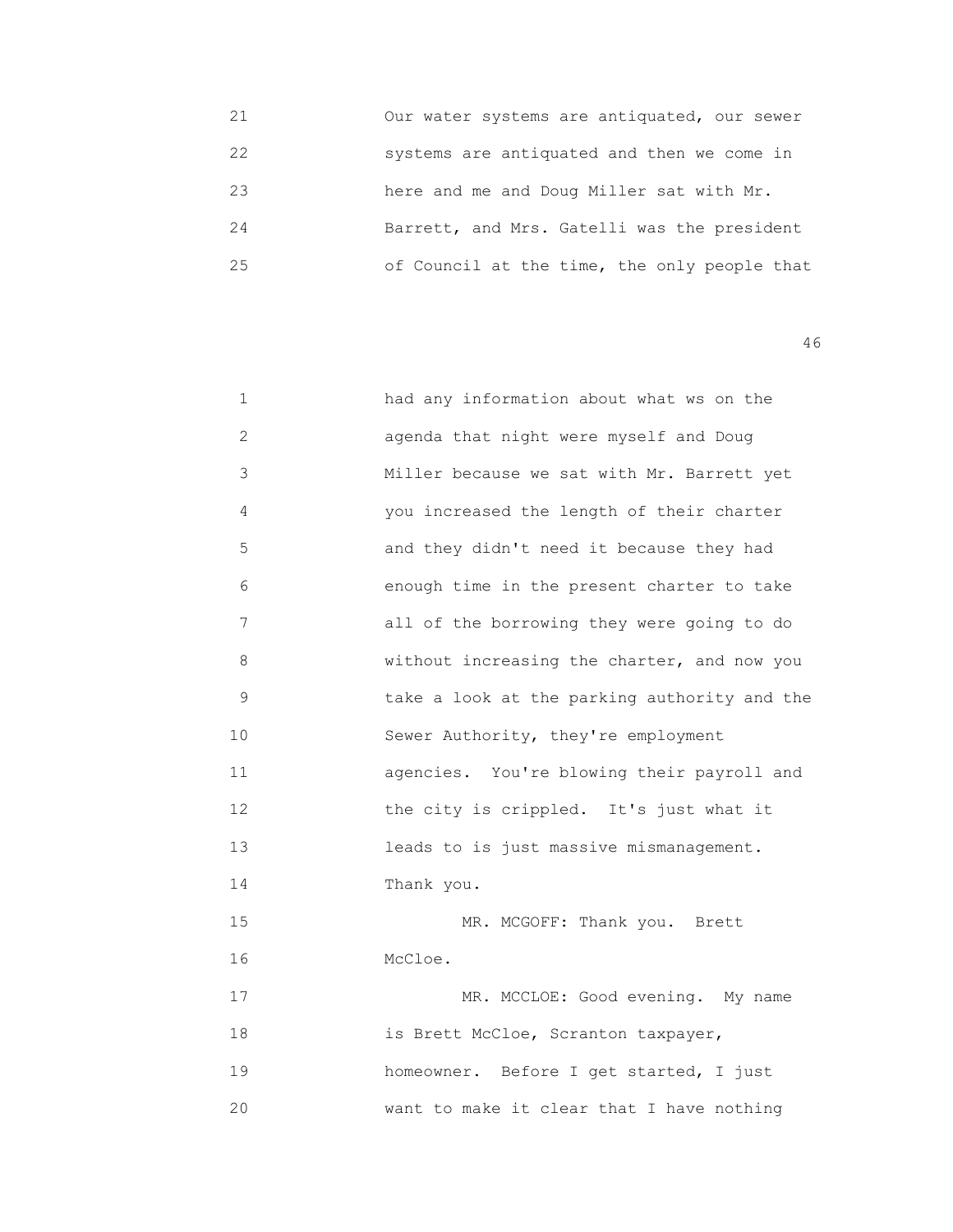| 21 | against trees to beautify parts of lower     |
|----|----------------------------------------------|
| 22 | South Scranton, but a few citizens in that   |
| 23 | area have seen that show before, apparently  |
| 24 | sometime in the mid 1990's the City of       |
| 25 | Scranton planted trees for the same reasons. |

 1 Citizens took those trees without realizing 2 the cost it took to maintain those trees or 3 possible the property damage due to roots 4 that buckled the sidewalks.

 5 Has City Council made every everyone 6 who accepts one of these trees aware of the 7 costs and challenges that's come with owning 8 a tree? One citizen told me she had one and 9 could not keep up with the rising costs of 10 maintenance. It started off at \$50 a year, 11 Went up to \$150 a the next year, two years 12 later they had to cut the tree down due to 13 damage to their sidewalk and rising costs of 14 maintenance. Plant all the trees you want. 15 Let's just make sure that the people have 16 the means and the will to take care of 17 them which brings me to a phrase that 18 characterize many problems we face in our 19 own lives and how our officials run their 20 city. The phrase is indifference to 21 failure.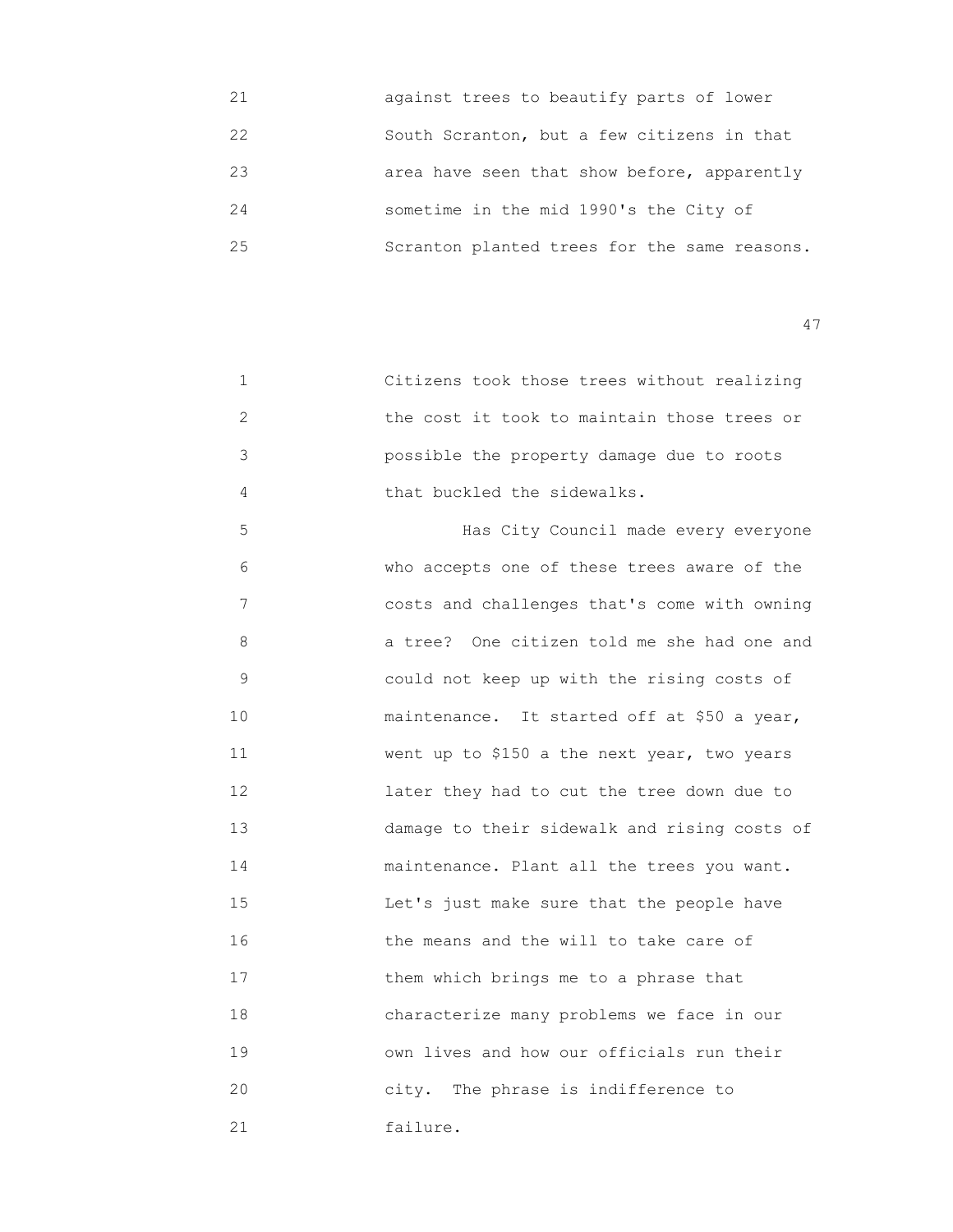22 Last week I heard an exchange of 23 comments between Mrs. Fanucci and Mrs. 24 Evans. Mrs. Evans essentially asked for a 25 deeper, more thorough review of who and,

| 1             | more importantly, why these grants and loans |
|---------------|----------------------------------------------|
| $\mathbf{2}$  | are being handed out. Mrs. Fanucci,          |
| 3             | although she is not here right now, but she  |
| 4             | answered with a very disciplined message.    |
| 5             | What we heard was the same economic fear     |
| 6             | mongering that we heard all last year and    |
| 7             | probably will hear for the rest of this.     |
| 8             | Mrs. Fanucci said, "You don't                |
| $\mathcal{G}$ | understand the loan and grant process and if |
| 10            | we don't talk advantage of these grants      |
| 11            | Allentown will get them next year."          |
| 12            | I'm quite sure every loan and grant          |
| 13            | is carefully looked at and the ability of    |
| 14            | those to pay of those loans and provisions   |
| 15            | to get those grants are all carefully        |
| 16            | measured. What Mrs. Fanucci essentially      |
| 17            | said to Mrs. Evans was that the businesses   |
| 18            | can do what they want regardless if they     |
| 19            | succeed or fail. They still have to pay.     |
| 20            | It reminds me a bit of predatory lending at  |
| 21            | best and prostitution of our city's most     |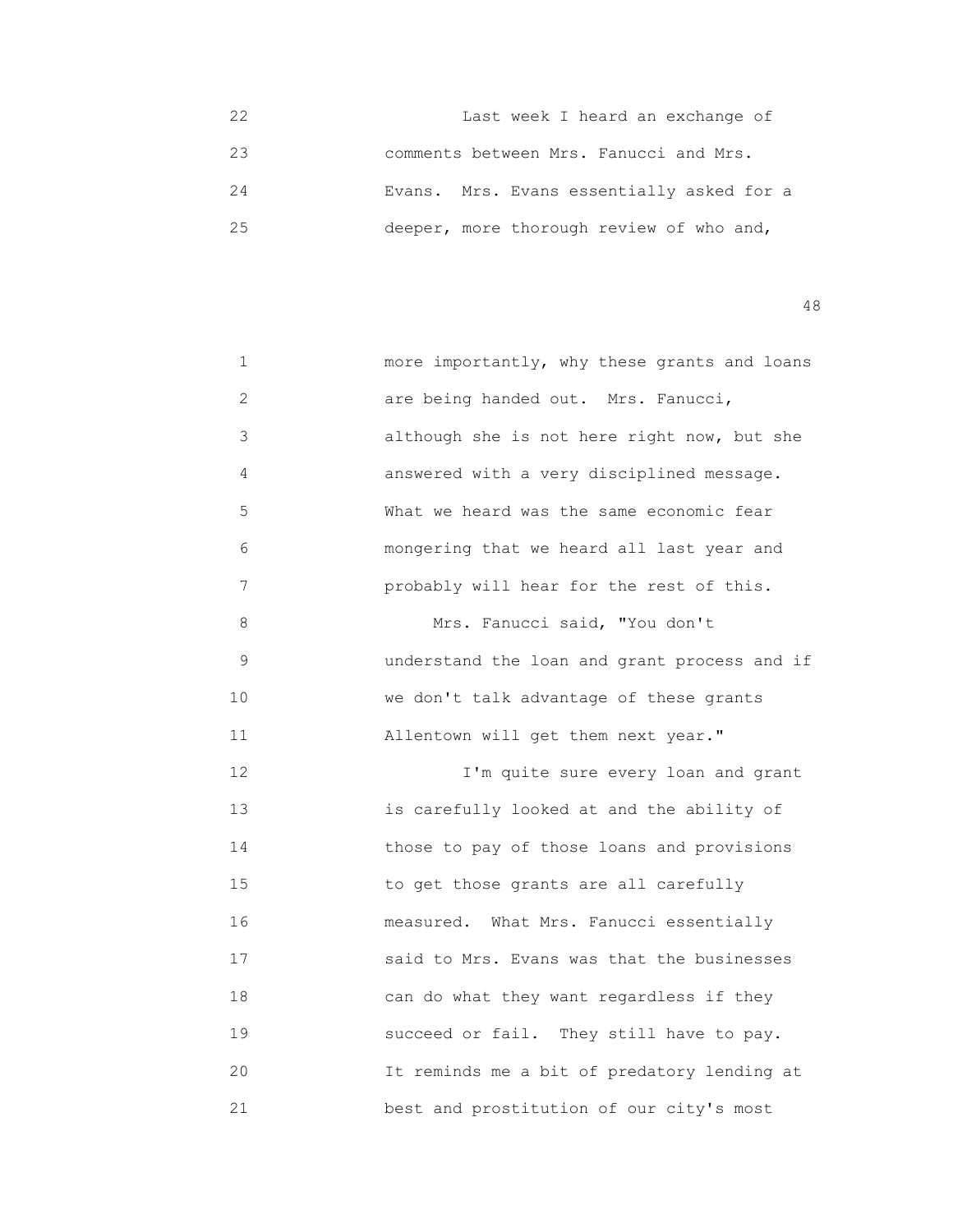| 22 | valuable assets at worse. Every time you     |
|----|----------------------------------------------|
| 23 | lend or grant money to a business that may   |
| 24 | or may not make it two or three or five      |
| 25 | years, when that business fails and packs up |

| 1               | and leaves and sometimes doesn't start up at |
|-----------------|----------------------------------------------|
| $\mathbf{2}$    | all it leaves a visible scar on the face of  |
| 3               | our city. It's impossible to reengineer the  |
| 4               | thinking process of economic development     |
| 5               | where businesses must first prove their      |
| 6               | commitment to our city by having the ability |
| 7               | to start up and stand on their own then      |
| 8               | receive benefits over a period of time       |
| 9               | instead of being rewarded for actual --      |
| 10 <sup>°</sup> | instead of being rewarded before actual work |
| 11              | is started or completed. This apparent       |
| 12              | indifference to failure will create even     |
| 13              | more scars and an even more apathetic        |
| 14              | government and citizenry, and it is what I   |
| 15              | fear may cause the spiral into yet another   |
| 16              | local depression. No matter what level of    |
| 17              | income, no walk of life, both saints and     |
| 18              | sinners should do our best to offer our      |
| 19              | thoughts, our bodies and our experiences to  |
| 20              | help change our city into something greater  |
| 21              | than ourselves. Indifference to failure      |
| 22              | will never restore pride. Thank you.         |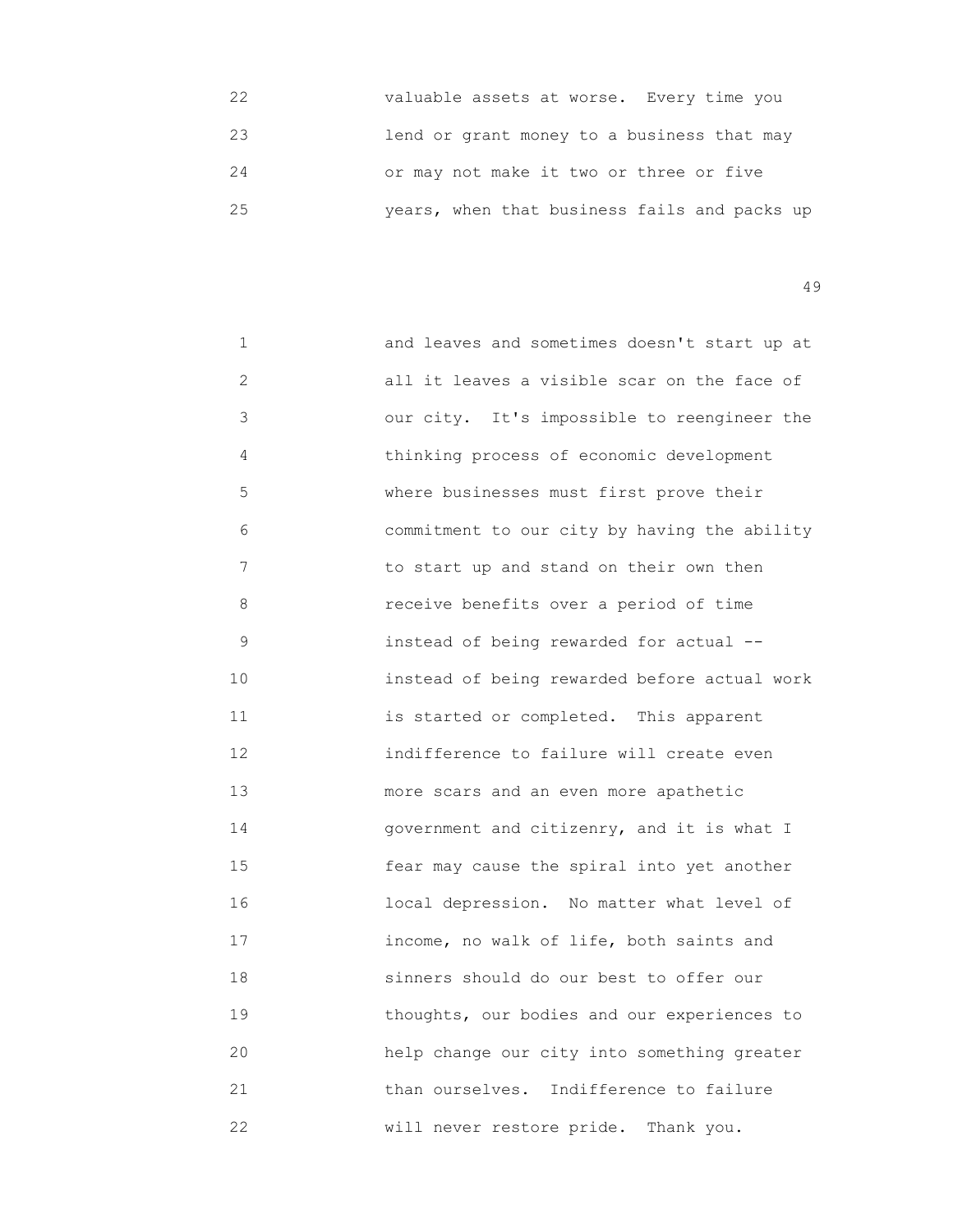23 MR. MCGOFF: Daniel Hubbard. 24 MR. HUBBARD: Good evening, Council, 25 Daniel Hubbard. Even though the garage was

 $50<sub>50</sub>$ 

| 1               | pushed through last week, that money for the |
|-----------------|----------------------------------------------|
| $\overline{2}$  | garage, I still want it talk about it        |
| 3               | because it's an important issue. Mrs.        |
| 4               | Fanucci said last week that the garage is    |
| 5               | closed on the upper floor because concrete   |
| 6               | was falling on walls on vehicles below on    |
| 7               | the ramps. What you will see is four or      |
| 8               | five cinder blocks that are damaged from     |
| 9               | water and there was no concrete falling      |
| 10 <sup>°</sup> | anywhere, but the ramps are closed. Also,    |
| 11              | there's a picture of the inside of the       |
| 12 <sup>°</sup> | garage that shows the paint on the steel is  |
| 13              | brand new. There's nothing wrong with that   |
| 14              | garage. She stated that the staircase        |
| 15              | doesn't work, you're right, the middle       |
| 16              | staircase is closed, but the front staircase |
| 17              | and the back staircase are open and the      |
| 18              | elevator is not working. The drywall around  |
| 19              | the elevator and the ceilings is crumbling   |
| 20              | because it was sheetrock installed in an     |
| 21              | outdoor application and moisture and         |
| 22              | sheetrock don't work well together, so       |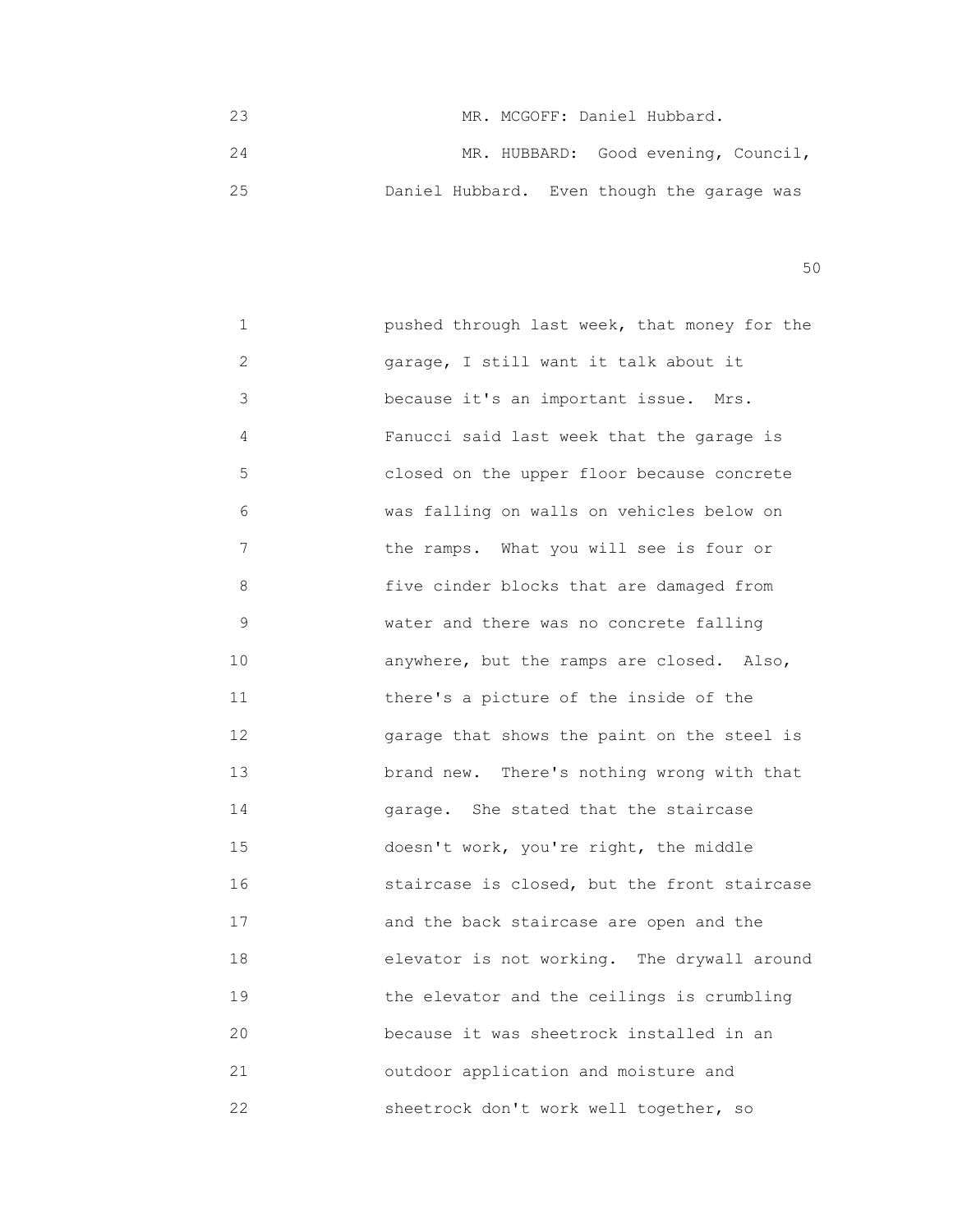23 there's nothing wrong with that garage. 24 Now, has anybody even bothered to 25 question the fact that we're throwing

51

 1 millions and millions of dollars into a 2 garage for a private developer? In 2004 the 3 parking authority said that they were 4 refinancing the bond issue and they were 5 going to put 1.4 million into renovating the 6 underground Oppenheim garage specifically 7 for the residents of the Connell Building. 8 Now, the bond -- I'm sorry, the 9 grant that was handed to the Connell 10 Building 5 million had to be used. Now, 11 **that grant was issued in 2006 even though**  12 construction of the project isn't slated 13 until Fall of 2008 so they received the 14 grant two years before construction was to 15 begin and now six or eight months before 16 construction is to begin they're saying they 17 have to use it now or they are going to lose 18 it. 19 **19 Intermediate Let** me give you a little history on 20 that grant. Mr. Wolfington and the City of 21 Scranton received a \$5 million grant from 22 Governor Rendell on July 26th of 2006. Bear

23 with me. On July 1st of 2006 Mr. Wolfington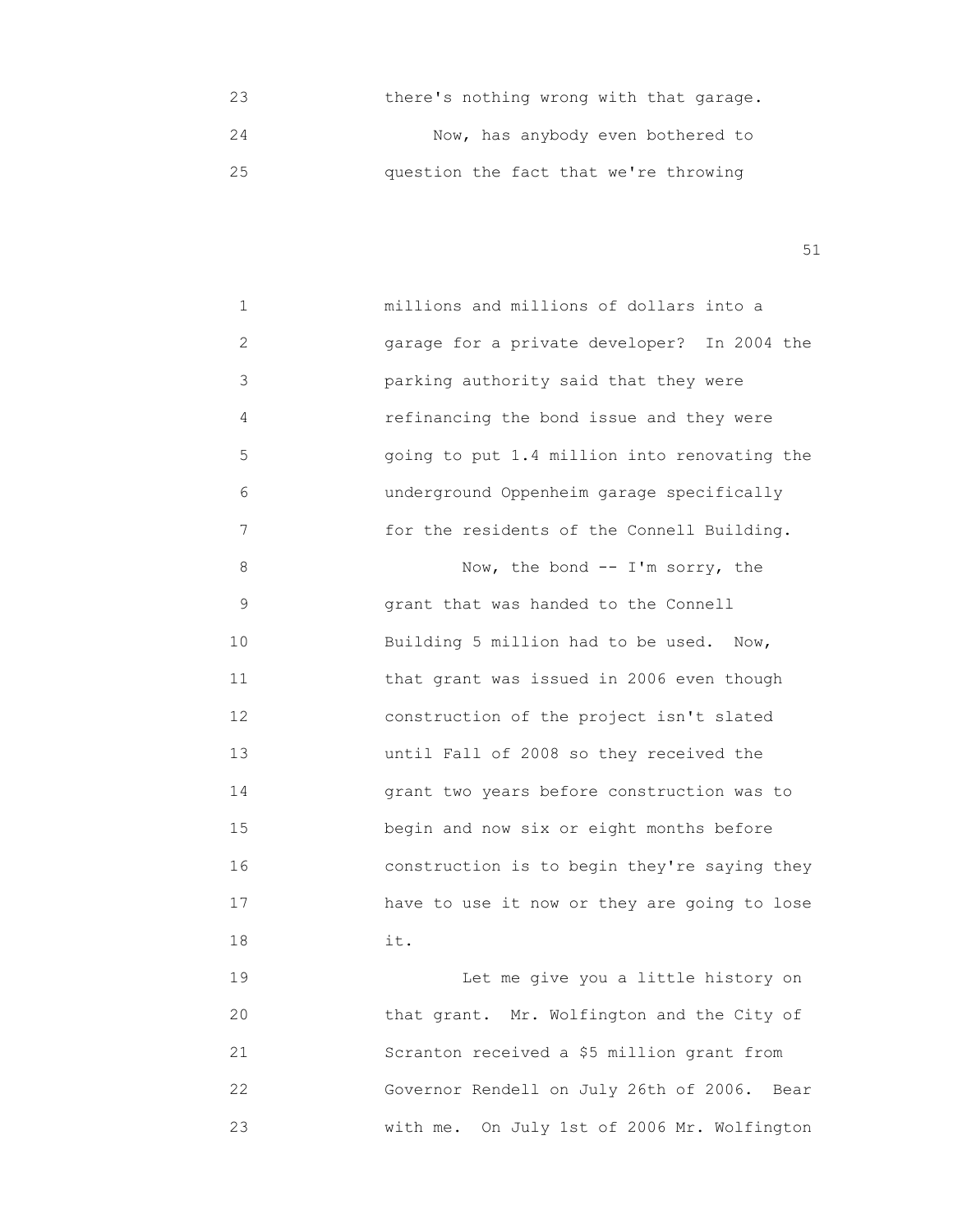24 and his company and the associates therein, 25 I think one of them is his brother, donated

 $52$ 

 1 \$35,000 to Governor Rendell's political 2 committee. Then they donated another \$5,000 3 on the 21st of July. On July 26 they 4 received a \$5 million grant from Governor 5 Rendell the same month. On July 27 Mr. 6 Wolfington donated another \$5,000 to 7 Governor Rendell and on Top of that the 8 committee to elect Mayor Doherty donated ten 9 grand on the 27th of July. I guess that was 10 **10 10 a** thank you for the grant that was for the 11 Connell building that Mr. Doherty has now 12 managed to get his hands on a million of it 13 for one of his garage projects. 14 So, I mean, what are we doing? We 15 have \$35 million we gave the park authority 16 last year. Where is it? Why do we have to 17 continue to give money to this authority? 18 They can't afford to fix the Oppenheim 19 garage up? The structural steel is fine. 20 There is no concrete damage anywhere in that

 21 garage. There's a door knob missing on the 22 first floor, the elevator is not working and 23 that's it. It needs some paint on the top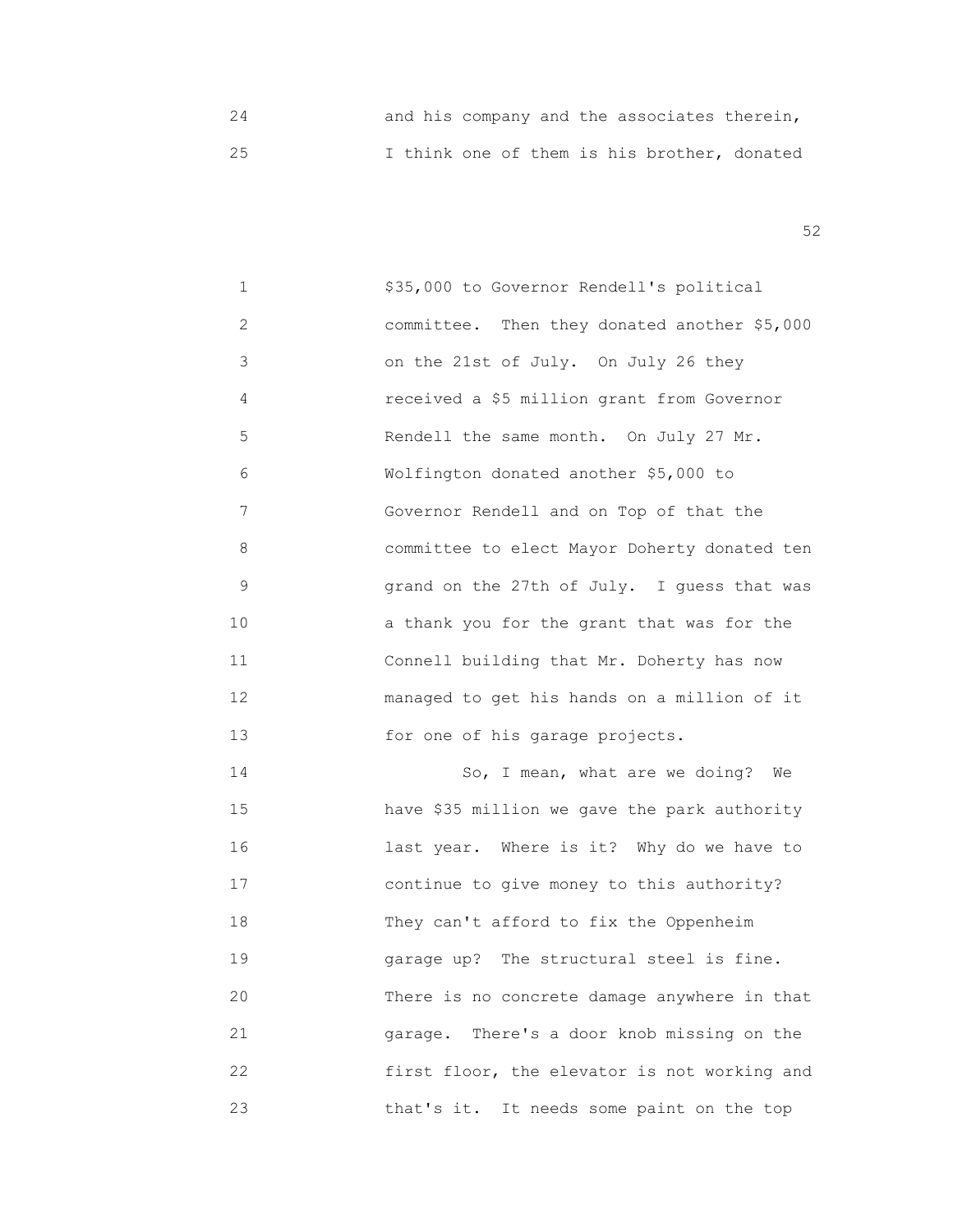24 floor. There is three cinder blocks that 25 are water damaged, clean the gutter out

 $53$ 

 1 above the cinder blocks, parge them, it's 2 fixed. Nobody has maintained that garage 3 since we took it. Why? I think the garage 4 was let go on purpose because it's easier to 5 say that the garage is a mess as Mrs. 6 Fanucci is quoted last week, it's a mess, it 7 needs to be demolished.

 8 Well, I mean, no offense to Sherry, 9 but, come on. Is she a structural engineer? 10 It's a mess. If somebody's house is a mess 11 should we just bulldoze it? Clean the 12 garage up, maintain it. She said nobody can 13 use it, it's a private parking garage. Of 14 course, hey, the parking authority maintains 15 the lot on South Washington Avenue as a 16 **16 16 16 16 private lot.** You have to be a monthly card 17 holder to use it, so there's nothing wrong 18 with having a monthly garage that people 19 have to pay for a pass to use. You know, 20 Southern Union has a 100 spaces underground, 21 it's empty, but we need to build another 22 garage so a tenant that might move into the 23 Southern Union has more parking, they 24 already have an underground garage. The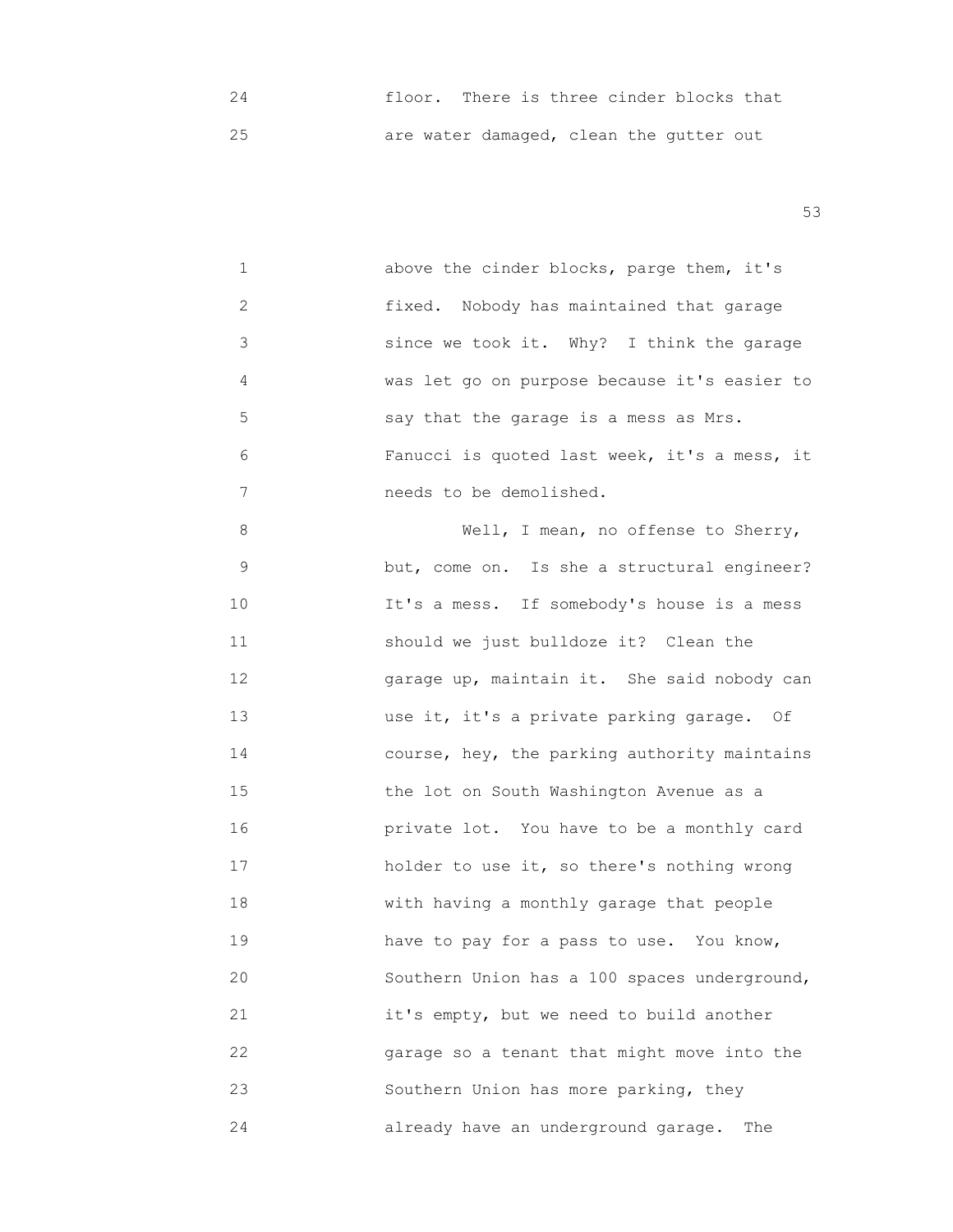| $\mathbf 1$ | were going to fix up the underground local   |
|-------------|----------------------------------------------|
| 2           | garage for the Connell building but it       |
| 3           | doesn't financially benefit Mayor Doherty to |
| 4           | fix it up. It financially benefits him and   |
| 5           | whoever the construction company is, I can   |
| 6           | only venture a guess on who the              |
| 7           | architectural company will be to design the  |
| 8           | garage, we don't need another garage there.  |
| 9           | If they would actually lease the spaces out  |
| 10          | in that garage the whole upper floor is      |
| 11          | empty, picture -- those pictures are last    |
| 12          | Wednesday morning when people are at work.   |
| 13          | It's empty. Empty. Why don't they try        |
| 14          | filling it before they decide to get rid of  |
| 15          | It's not producing any income because<br>it? |
| 16          | they're not using it. It's a lot of money    |
| 17          | and yet you guys just blindly pass this on.  |
| 18          | You know, and in response to Mr.             |
| 19          | Bolus I understand Gapetto is getting angry, |
| 20          | we are picking on his Marionette, but --     |
| 21          | MR. MCGOFF: All right, that's out of         |
| 22          | order.                                       |
| 23          | MR. HUBBARD: I mean, if the mayor            |
| 24          | was to stop appealing the contracts they     |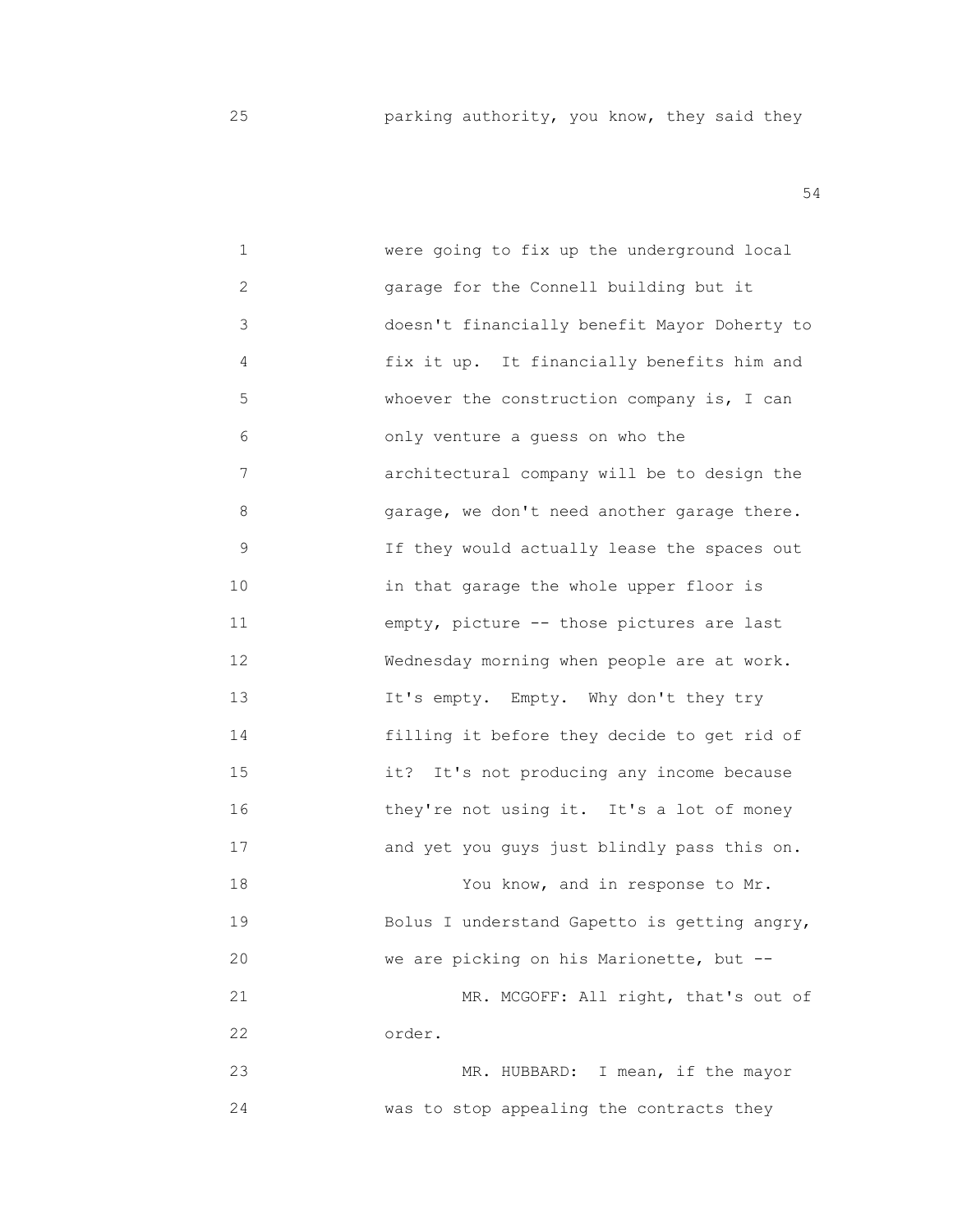1 MR. MCGOFF: Thank you, Mr. Hubbard. 2 Liz Hubbard. 3 MS. HUBBARD: Good evening, Council. 4 Liz Hubbard, Scranton resident, Daniel's 5 mother, and he's not that old that I still 6 can't spank him. Anyway, I just have a 7 question, we paid Southern Union, we gave 8 them a refund of a 40 thousand some odd 9 dollar tax payment that they had made, but I 10 don't understand, KOZ has certain 11 requirements for it to be a KOZ. I believe 12 you have to have a certain number of jobs 13 available and whatever the rest of the 14 criteria is. They don't have anybody there, 15 **I** mean, it's an empty building. Where are 16 We giving them tax free status? If they 17 **built a building they don't want to be here**  18 then they should have to pay taxes on 19 property until it's sold and I don't 20 understand why we gave them a \$40,000 21 refund. Could somebody explain that to me? 22 Section MS. EVANS: I have many questions 23 about that situation as well, Mrs. Hubbard. 24 I don't have any answers for you though. 25 MS. HUBBARD: Well, I wanted to ask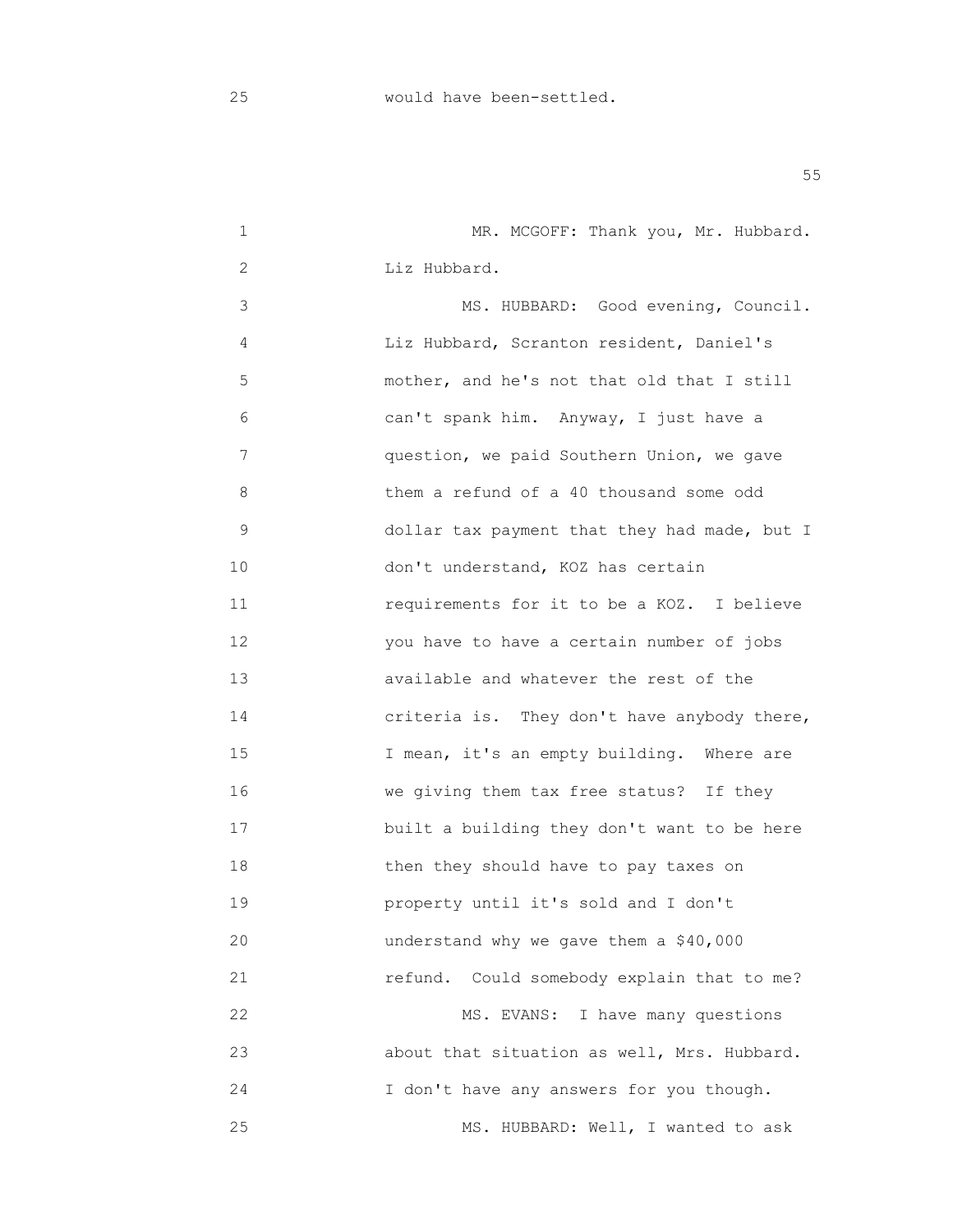1 the finance chairwoman, but she's not here 2 tonight, so maybe I should save that 3 question and ask it again next week. It's 4 ridiculous. These people get this KOZ, 5 there's nobody in the building, it's of no 6 economic value to the city or to it's 7 residents yet they are getting away with 8 paying no taxes and apparently they must 9 have paid something and we gave it back. I 10 don't understand that at all, I'm sorry. I 11 mean, KOZ might be a good thing if a company 12 comes in and they're hiring a number of 13 people, it's an economic benefit to the 14 city, but if they build a building and it 15 sits empty what benefit is that? I mean, 16 maybe somebody could find an answer to that 17 question. 18 MS. EVANS: Or how a tax bill would 19 even have been sent to a KOZ and then why it 20 would take from 2006 to 2008 to refund the 21 payment. There are just many pieces of the 22 puzzle that don't seem to fit well. 23 MS. HUBBARD: Is there a KOZ office

 24 in Harrisburg that you can call and ask 25 questions?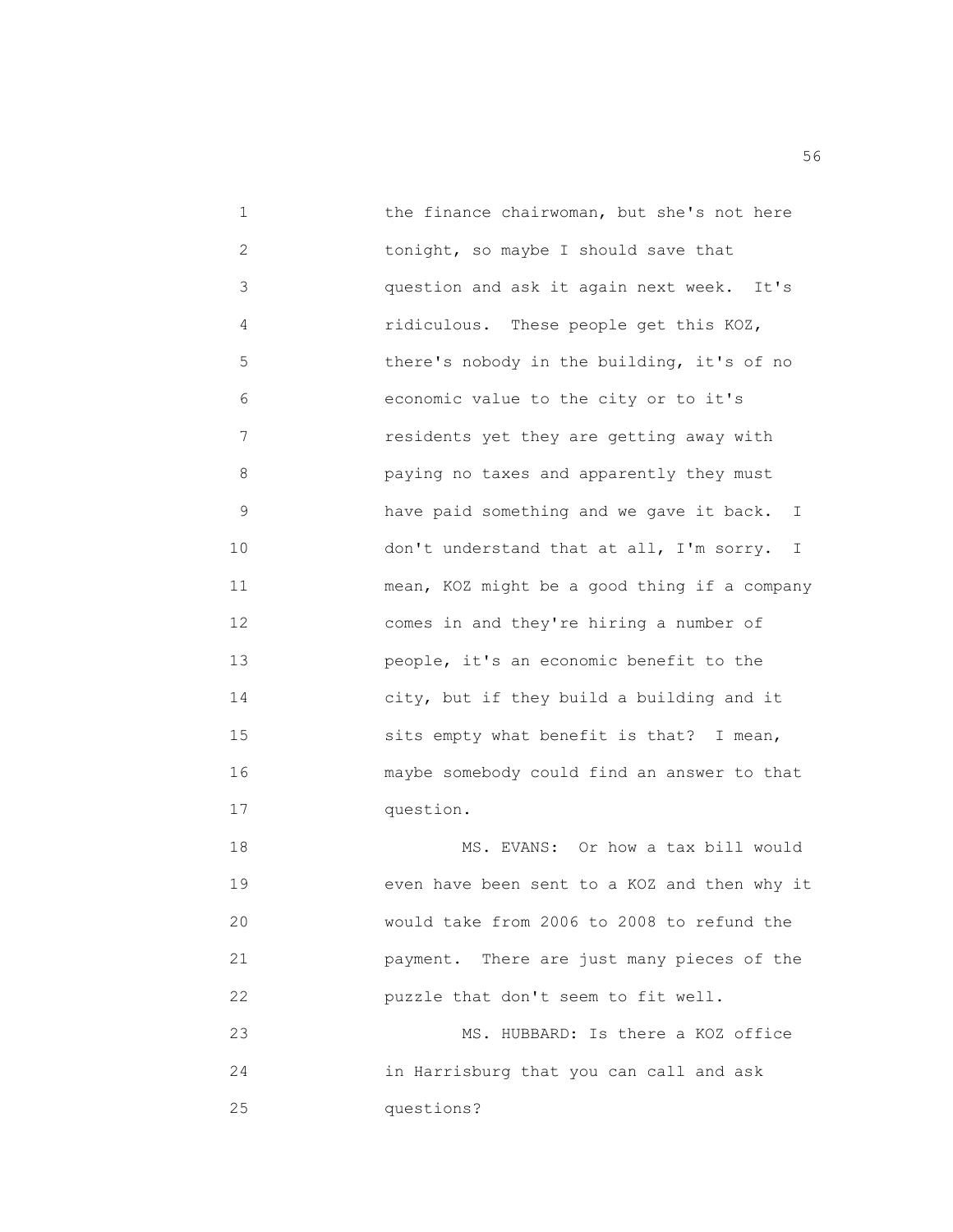1 MS. EVANS: There's a local 2 representative, I think perhaps his office 3 might even be in OECD, and I have requested 4 an explanation from several departments. 5 The only one to respond, however, was Mrs. 6 Novembrino from the city controller's office 7 and that was to indicate that the \$40,830 8 payment to Southern Union was refunded for 9 real estate taxes paid by Southern Union for 10 2006. They paid taxes, they didn't have to 11 because they were in a Keystone Opportunity 12 Zone. 13 MS. HUBBARD: I would like to get my 14 neighborhood in a Keystone Opportunity Zone, 15 it's in a flood zone if anybody can do 16 something about that. 17 My next comment is, Mrs. Fanucci 18 isn't here tonight, but I recall her saying 19 when you were working on the smoking 20 ordinance that it might be a revenue stream 21 for the city fining people for smoking where 22 you're not supposed to smoke, etcetera, 23 etcetera, well, I think that maybe the city 24 should put extra police on, hire people if 25 you have to, to give citations for public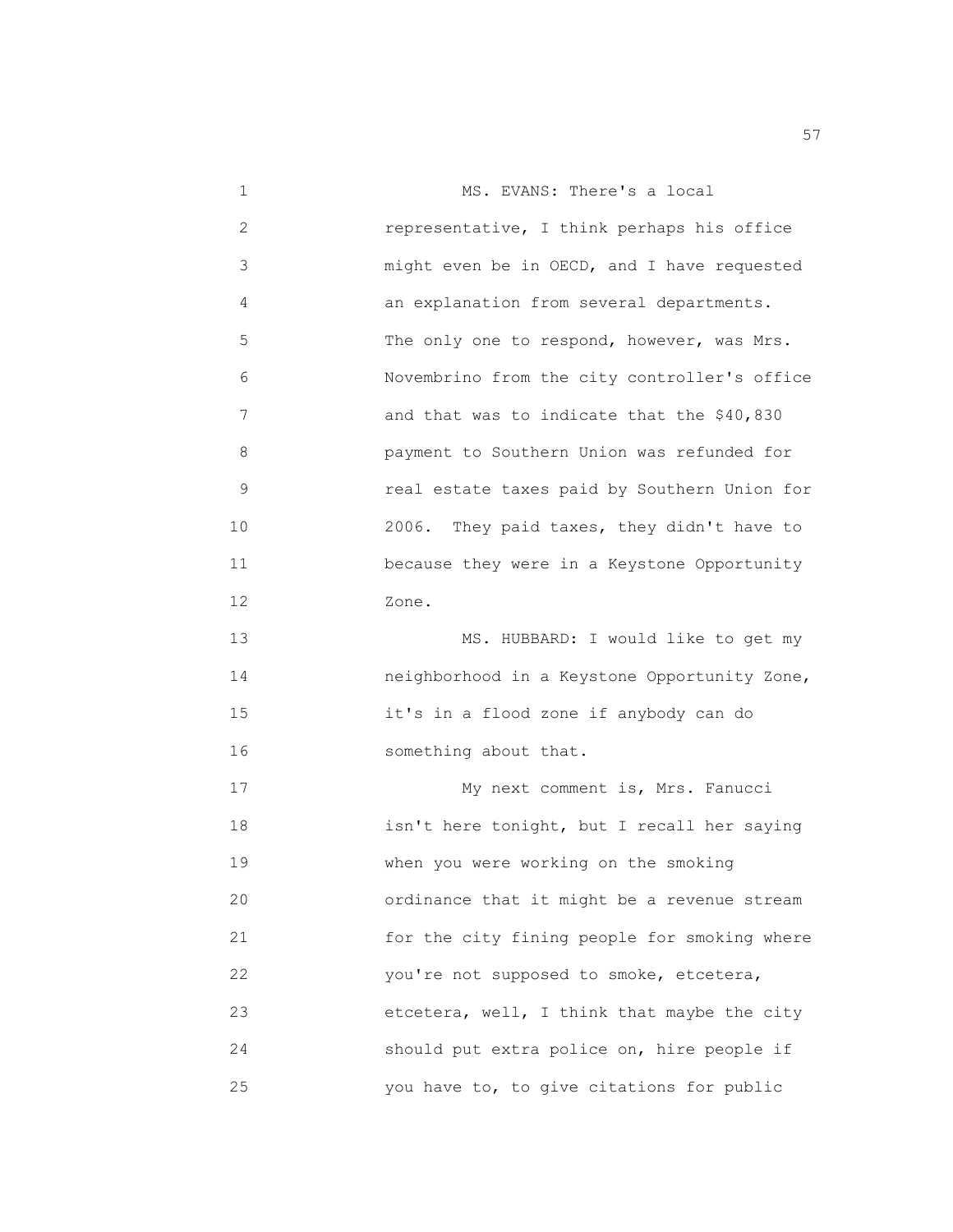1 drunkenness on parade day because they could 2 probably get enough money to really pay a 3 good chunk of our long-term debt off and I 4 have a friend, not a friend, but somebody I 5 know, they got picked up for walking from 6 town to South Side and charged with \$300 7 public drunkenness. I guess you can't drive 8 drunk, you can't can walk drunk either. 9 But, I mean, these guys or girls, people, 10 whoever in town they're discussing drinking 11 and whatever and they get away with it. Why 12 **are we not citing them for public**  13 drunkenness and where is the Liquor Control 14 Board checking these bars that are serving 15 *kids* underage? 16 You know, I mean, she thought we 17 were going to make a lot of money on a 18 smoking ordinance we could really make a lot 19 on this drinking. So it might be something 20 you can look into. I'll ask her next week. 21 Thank you. 22 MR. MCGOFF: Thank you, Mrs. Hubbard. 23 MS. GARVEY: Mr. McGoff, if I could 24 just interrupt for minute regarding the 25 issue that she was speaking on, the KOZ,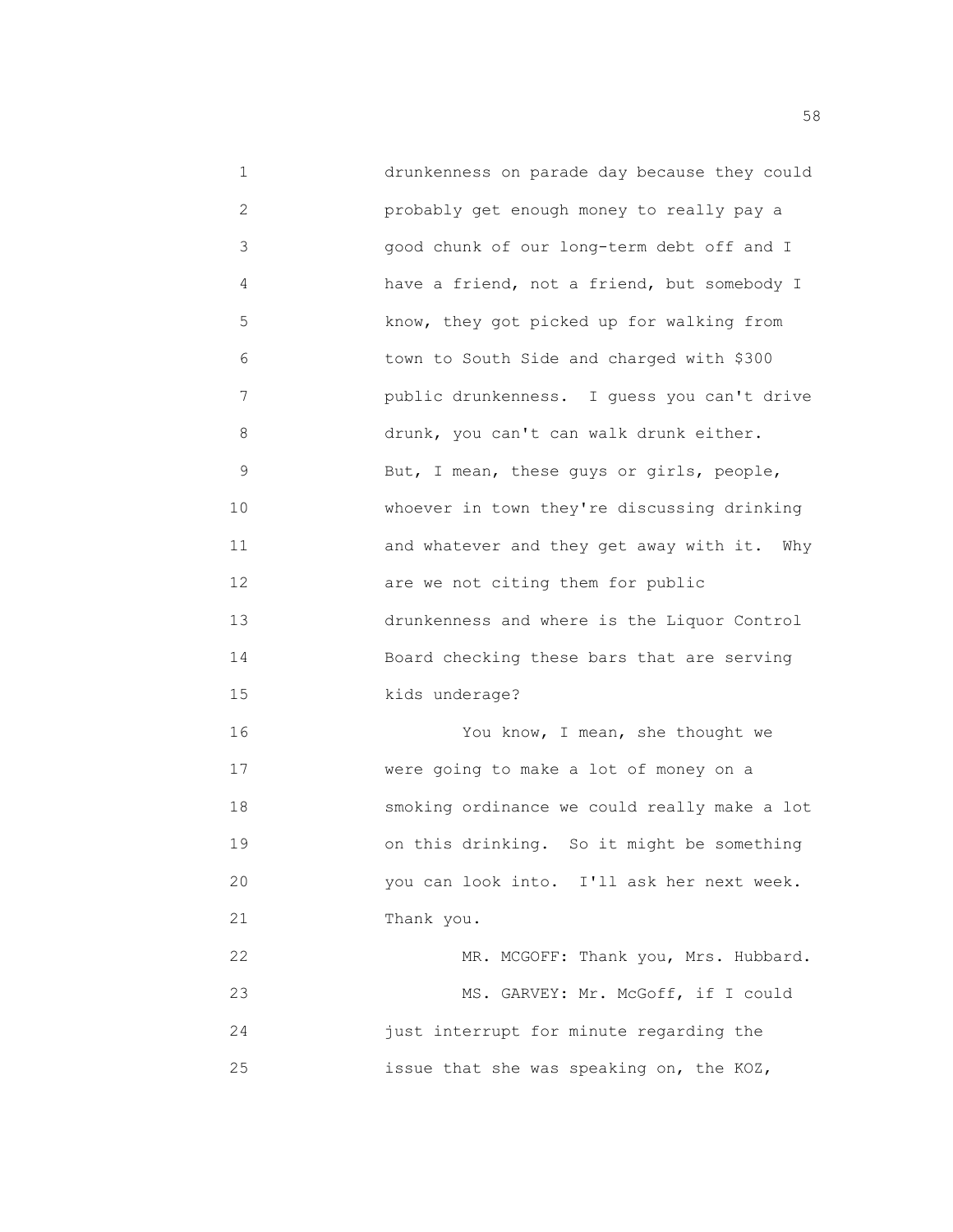1 Mrs. Evans you had asked about contacting 2 the regional coordinator or whatever, today 3 Lee Namey finally called me back and I was 4 speaking to him on that issue to ask if they 5 still obtained or currently obtained the 6 KOEZ status and they said that, yes, that 7 they do and it was probably through 2012 or 8 13, he didn't have it at his fingertips at 9 that time to tell me and it goes with the 10 land or the building and he said when he was 11 here a few years ago, remember, you had 12 explained something about the situation that 13 if they came and they didn't apply for the 14 **benefit or they did each year they must**  15 apply for that benefit, okay? They did that 16 in 2005, 2006 and 2008, but not in 2007 17 according to their records. Why that was he 18 did not know. They had to create -- one of 19 the stipulations may have been within that 20 to create 20 percent more jobs or something 21 when they were coming to Scranton from 22 Wilkes-Barre. If they fulfilled that 23 stipulation it did not mean that they had 24 to, which he thought it would have been, 25 that they would have had to keep those jobs.

 $59$ 

 $\sim$  60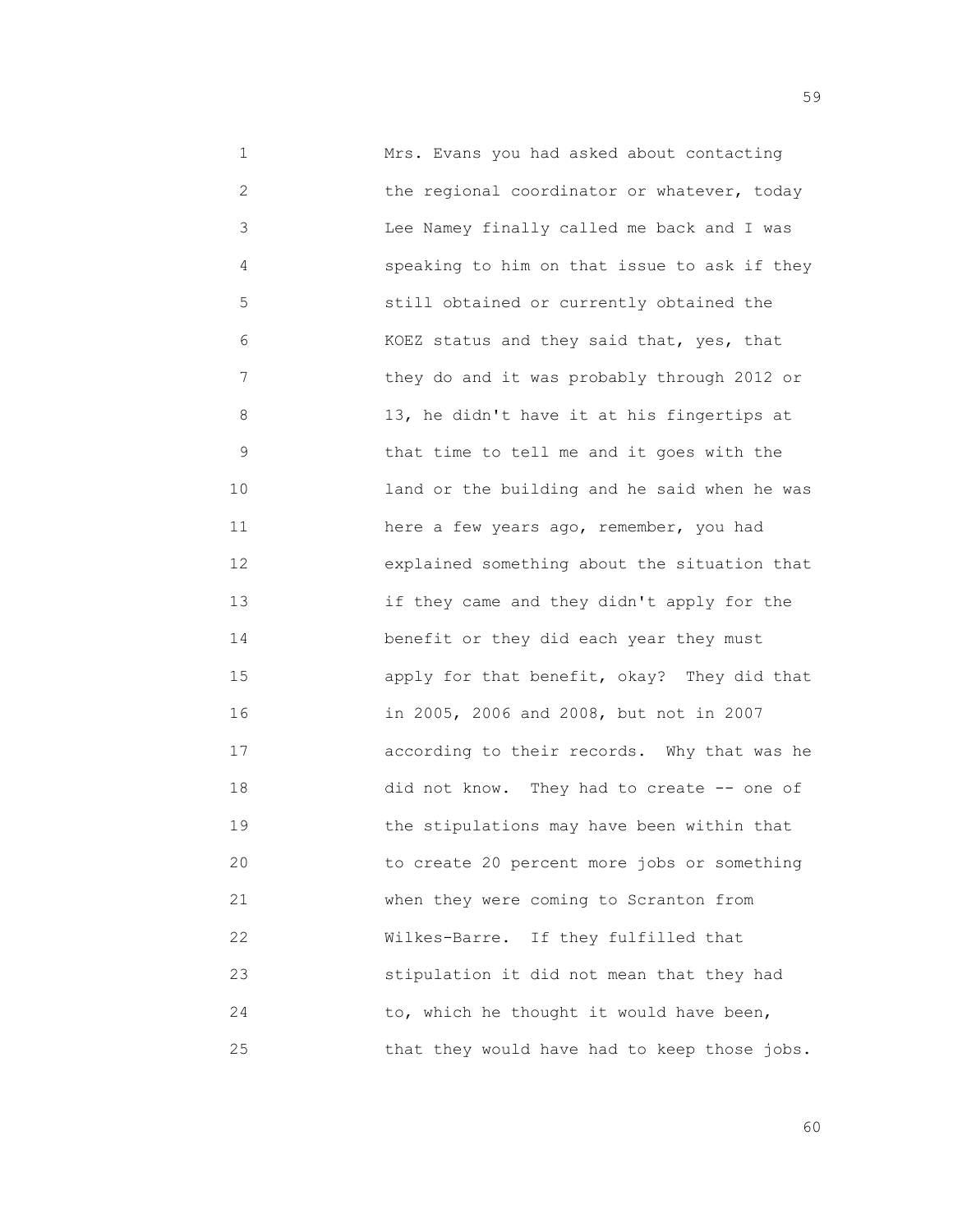1 Even though they have pulled out being that 2 they had done that within their first year 3 they no longer need to maintain that in 4 order to remain eligible for the benefit 5 according to the state. That's what I told 6 her today. 7 MS. EVANS: And thank you for that, 8 and I understand that, but I don't know at 9 the time when we discussed it with them that 10 had provided or created 20 percent more jobs 11 and that was part of the issue and Mr. Namey 12 at the time told us that it was more a 13 **matter of local enforcement for city**  14 government than for the state government to 15 step in. 16 MS. GARVEY: Right. 17 MR. MCGOFF: Go ahead. 18 MR. DOBSON: Thank you. My name is 19 Dave Dobson, taxpayer associate, resident of 20 Scranton. On this tax collection issue, I 21 feel we need registered mail or certified 22 mail somewhere where somebody has to sign 23 for an overdue tax bill so that they're 24 absolutely notified that they owe back taxes 25 and no person could can claim lack of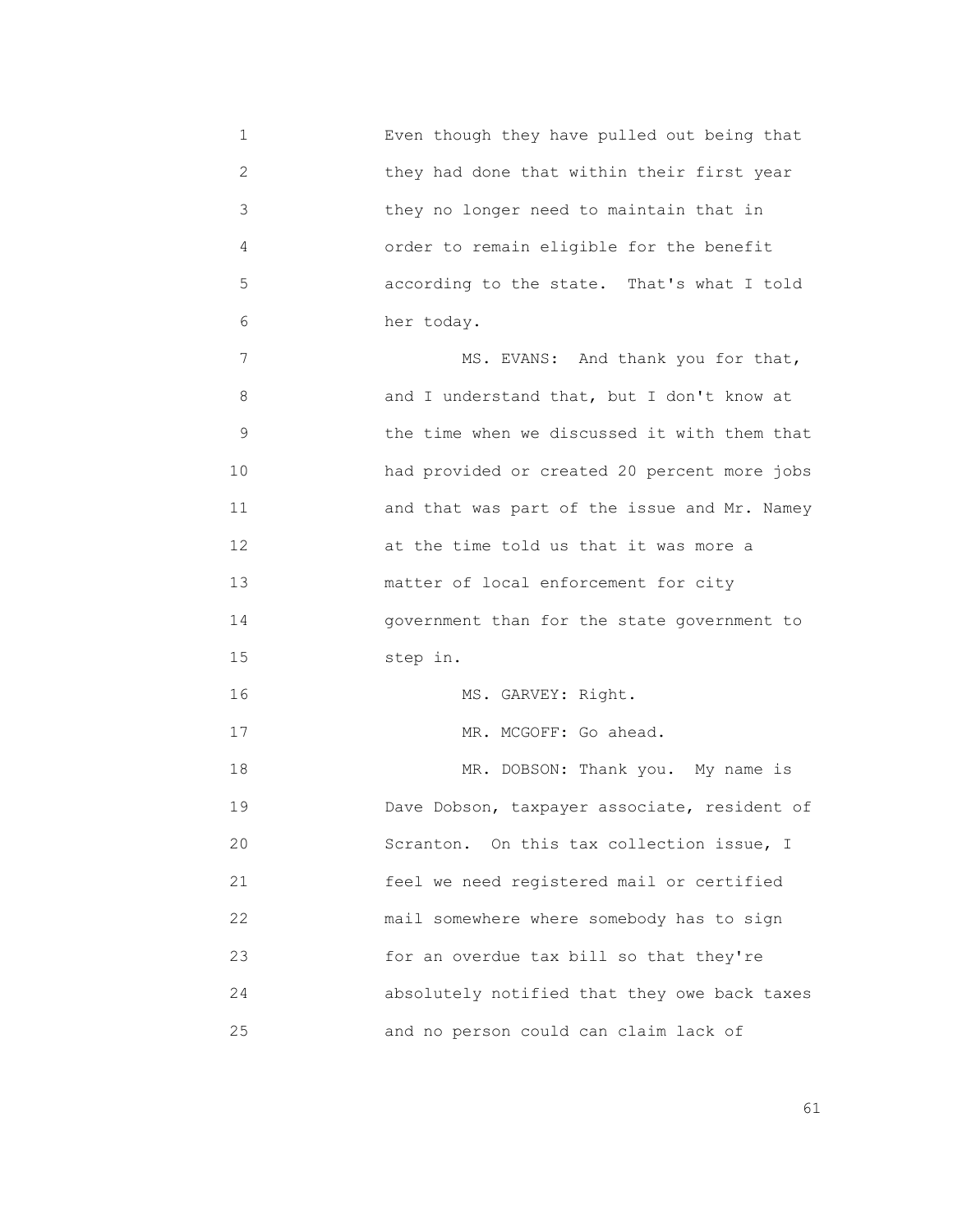1 notification under that case or there would 2 be a responsible party. In too many cases 3 bills have not reached responsible parties 4 and if this method were used it would be a 5 criminal offense to sign and not deliver the 6 mail to that responsible party. And what 7 I'm asking is please consider an ordinance 8 to address this issue. If it were addressed 9 in this way it's, like I said, there 10 wouldn't be any reason why somebody would 11 owe a tax or tipping fee for trash for three 12 years and two years and not be aware of it 13 or somebody else is receiving it wouldn't be 14 allowed to just simply toss the bill in a 15 wastepaper can and not pass it back to the 16 post office. 17 Also, on this tax bill split, 18 somebody was puzzled on Council about how 19 that happens and at the end of the year if

 20 you owe back taxes after say 2008, in 2009 21 the tax bill gets split up and sent back to 22 **12** the original entities. So, that's how maybe 23 how some people are paying but by that time 24 they already accrue all the penalties so 25 anything Mrs. Evans you could do to help

 $\sim$  62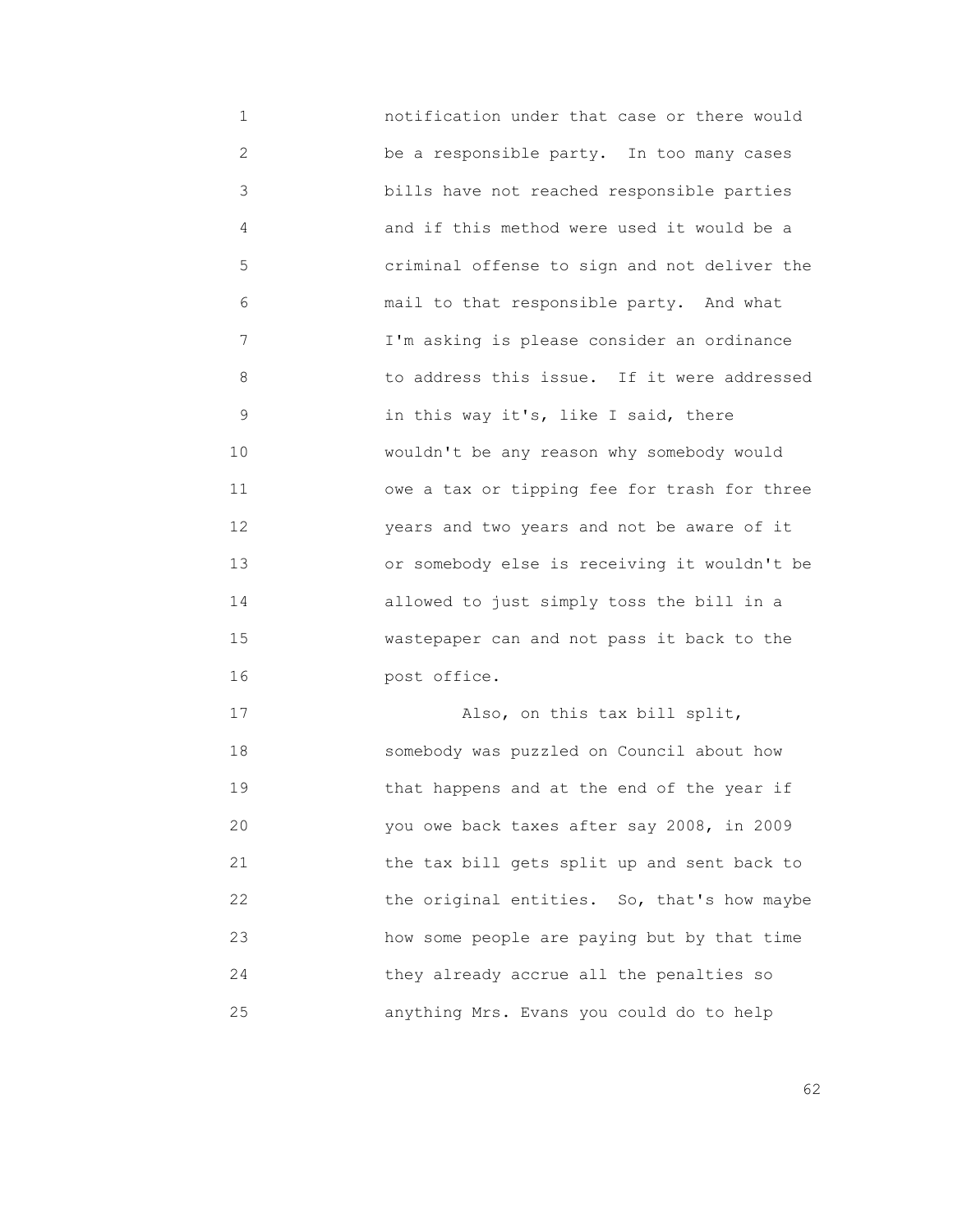1 that law along and to help people along 2 would be appreciated.

 3 Now, I received a little fun over 4 this. Please consider a survey of the gypsy 5 moths that damage the trees in our parks. 6 We are planting \$60,000 worth of trees for 7 better or worse, that's a different issue, 8 but if the problem goes on for many years 9 trees weaken, branches become diseased and 10 **10** they start to die off, they become a risk 11 and stop being an asset. We have a lot of 12 really gorgeous trees in our parks that are 13 probably 100 years old and we have scores of 14 pest control companies that would probably 15 survey our parks for free and come up with 16 What it would cost to spray for gypsy moths. 17 During the summer when I do visit a park I 18 notice leaves all over the ground, look like 19 they're half eaten, right across, they're 20 hanging on a tree and they start to go bald. 21 Well, after a while this takes its toll on 22 the trees and, it's like I said, some of 23 these old Oaks and so forth at Nay Aug Park 24 and Connell Park they're kind of a treasure 25 and it takes 100 years for something like

 $\sim$  63

1 that to grow back so, we'll never see it,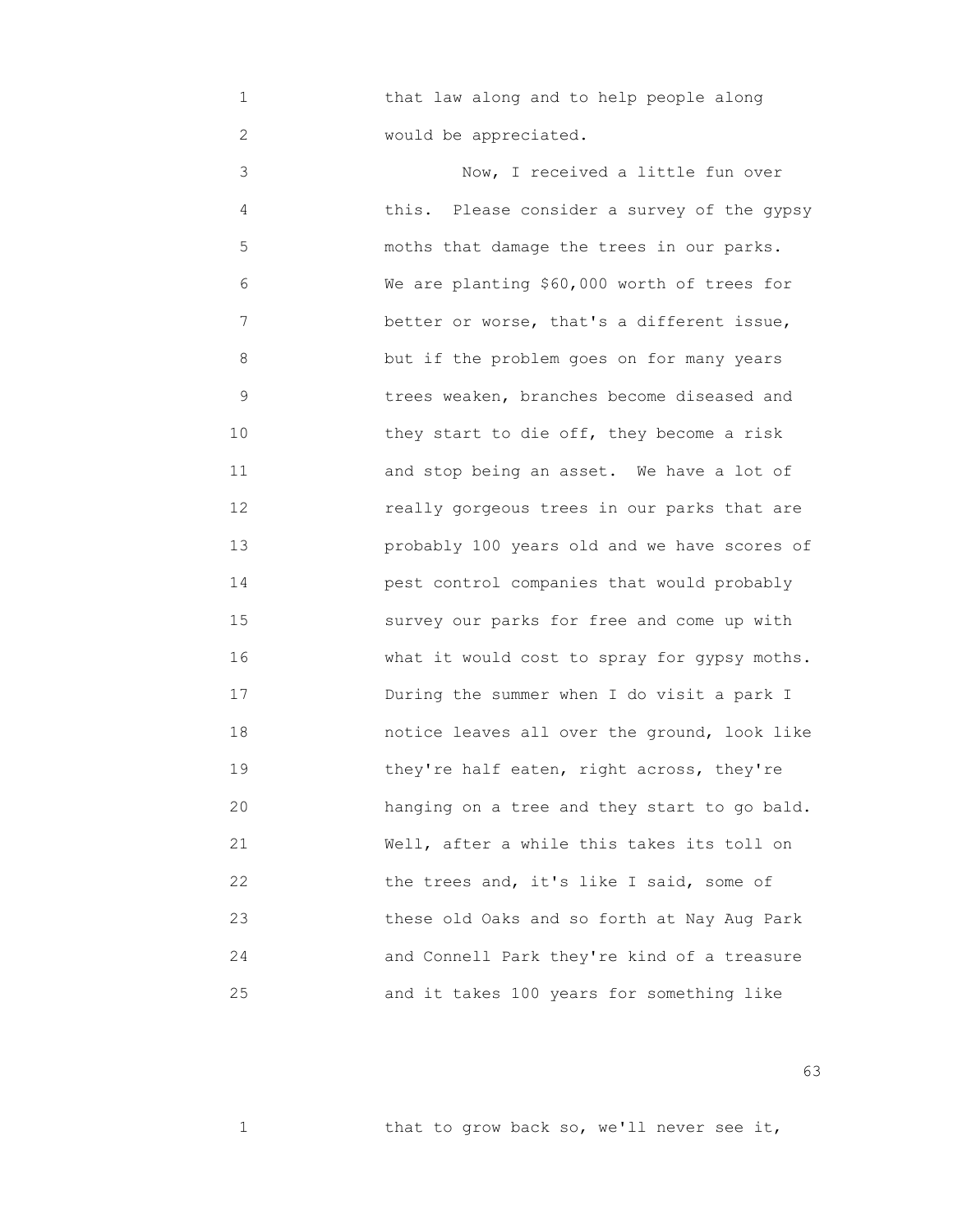2 probably not.

 3 Now, a few weeks ago I spoke out 4 about an act, a journalist in Afghanistan 5 and I would like the opportunity re-read 6 this newspaper article and it states, "An 7 Afghan journalist was sentenced to death for 8 distributing an article about Islam and 9 women's rights," and it goes on that he's 10 actually being punished for his brother 11 reporting abuses by warlords a media group 12 said Wednesday and the guy's name was Sayed 13 Parwez Kaambaksh and he is 23 and he was 14 sentence today death Tuesday, this is 15 several weeks old so hopefully the guy is 16 still alive, by a three-judge panel in the 17 city of Mazari-i-Shariff for distributing a 18 report he printed off the internet to fellow 19 journalism students at Balkh University. 20 The article asks why men could have four 21 wives but women can't have multiple 22 husbands. It was written in the Iranian 23 language of Farsi which is similar to Afghan 24 language of Dari which is probably -- what I 25 would like to do quickly is request, if I

 $64$ 

1 may, is that everybody if you're concerned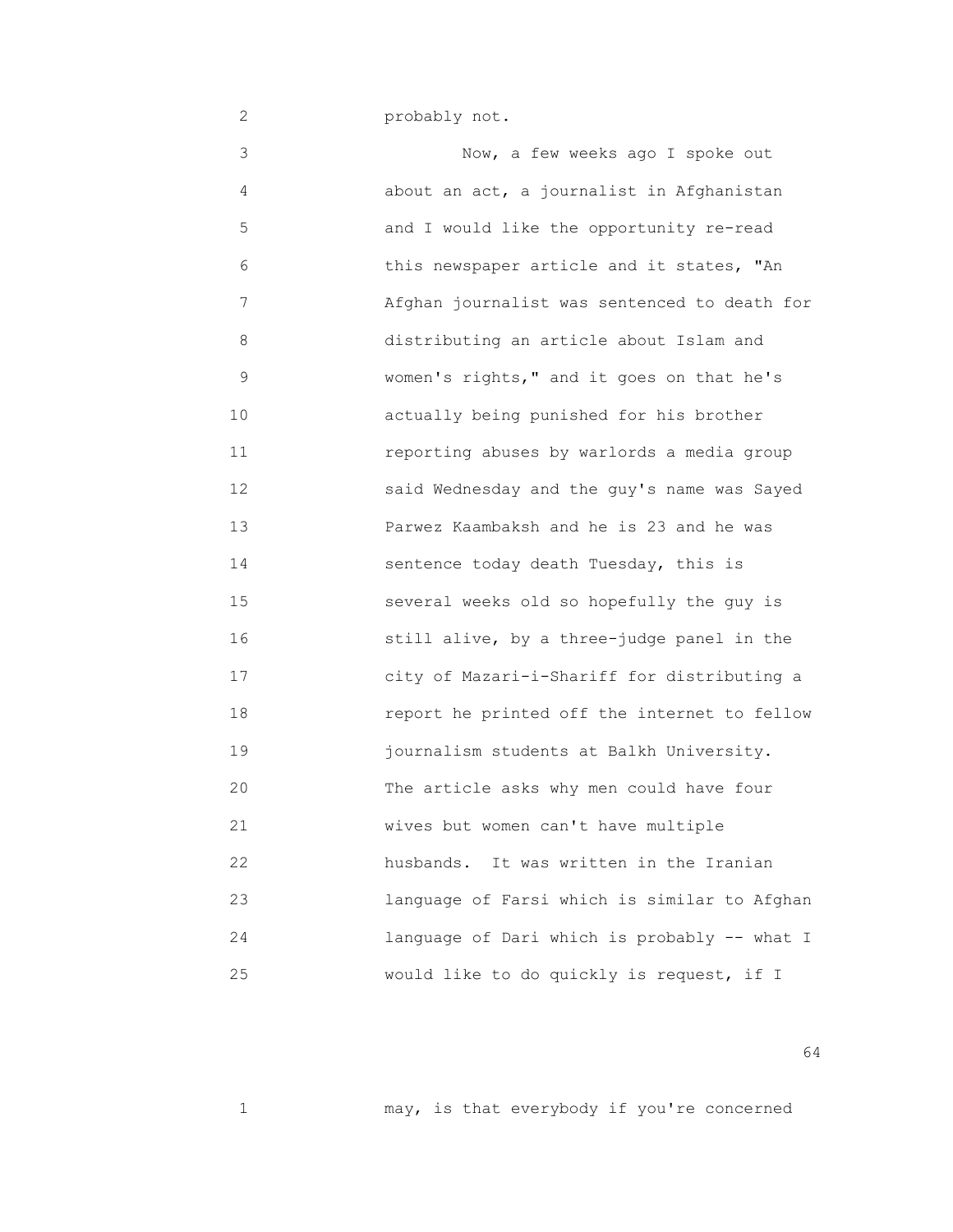2 about this contact your Congressmen. I did 3 contact Mr. Casey and Mr. Kanjorski and they 4 were very interested in this because things 5 aren't going very well in Afghan and I once 6 again, all we settle for is the same old 7 theocracy, we just change the names to 8 protect the guilty. Thank you. 9 MR. MCGOFF: Thank you, Mr. Dobson.

10 MS. EVANS: And, Mr. Dobson, with 11 regard are to the separation of the tax 12 bills that, as it stands, now really is in 13 Mr. Shimkus' or Representative Shimkus' 14 court. If he, indeed, has proposed that 15 amendment and if he pushes for that 16 amendment since it affects just this one 17 city with the unique rating, then it would 18 mean a world of difference, so I think we 19 have to keep our eye on that and see if, as 20 they say, Mr. Shimkus is able to bring home 21 the bacon to the City of Scranton.

22 MR. DOBSON: Right. I'm not in his 23 district, but I will try give him a call and 24 everybody that has concerns should give him 25 a call. Thank you.

 $\sim$  65

| MR. MCGOFF: Ms. Schumacher.   |
|-------------------------------|
| MS. SCHUMACHER: Good evening. |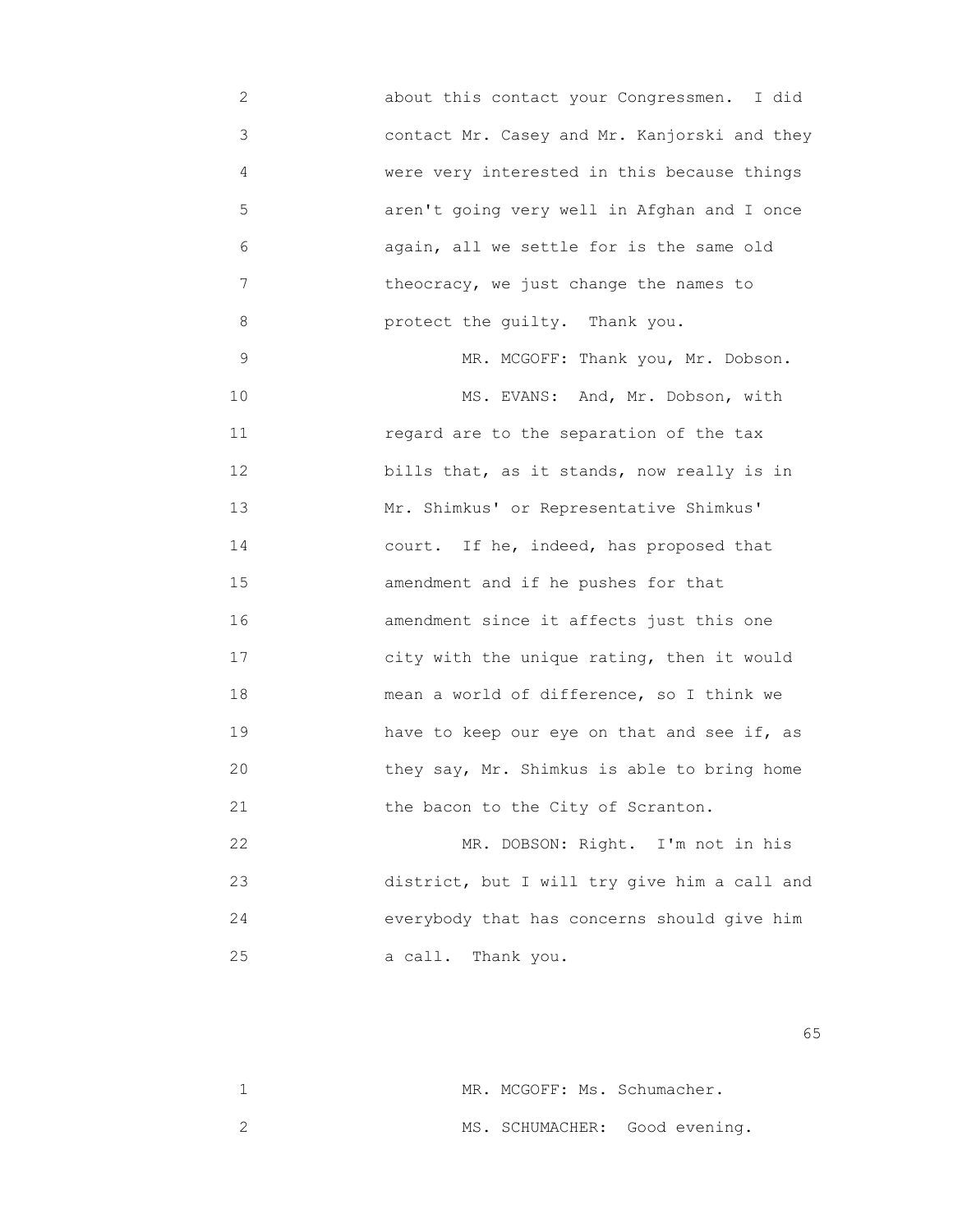3 Marie Schumaker, citizen and member of the 4 Taxpayers' Association. I'm not going to 5 have a lot of details tonight because I 6 grabbed the wrong pad, so I am going to have 7 to wing a lot of it, but before I get 8 started what I came to talk about because we 9 talked again about curbs and sidewalks, I 10 would like to for I think it's at least the 11 third time now request that you dust off the 12 1993 failed ordinance that required new 13 businesses to install sidewalks. I wasn't 14 around, I don't know why that ordinance 15 didn't pass, but I don't think the City of 16 Scranton will ever have enough money to go 17 back and put sidewalks in and the time to do 18 it is when there's a new build and I think 19 that could be an appropriate ordinance to 20 get back on the books. 21 One of the things I did want to talk

| 22 | about tonight is I think it's about $-$ it   |
|----|----------------------------------------------|
| 23 | was in May, the two homes in the 700 block   |
| 24 | of Stafford Avenue were lost to fire.        |
| 25 | Shortly thereafter one of the members of the |

 $\sim$  66

|  | firemen's organization came to this podium |  |  |  |
|--|--------------------------------------------|--|--|--|
|  | and talked about the fact that they had no |  |  |  |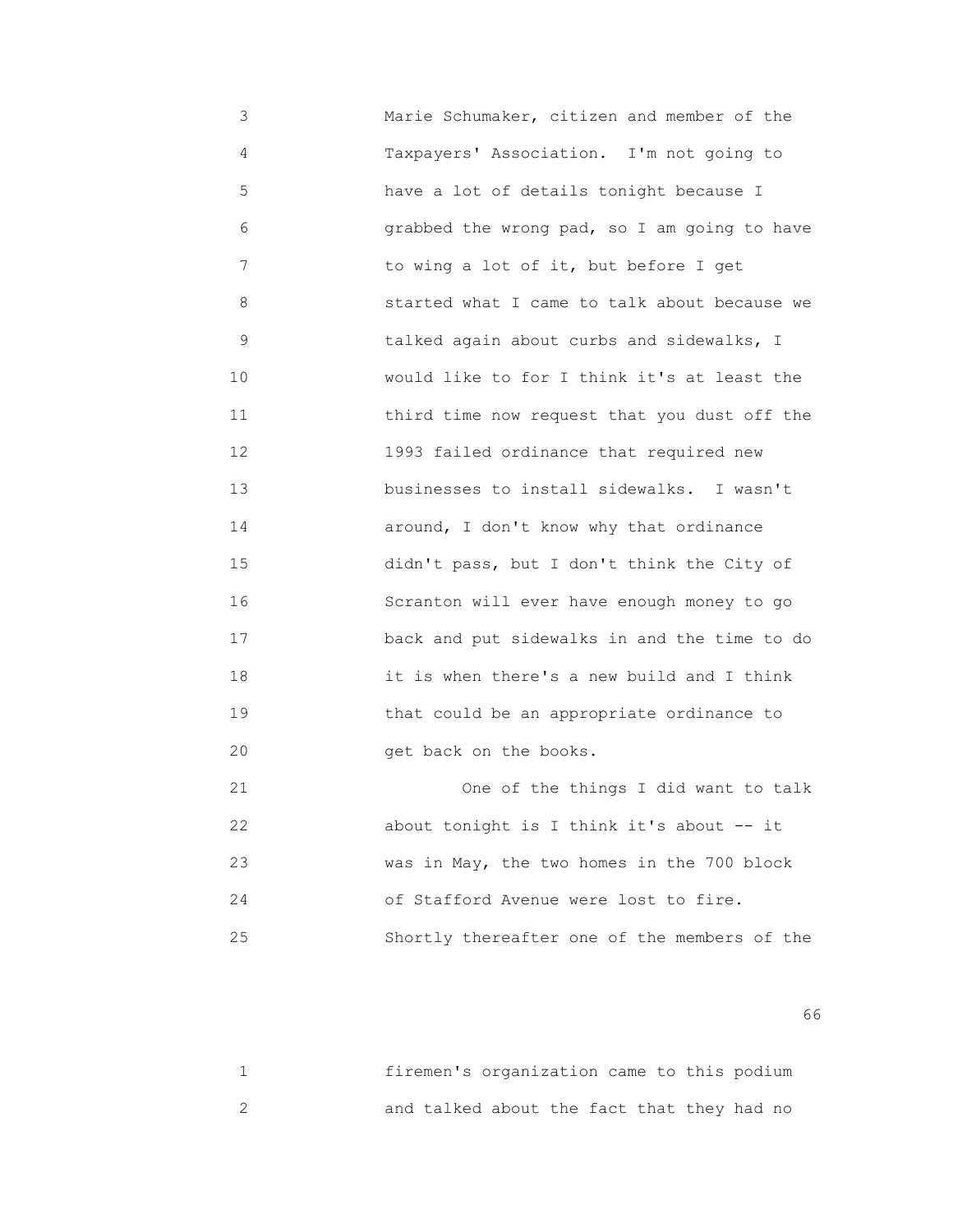3 knowledge of hydrant flow and they had to go 4 over, oh, I think it was about six blocks, 5 they actually went over to Meadow Avenue to 6 get adequate pressure to fight that fire. 7 Now, whether one or both of those houses 8 could have been saved if they had known 9 initially when they went to fight the fire, 10 What the flow was in those hydrants, I don't 11 **Exercise Report EX RONA** know, but I did contact and I reported here 12 just several months after that fire I 13 contacted the Pennsylvania American Water 14 Company who reported that every year after 15 they do their flow testing on the hydrants 16 that information is provided to the fire 17 chief.

 18 Now, what the fire chief has been 19 doing with it all of these years, it would 20 be interesting to know and that was the 21 first little light that went on in my head 22 that the fire chief since he has this 23 information why hasn't he shared it with his 24 firefighters and now that we know that here 25 is a system for color coding those fire

experience of the contract of the contract of the contract of the contract of the contract of the contract of the contract of the contract of the contract of the contract of the contract of the contract of the contract of

| hydrants is there money in the budget to do |
|---------------------------------------------|
| that this year? That's our property. If we  |
| have a fire in our homes and the            |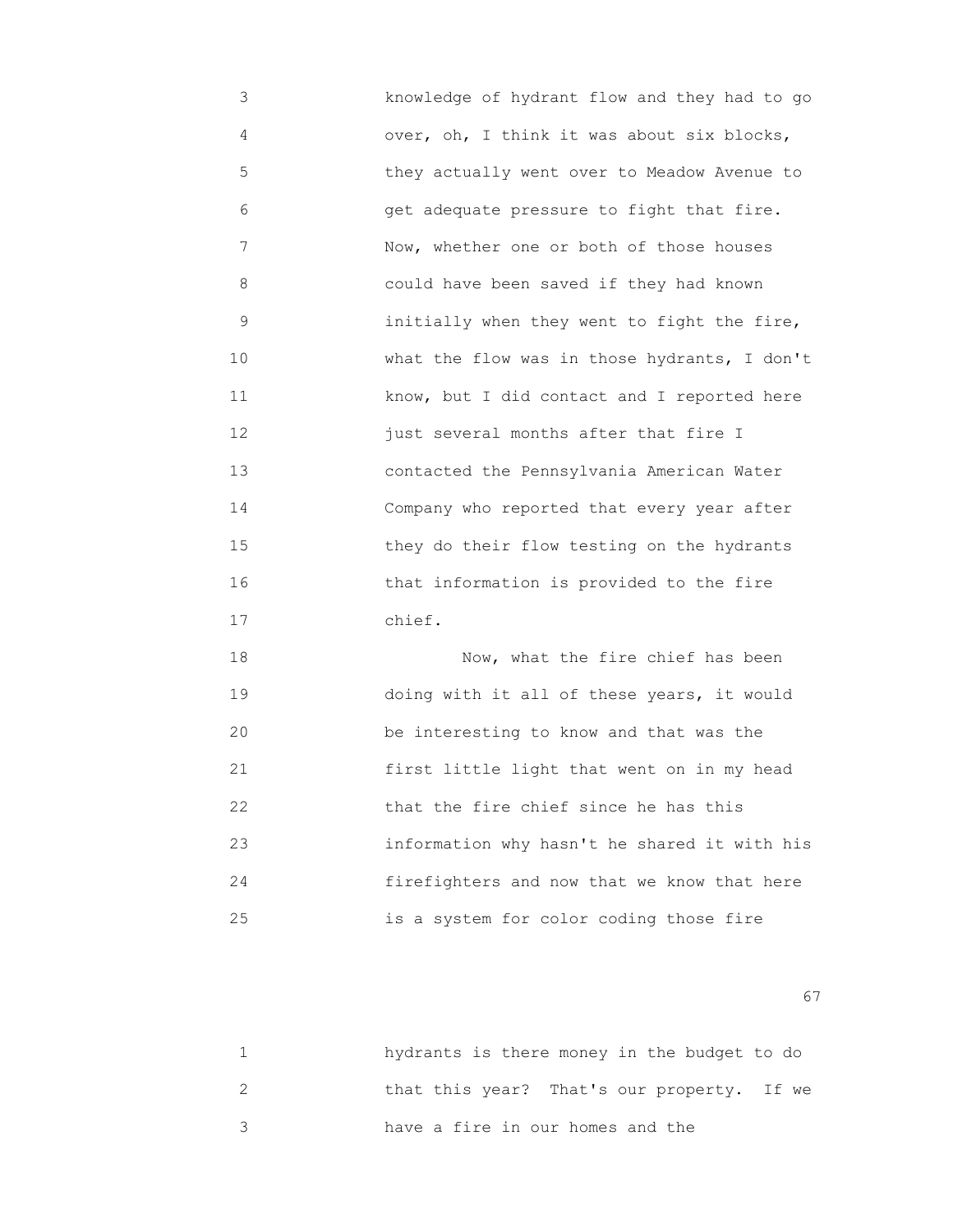4 firefighters come and they have to spend -- 5 waste a lot of time finding a hydrant that 6 has adequate pressure to fight the fire 7 there's a lot more property loss and 8 certainly possibly a life loss.

 9 So, I think that that's something 10 that should be addressed and/or at least 11 investigated to find out when that's going 12 to it happen. I think that's certainly 13 something we need to do. We are supposed to 14 be a progressive city and progressive cities 15 have their fire hydrants color coded.

 16 The other thing I would like to know 17 about the fire chief is what his 18 certifications are, what training classes 19 has he been to and been certified in since 20 he has assumed the office and how long was 21 he retired before he took the job of chief 22 of the firefighters. I think that would be 23 very interesting to see how up-to-date he 24 really is.

25 With respect to the garage, again,

 $\sim$  68

| because it came up tonight, there are two -- |
|----------------------------------------------|
| it was stated during the caucus that there   |
| are 200 spaces for a subsidiary of           |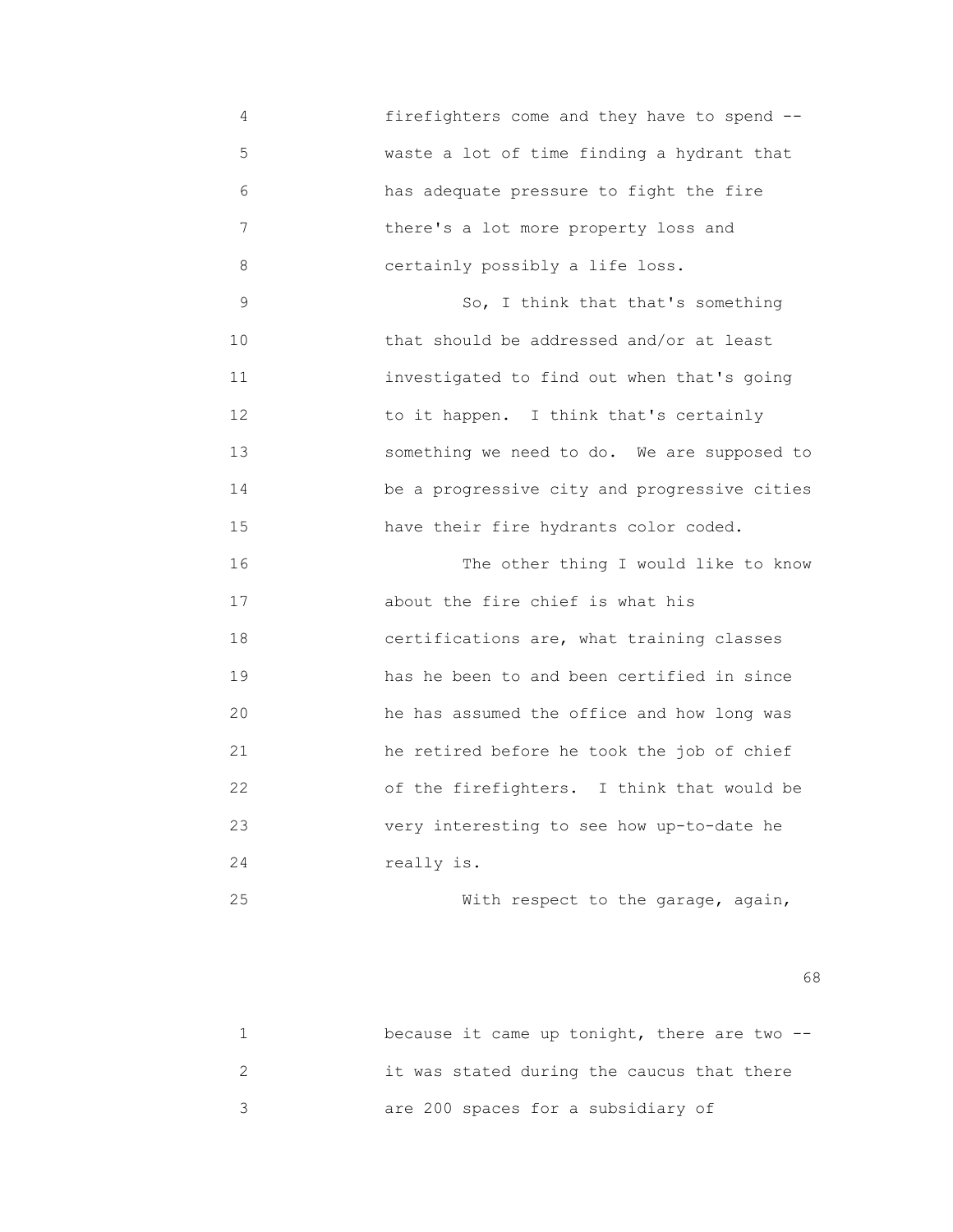4 Senofi-Pasteur, but I believe they are also 5 in a KOZ status and I would think that one 6 of the Councilpersons would have asked the 7 question how long are they reserving those 8 200 spaces or leasing them? If it's only 9 until the end of a KOZ and then they move 10 out, will that parking structure be able to 11 be financially secure or are the taxpayers 12 going to have to come to the rescue or are 13 there any termination fees if they walk 14 away? 15 And now I will get back to, Mr. 16 **McGoff, what happens when you write Right to** 17 Know letters. The biggest offender is the 18 solicitor of the City of Scranton, both 19 former and current. Next week I'll start 20 **there**, I promise. 21 MR. MCGOFF: Bring the right pad 22 next week. That was the last speaker on the 23 list. Anyone else wish to speak? Mr. 24 Talimini. 25 MR. TALIMINI: Good evening, Council.

 $\sim$  69

| What is remaining of it. My name is Joe     |
|---------------------------------------------|
| Talimini, Scranton resident. It's so nice   |
| to see that we could possibly have one vote |
| go in the right direction tonight, but I    |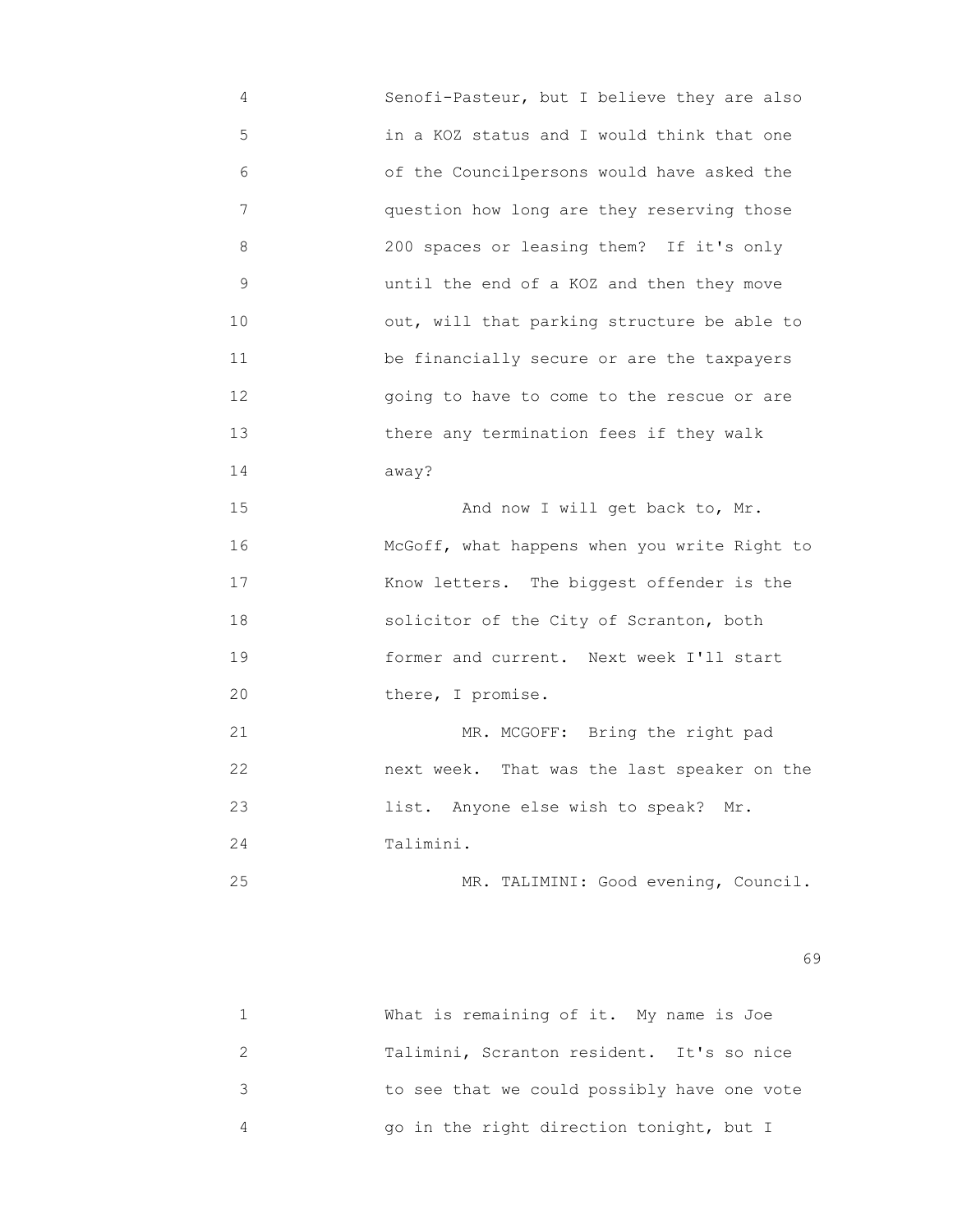5 don't know what we are going to vote on. 6 The first thing I would like to address is 7 the fact that last week I believe, Mr. 8 Courtright and Mr. McGoff, you met with the 9 fire chief on Thursday? 10 MR. COURTRIGHT: I'm sorry, I didn't 11 **hear** what you said. 12 MR. TALERICO: I said I believe that 13 you met with the fire chief on Thursday? 14 MR. COURTRIGHT: Yes. 15 MR. TALERICO: To discuss the matter. 16 MR. COURTRIGHT: Yes. 17 MR. TALERICO: I hope that will be a 18 matter of public record. I don't want to 19 hear the fact that it's a personnel matter 20 as Mrs. Fanucci said because it's not a 21 personal matter it's not a personnel matter. 22 It's a matter of public safety, either the 23 man is qualified or he's not qualified and I 24 think it should be addressed publicly. 25 MR. COURTRIGHT: I will speak on it

| during motions.                              |
|----------------------------------------------|
| MR. TALERICO: Secondly, I don't              |
| know, I'm sure that the mayor will come back |
| to whatever fence he was on sooner or later, |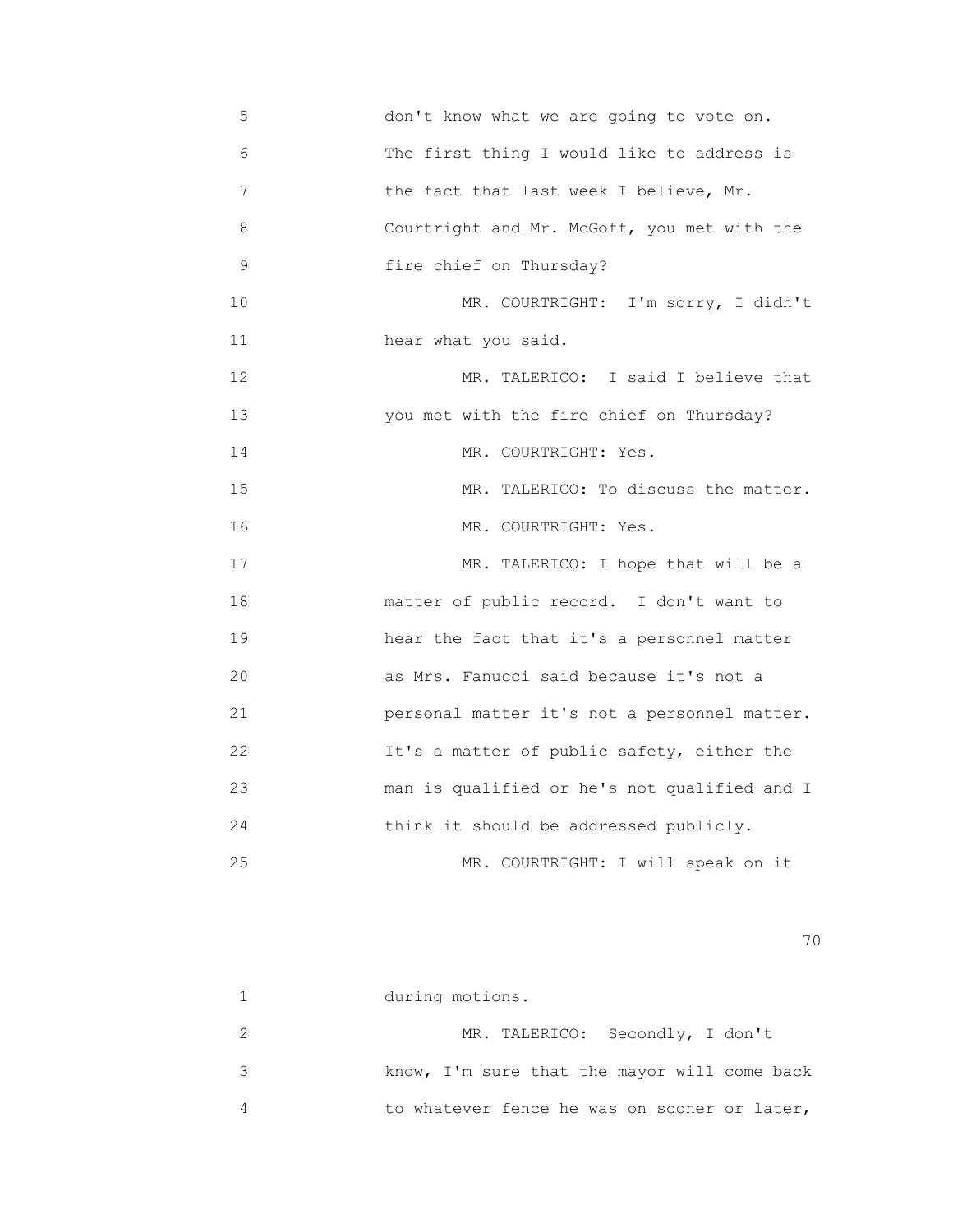5 I wonder if he ever travels North Washington 6 Avenue directly across the street from 7 Lackawanna College and right in front of 8 Washington West, but there's been some heavy 9 equipment there doing a lot of work on the 10 new designer apartments there, the potholes 11 in that area I could lie down in. It's a 12 **tragedy, they practically cover the whole**  13 lane. I don't know if you people are aware 14 if or not but that place is built over a 15 mine and it's only going to get deeper and 16 deeper as we go long and postpone things so 17 **I** don't know what they're doing, I have no 18 idea what in the world what is going on, I 19 know we have a DPW in this town, I'm sure 20 they do something, but I haven't figured out 21 what it is. They certainly don't repair 22 potholes.

 23 And, thirdly, you have an ordinance 24 here regarding Scranton High School area 25 where you want to rezone it for a Burger

|   | King I assume. I don't know how many of you  |
|---|----------------------------------------------|
|   | people have been down in that area, but I    |
| 3 | travel that area quite a bit, and I know,    |
| 4 | Mrs. Evans, you teach there in that area and |
| 5 | you know the traffic situation is            |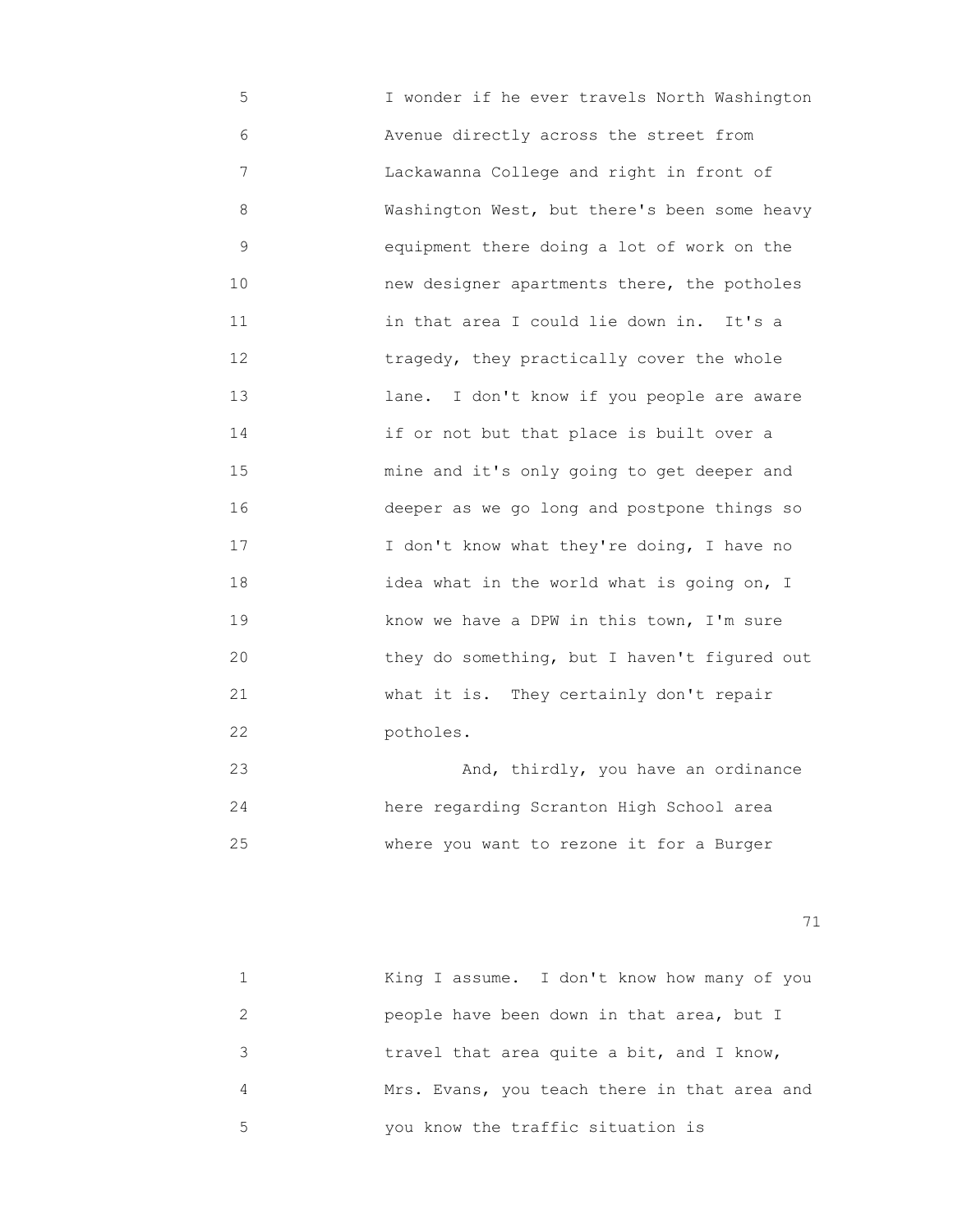6 horrendous. Do you people ever think before 7 you act on anything? I mean, that is a 8 very, very dangerous situation down there 9 **with these high school kids to begin with,**  10 not that they pay any attention to traffic 11 signals, and there is a cop down there 12 directing traffic, but I think it would be 13 nice if you get off your duffs once in 14 awhile and look around the city and saw 15 what's going on before you act on this 16 legislation. We need another Burger King or 17 another spot down there like we need a 18 second hole in the head. You can't get 19 around down there when that school let's out 20 and I don't know what you people are 21 planning on doing, but it's interesting. 22 Also, I would like to bring up the fact 23 that you have an illegal smoking ordinance

25 It's in the Courts, playing games with

24 which you enacted and you never repealed.

<u>72</u> — Политика и Станиција и Станиција и Станиција и Станиција и Станиција и Станиција и Станиција и Станиција<br>Во селото се постаниција и Станиција и Станиција и Станиција и Станиција и Станиција и Станиција и Станиција

|   | Doherty's crew again, this smoking ordinance |
|---|----------------------------------------------|
|   | is still on the books which means if I smoke |
|   | a cigarette I could still get arrested for   |
| 4 | it even though it wouldn't stand up in       |
| 5 | court. You know, I mean, why do you people   |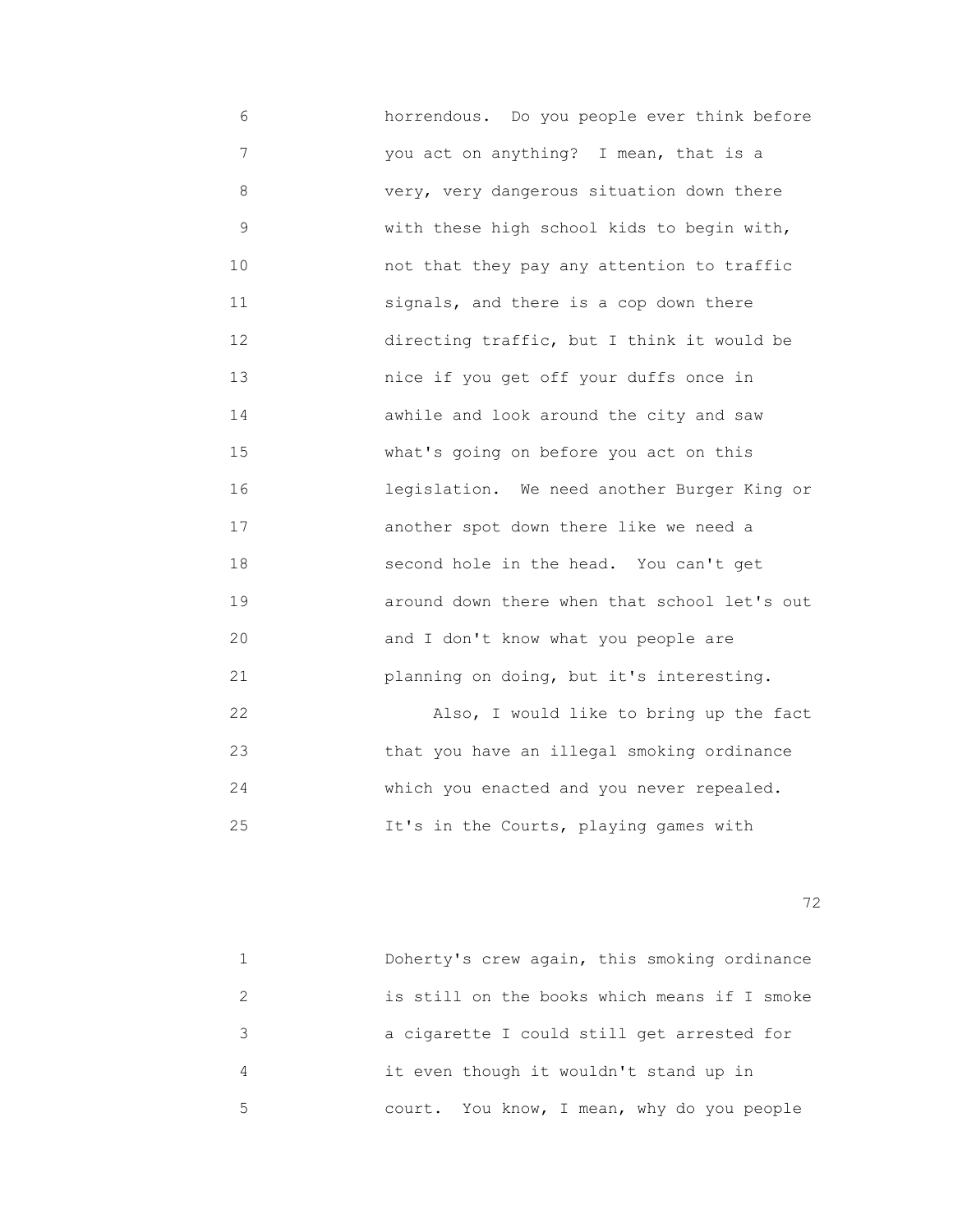6 leave laws on the books that you know are 7 unenforceable? I mean, what does it take 8 for you to say, hey, let's repeal this 9 thing. You can always reenact it if it's 10 necessary. But, you know, I'm tired of 11 catering to Mrs. Fanucci's little whims. If 12 she wants to be a cheerleader for some cause 13 that's her problem, but she's supposed to be 14 representing everybody and you can sneer as 15 want, Mr. McGoff, but you also were elected 16 for the same purpose and that's to act on 17 behalf of the citizens.

 18 Now, you know the law is illegal, 19 you know that the law is still on the books 20 and I am forced because resolutions based on 21 this ordinance that I still have to go 22 outside and smoke a cigarette. I don't like 23 it at all. Don't like it at all. I think 24 it behooves you people to act responsibly. 25 **12 It would be nice for a change.** 

|   | Tonight I know we have a two to one     |
|---|-----------------------------------------|
| 2 | vote if we need one, but it will be     |
| 3 | superceded next week. So thank you very |
| 4 | much.                                   |
| 5 | MR. MCGOFF: Thank you, Mr. Talimini.    |
| 6 | MR. DAVIS: Salaam aleikum. My name      |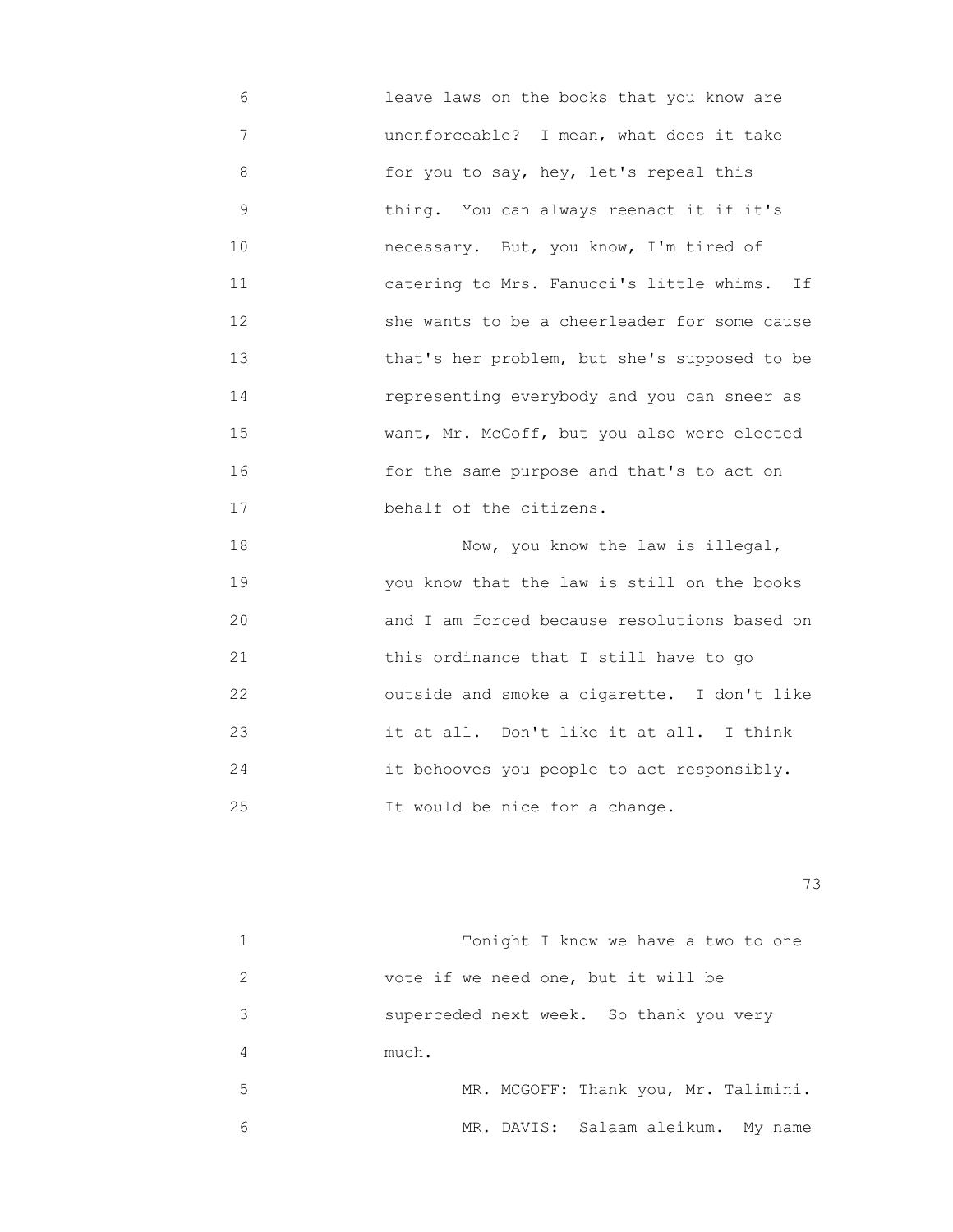7 is Jim Davis of Scranton. I am here tonight 8 to speak to you about, first of all, 9 registering to vote. We have until the 24th 10 of March to register to vote for those who 11 are not registered to vote. This is an 12 important election. It's important for you, 13 it's important for your kids and I believe 14 it's going to be important for the United 15 States. That's nationally. If we don't 16 register to vote nationally we won't be 17 registered to vote locally. That means that 18 our control over our you officers here in 19 our county will no longer exist. We've been 20 electing 20 percent of the population 21 actually voting. It's a small, very small 22 amount, and I was always raised in Scranton 23 to think that your voting rights were very 24 important. It's right next to your 25 registration for the Army which is now no

|               | longer existent, but then it was. If we can  |
|---------------|----------------------------------------------|
| $\mathcal{L}$ | teach our kids the respect -- to respect our |
| 3             | basic reasons for existence such as do you   |
| 4             | have a right to vote? Is your voice a vote   |
| 5.            | is that what it is? If so, then I have to    |
| 6             | protect it and that will give you more       |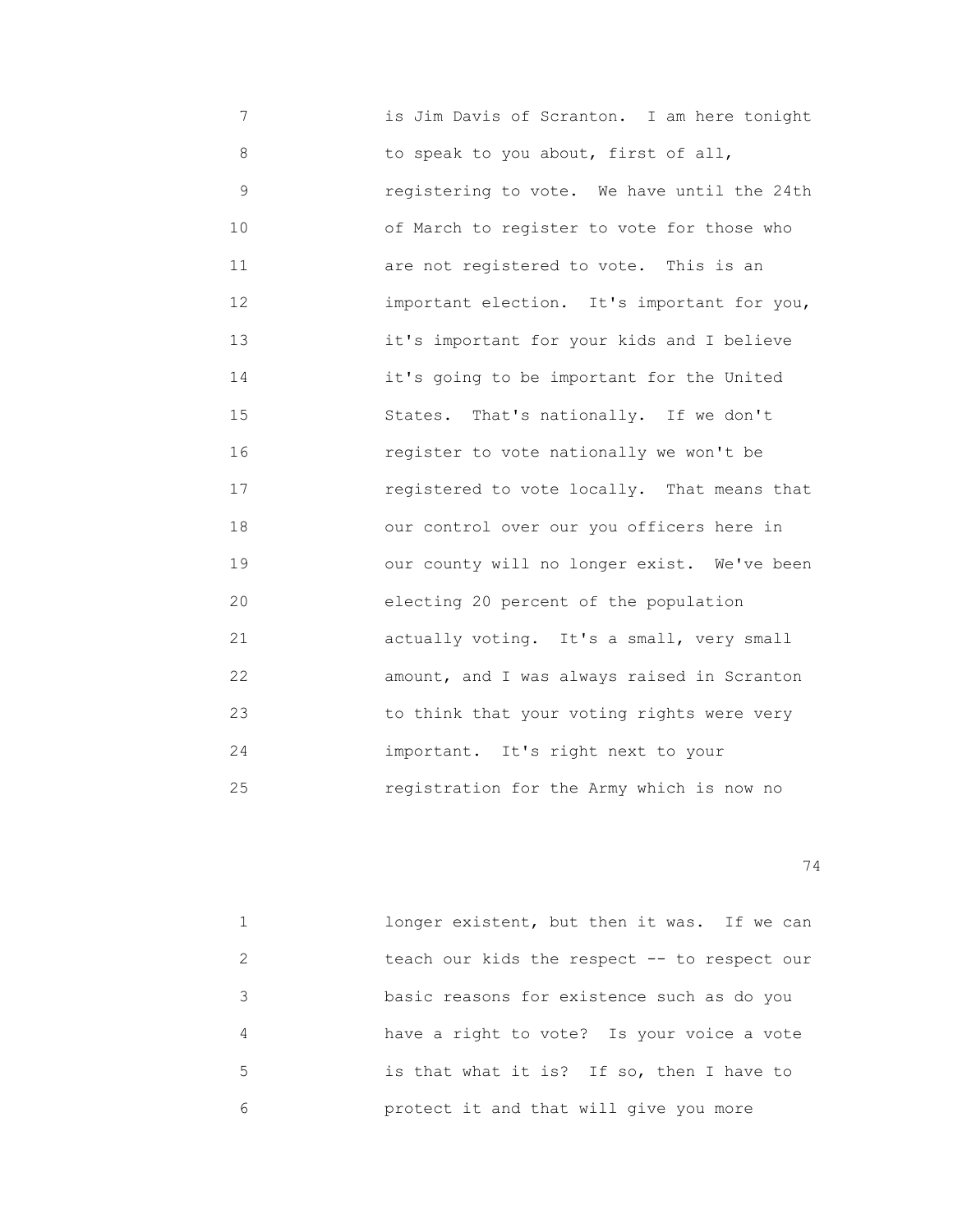7 respect for it, it will give you more 8 respect for those that use their voice to 9 talk to you. I'm hoping this is true, but I 10 have one big problem and my major reason was 11 about the election. Do go out and vote, 12 please.

13 But the other thing is I cross -- I 14 walk Washington Avenue or I ride Washington 15 Avenue and I see this Washington Avenue West 16 apartment houses, I see a whole string of 17 homes that were made and built by HUD, by 18 the city for people of low income value, low 19 income, and they're vacant, totally vacant. 20 And then I hear you're getting ready to 21 spend money on the high-rises over in South 22 Scranton and I can't understand why are we 23 spending more money on low income housing, 24 when we have low income housing that just 25 needs to be fixed but nobody ever came up

na matsay na katalog as na katalog as na katalog as na katalog as na katalog as na katalog as na katalog as na<br>Tagairta

|               | with a solution on that. They just found   |
|---------------|--------------------------------------------|
| $\mathcal{L}$ | out that, no, the grounds aren't going to  |
| 3             | cave in and it just died. It was the       |
| 4             | funniest thing. It was going and going and |
| 5             | going and then suddenly nobody had a word  |
| 6             | for it.                                    |
|               |                                            |

7 Now, Mr. Baker is up for his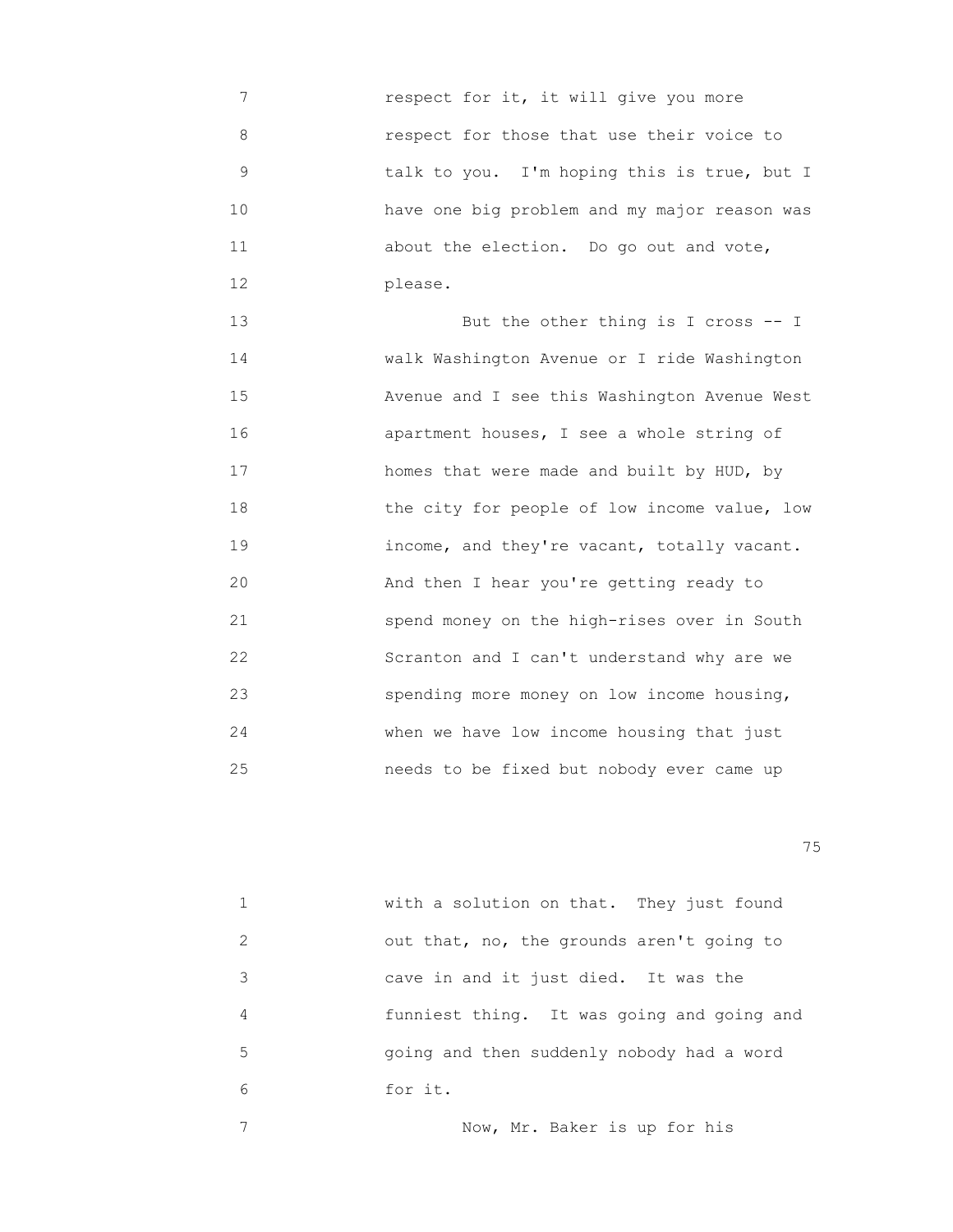8 problems I think it's a good time we reopen 9 this. Why did we close up Washington West? 10 Why don't we have more housing for the low 11 income, it's necessary, it's needed or do 12 you just want to cover the volume of place 13 and therefore keep them segregated? I don't 14 know what your plans are but it seems as if 15 you were very quick to close up that 16 Washington West. 17 MR. COURTRIGHT: Mr. Davis, excuse 18 me, they closed it because they said it was 19 a fire hazard they are going to be 20 renovated. 21 MR. DAVIS: They are going to be 22 renovated? 23 MR. COURTRIGHT: I believe they are, 24 yes.

25 MR. DAVIS: You believe that?

<u>76 and 2001 and 2002 and 2003 and 2003 and 2003 and 2003 and 2003 and 2003 and 2003 and 2003 and 2003 and 200</u>

|               | MR. COURTRIGHT: Yes.                        |
|---------------|---------------------------------------------|
| $\mathcal{L}$ | MR. DAVIS: Okay. All right. I'll            |
| 3             | remember that. You say that they're going   |
| 4             | to be renovated, okay. Don't leave office   |
| 5             | before they get renovated and if you do you |
| 6             | know my changes are less. Well, thank very  |
|               | much because I never found out what was     |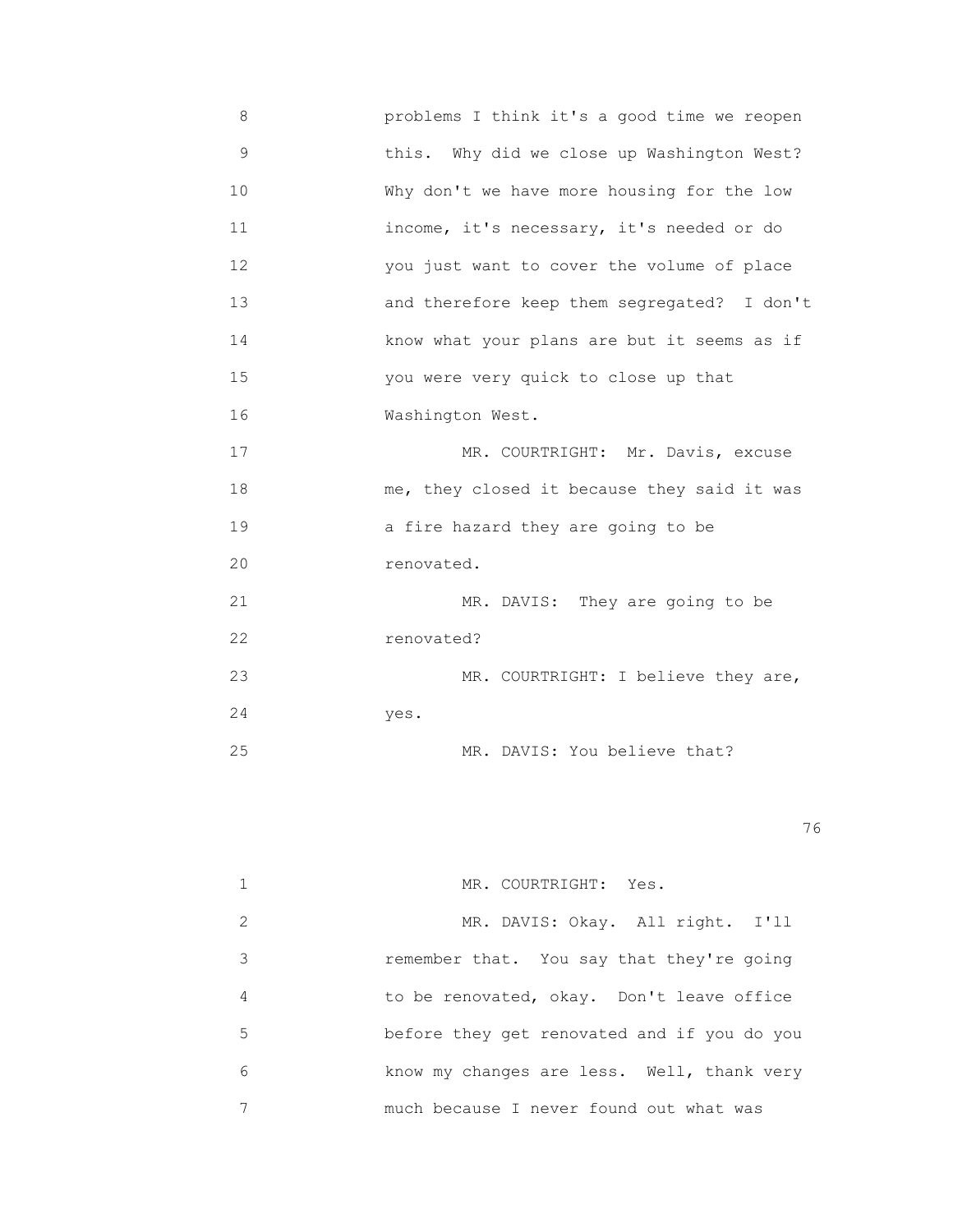8 going to happen and I was very interested 9 because many of my friends lived there at 10 one time. It was a community, it really 11 was. It was a very thriving community and 12 they destroyed it quickly and without malice 13 aforethought. So I thank you. I thank you 14 for your time and go out and vote. Go out 15 and register to vote and then vote.

16 MR. PILANSKY: Good evening, City 17 Council, my name is Andy Pilansky, I'm a 18 city resident and also a city firefighter. 19 Just to let you guys know I'm now in the 20 bottom 38 should there be a layoff I would 21 be one of the ones to go. Mrs. Evans, I 22 have a question for you, if I was to come in 23 how tonight and say, "How are you doing 24 tonight, Dolly?"

25 That would be labeled unprofessional

последници производите в последници по село в 1979 године. В 1979 године по село в 1979 године по село в 1979<br>В 1979 године по село в 1979 године по село в 1979 године по село в 1979 године по село в 1979 године по село

|               | at the very least, would you agree?          |
|---------------|----------------------------------------------|
| $\mathcal{L}$ | MS. EVANS: I agree.                          |
| 3             | MR. PILANSKY: Well, the chief is             |
| 4             | saying, well, I don't remember saying that.  |
| 5             | Well, I remember him saying that because he  |
| 6             | said it Friday, August 29 of 2002 which was  |
| 7             | the first time he addressed my academy class |
| 8             | before we were sent way for training he      |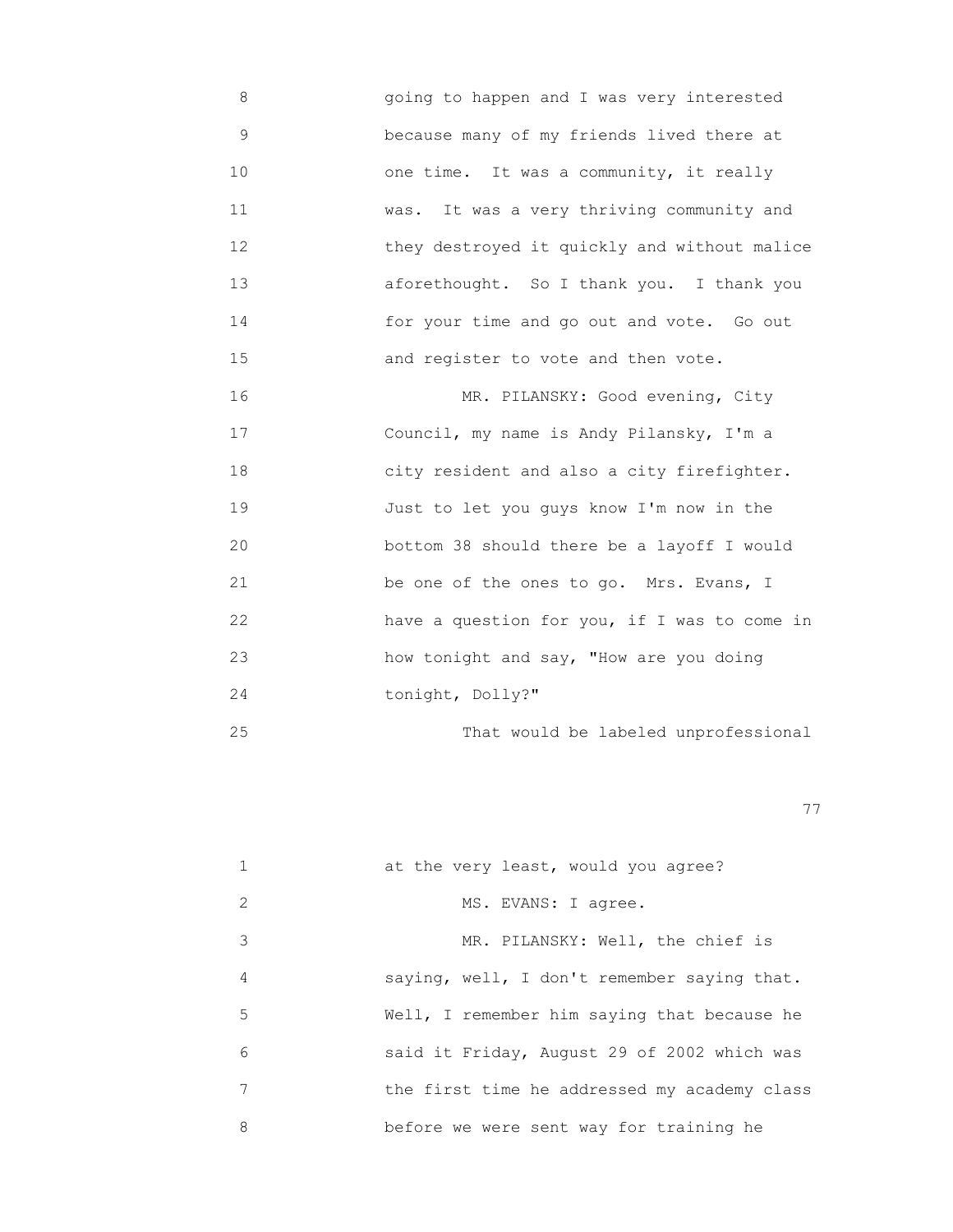9 walked in the room and said, "I don't think 10 anybody will have a problem down at that 11 academy, even you two dollies," referencing 12 Miss Hawker and Miss McCue. Jennifer is one 13 of the best firefighters I have known, we 14 have been on the job together five and a 15 half years. I'd go down any hallway with 16 her. She deserves better than that.

17 Now, as for Mr. McGoff and Mr. 18 Courtright, you gentlemen met with Chief 19 Davis and I'm not here to slam you guys but 20 I have some questions for you. We in the 21 last six years some of the things that the 22 chief has done, we got new breathing 23 apparatus in 2004, we really did need it, 24 our breathing apparatus was about to be 25 taken out of service due to the extended

|               | service length. The cylinders that we have, |
|---------------|---------------------------------------------|
| $\mathcal{L}$ | they're only good for a certain amount of   |
| 3             | time and onces it exceeds the service life  |
| 4             | you can't use it anymore because, well, it  |
| 5             | has the potential to explode. It holds      |
| 6             | 3,300 pounds of air, that's a lot of        |
| 7             | pressure, but did you know that the chief   |
| 8             | don't anything to replace it? I mean, do    |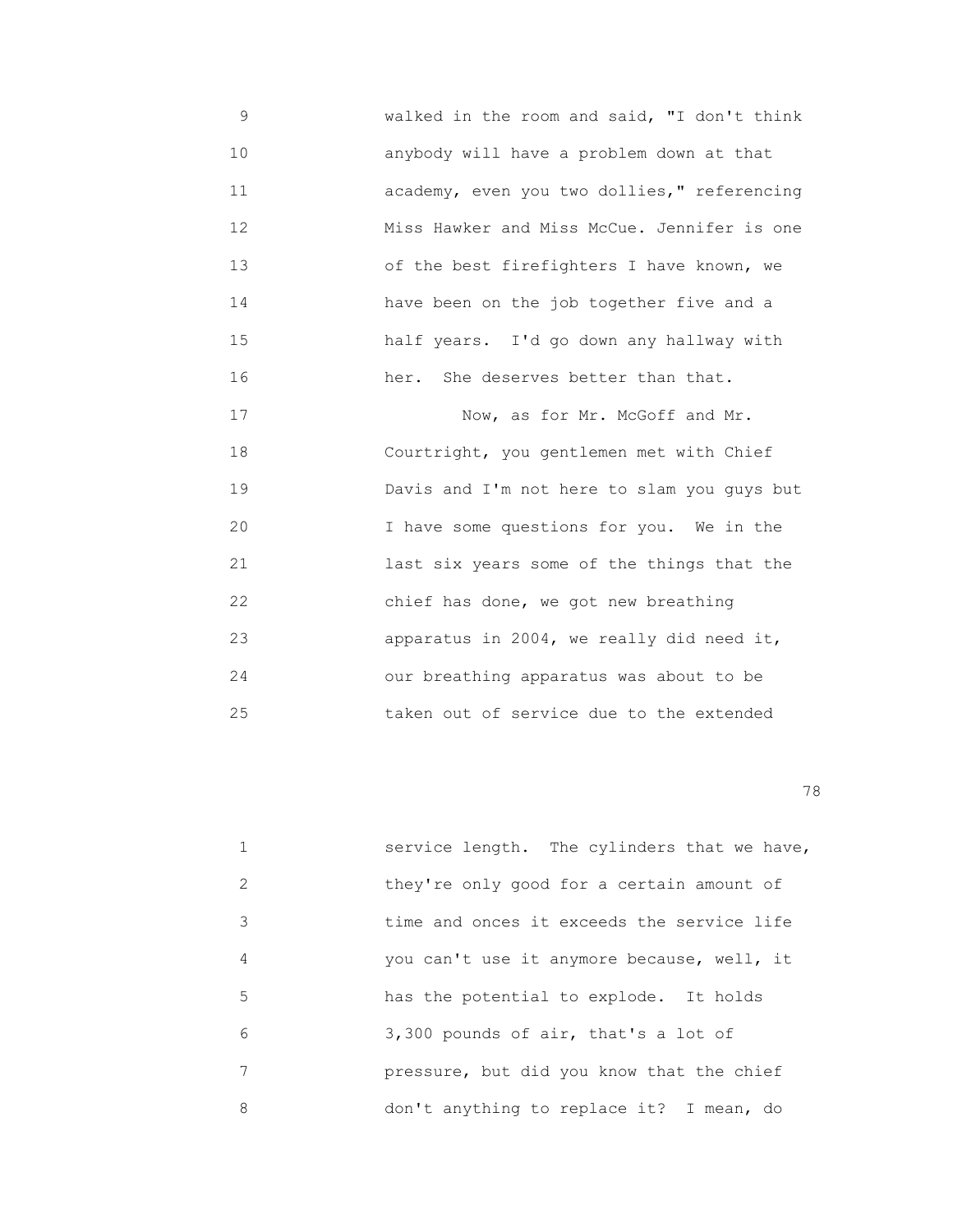9 you guys know if he had a plan to replace 10 the breathing apparatus? Because Lieutenant 11 Scott and Deputy Chief Osborne along with 12 the city grant writer they stepped up and 13 compiled all of the information so that we 14 as the firefighters had the proper safety 15 equipment. When they went out to 16 Indianapolis for a fire conference the 17 Indianapolis fire department had the airpack 18 that we were currently wearing in their fire 19 museum and there was no plan to replace it, 20 I mean, unless you guys know of one that I 21 don't.

 22 We talk about a wellness program, 23 the chief put the squash to writing a grant 24 for fitness equipment. It was a grant for 25 the Fire Act. Lieutenant Scott and Deputy

|               | Chief Osborne, again, along with the city    |
|---------------|----------------------------------------------|
| $\mathcal{L}$ | grant writer wrote the grant. The chief      |
| 3             | decided it would be a better idea to ask for |
| 4             | a new piece of fire apparatus, the           |
| 5             | Department of Homeland Security states that  |
| 6             | it's almost impossible to get a piece of     |
| 7             | fire apparatus and we didn't even qualify so |
| 8             | it was like asking for something we couldn't |
| 9             | get anyway, and we could have gotten the     |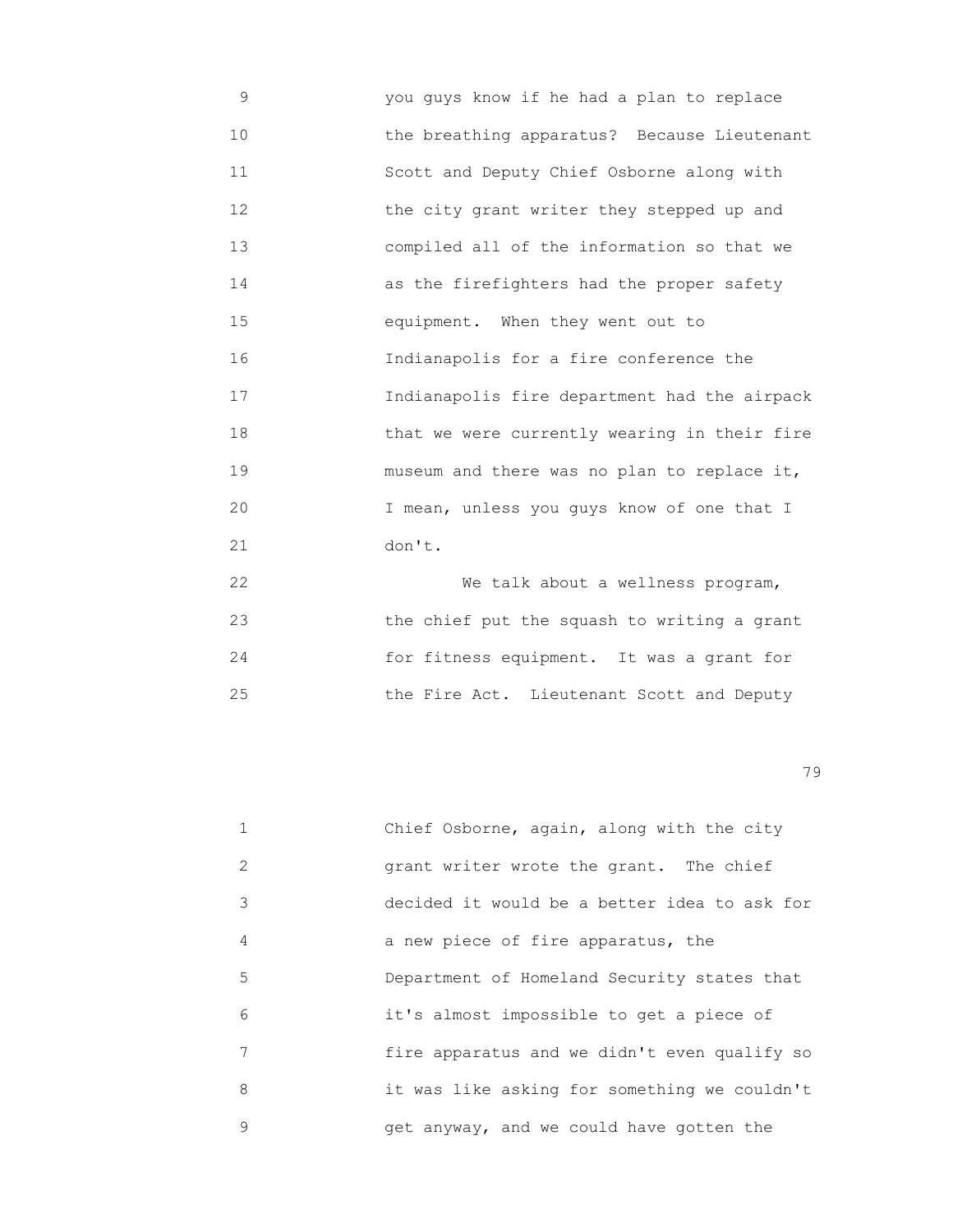10 **fitness equipment.** 

 11 From my understanding we had a deal 12 set up with the university to be proctored 13 by their fitness department and it fell by 14 the wayside and that wouldn't have cost the 15 city anything. If you guys know, Mr. 16 McGoff, I know you like the Right to Know 17 Act, where can I go to find a copy of the 18 department's standard operating procedures? 19 Since I was hired in September of 2002 I 20 never received one? Do you -- 21 MR. MCGOFF: Do you want an answer? 22 MR. PILANSKY: Yes, please. 23 MR. MCGOFF: It is our 24 understanding, Mr. Courtright and I asked 25 that question, it's my understanding that

experience of the state of the state of the state of the state of the state of the state of the state of the s

|   | they have never been codified.              |
|---|---------------------------------------------|
| 2 | MR. PILANSKY: So we don't have any?         |
| 3 | MR. MCGOFF: They are, but they're--         |
| 4 | I'm giving you a lengthy answer and I don't |
| 5 | want to take up your time --                |
| 6 | MR. PILANSKY: Okay.                         |
| 7 | MR. MCGOFF: -- but we were told that        |
| 8 | there has never been a codification of the  |
| 9 | standard operating procedures, but they --  |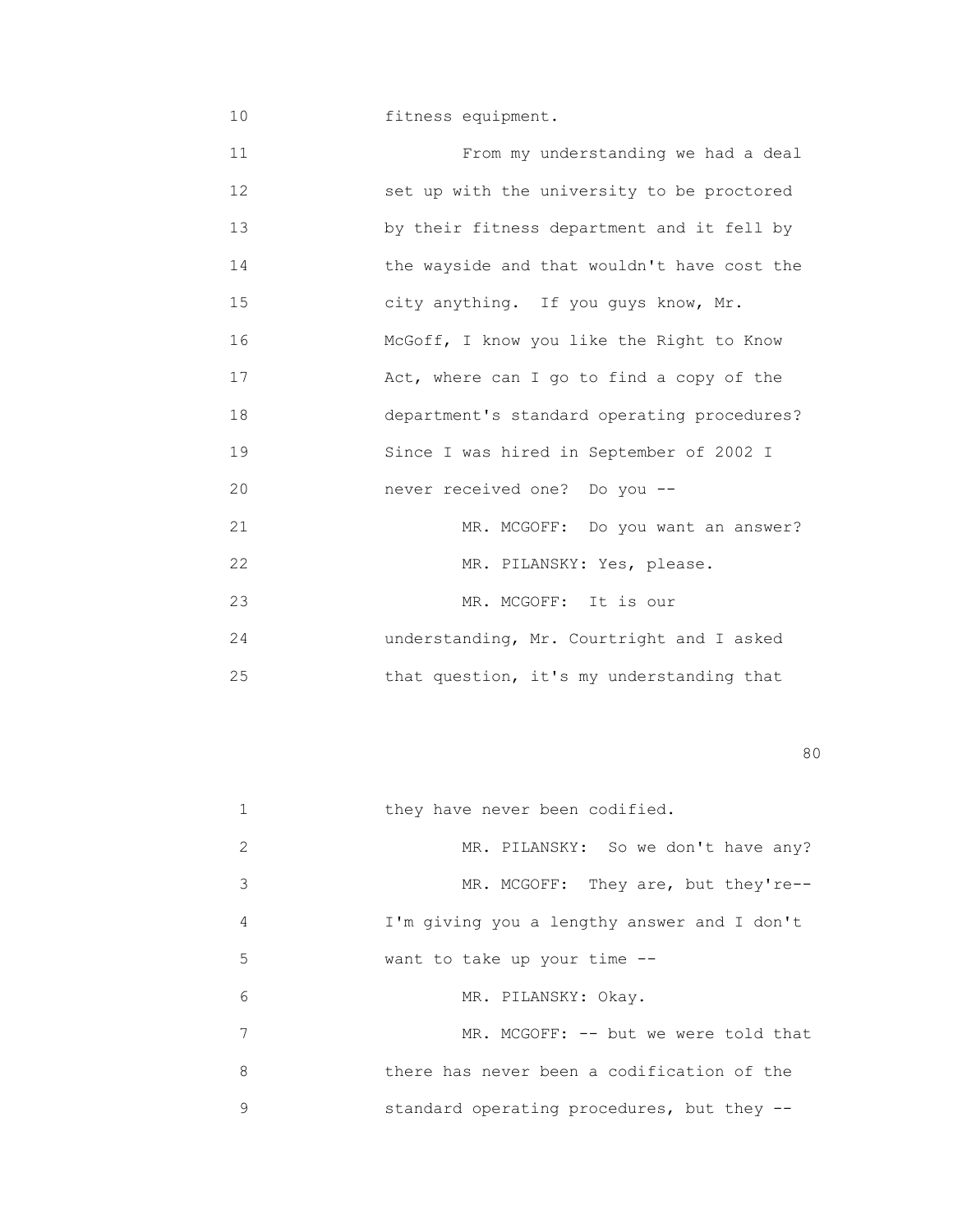10 it's kind of a by tradition or just by 11 procedure. 12 MR. PILANKSY: Okay. Correct me if 13 I'm wrong, you're saying that the chief has 14 them but they're not ready for 15 dissemination. 16 MR. MCGOFF: No. 17 MR. COURTRIGHT: No, nobody has them. 18 MR. PILANSKY: Okay, nobody has them 19 I'm sure what you're referring to is the 20 training that we received, yes, you can put 21 water on an fire and you go in and od 22 things, that's standard training across the 23 board that every fire department does. You 24 know, we are a paramilitary organization, we 25 have structure, we have rank, to not have

| 1  | standard operating procedures and claim to  |
|----|---------------------------------------------|
| 2  | be a progressive department they don't go   |
| 3  | together. Now, for the three of you I wish  |
| 4  | Ms. Gatelli and Ms. Fanucci were here, what |
| 5  | is your back ground in the fire service, if |
| 6  | you have any?                               |
| 7  | MR. COURTRIGHT: I don't have any.           |
| 8  | MS. EVANS: I have none.                     |
| 9  | MR. PILANSKY: Now, Mr. McGoff and           |
| 10 | Mr. Courtright, you went and spoke with     |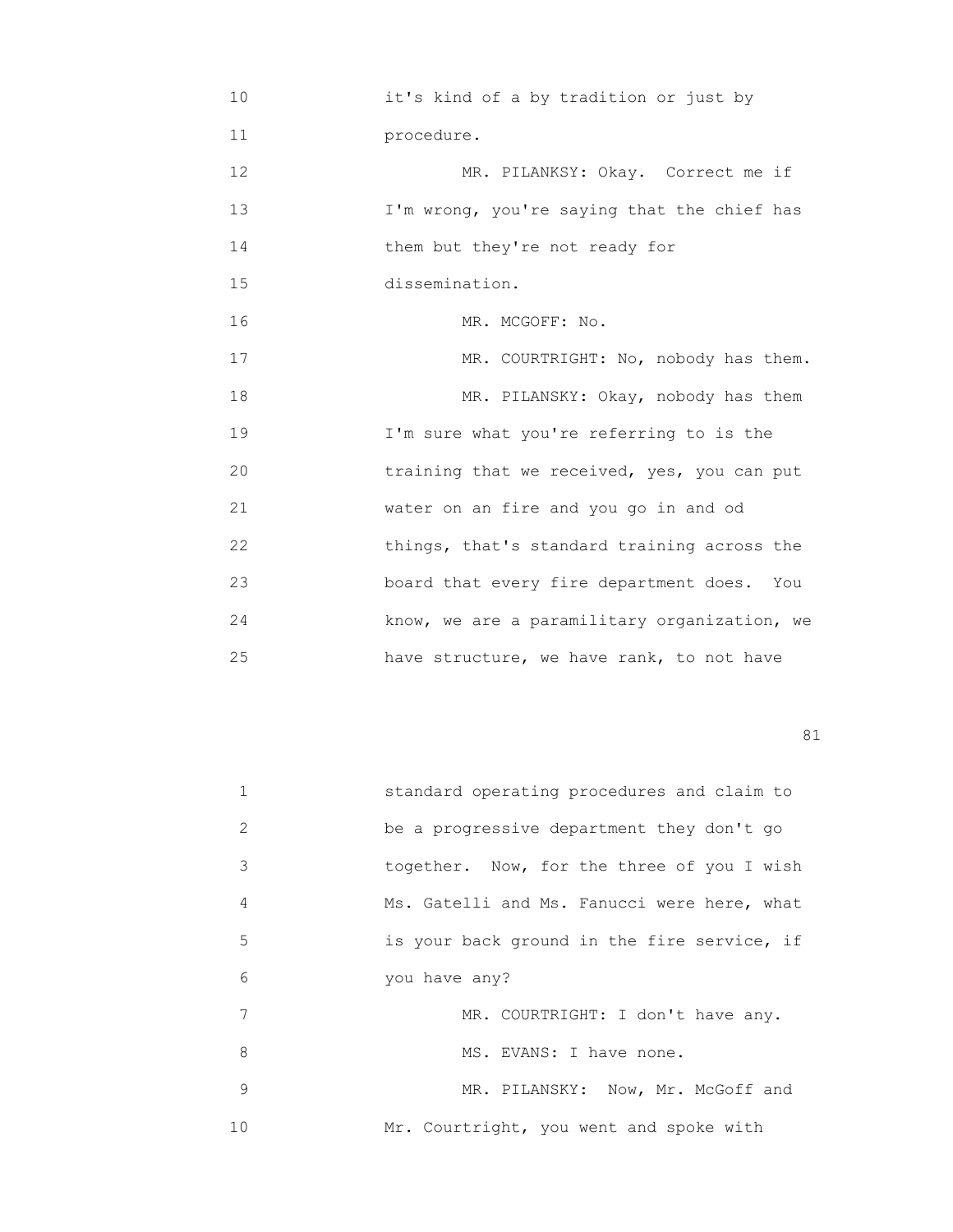11 Chief Davis this week and said you are going 12 to speak, if you guys don't any fire service 13 background how do you know what his answers 14 should be? Thank you.

15 MR. COURTRIGHT: I know, I don't 16 know what his answer is going to be, but I'm 17 going to try to explain the process what 18 happened here when it's my turn to speak in 19 motions.

 20 MR. SLEDENZSKI: Hell, Bill. 21 MR. COURTRIGHT: Hi, Chris. What 22 happened today? 23 MR. SLEDENZSKI: There it is, baby. 24 There it is. Well, Bill, our girls' 25 softball team is ready and good luck. Lisa,

experience of the state of the state of the state of the state of the state of the state of the state of the s

|               | welcome back.                                |
|---------------|----------------------------------------------|
| $\mathcal{L}$ | MS. GRAFF: Thank you, Chris.                 |
| 3             | MR. GERVASI: Chris is a tough act            |
| 4             | to follow. Good evening, ladies and          |
| 5             | gentlemen. My name is Dave Gervasi, I'm a    |
| 6             | Scranton firefighter, city resident. I'll be |
| 7             | very brief tonight, anxiously awaiting to    |
| 8             | hear how your meeting went. I'm waiting to   |
| 9             | hear that in motions and just answer one     |
| 10            | question that was brought up for the         |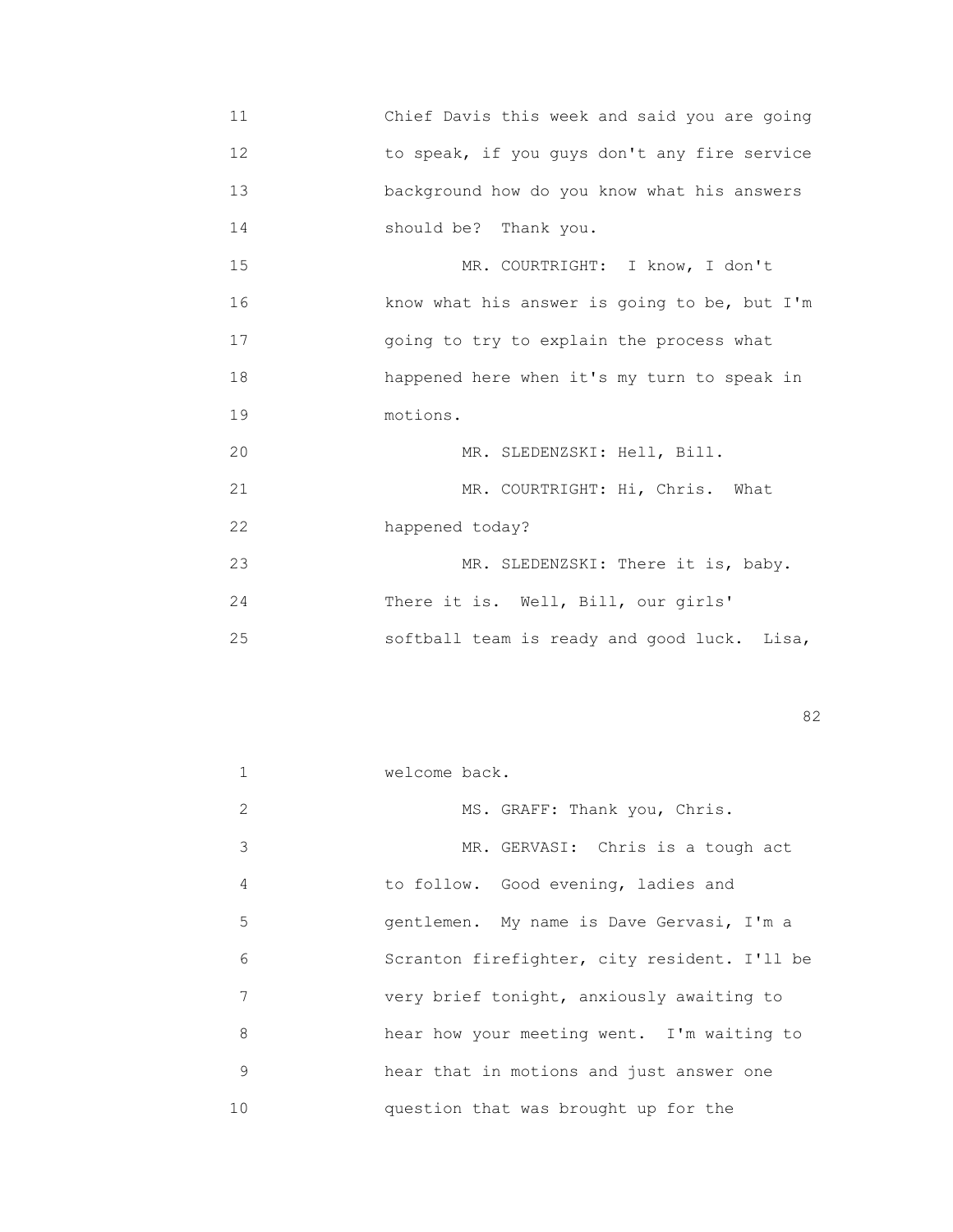11 audience today, I believe it was Mrs. 12 Schumacher, she's used to not getting 13 answers but she comes up here and asks week 14 after week so I'm going to try and give her 15 one. She was talking about the hydrant 16 flows and the pressures and the different 17 **SIZE WATER SERVE SERVE SIZE WATER** SIZE WATER STATE STATE STATE STATE STATE STATE STATE STATE STATE STATE ST 18 go to our hydrants, the hydrants are hooked 19 to, we have a program through our safety 20 committee to paint the bonnets a certain 21 color so that we would know arriving on the 22 scene if that would be -- if we had any 23 water flow and the volume of water for 24 **Whatever** incident we were trying to 25 suppress. That was brought to the city. I

experience of the contract of the contract of the contract of the contract of the contract of the contract of the contract of the contract of the contract of the contract of the contract of the contract of the contract of

| believe, I believe our people got in touch |
|--------------------------------------------|
| with the water company and they said it    |
| would be fine to do that.                  |

 4 Again, we go to the city and I guess 5 they want to to us buy the paint, too, so 6 that was left to the wayside and that 7 program I think is put together, I think it 8 is ready to go, again, it's been about six 9 months now since we heard anything about it, 10 again, lack of leadership, but thank you 11 very much.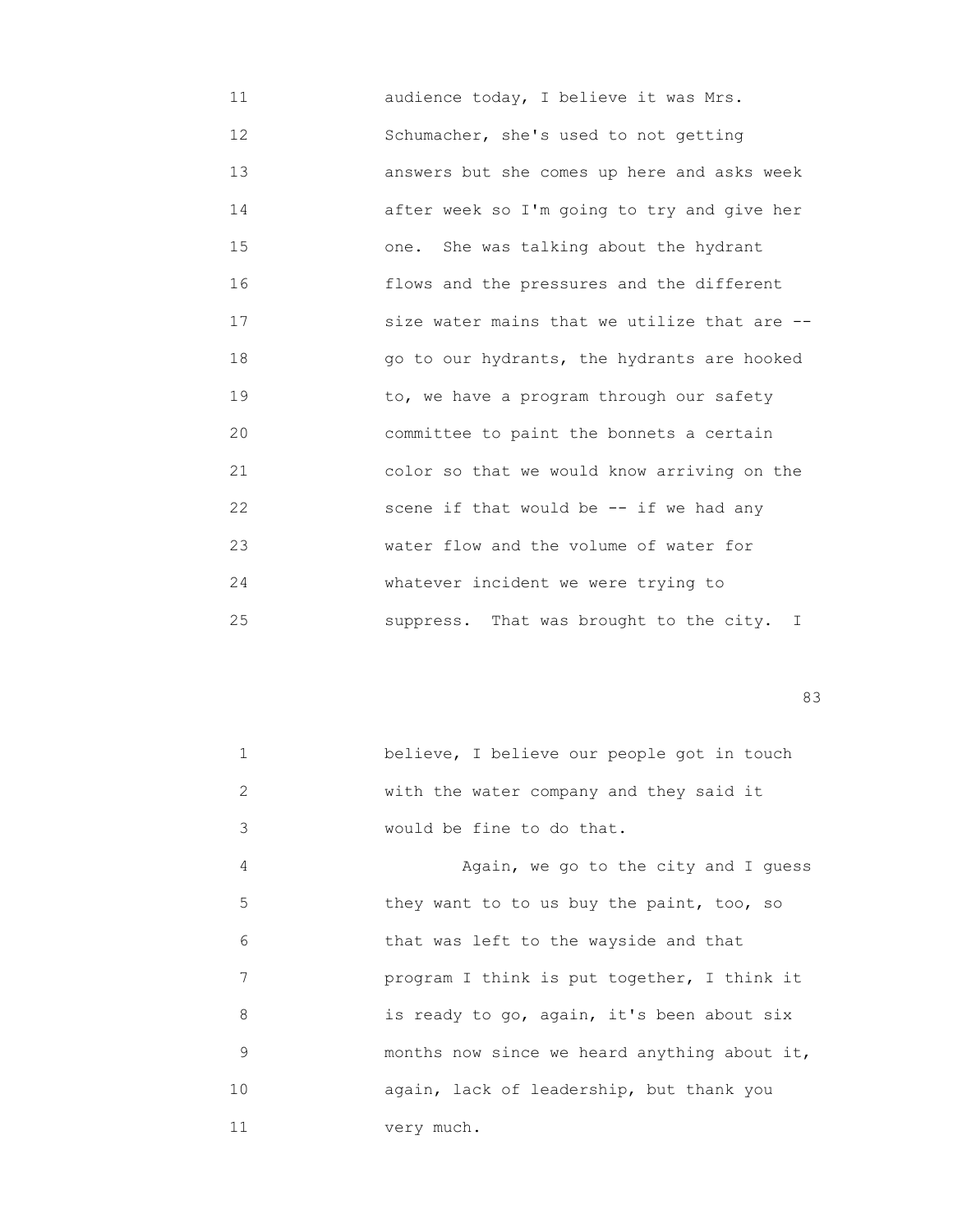12 MS. EVANS: Mr. Gervasi, I spoke 13 with Mr. Schreiber on that issue in July and 14 he told me exactly what you stated tonight 15 and I believe he had been in discussions 16 with Mr. Hayes about that.

17 MR. GERVASI: That's correct. 18 MS. EVANS: But I specifically 19 remember it was in January and it had to be 20 somewhere between I would say January -- or 21 not January, July, July 17 and 26 and the 22 only reason I recall that vividly is because 23 I was volunteering during the St. Ann's 24 Novena and I remembered during Novena masses 25 I had called Mr. Schreiber and we had that

84

|               | conversation and I had asked them to be     |
|---------------|---------------------------------------------|
| $\mathcal{L}$ | updated so that I would know when the fire  |
| 3             | hydrants would be $-$ the tops would be     |
| 4             | painted, and he told me when he would       |
| 5             | receive a response from the chief he would  |
| 6             | let me know. But, you know, again, to date, |
| 7             | I never heard anything.                     |
| 8             | MR. GERVASI: That's one of hundreds         |
|               |                                             |

 9 of examples of these safety programs being 10 fostered and being created by the regular 11 rank and file members of the fire department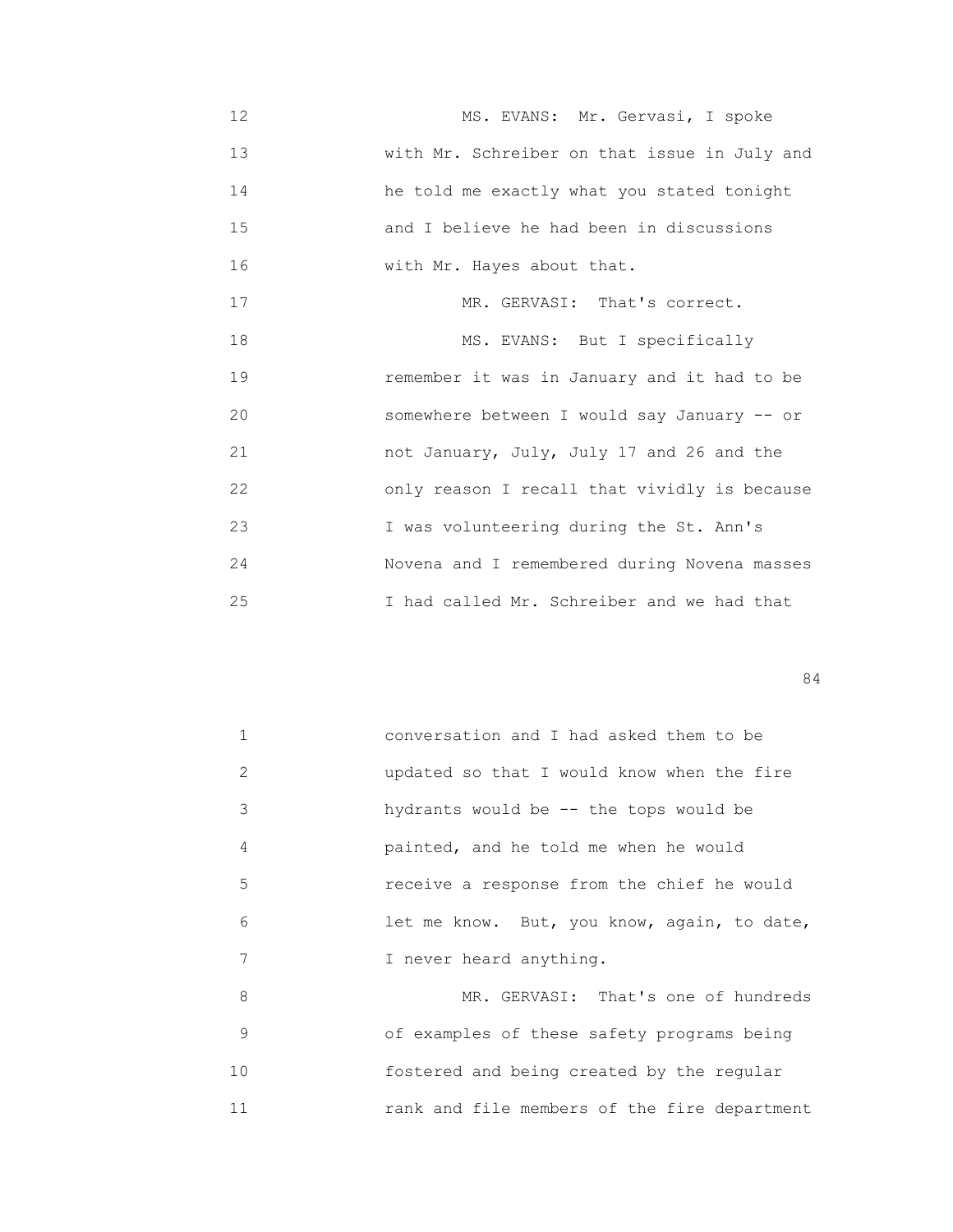12 only to reach a brick wall when it gets to 13 our leadership. Thank you.

14 MR. MCGOFF: Thank you, Mr. Gervasi. 15 Anyone else?

16 MS. KRAKE: Good evening, Council, my 17 name is Nancy Krake. Every week I am going 18 to try to continue to explain the 19 misinformation that certain Councilpersons 20 put out about the tax ordinance they passed 21 with the Draconian penalties and interests. 22 Mrs. Fanucci is not here tonight, but it was 23 two weeks ago when I heard her say that the 24 city would not get any of the money in which 25 they put into the budget if we did not have

en de la construcción de la construcción de la construcción de la construcción de la construcción de la construcción de la construcción de la construcción de la construcción de la construcción de la construcción de la cons

| $\mathbf{1}$ | these fees and penalties.                    |
|--------------|----------------------------------------------|
| 2            | Once again, those monies do not come         |
| 3            | into the city coffers. They go to            |
| 4            | Abrahamson, Moran and Conaboy who also own   |
| 5            | Northeast Credit and Collections. I don't    |
| 6            | know how many times we have to say this, but |
| 7            | I will just continue to say it, 3 and 4      |
| 8            | million, 3 to 4 million dollars actually     |
| 9            | came from MRS's that came upfront. The       |
| 10           | fines and fees and penalties do not go to    |
| 11           | the city. This year I was informed we will   |
| 12           | be having a tax sale or rather I should say  |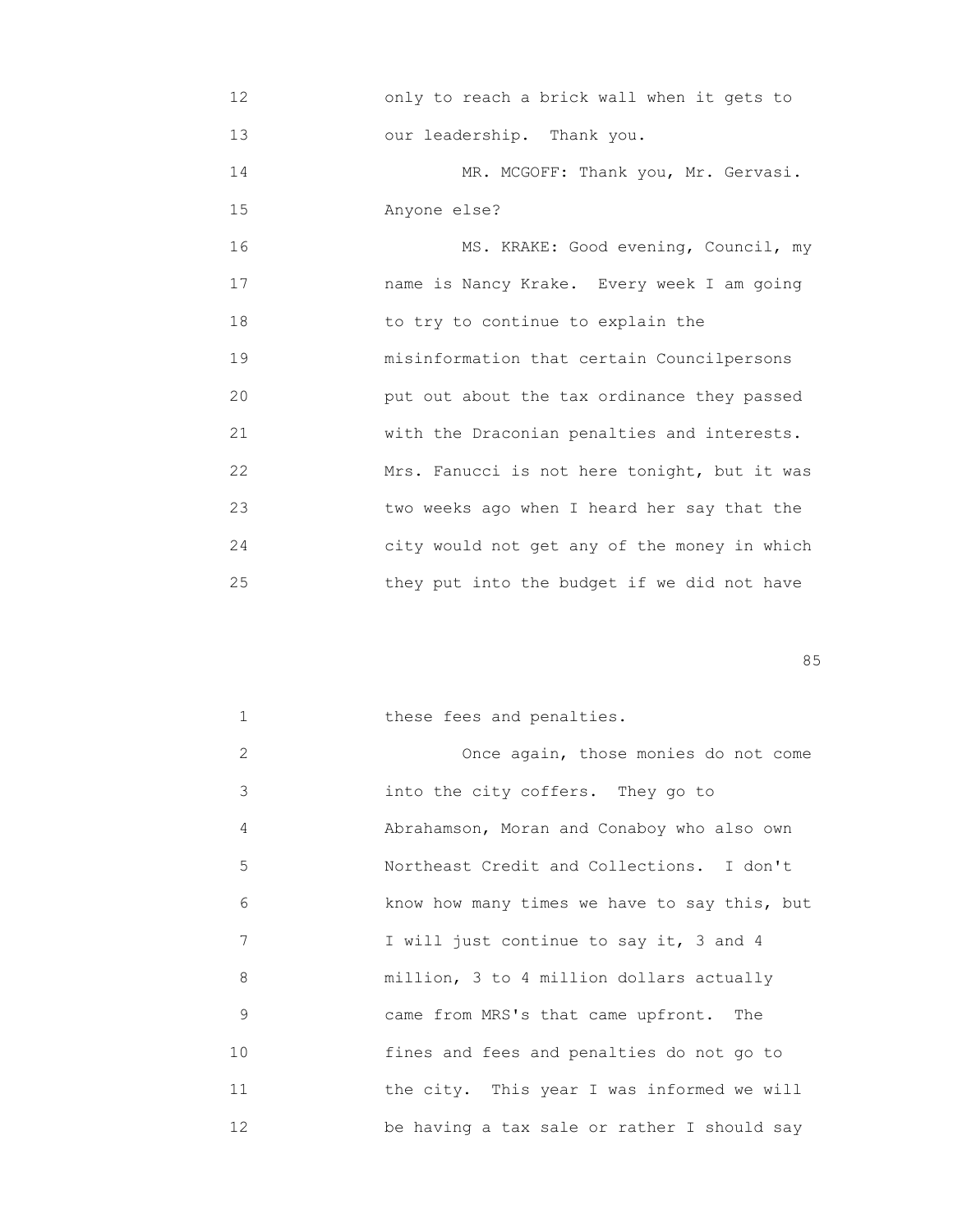13 the Scranton Redevelopment Authority will be 14 having a tax sale. I do not know if Council 15 is aware of that. I'm assuming it will be 16 for quiet title. No one has told me, I am 17 **the tax clerk, so I get a lot of questions**  18 and I don't have any answers. I would 19 appreciate it even though Mr. McGoff is 20 reluctant to find out if we could find out 21 what exactly is going to go on. I think the 22 public has a right to know. 23 Also, Mrs. Fanucci made a statement

 24 that it was her understanding if people 25 paid-- were making payments on their

en de la construction de la construction de la construction de la construction de la construction de la construction de la construction de la construction de la construction de la construction de la construction de la cons

|               | property they would not go through this tax |
|---------------|---------------------------------------------|
| $\mathcal{L}$ | sale. I find that very interesting. I       |
| 3             | wonder if there's any frame around that, if |
| 4             | there's any amounts or any time frame, but  |
| 5             | she made the statement so I would like her  |
| 6             | to clarify that.                            |

7 Mand, also, Mrs. Evans, I'm going to 8 try and answer this question, and it may be 9 incorrect, but I'm guessing at this, the 10 **money that was refunded to Southern Union, I**  11 see this every day in the treasurer's 12 office, every year if you have a KOZ the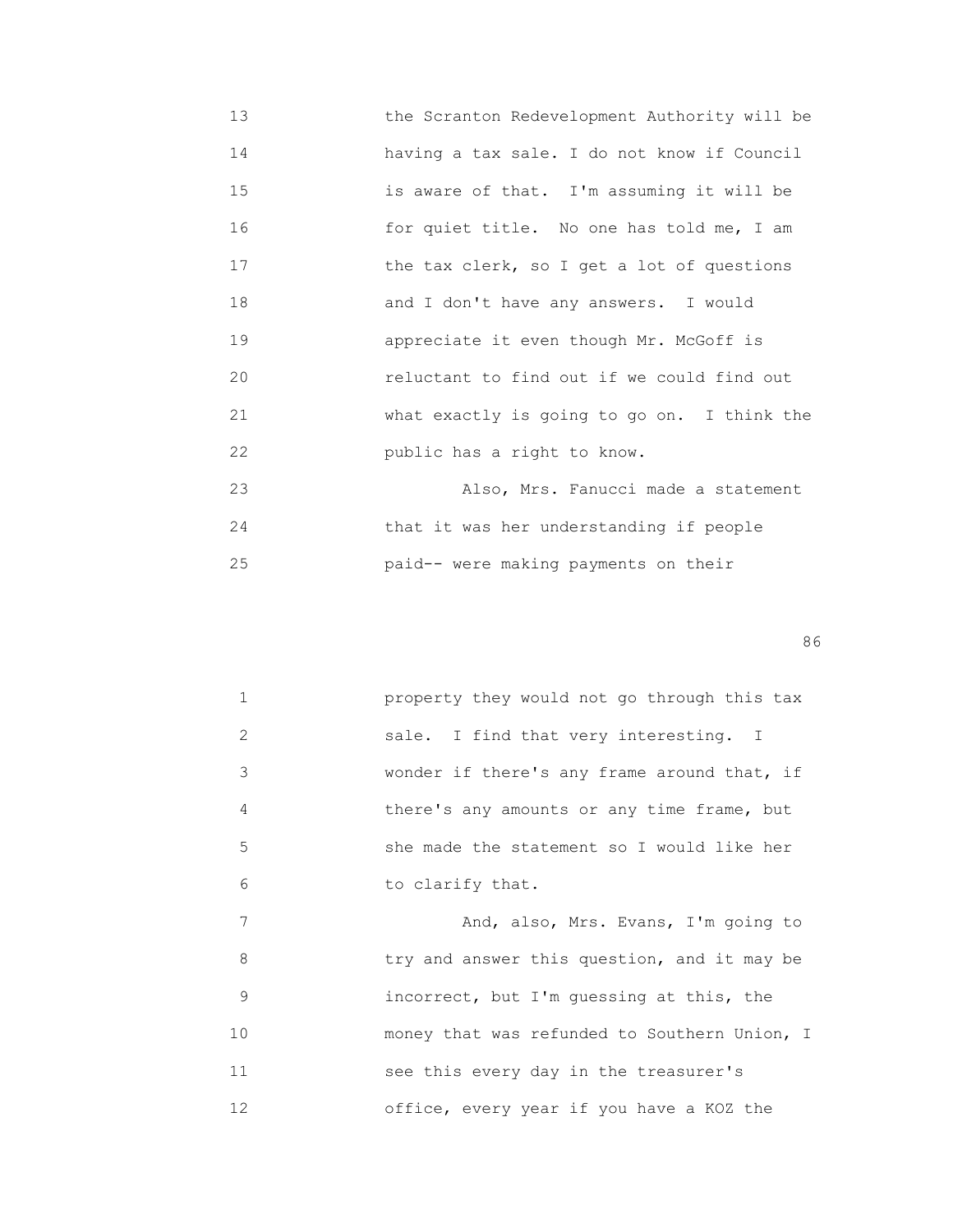- 13 director of DCED for the state, Dennis 14 Yablonsky, will issue a letter for your 15 property for as long as it qualifies and you 16 are to bring that letter to the taxing body. 17 Mow, if you forget during the current year 18 you can go back and then you would come to 19 our office for a past year.
- 20 So, in fact, we even had a couple of 21 people today. So, I'm guessing that the 22 money that was refunded was because of that. 23 They hadn't possibly gotten their letter in 24 on time and/or they just paid it outright 25 and then they asked for it back, and I'm not

experience of the state of the state of the state of the state of the state of the state of the state of the state of the state of the state of the state of the state of the state of the state of the state of the state of

|  | positive though. |  |
|--|------------------|--|
|--|------------------|--|

| $\mathcal{L}$  | Also, it's been in the past that            |
|----------------|---------------------------------------------|
| 3              | when the city held its tax sale that they   |
| $\overline{4}$ | sent a certified letter because there was a |
| 5              | lawsuit brought about by a taxpayer that    |
| 6              | they did not receive their mail. I do not   |
| 7              | know if the Redevelopment Authority is      |
| 8              | sending certified letters for the sale, but |
| 9              | that is a valid point that some speaker     |
| 10             | brought up.                                 |

 11 And, finally, I would like to ask 12 Mrs. Evans to run for mayor. I'm basing 13 that request on her voting record and her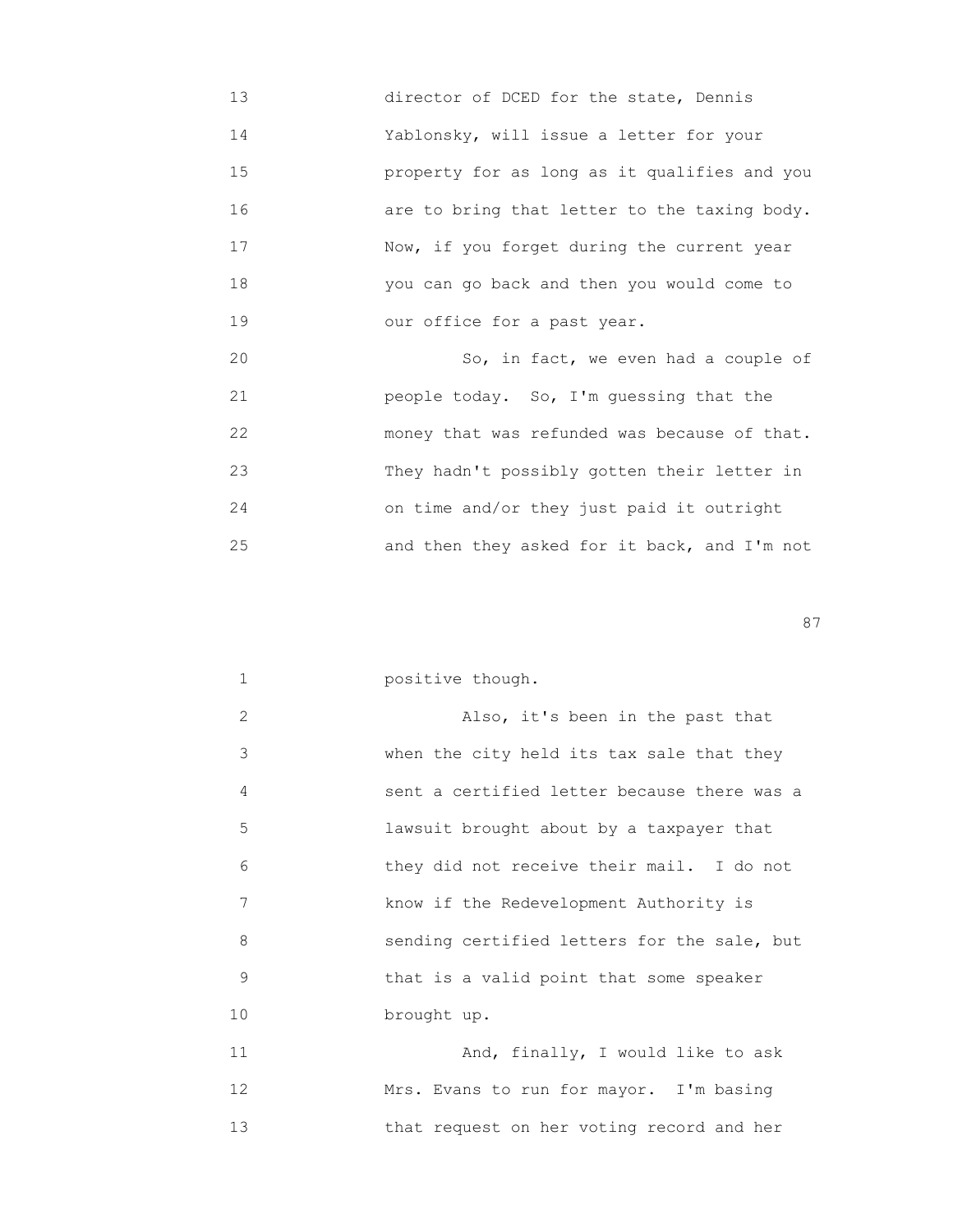14 **budgets which did not increase taxes and, in**  15 fact, brought in revenue that would have 16 begun to pay off the looting that Mr. 17 **Boherty and council members McGoff, Fanucci,**  18 Gatelli and Pocius have created. 19 By the way, this debt is just 20 another tax increase waiting to happen. If 21 Mr. Doherty were to be re-elected you can 22 bet that he would repeat the performance of 23 his second term whereas as soon as he was 24 re-elected he would increase your taxes 25 again. Thank you.

en de la construction de la construction de la construction de la construction de la construction de la constr<br>1888 : le construction de la construction de la construction de la construction de la construction de la const

| $\mathbf{1}$ | MR. MCGOFF: Thank you, Mrs. Krake.          |
|--------------|---------------------------------------------|
| 2            | Mr. Ancherani.                              |
| 3            | MR. ANCHERANI: Good evening.                |
| 4            | Nelson Ancherani, resident and taxypayer,   |
| 5            | city employee. First Amendment rights.      |
| 6            | During motions last week Mrs. Fanucci       |
| 7            | remarked about the Recovery Plan.           |
| 8            | Violations by the mayor to the tune of \$15 |
| 9            | in raises and new hires. That's on page     |
| 10           | Page 64, Section 2, and it's covered under  |
| 11           | wages. I'm going to read it again: "For     |
| 12           | 2003, 2004, 2005, the base hourly wages and |
| 13           | salaries of all city employees shall not    |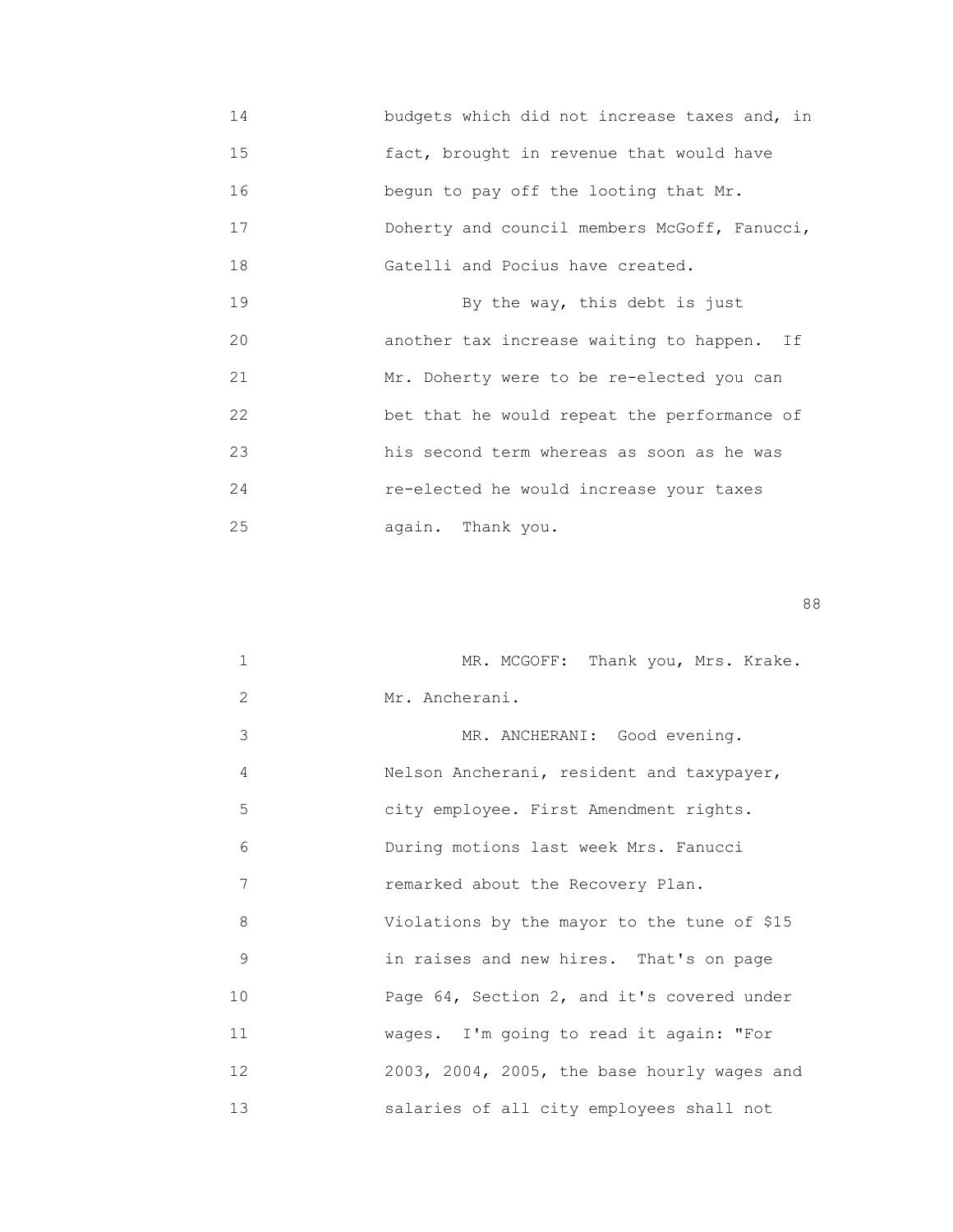14 exceed existing 2002 rates except to the 15 extent that future collective bargaining 16 agreements, arbitration awards or other 17 means result in using the monies made 18 available in Item 3 below for wage 19 increases." 20 I will get to Item 3 shortly. Miss 21 Fanucci said, and I quote, "Also, and in 22 response to the Recovery Plan and the fact 23 with the raises, Candace, I believe this is 24 your question about the raises, about the

25 Recovery Plan, there were provisions in

en de la construction de la construction de la construction de la construction de la construction de la constr<br>1990 : la construction de la construction de la construction de la construction de la construction de la const

| 1  | there and the provisions were not only for   |
|----|----------------------------------------------|
| 2  | raises for the clerical, non-clerical, union |
| 3  | and non-union, so there are provisions for   |
| 4  | the fire and police to get raises. In fact,  |
| 5  | when the budget was passed then it became    |
| 6  | that it was, I mean, there definitely are    |
| 7  | provisions. I will get you exactly what      |
| 8  | page that's on," and she's not here to give  |
| 9  | me the page.                                 |
| 10 | "I will get you exactly which page           |
|    |                                              |

11 **that's on, Mr. Ancherani, next week because** 12 I didn't have it with me. But I did, I 13 actually researched that a few weeks ago 14 myself because I know that you've been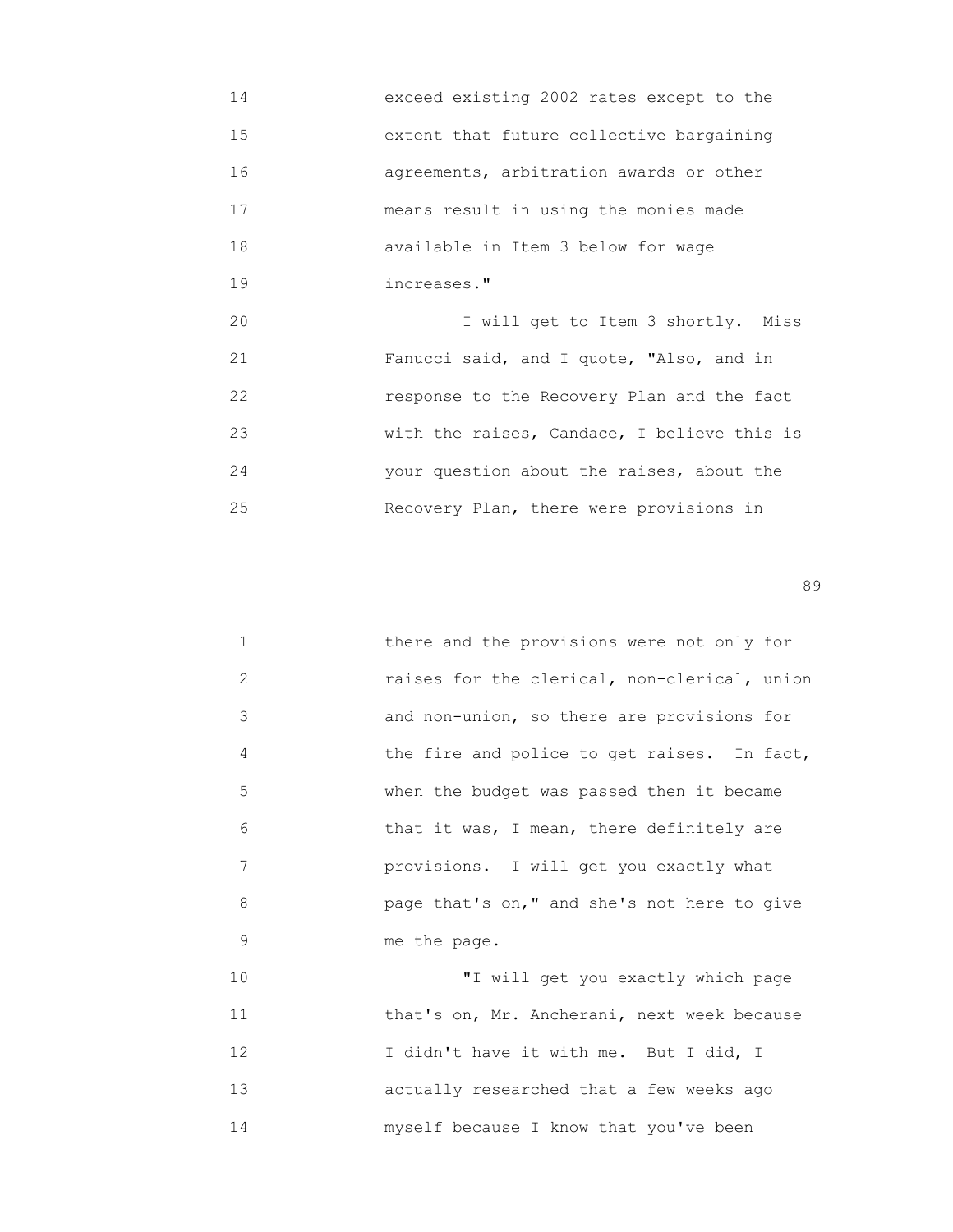15 coming up here saying that that was one of 16 the violations of the Recovery Plan and it 17 actually was not. After I -- after I looked 18 into it. But there were provisions for 19 everyone to get raises which is a good 20 thing. So, you know, not that there was not 21 an intention for the unions to get raises, 22 there certainly was. So I definitely wanted 23 to respond to that." 24 Miss Fanucci was right about those

25 provisions, but now I'm forced to bring up

en de la construction de la construction de la construction de la construction de la construction de la constr<br>1900 : la construction de la construction de la construction de la construction de la construction de la const

| $\mathbf 1$    | three more violations. I believe on Page      |
|----------------|-----------------------------------------------|
| $\overline{2}$ | 64, Section 3, personnel costs are what she   |
| 3              | was referring to and I quote, "For 2003 a     |
| 4              | total of \$225,000 will be available to meet  |
| 5              | any adjustments in any personnel related      |
| 6              | costs for all," that's all, city employees,   |
| 7              | "including those costs resulting from         |
| 8              | collective bargaining arbitration and/or      |
| 9              | means. For 2004 a total \$400,000 will be     |
| 10             | available to meet the costs of any such       |
| 11             | adjustments and for 2005 a total of \$605,435 |
| 12             | will be available. Distribution of these      |
| 13             | monies among the various departments          |
| 14             | bargaining units shall be fair and equitable  |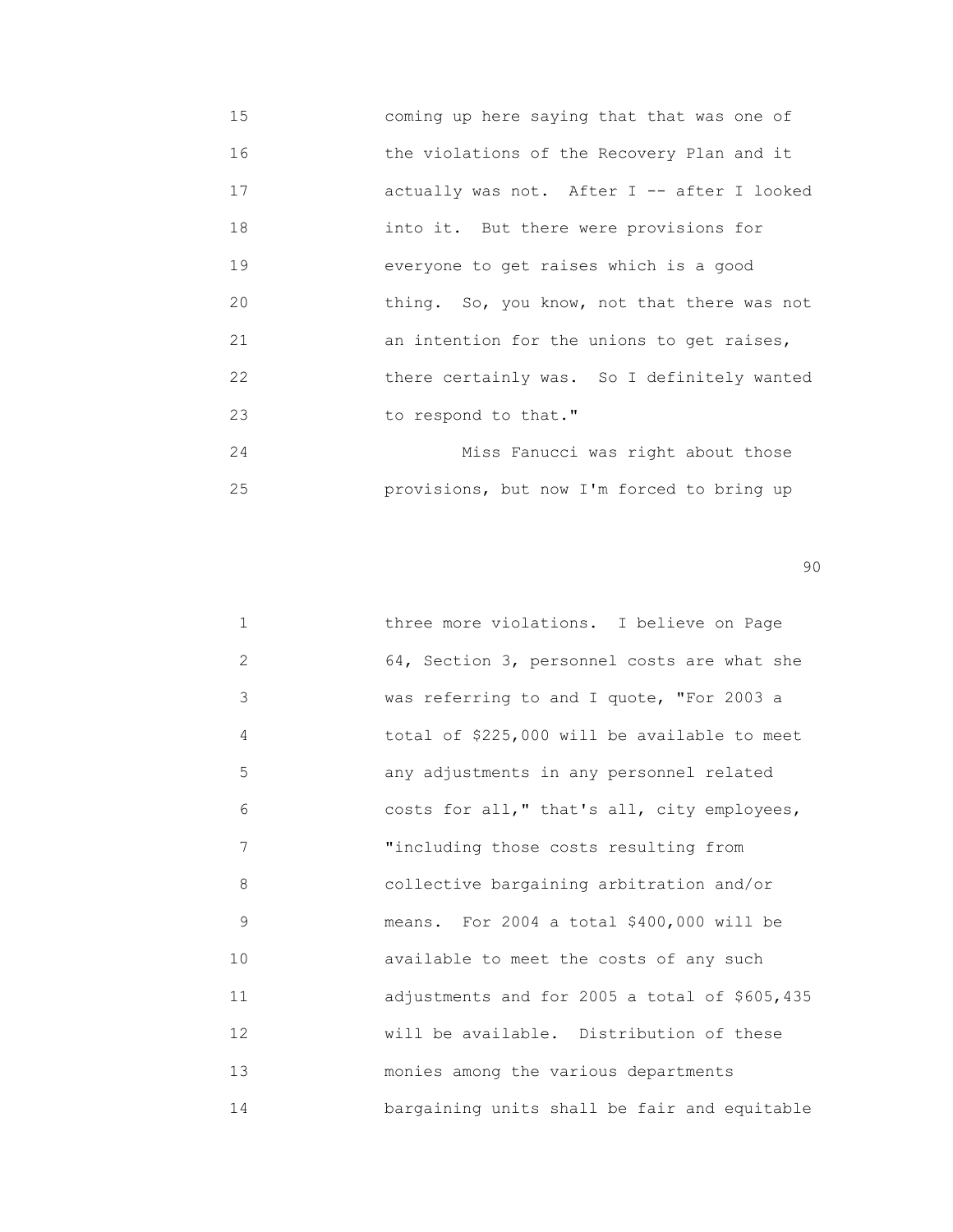15 and shall generally be in proportion to the 16 actual 2001 costs incurred for each 17 department and bargaining unit." 18 Now, as per Section 3, a total of 19 225,000 was available in 2003 to meet the 20 adjustments in personnel costs ,but the 21 mayor gave out raises and new hires that 22 totalled approximately \$1,014,854. That's 23 \$764,854 more than allowed under the plan. 24 A violation. Likewise, a total of \$400,000 25 was available in 2004, but the mayor gave

extended to the contract of the contract of the contract of the contract of the contract of the contract of the contract of the contract of the contract of the contract of the contract of the contract of the contract of th

| $\mathbf{1}$ | out raises and new hires in 2004 that       |
|--------------|---------------------------------------------|
| 2            | totaled approximately 2,109,669. That's     |
| 3            | 1,709,700 more than allowed in the plan.    |
| 4            | Another violation. A total of 605,435 --    |
| 5            | 605,435 was available in 2005. But the      |
| 6            | mayor, again, gave out raises and new hires |
| 7            | in 2005 that totaled approximately          |
| 8            | 2,399,400. That's 1,793,942 more than       |
| 9            | allowed in the plan. Another violation.     |
| 10           | By my count, three violations of            |
| 11           | Section 3. I believe that's the section she |
| 12           | was going to give to me. Total for these    |
| 13           | three violations is four thousand --        |
| 14           | \$268,000 and none of that was for police,  |
| 15           | fire or clerical. These were from the       |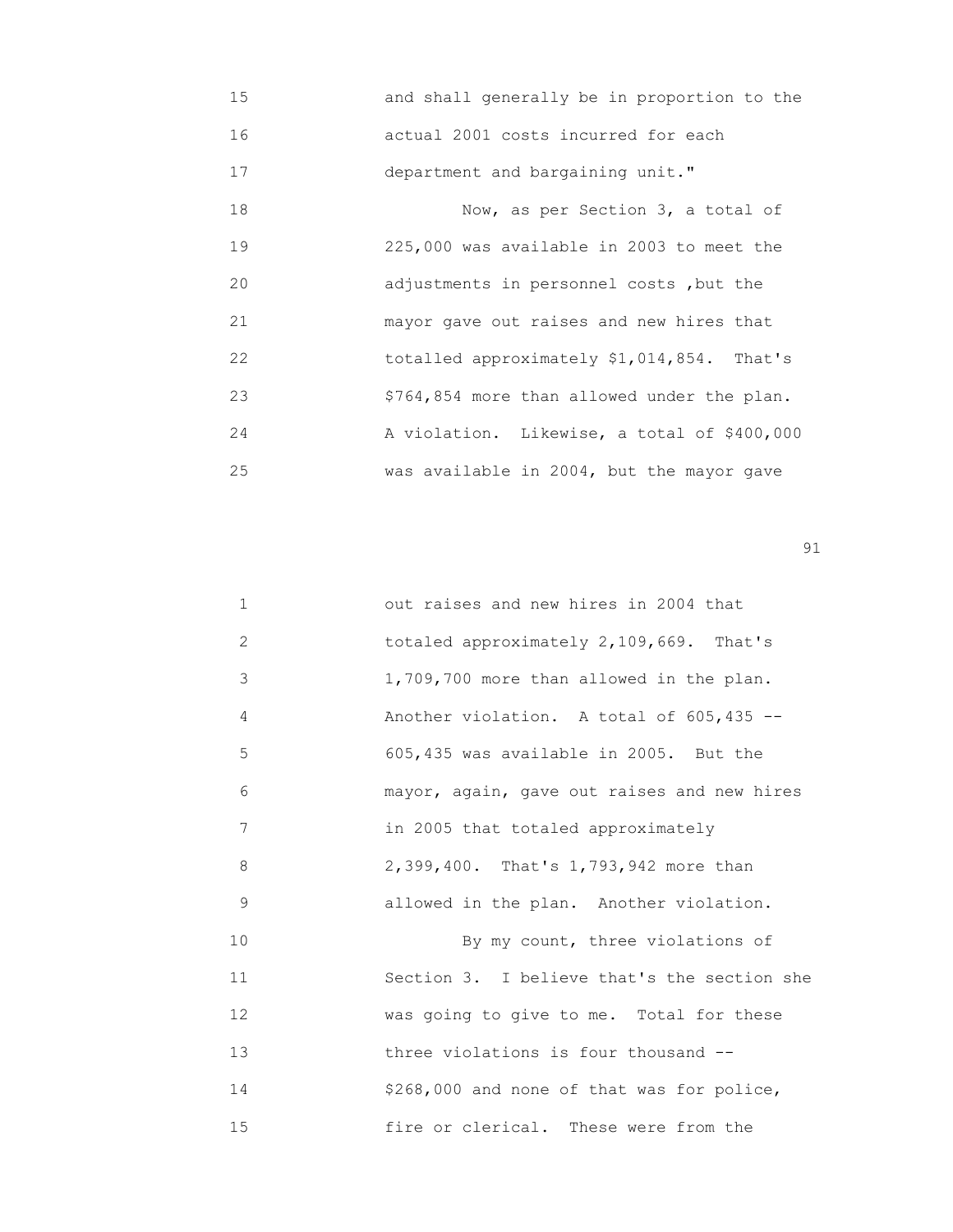16 budgets. I've been totalling the wages and 17 raises of the new hires cummulatively since 18 2003.

 19 I've been saying that the mayor 20 violated the Recovery Plan to the tune of 15 21 million dollars. That alone is in the wages 22 section of the Recovery Plan and it's much 23 higher if you included the specialized 24 attorneys, consultants and anyone else that 25 did work for the city. Thank you.

 $\sim$  92

| 1              | MR. MCGOFF: Thank you. Anyone                |
|----------------|----------------------------------------------|
| $\overline{2}$ | else?                                        |
| 3              | MS. EVANS: A letter, Kay, because            |
| 4              | I'm following up to some of the requests     |
| 5              | that were made by the speakers tonight. A    |
| 6              | letter to the Scranton Redevelopment         |
| 7              | Authority asking for a full explanation of   |
| 8              | the tax sale to be conducted this year, and  |
| 9              | also inquiring if the SRA intends to send    |
| 10             | certified letters of notification and if Mr. |
| 11             | Courtright agrees we can send that on behalf |
| 12             | Council. Thank you.                          |
| 13             | I also wanted to indicate that I             |
| 14             | spoke with Jeff Brazil, DPW director, after  |

15 school today about the city's preparations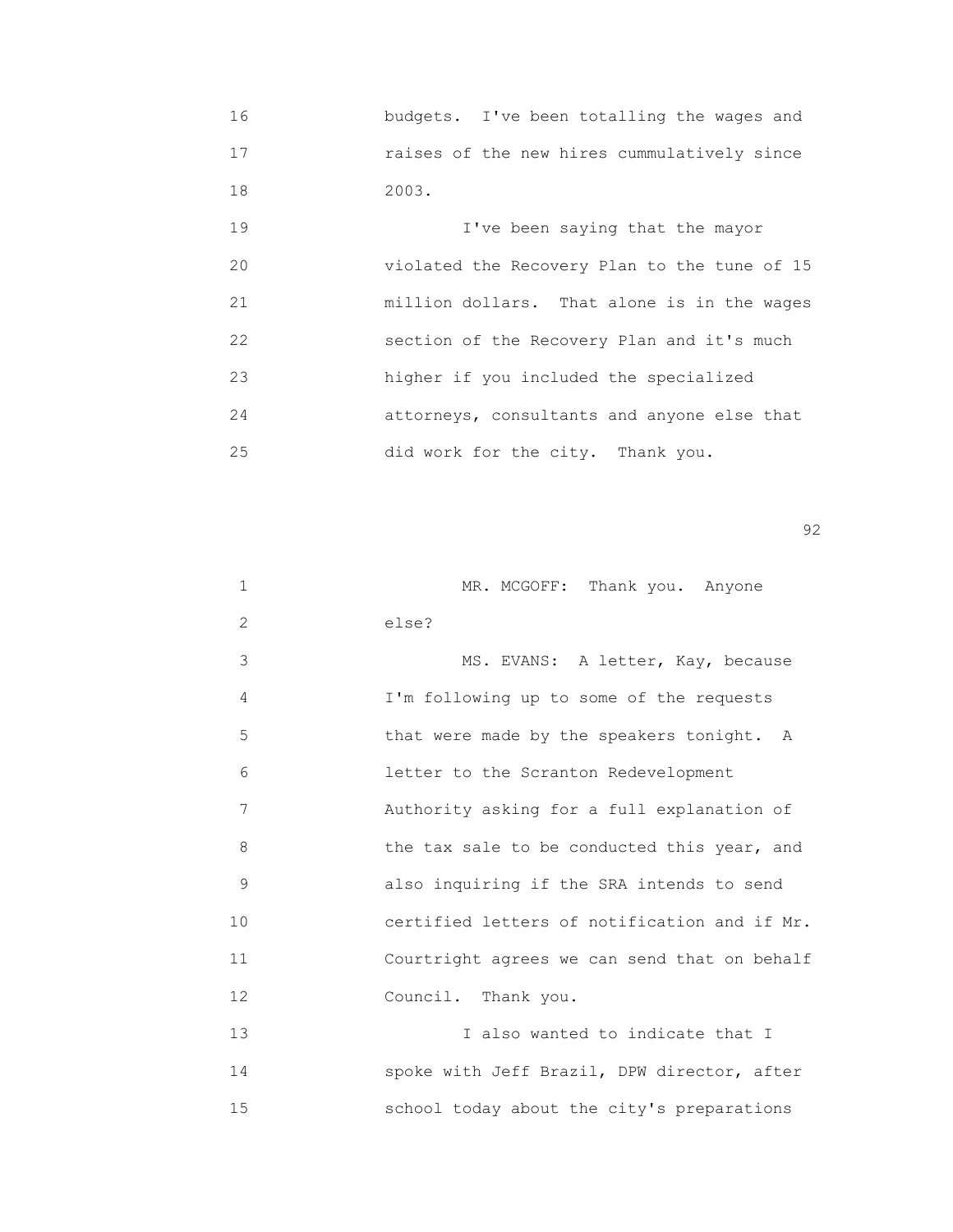| 16 | for potential flooding. He stated that he    |
|----|----------------------------------------------|
| 17 | was in contact with emergency management and |
| 18 | that while 1.7 inches of rainfall is         |
| 19 | anticipated today and this evening, our      |
| 20 | rivers can absorb 2 inches, however, the DPW |
| 21 | is on standby and, further, during the last  |
| 22 | two to three months approximately 80 catch   |
| 23 | basins have been cleaned of the leaves,      |
| 24 | garabe and debris. This has prevented        |
| 25 | flooding in the underpass areas of Olive     |

experience of the contract of the contract of the contract of the contract of the contract of the contract of the contract of the contract of the contract of the contract of the contract of the contract of the contract of

| $\mathbf 1$ | Street and Market Street today, for example. |
|-------------|----------------------------------------------|
| 2           | A few weeks ago I posed several              |
| 3           | questions regarding the Nay Aug Park         |
| 4           | ampitheater. I did find a few responses in   |
| 5           | a newspaper article of February 28, 2008,    |
| 6           | which stated that a \$289,000 ampitheatre    |
| 7           | should have been added to the city's general |
| 8           | property insurance policy in 2004, but it    |
| 9           | wasn't. We would all agree in addition that  |
| 10          | it should have been maintained through the   |
| 11          | Parks and Recreation Department, but it      |
| 12          | wasn't.                                      |
| 13          | I also learned that two DPW                  |
| 14          | employees were suspended for 30 days for an  |
| 15          | allegedly illegal act, yet another employee  |
|             |                                              |

16 was arrested and fired several months ago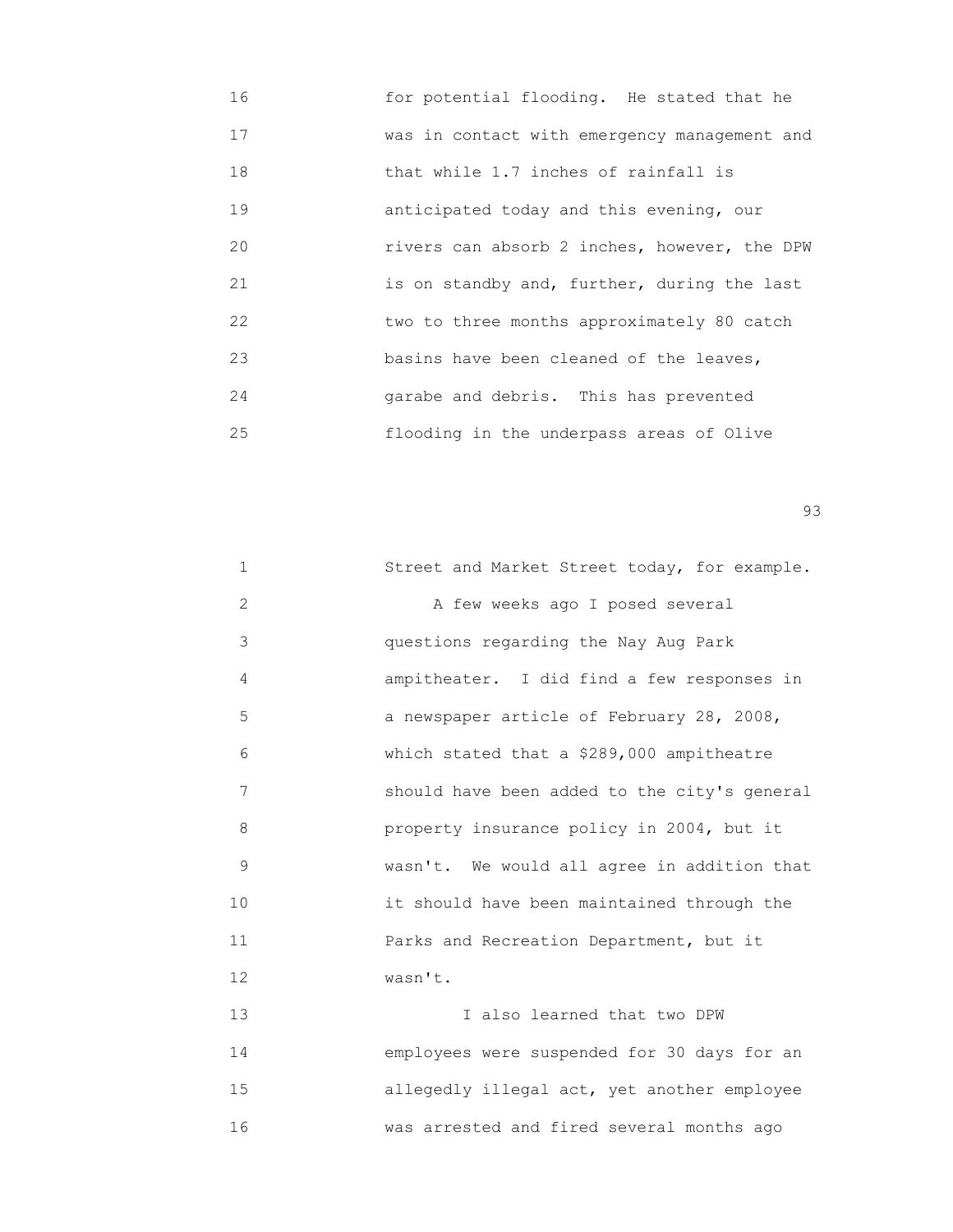17 under somewhat similar circumstances. That 18 deserves an explanation. I'm also told that 19 apparently revenues have declined in the 20 Office of Licensing, Inspection and Permits. 21 This, too, deserves an explanation yet I 22 fear that many problems, accusations and 23 oversights of the last weeks, months and 24 even years will not be solved or 25 appropriately addressed until the people of

| $\mathbf{1}$ | Scranton bid farewell to this administration |
|--------------|----------------------------------------------|
| 2            | and its mismanagement, lack of               |
| 3            | accountability and borrow and spend          |
| 4            | policies.                                    |
| 5            | Kay, I'd also like a letter sent to          |
| 6            | Mr. Renda, business administrator,           |
| 7            | requesting a response to the following       |
| 8            | questions on or before March 10, 2008: What  |
| 9            | is the city's current bond rating? Do you    |
| 10           | believe the the city can obtain municipal    |
| 11           | bond insurance for the forthcoming borrowing |
| 12           | which was included in the 2008 operating     |
| 13           | budget? Do you foresee a significant rise    |
| 14           | in interest costs for borrowing because of   |
| 15           | the ongoing crisis of municipal bond         |
| 16           | insurers? And if Council consents, we can    |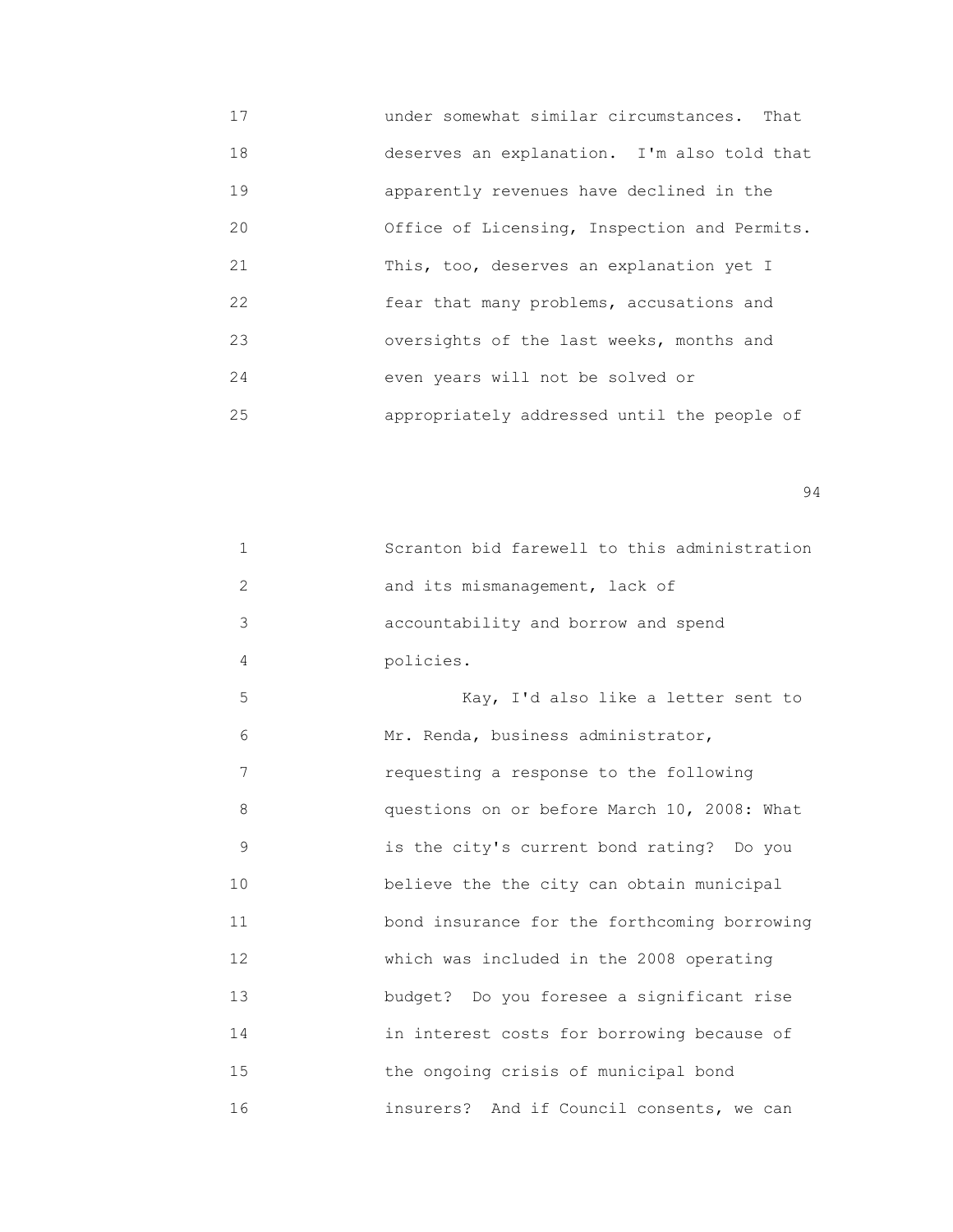| 17 | send the correspondence on behalf of        |
|----|---------------------------------------------|
| 18 | Council.                                    |
| 19 | MR. MCGOFF: That's fine.                    |
| 20 | MS. EVANS: I would also like a              |
| 21 | letter sent to Mr. Dougher regarding Weston |
| 22 | Field, will the city purchase lifequard     |
| 23 | chairs for the outdoor pool before the      |
| 24 | opening of the 2008 swim season, and again, |
| 25 | if Council consents letter will be sent on  |

en 1995 en 1996 en 1996 en 1997 en 1998 en 1998 en 1999 en 1999 en 1999 en 1999 en 1999 en 1999 en 1999 en 19<br>De grote en 1999 en 1999 en 1999 en 1999 en 1999 en 1999 en 1999 en 1999 en 1999 en 1999 en 1999 en 1999 en 19

| $\mathbf 1$  | behalf of Council with a request for a         |
|--------------|------------------------------------------------|
| $\mathbf{2}$ | response on or before March 17,2008.           |
| 3            | Also, a letter to Chief Davis why              |
| 4            | have the fire hydrants remained unmarked       |
| 5            | relative to water pressure underground water   |
| 6            | lines and perhaps we can send that on behalf   |
| 7            | of Council as well as?                         |
| 8            | MR. COURTRIGHT: Absolutely.                    |
| 9            | MR. MCGOFF: Yes.                               |
| 10           | MS. EVANS: Thank you. Lastly, in               |
| 11           | response to many of the comments made this     |
| 12           | evening by speakers and some of the comments   |
| 13           | made at last week's meeting by Councilwoman    |
| 14           | Fanucci, I'd like to remind everyone that      |
| 15           | the city sold a loan portfolio comprised of    |
| 16           | its best low risk loans which were hand        |
| 17           | selected by its purchaser in 2005.<br>The less |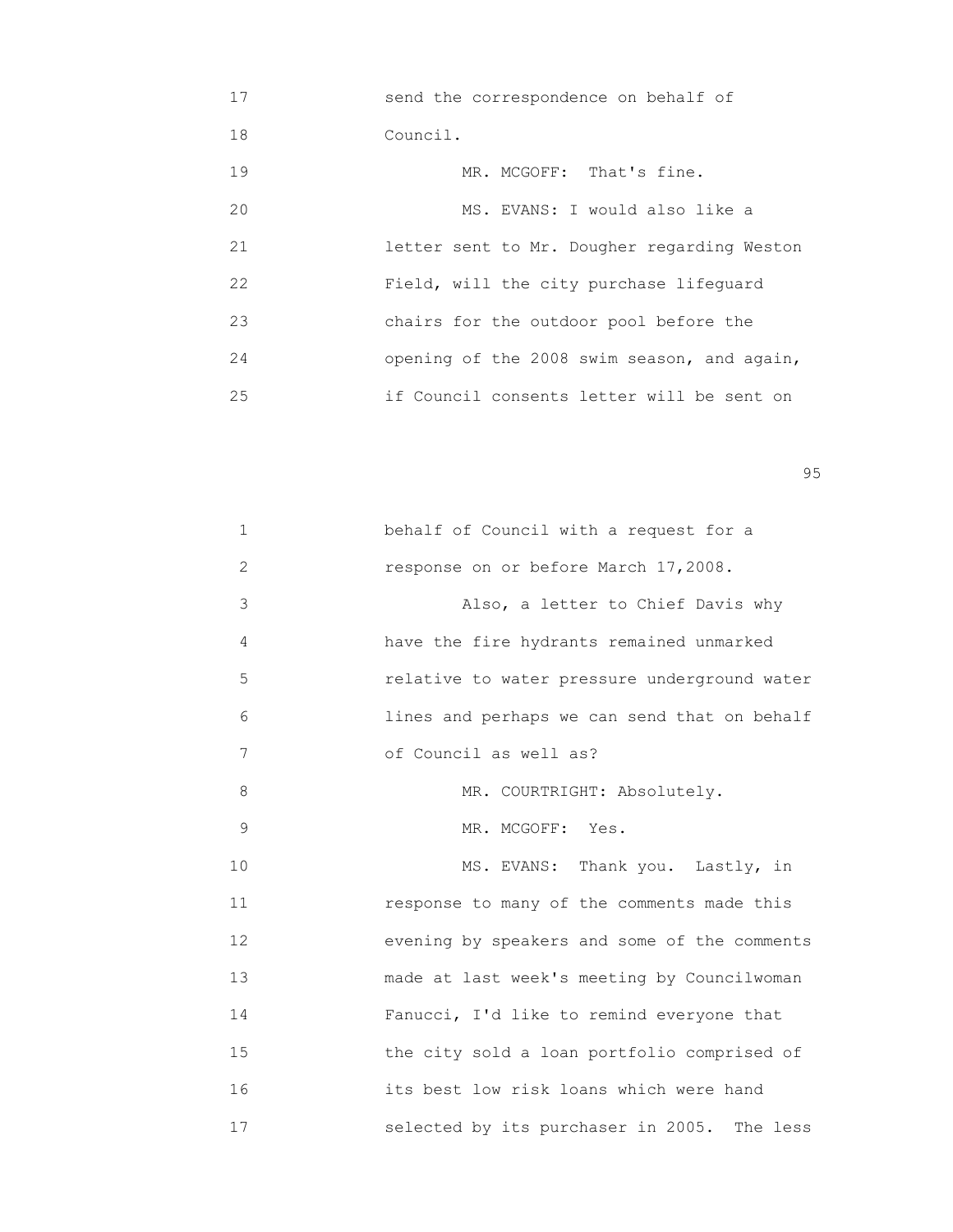18 desirable loans, that is high risk and 19 questionable, were retained by the city. In 20 addition, the city lost approximately half a 21 million dollars on that sale. The monies 22 received were sent to be used to provide 23 future loans. 24 Since 2005 approximately 49 loans

25 have been given through OECD. Thus, their

en 1996 en 1996 en 1996 en 1996 en 1996 en 1996 en 1996 en 1996 en 1996 en 1996 en 1996 en 1996 en 1996 en 19<br>De grote en 1996 en 1996 en 1999 en 1999 en 1999 en 1999 en 1999 en 1999 en 1999 en 1999 en 1999 en 1999 en 19

| $\mathbf 1$  | payment histories would be to date quite     |
|--------------|----------------------------------------------|
| $\mathbf{2}$ | brief, but in addition to that, I don't      |
| 3            | believe the monies obtained from those sales |
| 4            | would be available for use in Allentown or   |
| 5            | any other city outside of Scranton, and      |
| 6            | that's it.                                   |
| 7            | MR. MCGOFF: Mr. Courtright.                  |
| 8            | MR. COURTRIGHT: Thank you. First             |
| 9            | before I start I would like to give my       |
| 10           | condolences to the Clifford family, Mrs.     |
| 11           | Clifford on her passing.                     |
| 12           | I am going to save my comments on            |
| 13           | Chief Davis until the end here because I     |
| 14           | think it's going to take me a little bit to  |
| 15           | go over everything. I had an e-mail from     |
| 16           | somebody about a property on Penn Avenue,    |
| 17           | I'm not going to name them, but Mr.          |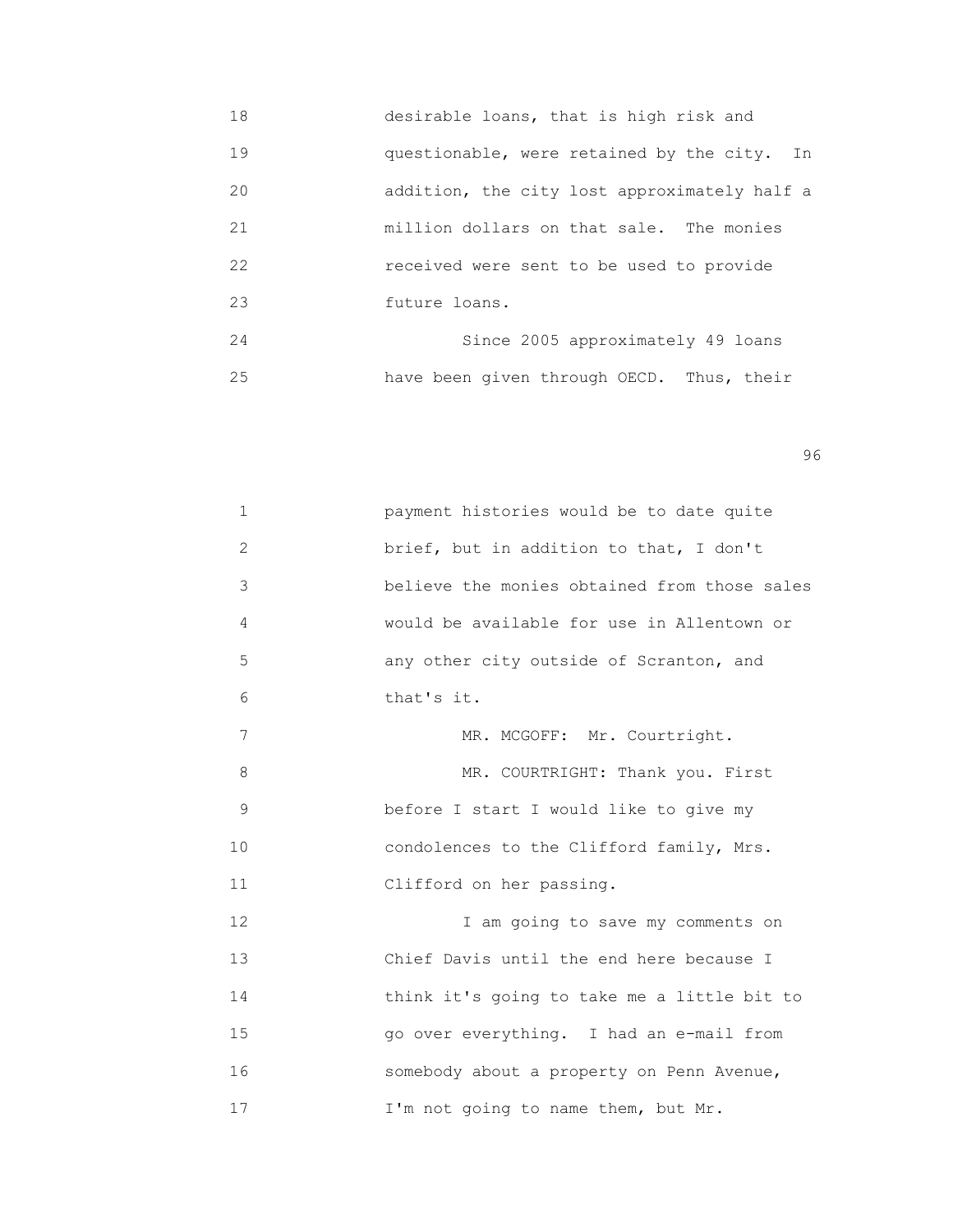| 18 | Seitzinger I sent a request in and he sent   |
|----|----------------------------------------------|
| 19 | me an e-mail back, I'll just read it for the |
| 20 | individual that sent me that e-mail. The     |
| 21 | property that you sent the e-mail on was     |
| 22 | condemened on Tuesday morning at 2:30.       |
| 23 | Notices had gone out to the owner and the    |
| 24 | property due to the condition of the         |
| 25 | property and the correction that needed to   |

experience of the contract of the contract of the contract of the contract of the contract of the contract of the contract of the contract of the contract of the contract of the contract of the contract of the contract of

|  |          |  | be made, so for those individuals that sent |  |  |  |
|--|----------|--|---------------------------------------------|--|--|--|
|  |          |  | me that on Penn Avenue that has been taken  |  |  |  |
|  | care of. |  |                                             |  |  |  |

 4 For the fourth week in a row I've 5 received a letter from an individual at Park 6 Gardens. I cannot read your writing. You 7 started out this last time where I could 8 just about read it, so I went to Park 9 Gardens this Saturday and I knocked on every 10 door in building 7 and 8 and no one will 11 tell me they're the one that sent me the 12 letter. I do gather from the letters that 13 you believe that Dave Elliott from the 14 police department could handle whatever 15 problem I can't make out here, so I have 16 taken your letters down to the police 17 department this morning and Dave Elliott has 18 them so maybe he will have a little better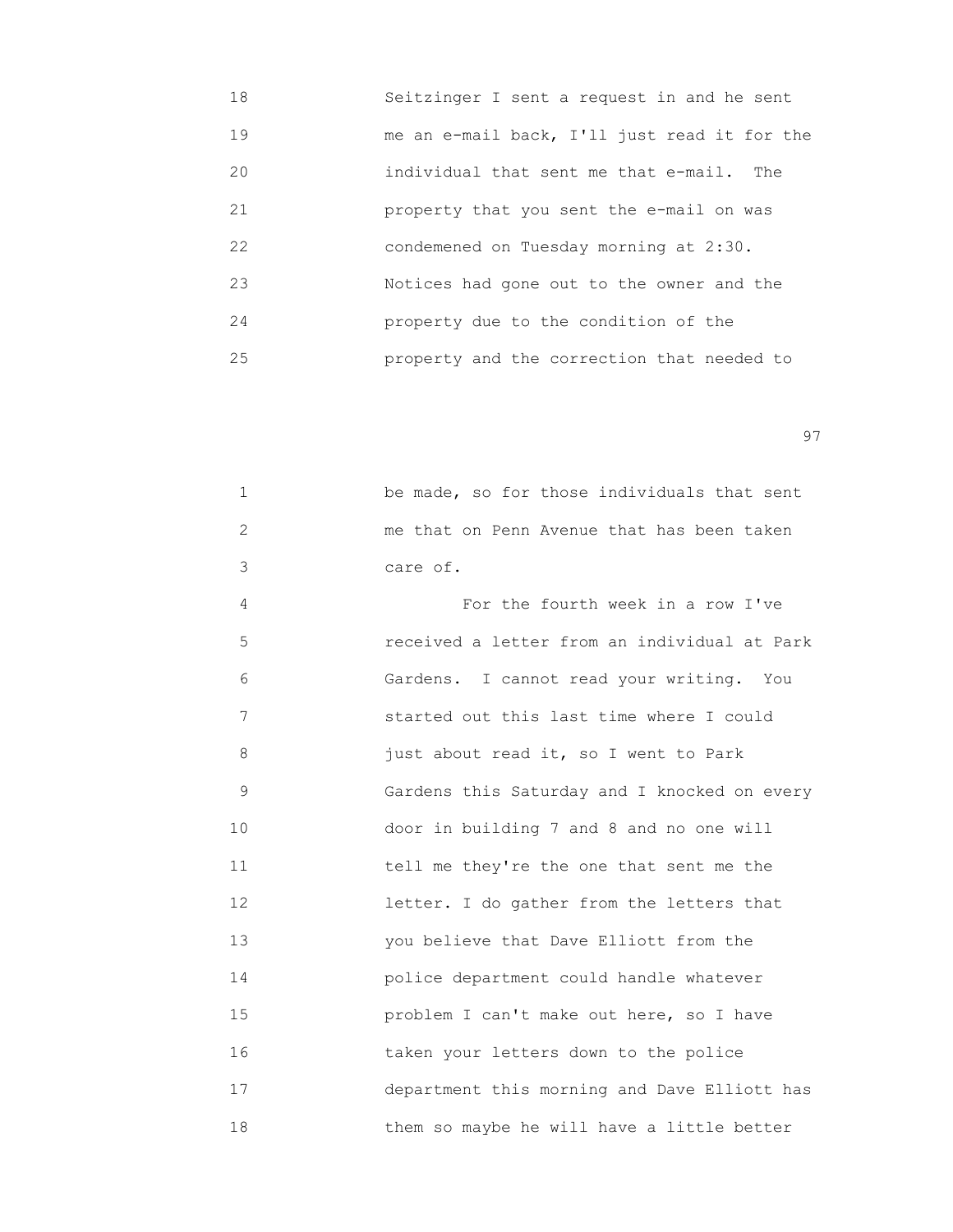19 luck than I will because they're lengthy 20 letters you've really taken a lot of time 21 and I'm sorry I can't make out your writing. 22 Keyser Terrace, the residents there 23 want a meeting with some official from the 24 City of Scranton and I don't believe that 25 Council is going to act on dedicating those

en 1980 en 1980 en 1980 en 1980 en 1980 en 1980 en 1980 en 1980 en 1980 en 1980 en 1980 en 1980 en 1980 en 19<br>De grote en 1980 en 1980 en 1980 en 1980 en 1980 en 1980 en 1980 en 1980 en 1980 en 1980 en 1980 en 1980 en 19

1 **1 Streets** until what time we have that 2 meeting. I'm guessing that's the case. 3 There's a little difficulty as we were 4 talking earlier, we don't know what official 5 from the city would show up there, we don't 6 have a Mr. Parker and city engineer like we 7 did before so I'm guessing maybe Mr. Brazil 8 would come, but they want to speak to 9 somebody from the administration about the 10 problems they are having back there at 11 Keyser Terrace, so we will be look into try 12 to find somebody and-- oh, yes, we are 13 going to try and talk with the rest of 14 Council in caucus next week and see who we 15 can send to possibly meet with the people 16 from Keyser Terrace so we can move forward 17 on whatever needs to be done there. 18 This is why I didn't want to take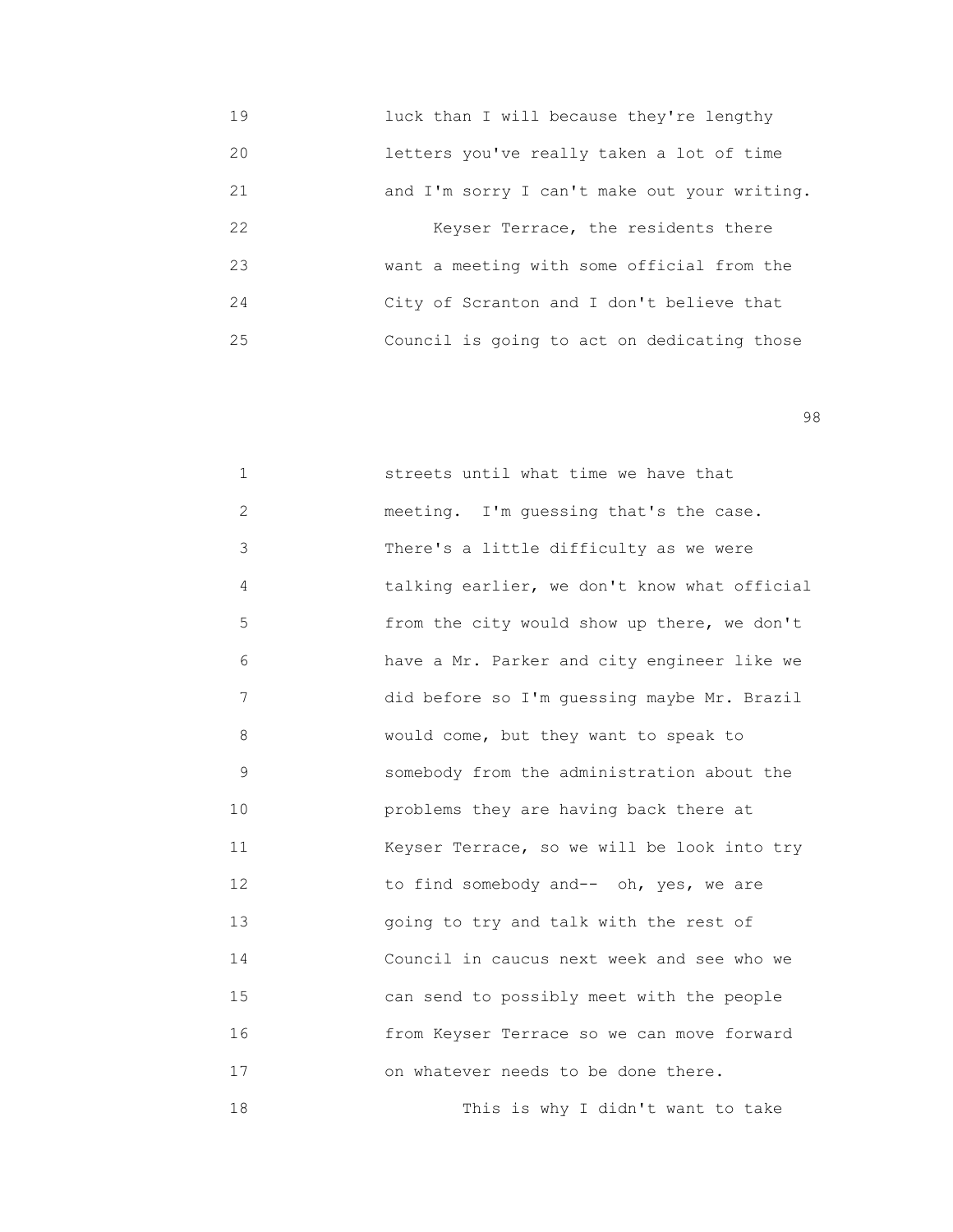19 the notes on Chief Davis' thing, I can't 20 read my writing. And I'll get into the fire 21 chief now. We did meet, Mr. McGoff and 22 myself and Chief Davis and Director Hayes, 23 and the firefighter that spoke before, Andy 24 Pilansky, I believe you said, right, Andy, I 25 did not believe that I had any

99

 1 qualifications to determine whether his 2 **answers were correct or incorrect, so we did**  3 not have any discussion. What I did was I 4 read each and every question that was 5 presented to me about you the firefighters' 6 union and I asked Chief Davis to respond to 7 each and every question. I went back 8 after-- we did not have a stenographer or 9 anybody there so I took my own notes so I 10 **made sure I went back after we were done**  11 with every question and I read the question 12 again to the chief and I read the answer 13 that he had given me so that it was as 14 correct as possible. There's certain 15 **things, and I forget, somebody said they**  16 didn't want to give answer that's a personal 17 issue, I forget who it was out there, but 18 **there are certain things that I don't think** 19 We can talk about, there are certain things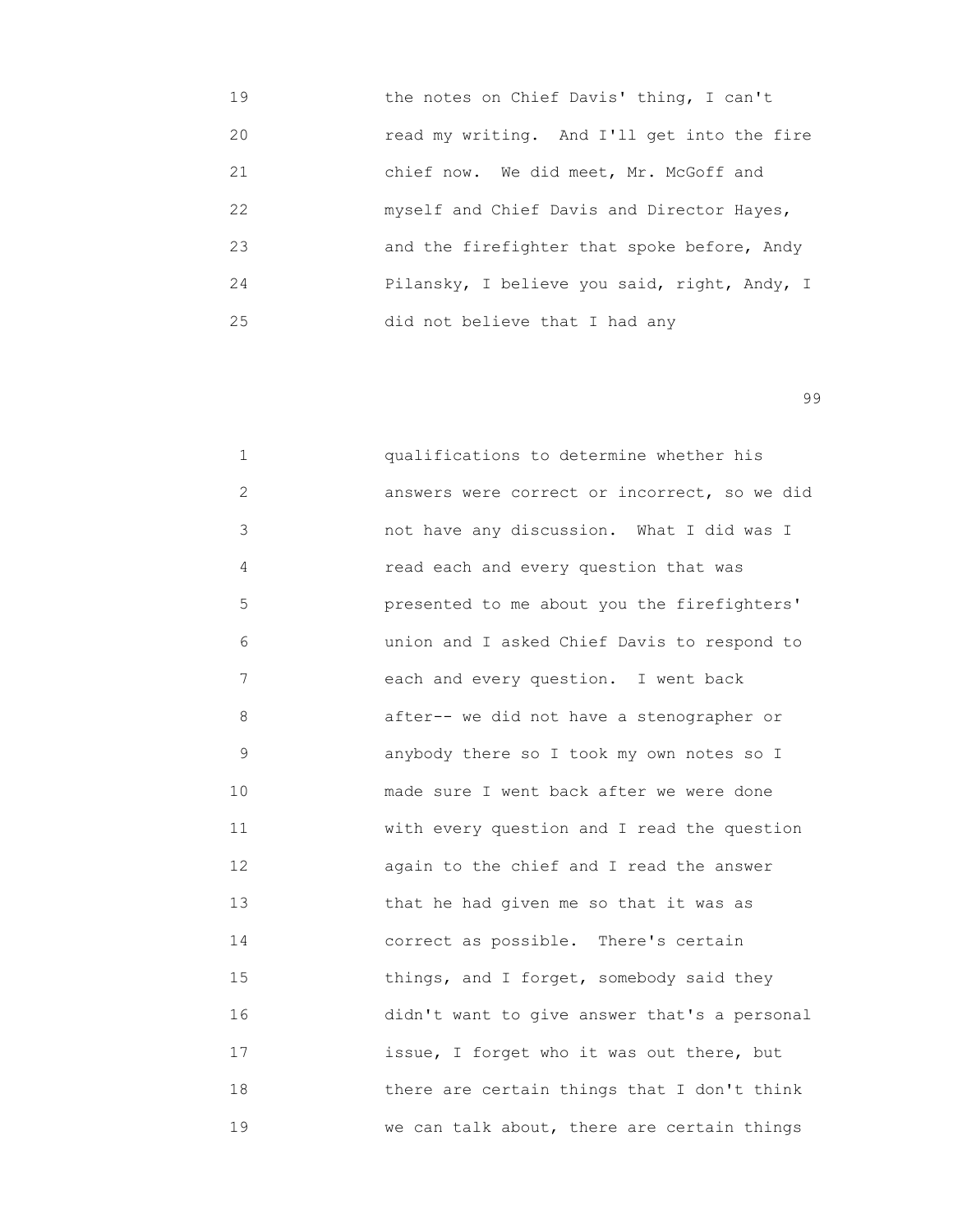| 20 | taht I'm not comfortable talking about       |
|----|----------------------------------------------|
| 21 | because I don't know where this is going to  |
| 22 | lead, and I did not $-$ I spoke with some    |
| 23 | representatives of the fire union, I did not |
| 24 | give them the answers that Chief Davis had   |
| 25 | given me. I didn't think it was proper for   |

 1 me to give anybody the answers until after I 2 gave them to the rest council. We will meet 3 somewhere between 9:30 and 9:45, 10:00 this 4 Monday hopefully with the union president, 5 Dave Shreiber, and I asked him if he would 6 be willing to bring just one other member 7 being that the city sent two representives 8 and they will be afforded the opportunity to 9 go through each and every one of those 10 questions and give their response.

11 What will take place after that is 12 undetermined. We were missing two Council 13 members in caucus this evening when we were 14 supposed to talk about this issue, and I 15 don't think we are 100 percent in agreement 16 where we will go forward with this after the 17 questioning. So that's all I'm going to say 18 on that. Hopefully I'll speak with Dave 19 Shreiber again, he said he was agreeable to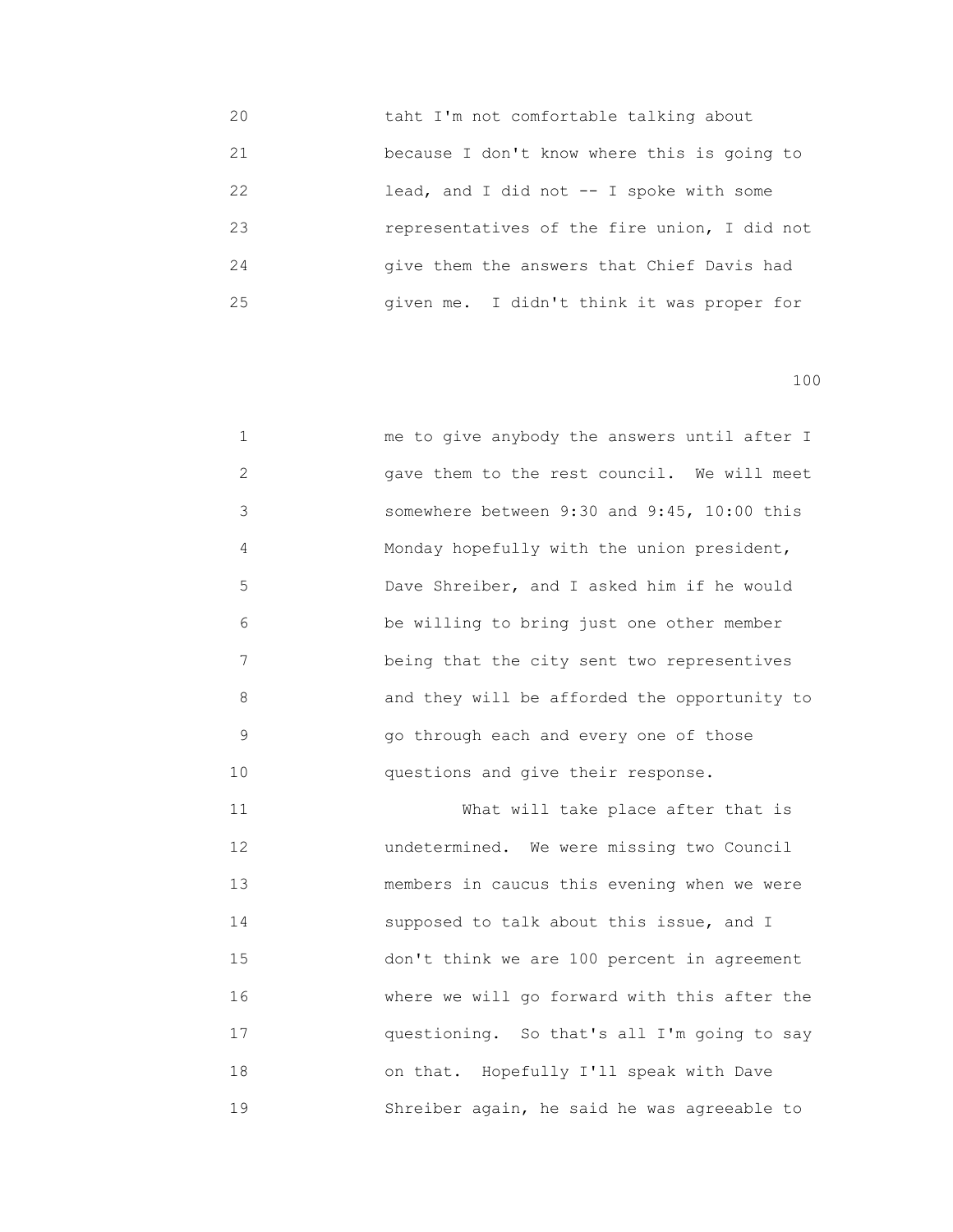| 20 | coming at any time so I will speak with him |
|----|---------------------------------------------|
| 21 | either later on tonight or tomorrow. Mrs.   |
| 22 | Evans was willing to forfeit herself coming |
| 23 | here so that we could do it in a timely     |
| 24 | fashion. If it was all five of Council we   |
| 25 | would have had to advertise it and it would |

| 1           | take some time and I think we all would like |
|-------------|----------------------------------------------|
| 2           | to see this thing move on as quickly as      |
| 3           | possible. I ask those of you that are        |
| 4           | friends of mine or acquaintences of mine if  |
| 5           | I tell you I can't -- outside of here and in |
| 6           | here, if I tell you I can't tell you what we |
| 7           | spoke about I hope you understand because it |
| 8           | is a personnel issue and I know a lot of you |
| $\mathsf 9$ | don't want to hear that, I just don't know   |
| 10          | where this is going to go and I don't want   |
| 11          | to disclose any information that could be    |
| 12          | damaging to either side. I'm trying to do    |
| 13          | do this as fair as we possibly could. So we  |
| 14          | will meet hopefully on Monday. After we      |
| 15          | meet on Monday I hope we will bring back the |
| 16          | answers once again to the rest council and I |
| 17          | quess we'll take it from there.              |
|             |                                              |

 18 As far as the chief's 19 qualifications, I think and someone can 20 correct me later on if I'm incorrect, I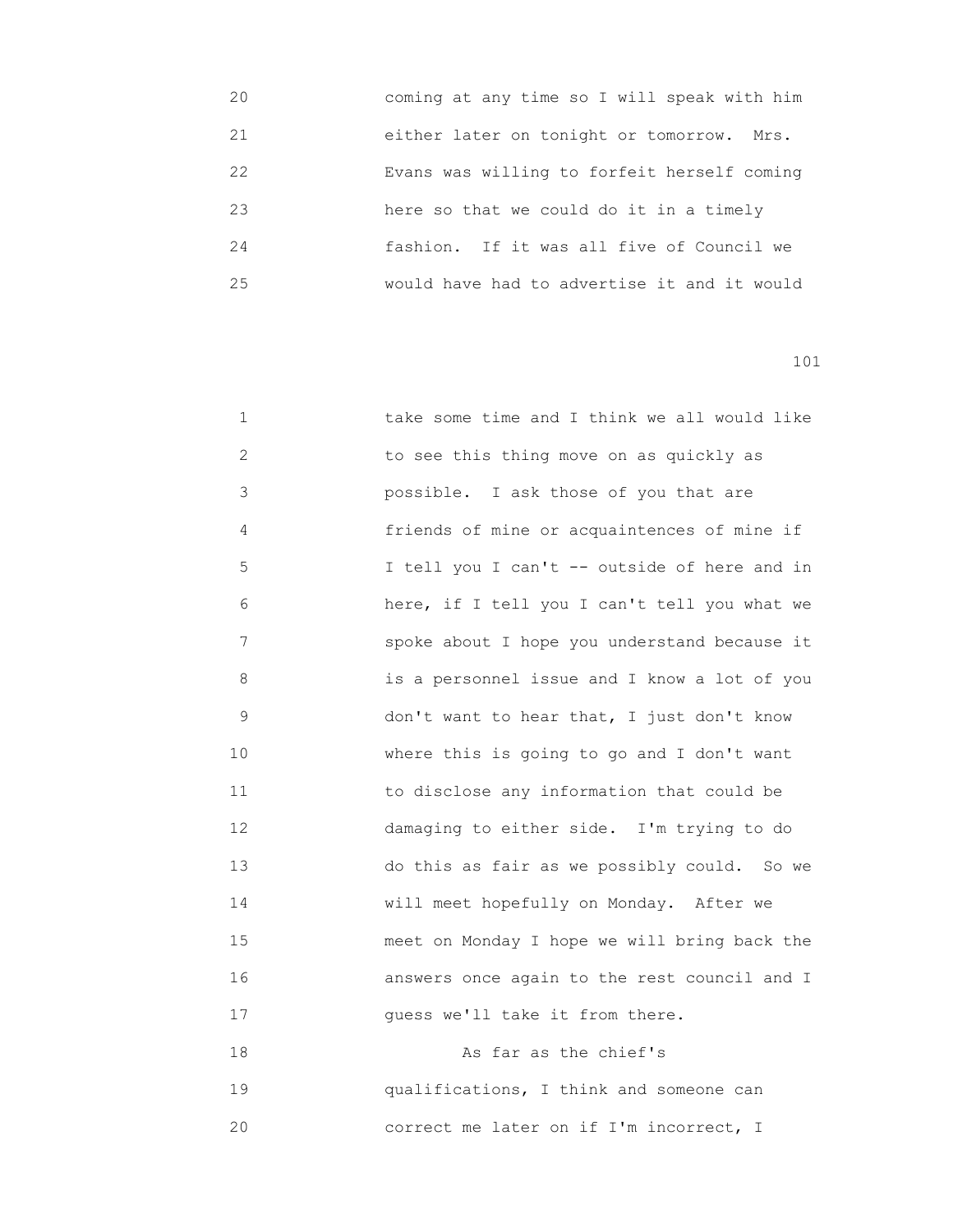| 21 | don't believe the fire department has the    |
|----|----------------------------------------------|
| 22 | rule structure of the police department.     |
| 23 | The police department has to go every single |
| 24 | year for updates and to keep their           |
| 25 | certification for municipal police officer   |

| $\mathbf 1$    | and education and training commission. I do  |
|----------------|----------------------------------------------|
| $\overline{c}$ | not believe that the fire department has     |
| 3              | somebody that governs them like that, do     |
| 4              | they train? They're always training. If      |
| 5              | you see all the fire trucks over here at     |
| 6              | headquarters I believe more often than not   |
| 7              | the reason you will see them parked all over |
| 8              | the place is because they're over there      |
| 9              | training. What training does the fire chief  |
| 10             | have or is required to have, I don't believe |
| 11             | he is required to have any and I don't know  |
| 12             | what training he's had, if any, since he's   |
| 13             | come back, but I don't think it's a          |
| 14             | requirement. If I'm incorrect maybe you      |
| 15             | could let me know.                           |
| 16             | So, again, I'm going to leave it at          |
| 17             | that. I don't want to say too, too much. I   |
| 18             | will be giving the representative from the   |
| 19             | firefighters' union all of the answers that  |
| 20             | were given to us by Chief Davis and then     |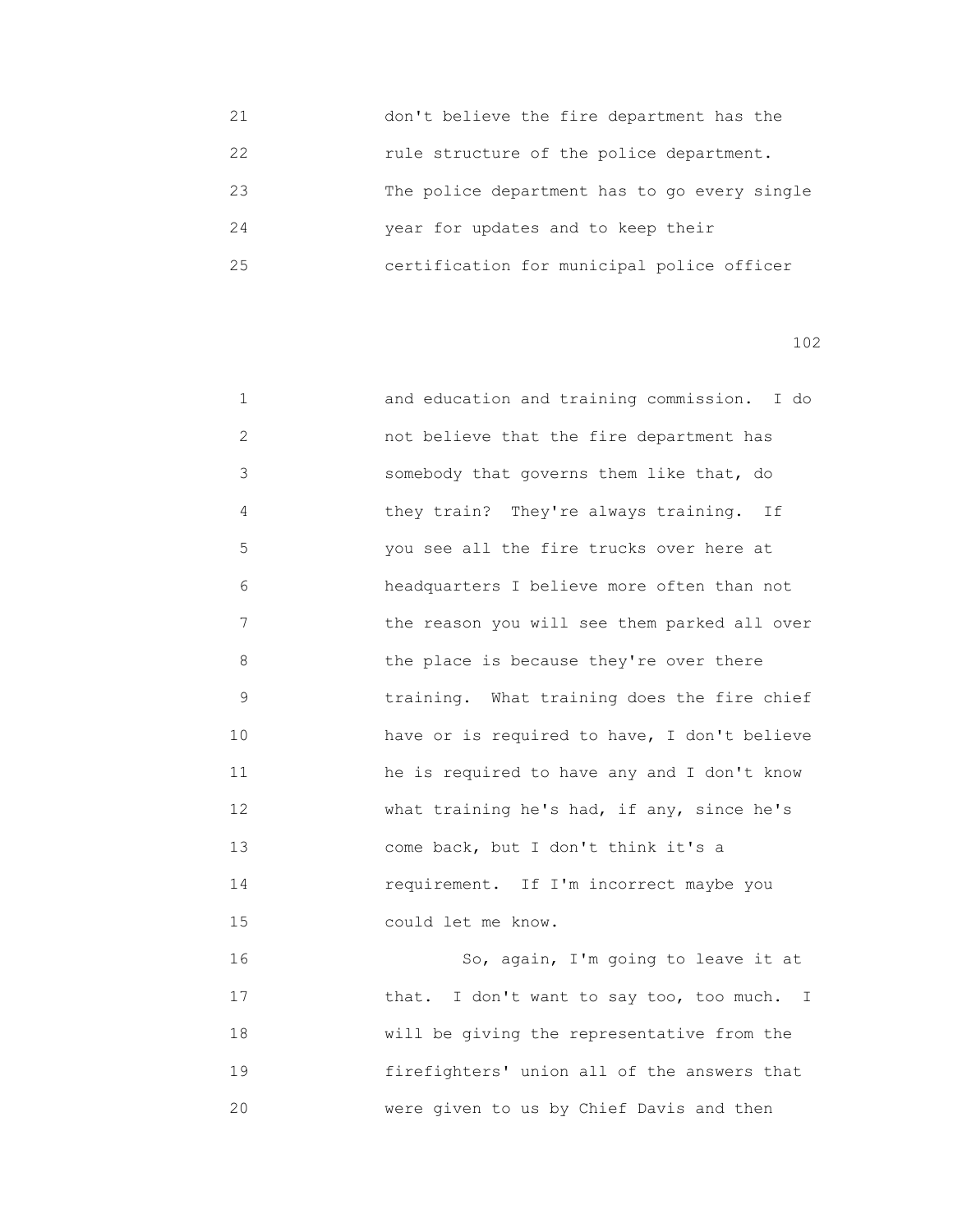| 21 | when the firefighters give us their answers  |
|----|----------------------------------------------|
| 22 | to those questions I will give those to      |
| 23 | Chief Davis so everybody has the information |
| 24 | that was made available.                     |
| 25 | I will not -- for the news media, if         |

| $\mathbf 1$ | you are going stand outside and wait for me |
|-------------|---------------------------------------------|
| 2           | like they did for the last meeting with     |
| 3           | Cheif Davis I'm not going to tell you when  |
| 4           | we leave the meeting on Monday the answers  |
| 5           | the fire department gave me until what time |
| 6           | every member of Council has an opportunity  |
| 7           | to see it. I just think that's fair. And    |
| 8           | that's all I have. Thank you.               |
| $\mathsf 9$ | MS. EVANS: Mr. Courtright, if I can         |
| 10          | just add to your comments that you're going |
| 11          | to be a bit more fortunate during the next  |
| 12          | meeting that you won't be taking the notes. |
| 13          | MR. COURTRIGHT: Yes.                        |
| 14          | MS. EVANS: I had requested that at          |
| 15          | this meeting we would either see the        |
| 16          | presence of a stenographer or have the      |
| 17          | meeting taped just as these meetings are    |
| 18          | taped and Mr. Courtright informed me that   |
| 19          | the representatives of the fire department  |
| 20          | would certainly be agreeable to any         |

21 stipulations that were placed on that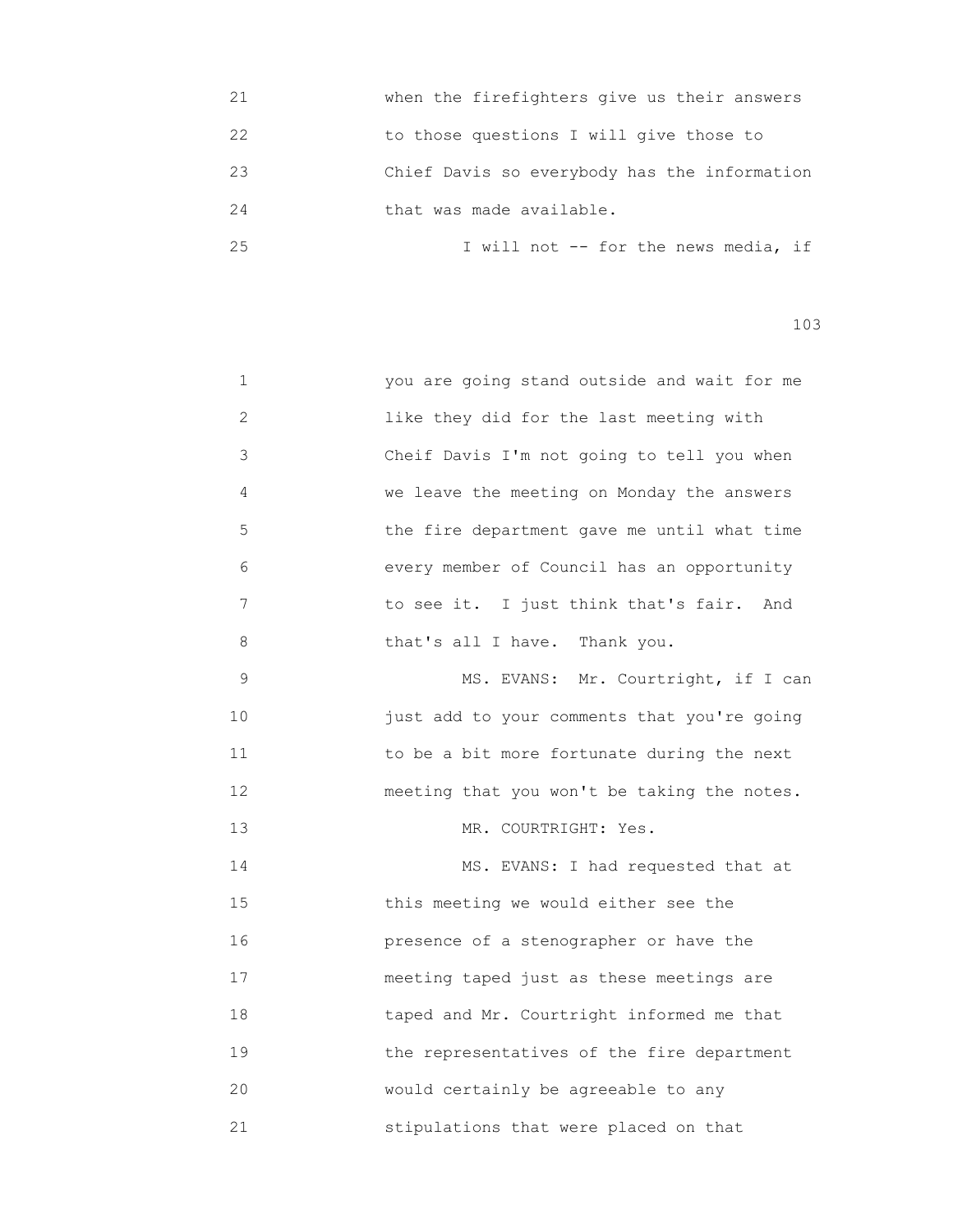22 meeting by Council and, so it was decided 23 that the responses that are given will be 24 taped and then will be given to us by Kay so 25 that we have the exact responses.

| 1              | And I do commend and thank the fire          |
|----------------|----------------------------------------------|
| 2              | department for agreeing to do so. It         |
| $\mathfrak{Z}$ | certainly shows the degree of transparency   |
| 4              | that you're willing to offer and that        |
| 5              | provides me personally with a sense of       |
| 6              | security. Thank you.                         |
| 7              | MR. MCGOFF: Just a few things.               |
| 8              | First, just a brief congratulations to Diane |
| $\mathsf 9$    | Broom and the Molina News who sponsored the  |
| 10             | black history month dinner. It was well      |
| 11             | attended. Mr. Stacy Brown was the keynote    |
| 12             | speaker. The message was well-received and   |
| 13             | it was a pleasure to attend.                 |
| 14             | We received a letter, there has been         |
| 15             | some questions in here about the delinquent  |
| 16             | wage taxes and requesting an investigation   |
| 17             | of the wage tax. We received some            |
| 18             | information back, a letter from an attorney  |
| 19             | at the Single Tax Office, and it really      |
| 20             | wasn't very helpful, should I say not        |
| 21             | helpful? It really added somewhat to the     |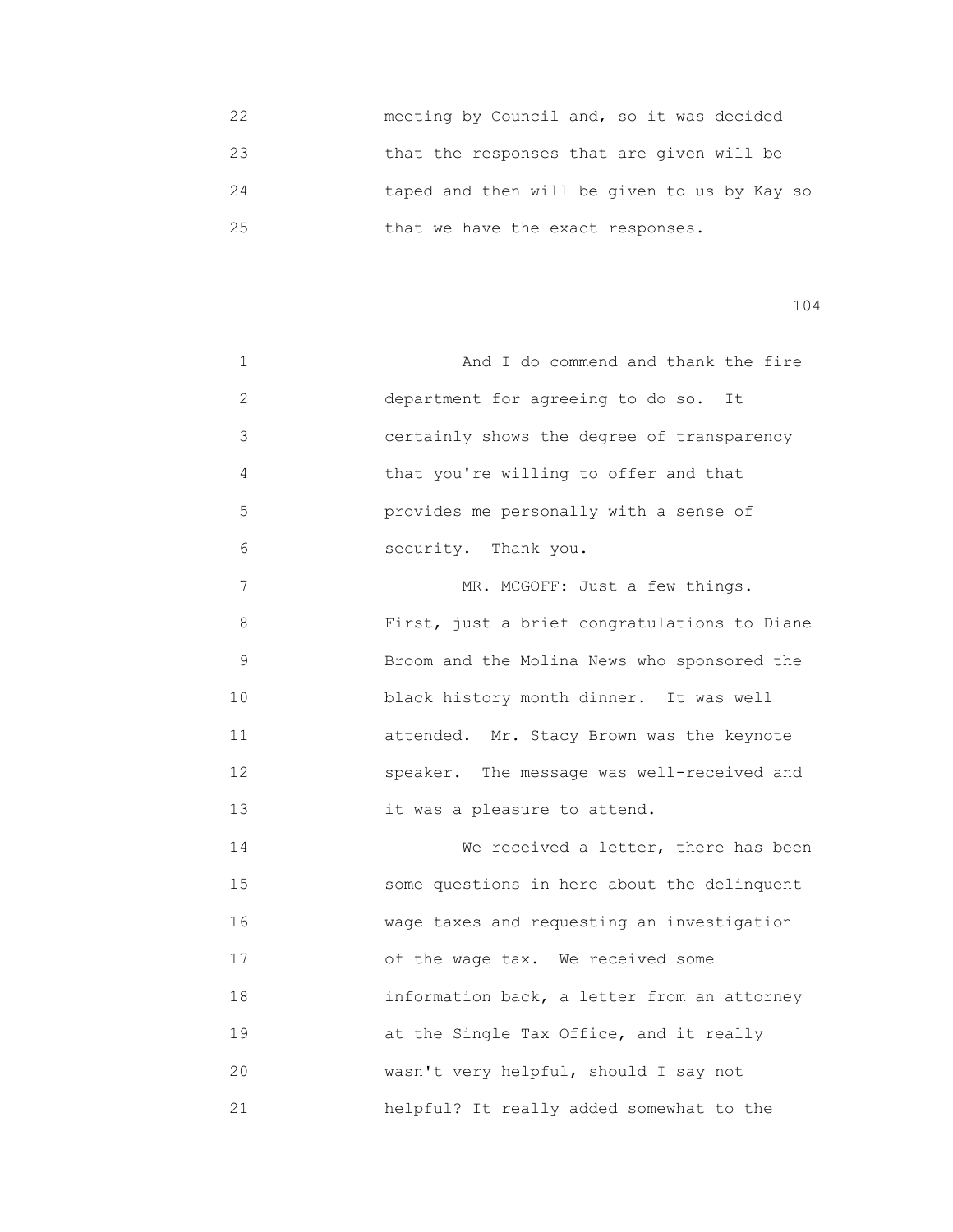| 22 | confusion. Apparently the controller's    |
|----|-------------------------------------------|
| 23 | office in the city does have the power to |
| 24 | audit the Single Tax Office, but doesn't  |
| 25 | have the wherewithall to do so. I am told |

| 1  | they would have to hire an outside           |
|----|----------------------------------------------|
| 2  | accountant in order to conduct the audit.    |
| 3  | The controller's office in the county        |
| 4  | does have the power also to audit the Single |
| 5  | Tax Office, but that brings into question    |
| 6  | what had been brought up during the election |
| 7  | that it would now end up being the           |
| 8  | controller auditing himself. And so we are   |
| 9  | left without a real practical means of       |
| 10 | conducting that audit. Hopefully we can      |
| 11 | somehow maybe resolve this as we go along,   |
| 12 | but hope that -- I would like to continue to |
| 13 | pursue this in some way until we do get some |
| 14 | resolution.                                  |

 15 I do want to mention that a couple 16 of things that were said and I got snickers 17 **17 Last week when I said that the police were**  18 going to enforce open container laws during 19 the St. Patrick's Day parade and post 20 parade. I am also told that they are going 21 to enforce the public drunkenness law. I am 22 only repeating what I have been told. I do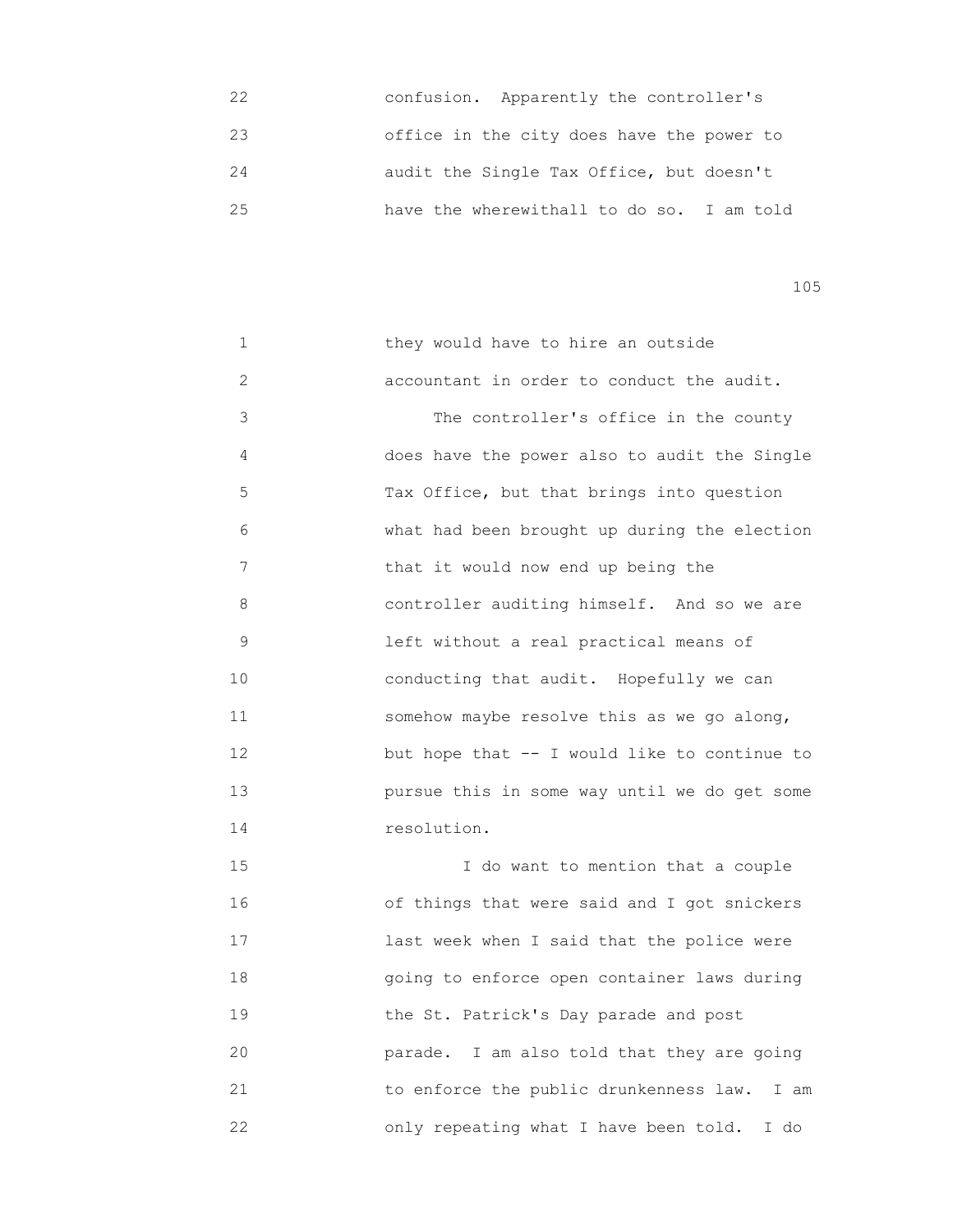23 not know the efficiency with which that will 24 be done or the diligence with which either 25 of those will be pursued, but I am told that

| 1              | it is a point of should I say emphasis for   |
|----------------|----------------------------------------------|
| $\overline{2}$ | this coming year.                            |
| 3              | Also, you probably read in the               |
| 4              | newspaper that the District Attorney's       |
| 5              | Office has sent a letter to tavern owners    |
| 6              | asking them to open later in the day.<br>We  |
| 7              | are in the process of sending a letter also  |
| 8              | through the Drug and Alcohol Commission      |
| 9              | asking the same thing, recognition that it   |
| 10             | is a problem and hopefully that it, you      |
| 11             | know, is abateded in some way.               |
| 12             | I personally enjoy parade day.<br>The        |
| 13             | parade itself is something I've been         |
| 14             | attending with my family for a number of     |
| 15             | I've never participated in the<br>years.     |
| 16             | postparade, I shouldn't say never.<br>It's   |
| 17             | been awhile since I've participated in the   |
| 18             | postparade type activities, but it does lend |
| 19             | to -- some events lend to sort of a          |
| 20             | demeaning of what is intended to be a joyous |
| 21             | day, a day for families and a day to         |
| 22             | celebrate ethnic pride.                      |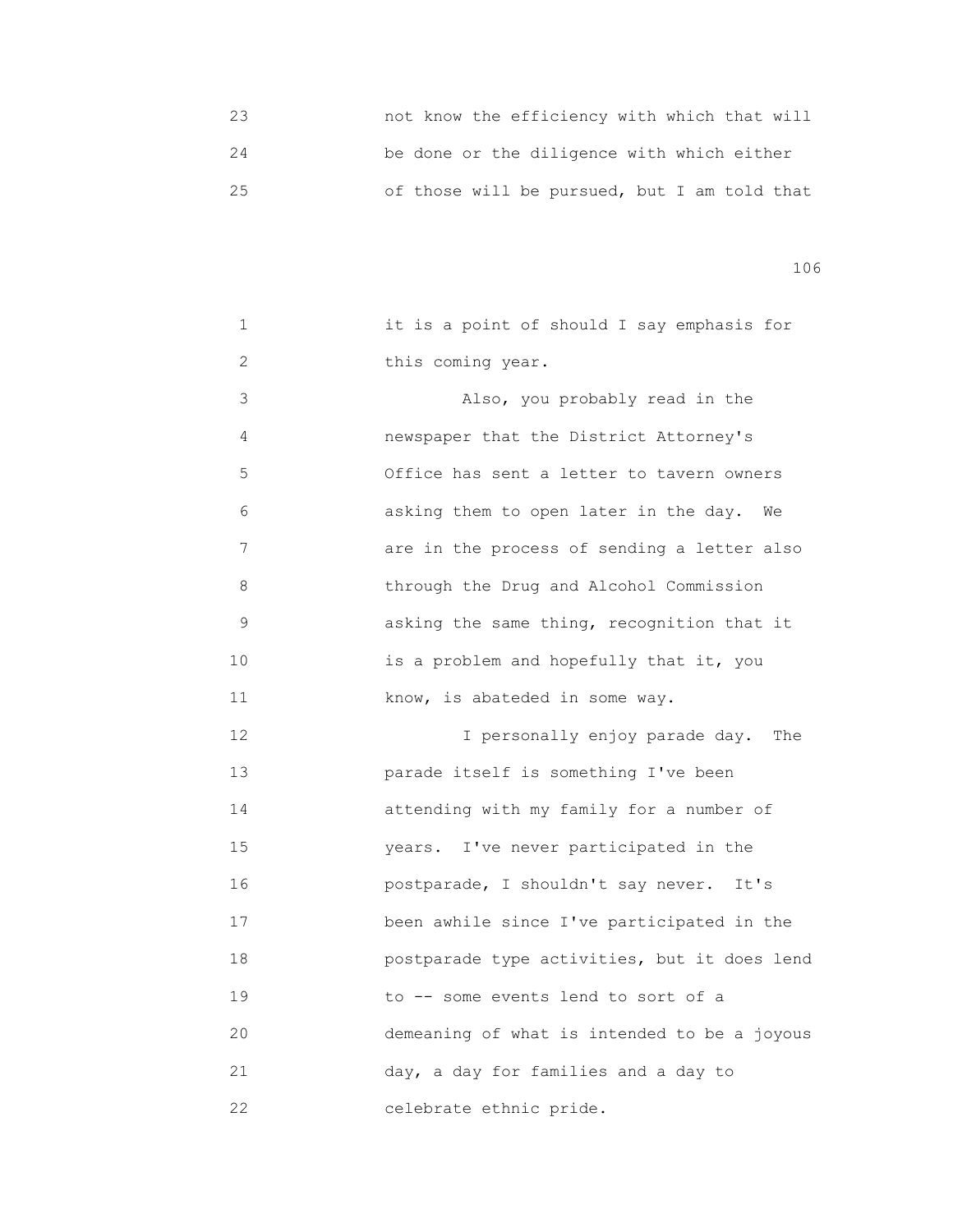23 MR. COURTRIGHT: Mr. McGoff, could I 24 just say one thing? 25 MR. MCGOFF: Sure.

| 1  | MR. COURTRIGHT: Just very quickly,           |
|----|----------------------------------------------|
| 2  | the police always put the biggest presence   |
| 3  | they could out there, but you need to        |
| 4  | understand something if they see somebody    |
| 5  | for public drunkenness and they're in the    |
| 6  | process of going to an arrest and then a     |
| 7  | fight breaks out with six or eight guys, you |
| 8  | know, there is just -- we just don't have    |
| 9  | the manpower to control the situation so     |
| 10 | it's like fighting a fire. They've got to    |
| 11 | go to the most dangerous situation at the    |
| 12 | time and, unfortunately, on parade day       |
| 13 | there's a lot of fighting going on so I'm    |
| 14 | sure they are going to go out there and do   |
| 15 | the very best they could. I think the        |
| 16 | bottom line is if we control the drinking,   |
| 17 | you know, the volume and I don't know if     |
| 18 | that's possible, but that's the only thing   |
| 19 | that's going to stop it. You can double up   |
| 20 | the force, I don't think it would totally    |
| 21 | wipe out the problems on that day.           |
| 22 | MR. MCGOFF: And in response to Mr.           |
| 23 | Davis who was speaking about voter           |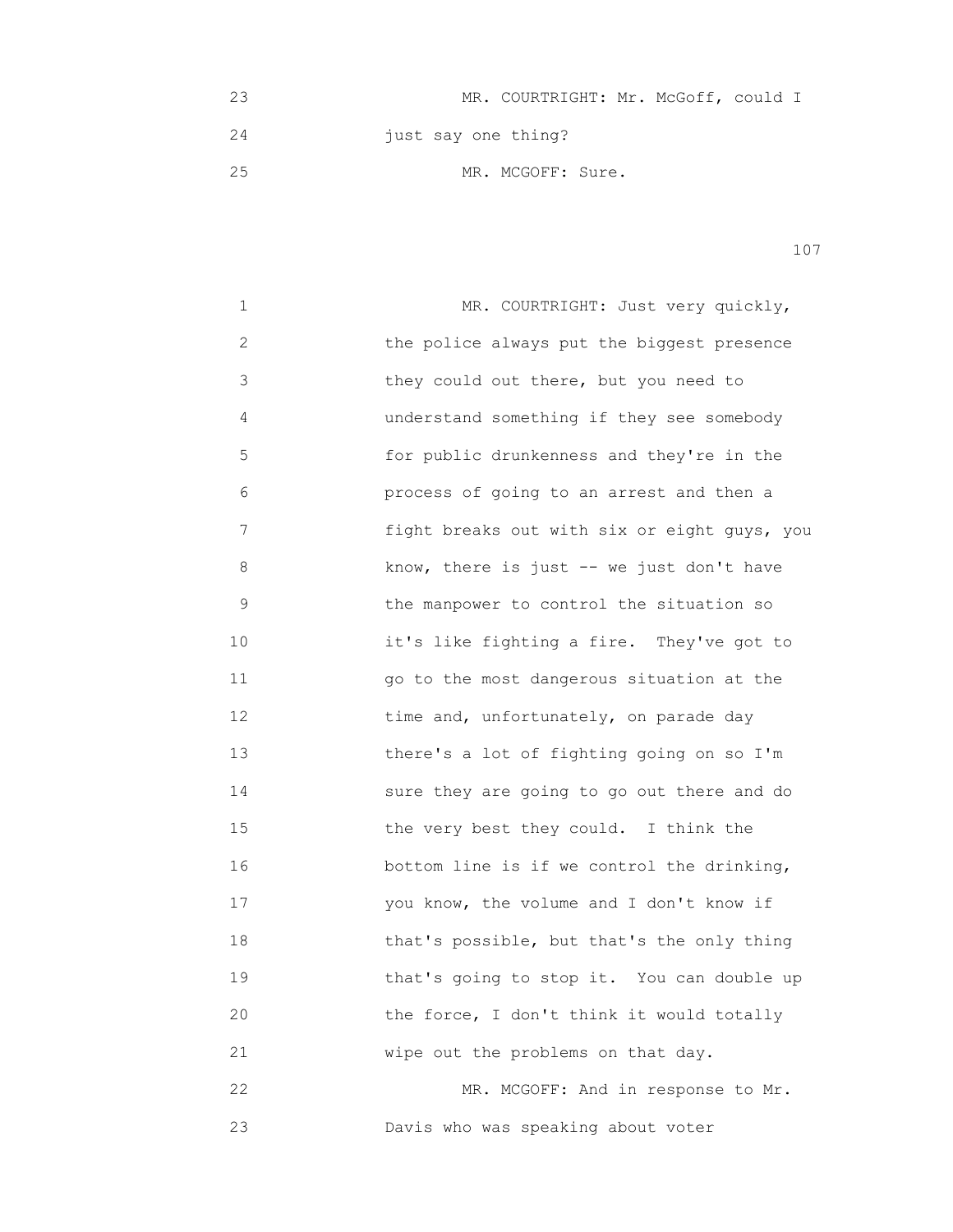24 registration, I know when I was teaching at 25 Pocono Mountain each year the League of

108

 1 Women voters would come into the schools and 2 register any 18 year olds that have just 3 reached, you know, voter age. I did ask 4 Mrs. Evans, I am writing notes here, and I'm 5 told by Mrs. Evans that there is -- it's not 6 the League of Women Voters but possibly the 7 PTA that does go into the high schools and 8 certainly a program that, you know, should 9 be encouraged and certainly encourage 10 everyone to register to vote, not only for, 11 you know, a presidential primary but for all 12 elections that are held. It is the one 13 great right that we are given in this 14 country and we should use it and utilize it 15 properly. 16 And to Fireman Pilansky, a valid 17 point that he made that I have no 18 qualifications to evaluate the effectiveness 19 **19** of, you know, a firefighter. About the only

 20 thing that I can say was that if the fire 21 was put out, good job. Other than that, I 22 have absolutely no criteria on which to 23 judge anyone. Hopefully through this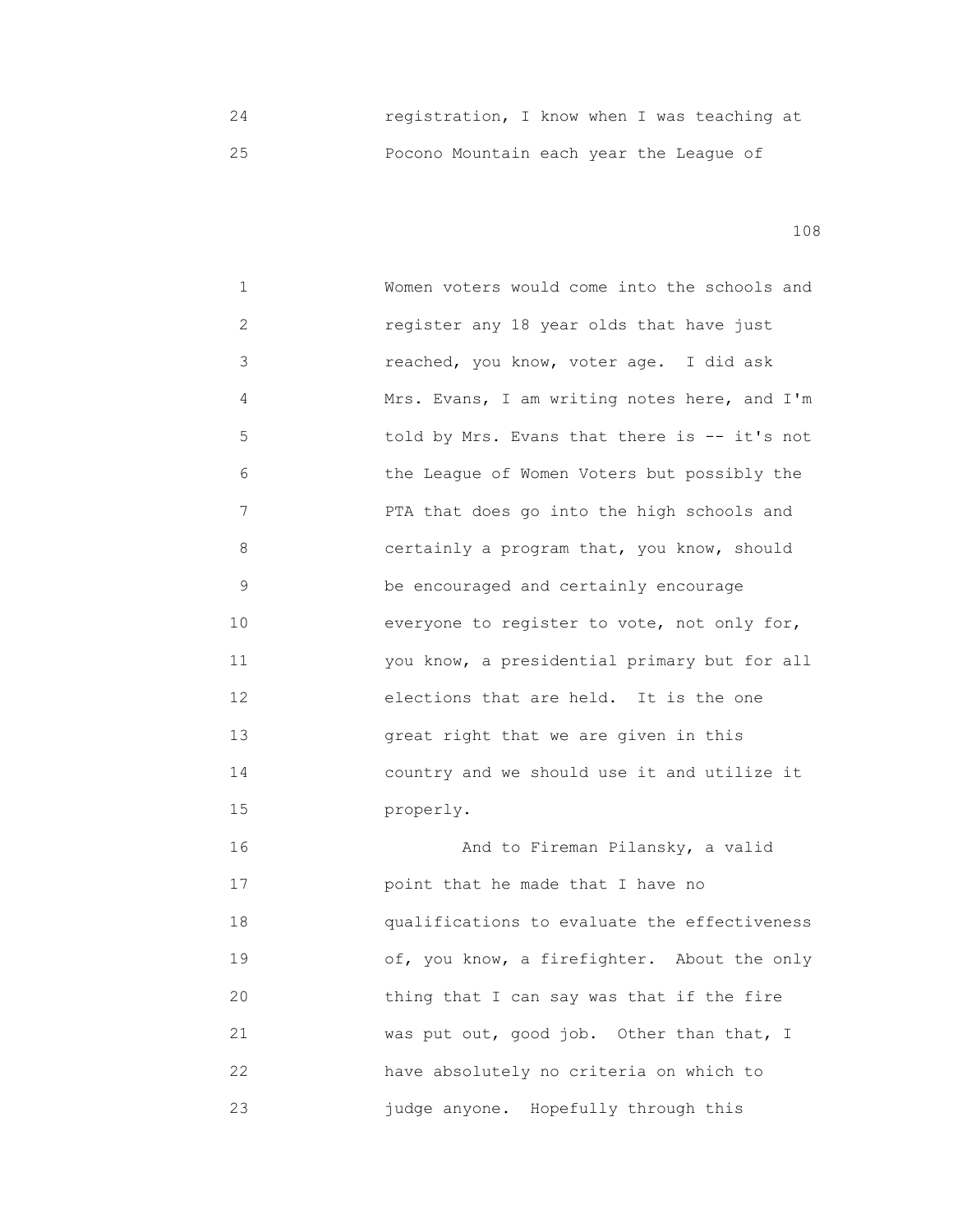24 process that we're using, I don't think it's 25 our job to evaluate, I think what we are

109

| 1  | trying to do is gather some information and  |
|----|----------------------------------------------|
| 2  | make the best determination as to what we    |
| 3  | should do as a Council and hopefully we can  |
| 4  | do that, you know, through a few meetings.   |
| 5  | And, Mrs. Krake, I will look into the        |
| 6  | SRA and tax sale. I hopefully will get an    |
| 7  | answer for you. I will pursue that and see   |
| 8  | if there's anything. You probably have more  |
| 9  | contact than I do, but I will at least, you  |
| 10 | know, make an effort to find out.            |
| 11 | And the last thing, two of the               |
| 12 | questions that Mrs. Evans asked, one, the    |
| 13 | letter to Mr. Dougher about lifequard        |
| 14 | chairs, we can send a letter, but I will try |
| 15 | to find that out tomorrow. I will make a     |
| 16 | number of phone calls. Like I said, we will  |
| 17 | send a letter, but I will see if I can find  |
| 18 | that out and the same thing with the         |
| 19 | hydrants. I will ask Tom and see if there's  |
| 20 | a response that's legitimate and see if we   |
| 21 | get a response. And that is all that I       |
| 22 | have.                                        |
| 23 | MS. GARVEY: FIFTH ORDER.<br>NO               |
|    |                                              |

24 BUSINESS AT THIS TIME. Sixth order. 6-A.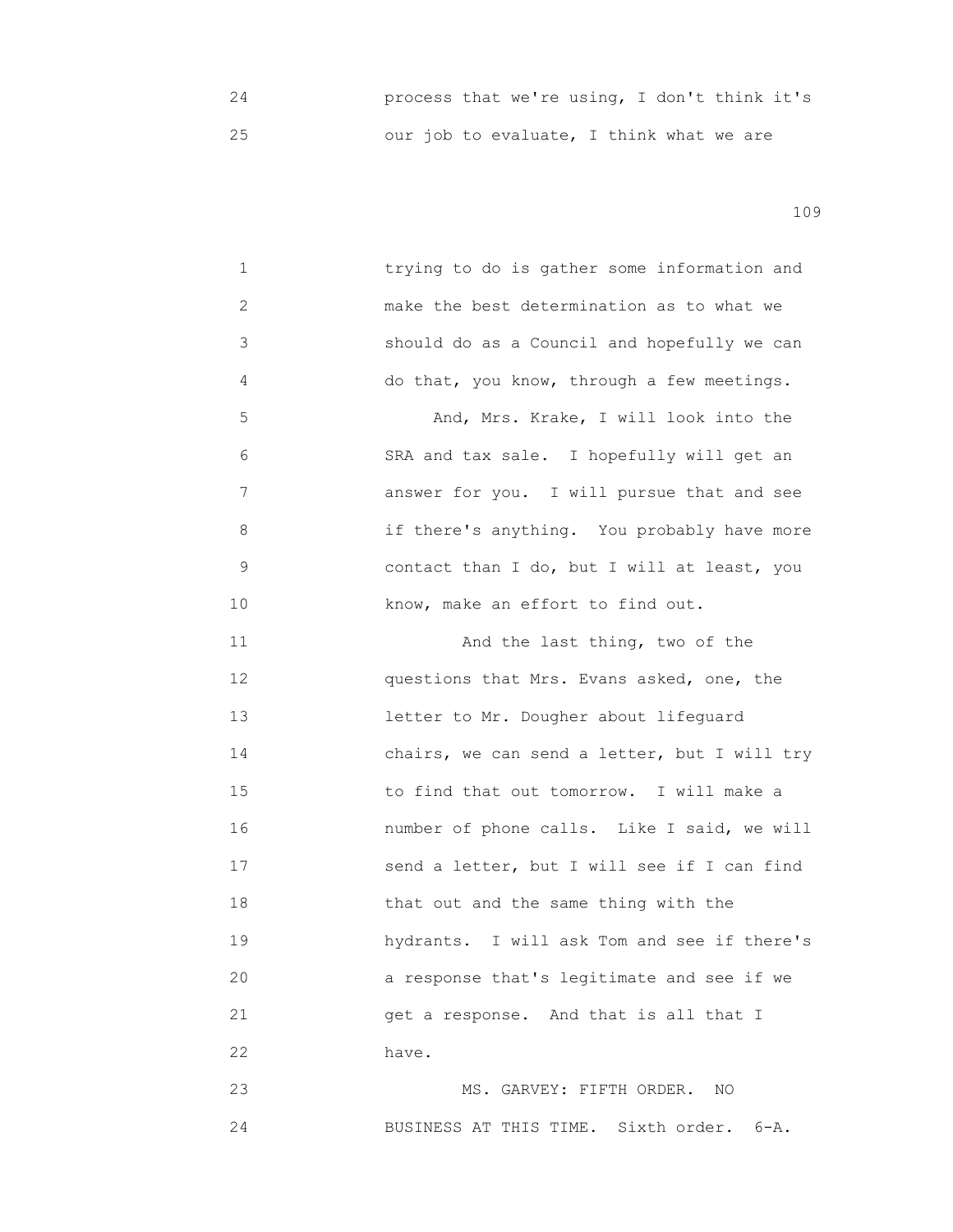25 READING BY TITLE - FILE OF COUNCIL NO. 15,

| 1            | 2008 - AN ORDINANCE - AMENDING FIEL OF         |
|--------------|------------------------------------------------|
| $\mathbf{2}$ | COUNCIL NO. 16, 1998 WHICH AMENDED FILE OF     |
| 3            | COUNCIL NO. 29, 1986 ENTITLED "AN              |
| 4            | ORDINANCE", AS AMENDED, CREATING AND           |
| 5            | DEFINING A CENTRAL BUSINESS DISTRICT;          |
| 6            | PROVIDING FOR THE REMOVAL OF EXISTING          |
| 7            | PARKING METERS WITHIN THE CENTRALBUSINESS      |
| 8            | DISTRICT AND PRESCRIBING PARKING TIME          |
| 9            | LIMITS; DEFINING OFFENSES AND PRESCRIBING      |
| 10           | PENALTIES; PROVIDING FOR THE ENFORCEMENT       |
| 11           | THEREOF; AND REPEALING CONFLICTING AND         |
| 12           | INCONSISTENT ORDINANCE, BY DETAILING THE       |
| 13           | DUTIES AND RESPONSIBILITIES OF THE SCRANTON    |
| 14           | PARKING AUTHORITY ACTING AS AN AGENT FOR THE   |
| 15           | CITY OF SCRANTON, " BY AMENDING SECTION 5. (B) |
| 16           | SERVICE VEHICLE PARKING PERMITS BY             |
| 17           | INCREASING THE COST OF THIS PERMIT TO          |
| 18           | \$150.00 PER YEAR PER VEHICLE.                 |
| 19           | MR. MCGOFF: You've heard Reading by            |
| 20           | Title of Item 6-A, what is your pleasure?      |
| 21           | MR. COURTRIGHT: I move that Item               |
| 22           | 6-pass Reading by Title.                       |
| 23           | MR. MCGOFF:<br>Second. On the                  |
| 24           | question? All those in favor signify by        |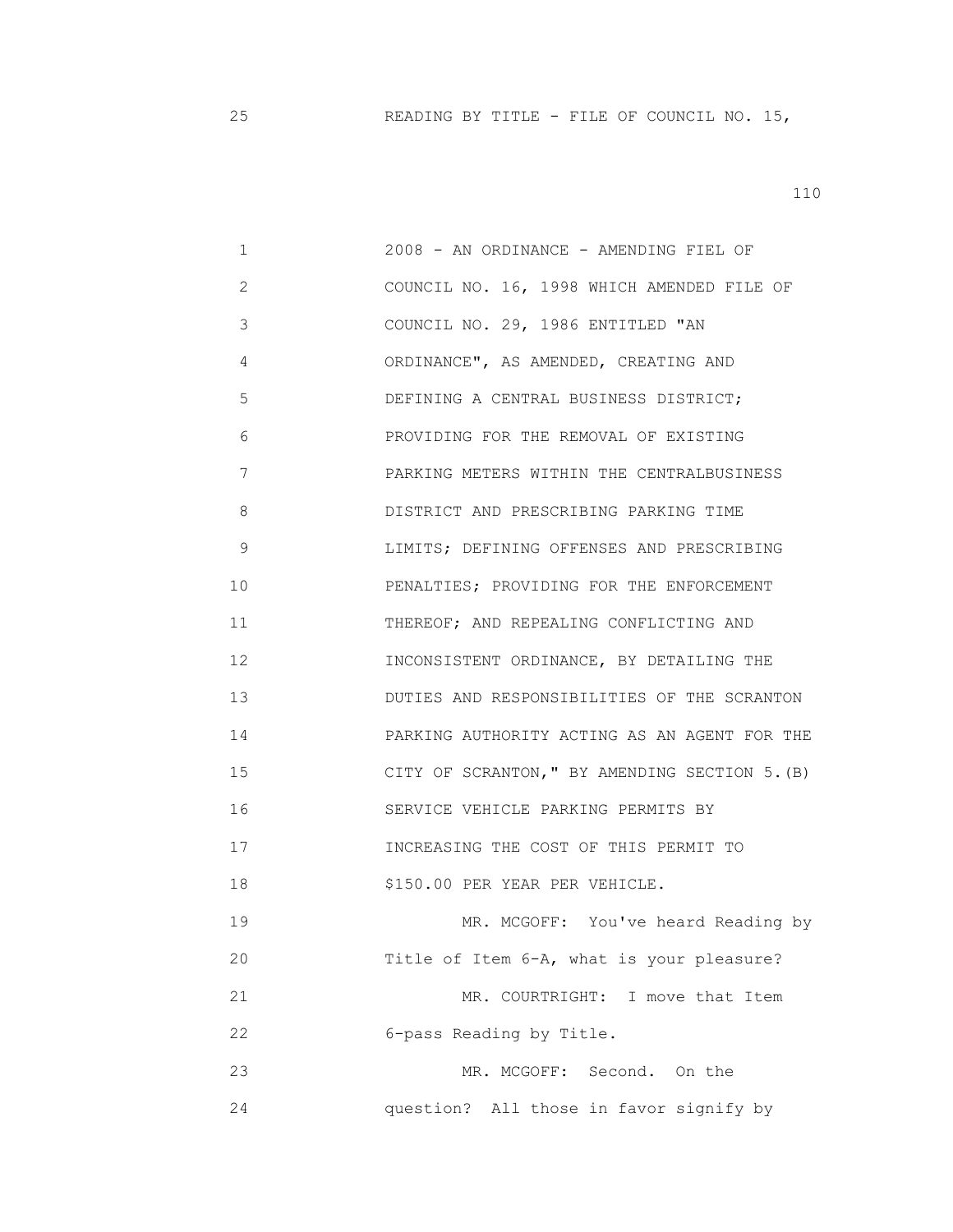25 saying aye.

1 MS. EVANS: Aye. 2 MR. COURTRIGHT: Aye. 3 MR. MCGOFF: Aye. Opposed? The ayes 4 have it and so moved. 5 MS. GARVEY: SEVENTH ORDER. 7-A. FOR 6 CONSIDERATION BY THE COMMITTEE ON RULES - 7 FOR ADOPTION - FILE OF COUNCIL NO. 11, 2008 8 - AMENDING FIEL OF COUNCIL NO. 74, 1993, (AS 9 AMENDED), ENTITLED "THE ZONING ORDINANCE FOR 10 THE CITY OF SCRANTON", BY CHANGING THE MAP 11 IN THE VICINITY OF THE SCRANTON HIGHT SCHOOL 12 **AND ITS SURROUNDING AREA, AS MORE**  13 PARTICULARLY DESCRIBED IN EXHIBIT "A" 14 ATTACHED HERETO FROM I-L (LIGHT INDUSTRIAL) 15 TO INS-G (GENERAL INSTITUTIONAL) AND C-G 16 (GENERAL COMMERCIAL). 17 MR. MCGOFF: As chairperson for the 18 Committee of Rules, I recommend final 19 passage of Item 7-A. 20 MR. COURTRIGHT: Second. 21 MR. MCGOFF: On the question? I 22 guess we've talked about this before, I 23 would just like to mention that it is an 24 attempt to strengthen the zoning ordinance 25 rather than weaken it. It's not allowing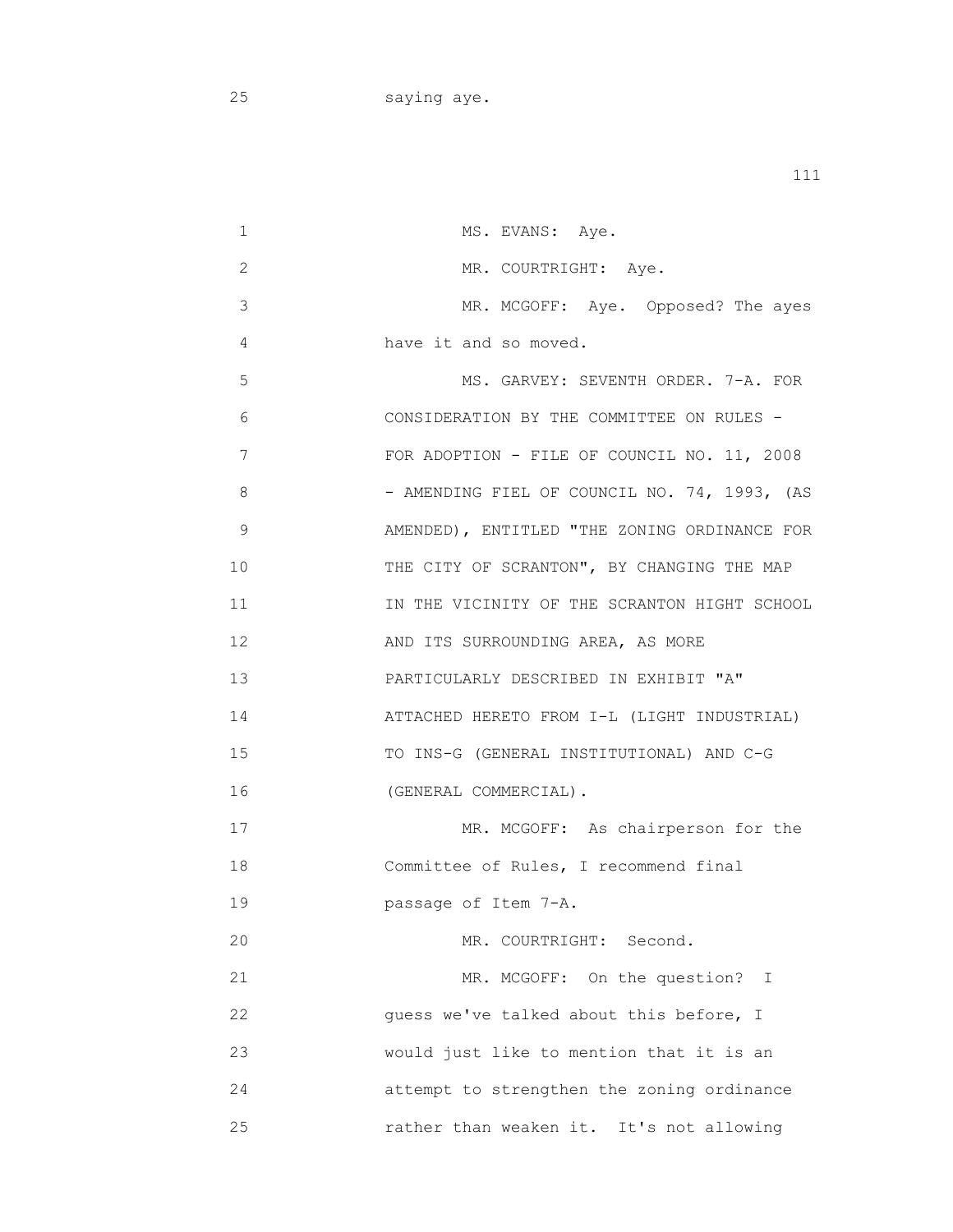1 for I don't know what I want to say, 2 **businesses to move in.** It actually 3 stengthens the zoning a little bit and makes 4 it a little bit more difficult to place 5 certain types of businesses there. 6 MS. EVANS: But it does seem that 7 **1 1** this is occurring after the fact in that 8 directly across the street we have quite a 9 number of businesses, restaurants, laundry 10 mats, fitness center, doctor's offices, 11 etcetera, and they were all built in a KOZ 12 *without having to alter anything through*  13 planning or zoning and suddenly all of this 14 becomes necessary to enable someone who 15 bought a very what should be almost 16 priceless piece of property for the all time 17 **17** Iow purchase price of \$7,000 to put 18 something on that property and further 19 disrupt the traffic patterns at Scranton 20 **High School, not to mention put into**  21 potential jeopardy the safety of students 22 who play on the soccer fields. So, somehow, 23 I can't put my finger on it, but somehow 24 none of this passes the smell test, so I 25 will be voting no.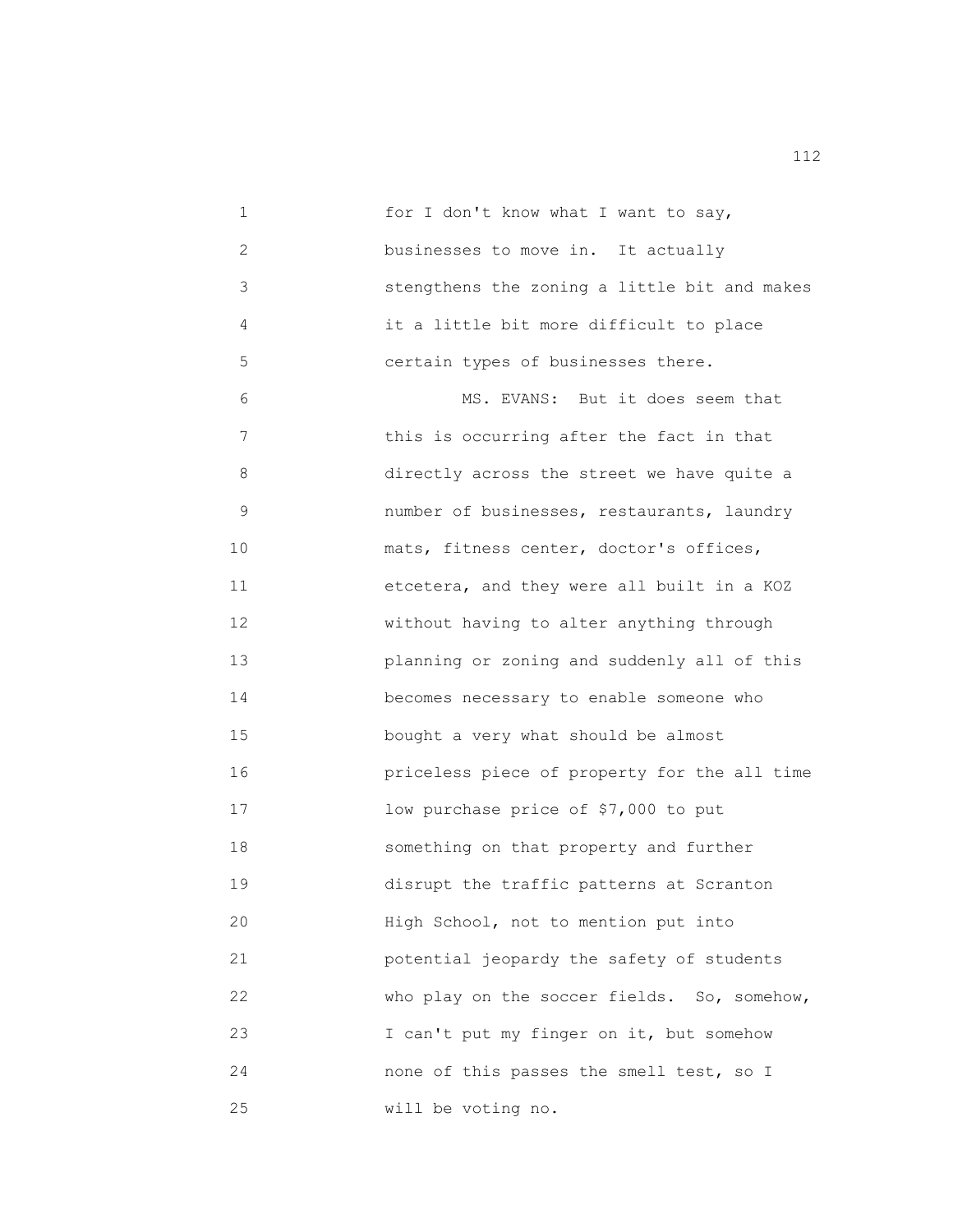1 MR. MCGOFF: Anyone else? Roll call 2 please. 3 MR. COOLICAN: Mrs. Evans. 4 MS. EVANS: No. 5 MR. COOLICAN: Mrs. Gatelli. Mrs. 6 Fanucci. Mr. Courtright. 7 MR. COURTRIGHT: Yes. 8 MR. COOLICAN: Mr. McGoff. 9 MR. MCGOFF: Yes. I'm sorry, on a 10 2-1 vote I declare Item 7-A legally and 11 lawfully adopted. 12 MS. GARVEY: 7-B. FOR CONSIDERATION 13 BY THE COMMITTEE ON RULES - FOR ADOPTION -14 RESOLUTION NO. 18, 2008 - APPOINTMENT OF 15 BERNARD GARVEY, 601 MERIDIAN AVENUE, 16 SCRANTON, PENNSYLVANIA, 18504, AS A MEMBER 17 OF THE FIRE PENSION COMMISSION, EFFECTIVE 18 DECEMBER 18, 2007. MR. GARVEY WILL BE 19 REPRESENTING THE RETIRED FIREFIGHTERS ON THE 20 COMMISSION AND HIS FIVE YEAR TERM WILL 21 EXPIRE ON DECEMBER 19, 2012. 22 MR. MCGOFF: As Chairperson for the 23 Committee on Rules, I recommend final 24 passage of Item 7-B. 25 MR. COURTRIGHT: Second.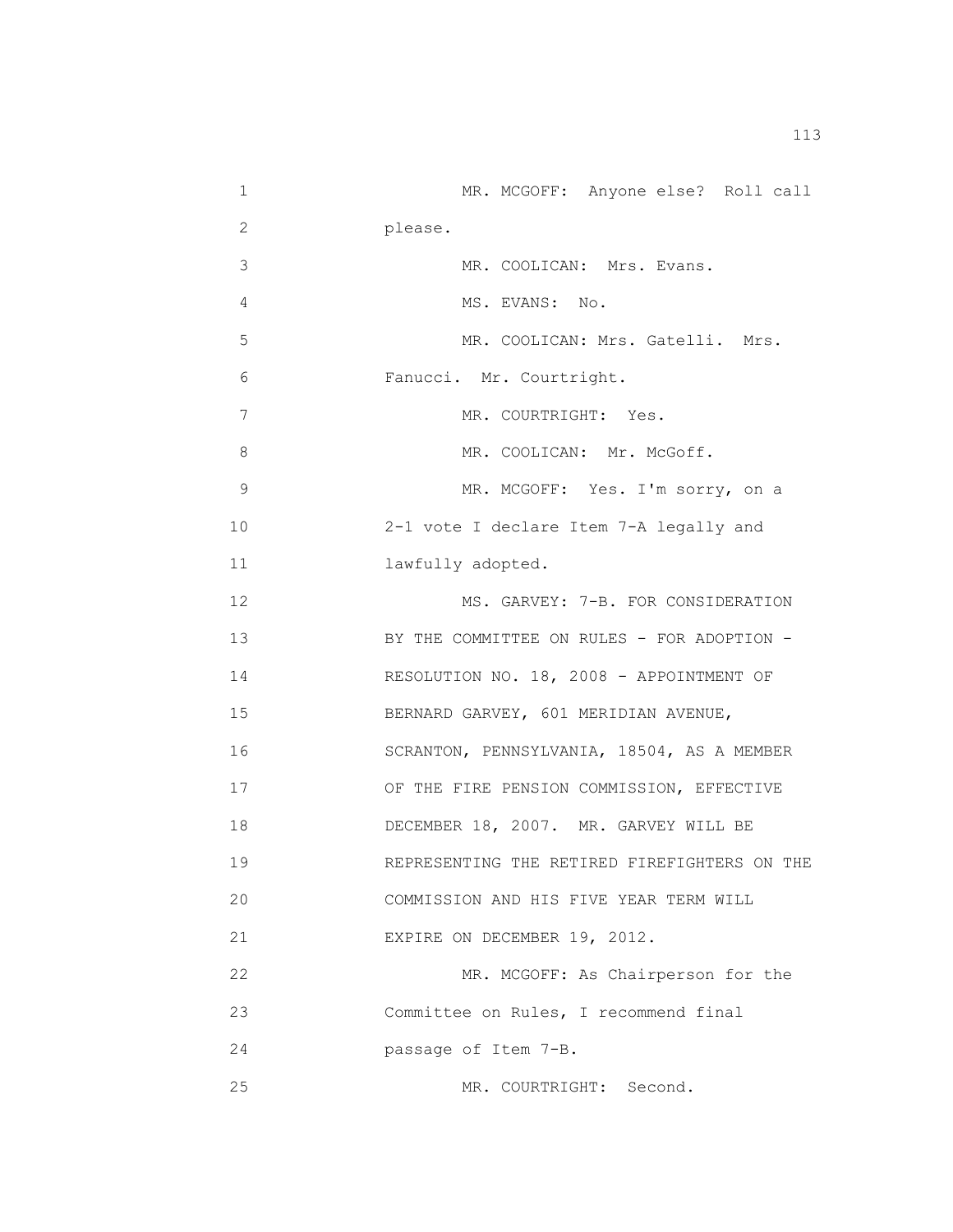| 1  | MR. MCGOFF: On the question? Roll           |
|----|---------------------------------------------|
| 2  | call, please.                               |
| 3  | MR. COOLICAN: Mrs. Evans.                   |
| 4  | MS. EVANS: Yes.                             |
| 5  | MR. COOLICAN: Mrs. Gatelli. Mrs.            |
| 6  | Fanucci. Mr. Courtright.                    |
| 7  | MR. COURTRIGHT: Yes.                        |
| 8  | MR. COOLICAN: Mr. McGoff.                   |
| 9  | MR. MCGOFF: Yes. I hereby declare           |
| 10 | Item 7-B legal and lawfully adopted.        |
| 11 | MS. GARVEY: 7-C. FOR CONSIDERATION          |
| 12 | BY THE COMMITEE ON RULES - FOR ADOPTION -   |
| 13 | RESOLUTION NO. 19, 2008 - APPOINTMENT OF    |
| 14 | JOHN SYDLOWSKI, 624 WINTERMANTLE AVENUE,    |
| 15 | SCRANTON, PENNSYLVANIA, 18505, AS A MEMBER  |
| 16 | OF THE FIRE PENSION COMMISSSION, EFFECTIVE  |
| 17 | DECEMBER 18, 2007. MR. SYDLOWSKI WILL BE    |
| 18 | REPRESENTING THE RETIRED FIREFIGHERS ON THE |
| 19 | COMMISSION AND HIS FIVE YEAR TERM WILL      |
| 20 | EXPIRE ON DECEMBER 18, 2012.                |
| 21 | MR. MCGOFF: As Chairperson for the          |
| 22 | Committee on Rules, I recommended final     |
| 23 | passage of Item 7-C.                        |
| 24 | MR. COURTRIGHT: Second.                     |
| 25 | MR. MCGOFF: On the question? Roll           |

114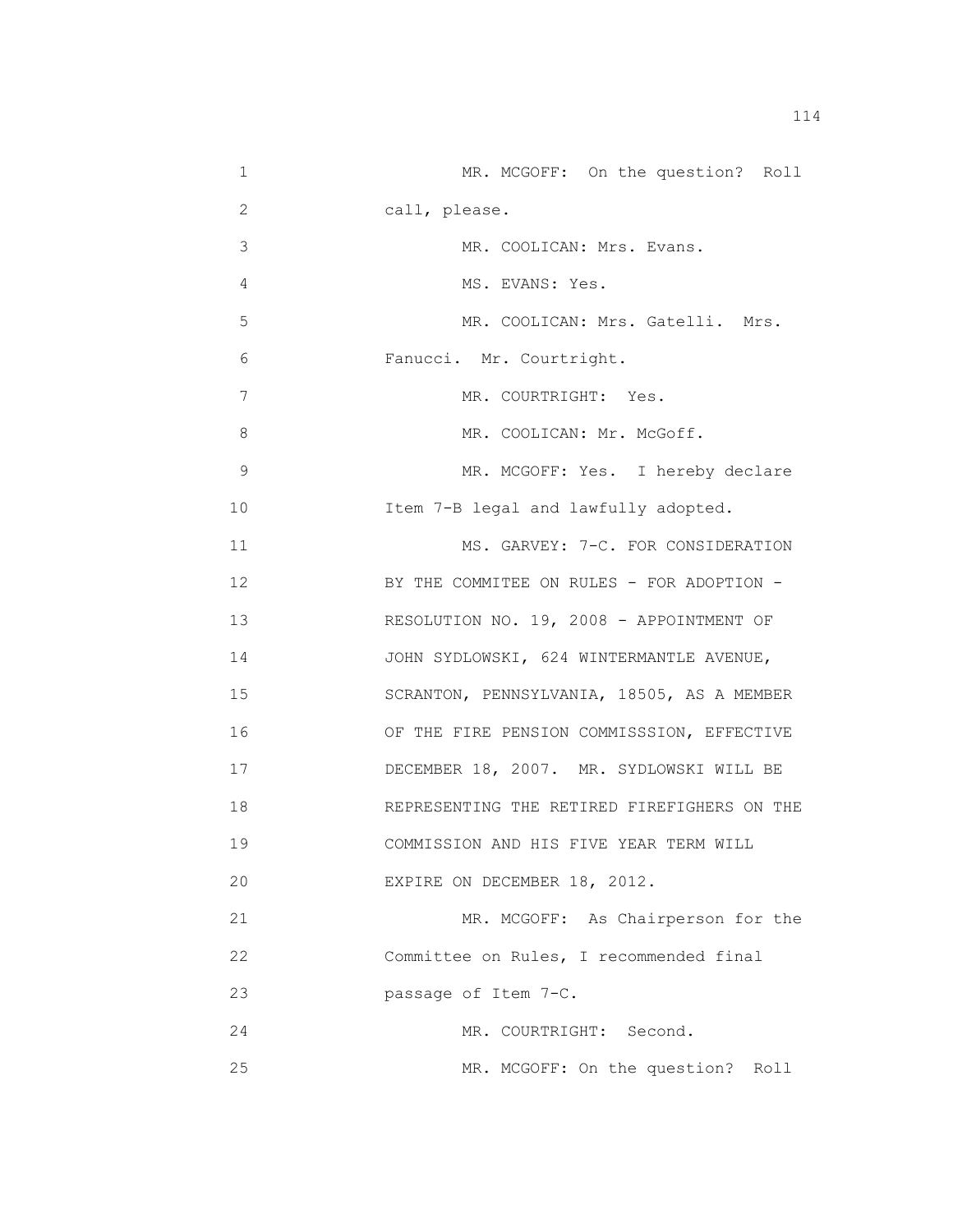2 MR. COOLICAN: Mrs. Evans. 3 MS. EVANS: Yes. 4 MR. COOLICAN: Mrs. Gatelli. Mrs. 5 Fanucci. Mr. Courtright. 6 MR. COURTRIGHT: Yes. 7 MR. COOLICAN: Mr. McGoff. 8 MR. MCGOFF: Yes. I hereby declare 9 Item 7-C legally and lawfully adopted. And 10 that is Seventh Order. Ask for a motion to 11 adjourn. 12 MR. COURTRIGHT: So moved. 13 MR. MCGOFF: Thank you. 14 15 16 17 18 19 20 21 22 23 24 25

1 call, please.